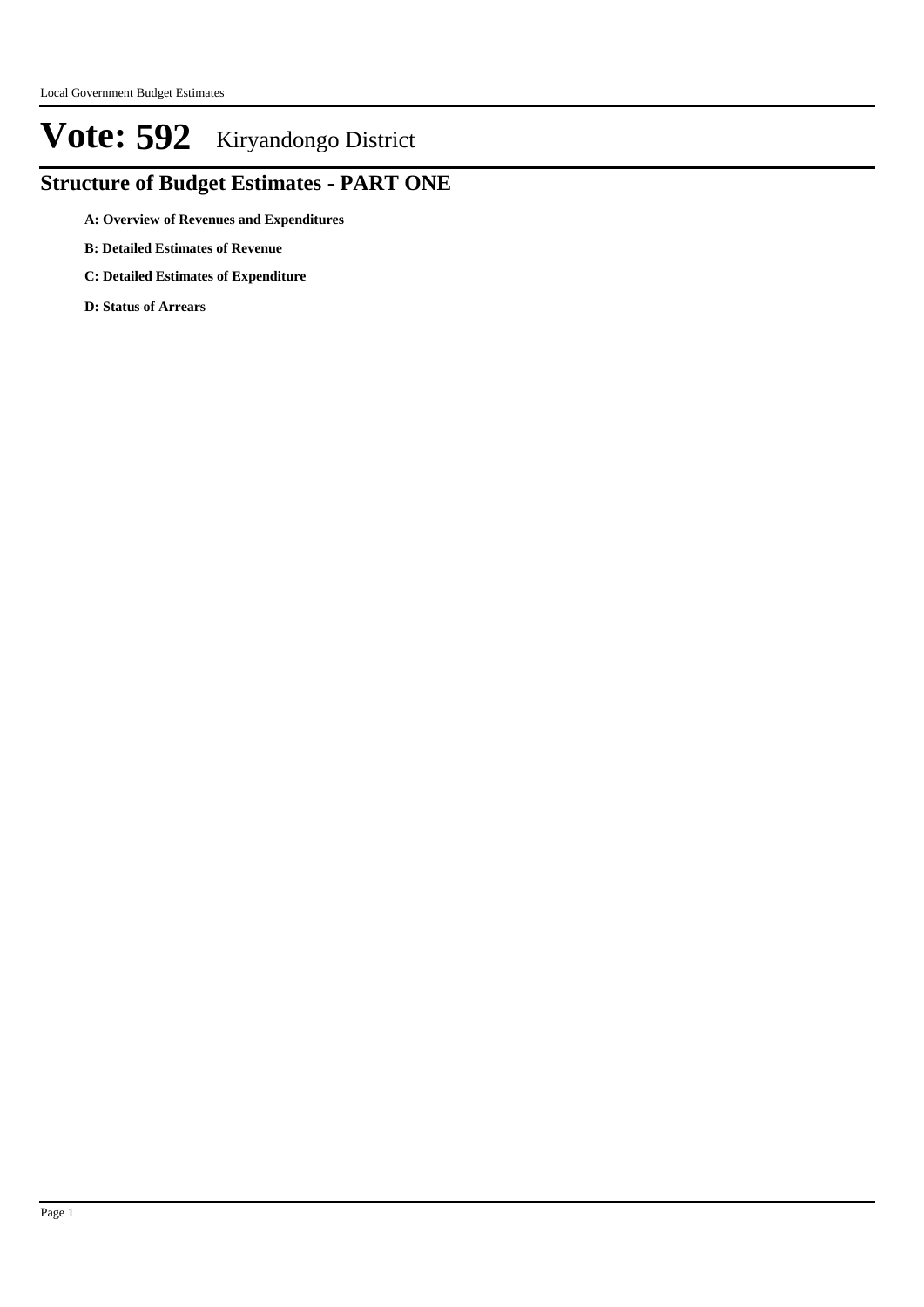### **A: Overview of Revenues and Expenditures**

**Revenue Performance and Plans**

|                                        | 2015/16                | 2016/17                |                        |  |
|----------------------------------------|------------------------|------------------------|------------------------|--|
|                                        | <b>Approved Budget</b> | <b>Receipts by End</b> | <b>Approved Budget</b> |  |
| UShs $000's$                           |                        | <b>March</b>           |                        |  |
| 1. Locally Raised Revenues             | 264,551                | 76,403                 | 264,088                |  |
| 2a. Discretionary Government Transfers | 1,726,281              | 1,048,068              | 1,973,713              |  |
| 2b. Conditional Government Transfers   | 11,138,378             | 7,582,241              | 12,802,694             |  |
| 2c. Other Government Transfers         | 1,025,951              | 638,631                | 3,148,097              |  |
| 4. Donor Funding                       | 176,688                | 36,725                 | 60,000                 |  |
| <b>Total Revenues</b>                  | 14,331,849             | 9.382,068              | 18.248.593             |  |

#### **Expenditure Performance and Plans**

|                            | 2015/16                |                                                        | 2016/17                |  |
|----------------------------|------------------------|--------------------------------------------------------|------------------------|--|
| <b>UShs 000's</b>          | <b>Approved Budget</b> | <b>Actual</b><br><b>Expenditure by</b><br>end of March | <b>Approved Budget</b> |  |
| 1a Administration          | 450,261                | 205,861                                                | 1,641,933              |  |
| 2 Finance                  | 221,678                | 145,098                                                | 148,700                |  |
| 3 Statutory Bodies         | 650,428                | 251,044                                                | 281,818                |  |
| 4 Production and Marketing | 564,465                | 176,078                                                | 1,492,309              |  |
| 5 Health                   | 2,366,694              | 1,939,070                                              | 2,572,319              |  |
| 6 Education                | 7,206,359              | 4,338,247                                              | 7,757,001              |  |
| 7a Roads and Engineering   | 1,019,318              | 598,709                                                | 1,383,931              |  |
| 7b Water                   | 719,955                | 80,449                                                 | 510,789                |  |
| 8 Natural Resources        | 89,736                 | 99,926                                                 | 205,331                |  |
| 9 Community Based Services | 628,228                | 99,933                                                 | 1,993,895              |  |
| 10 Planning                | 367,464                | 282,525                                                | 188,863                |  |
| 11 Internal Audit          | 47,263                 | 52,423                                                 | 71,703                 |  |
| <b>Grand Total</b>         | 14,331,849             | 8,269,364                                              | 18,248,593             |  |
| Wage Rec't:                | 8,040,860              | 4,935,268                                              | 9,402,653              |  |
| Non Wage Rec't:            | 2,921,937              | 1,656,072                                              | 4,075,623              |  |
| Domestic Dev't             | 3,192,363              | 1,260,716                                              | 4,710,316              |  |
| Donor Dev't                | 176,688                | 417,307                                                | 60,000                 |  |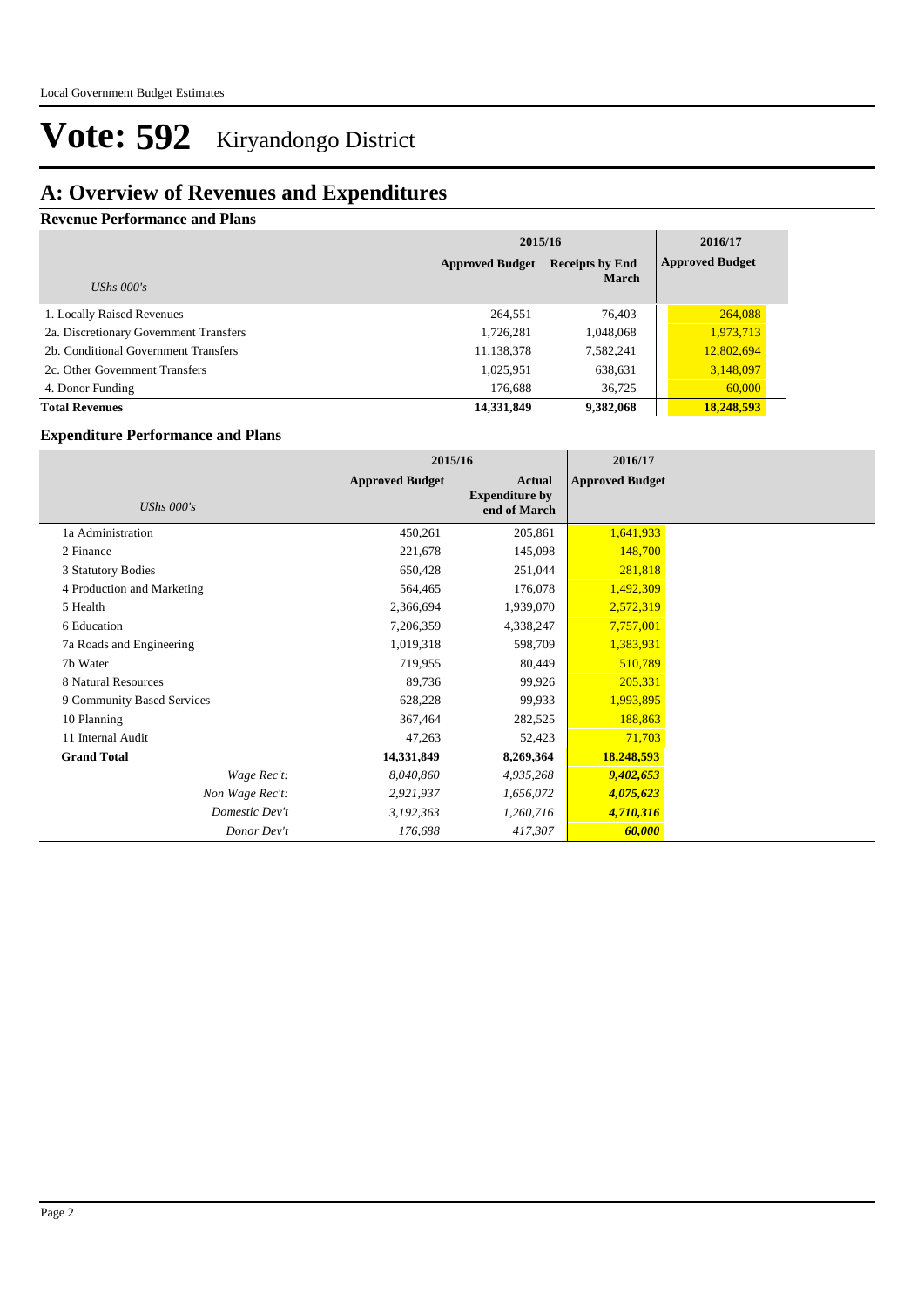### **B: Detailed Estimates of Revenue**

|                                                       |                        | 2015/16                            |                        |  |  |
|-------------------------------------------------------|------------------------|------------------------------------|------------------------|--|--|
| <b>UShs 000's</b>                                     | <b>Approved Budget</b> | <b>Receipts by End</b><br>of March | <b>Approved Budget</b> |  |  |
| 1. Locally Raised Revenues                            | 264,551                | 76,403                             | 264,088                |  |  |
| <b>Locally Raised Revenues</b>                        | 264,551                | 76,403                             | 264,088                |  |  |
| 2a. Discretionary Government Transfers                | 1,726,281              | 1,048,068                          | 1,973,713              |  |  |
| District Unconditional Grant (Wage)                   | 844,264                | 392,433                            | 824,406                |  |  |
| District Unconditional Grant (Non-Wage)               | 348,529                | 306.095                            | 614,347                |  |  |
| District Discretionary Development Equalization Grant | 533,488                | 349,541                            | 534,960                |  |  |
| 2b. Conditional Government Transfers                  | 11,138,378             | 7,582,241                          | 12,802,694             |  |  |
| <b>Transitional Development Grant</b>                 | 23,000                 | 17,250                             | 410.690                |  |  |
| Support Services Conditional Grant (Non-Wage)         | 401.401                | 122,524                            |                        |  |  |
| Sector Conditional Grant (Wage)                       | 7,227,862              | 4,547,135                          | 8,578,246              |  |  |
| Sector Conditional Grant (Non-Wage)                   | 1,858,089              | 1,267,306                          | 2,958,269              |  |  |
| Pension for Local Governments                         |                        | $\mathbf{0}$                       | 75,255                 |  |  |
| <b>Gratuity for Local Governments</b>                 |                        | $\Omega$                           | 163,665                |  |  |
| Development Grant                                     | 1,628,026              | 1,628,026                          | 616,569                |  |  |
| 2c. Other Government Transfers                        | 1,025,951              | 638,631                            | 3,148,097              |  |  |
| Unspent balances – Conditional Grants                 | 89,000                 | $\mathbf{0}$                       |                        |  |  |
| Other Transfers from Central Government               | 936,951                | 638,631                            | 3,148,097              |  |  |
| 4. Donor Funding                                      | 176,688                | 36,725                             | 60,000                 |  |  |
| Unspent balances - donor                              | 103,000                | 25,000                             |                        |  |  |
| Donor Funding                                         | 73,688                 | 11,725                             | 60,000                 |  |  |
| <b>Total Revenues</b>                                 | 14,331,849             | 9,382,068                          | 18,248,593             |  |  |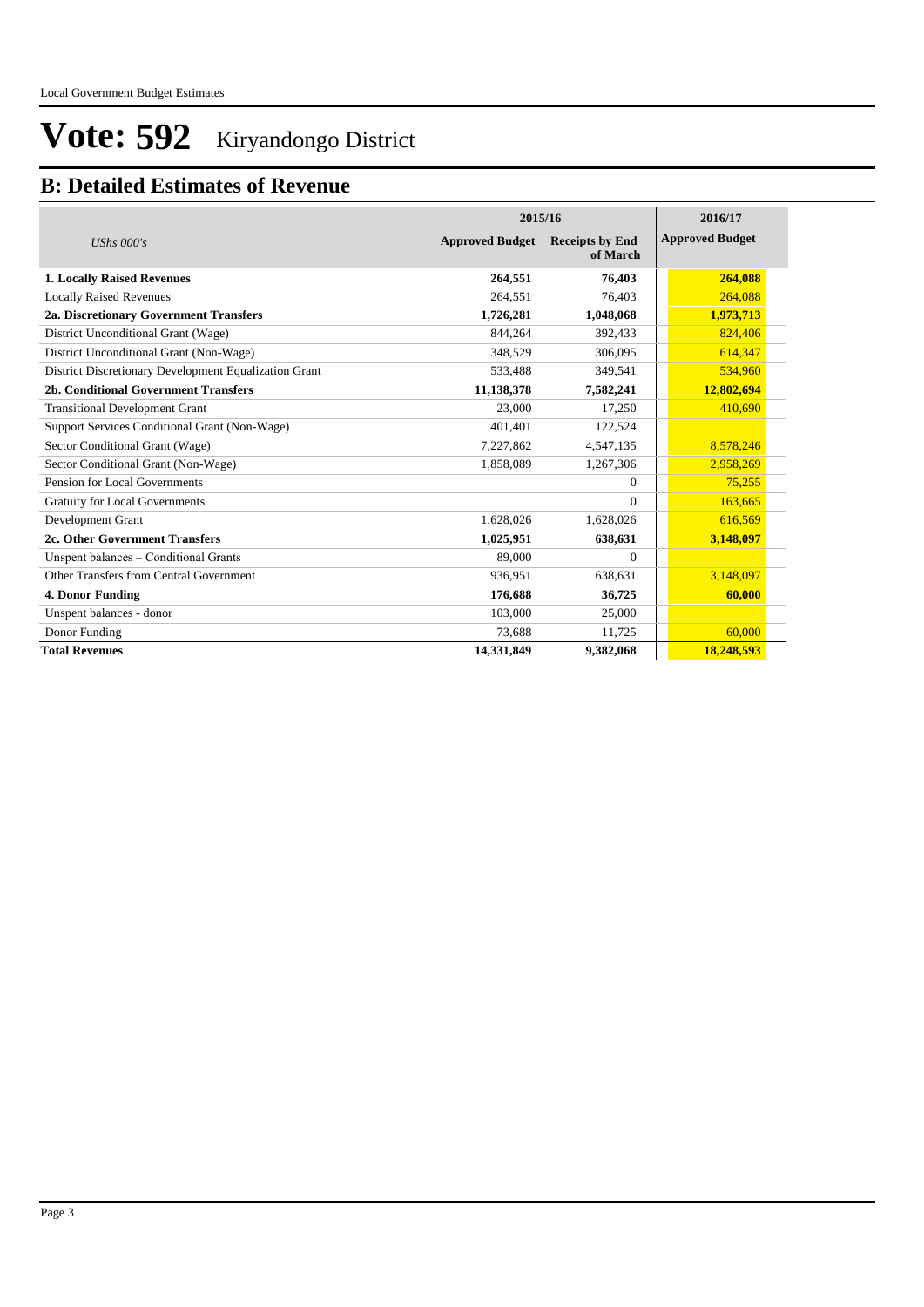#### **C: Detailed Estimates of Expenditure**

#### *Workplan 1a: Administration*

#### **(i) Overview of Workplan Revenue and Expenditures**

| <b>UShs Thousand</b>                                 | 2015/16                   |                         | 2016/17                   |
|------------------------------------------------------|---------------------------|-------------------------|---------------------------|
|                                                      | Approved<br><b>Budget</b> | Outturn by<br>end March | Approved<br><b>Budget</b> |
| A: Breakdown of Workplan Revenues:                   |                           |                         |                           |
| <b>Recurrent Revenues</b>                            | 381,792                   | 169,516                 | 961,722                   |
| District Unconditional Grant (Non-Wage)              | 79,274                    | 49,540                  | 166,081                   |
| District Unconditional Grant (Wage)                  | 181,709                   | 45,804                  | 490,206                   |
| <b>Gratuity for Local Governments</b>                |                           | $\Omega$                | 163,665                   |
| <b>Locally Raised Revenues</b>                       | 102,315                   | 57,220                  | 66,515                    |
| Pension for Local Governments                        |                           | $\Omega$                | 75,255                    |
| Support Services Conditional Grant (Non-Wage)        | 18,494                    | 16,952                  |                           |
| <b>Development Revenues</b>                          | 68.469                    | 39,293                  | 680,210                   |
| District Discretionary Development Equalization Gran | 68,469                    | 39,293                  | 330,210                   |
| <b>Transitional Development Grant</b>                |                           | $\theta$                | 350,000                   |
| <b>Total Revenues</b>                                | 450,261                   | 208,809                 | 1,641,933                 |
| <b>B: Breakdown of Workplan Expenditures:</b>        |                           |                         |                           |
| Recurrent Expenditure                                | 381,792                   | 169,516                 | 961,722                   |
| Wage                                                 | 144,774                   | 45,804                  | 490,207                   |
| Non Wage                                             | 237,018                   | 123,712                 | 471,515                   |
| Development Expenditure                              | 68.469                    | 36,345                  | 680,210                   |
| Domestic Development                                 | 68,469                    | 36345.377               | 680,210                   |
| Donor Development                                    |                           | $\mathbf{0}$            | $\overline{0}$            |
| <b>Total Expenditure</b>                             | 450,261                   | 205,861                 | 1,641,933                 |

**(ii) Details of Workplan Revenues and Expenditures**

#### *Expenditure Details for Workplan 1a: Administration*

| <b>LG Function 1381 District and Urban Administration</b>             |                         |             |              |                |                            |              |  |  |  |
|-----------------------------------------------------------------------|-------------------------|-------------|--------------|----------------|----------------------------|--------------|--|--|--|
| Thousand Uganda Shillings                                             | 2015/16 Approved Budget |             |              |                | 2016/17 Approved Estimates |              |  |  |  |
| <b>Higher LG Services</b>                                             | <b>Total</b>            | <b>Wage</b> | N' Wage      | <b>GoU Dev</b> | <b>Donor Dev</b>           | <b>Total</b> |  |  |  |
| Output:138101 Operation of the Administration Department              |                         |             |              |                |                            |              |  |  |  |
| 211101 General Staff Salaries                                         | 144,774                 | 490,207     |              |                |                            | 490,207      |  |  |  |
| 211103 Allowances                                                     | 51,213                  |             | 30,585       |                |                            | 30,585       |  |  |  |
| 213001 Medical expenses (To employees)                                | 1,000                   |             | 1,500        |                |                            | 1,500        |  |  |  |
| 213002 Incapacity, death benefits and funeral expenses                | 500                     |             | 1,000        |                |                            | 1,000        |  |  |  |
| 221001 Advertising and Public Relations                               | 2,000                   |             | 2,000        |                |                            | 2,000        |  |  |  |
| 221002 Workshops and Seminars                                         | 4,000                   |             | $\mathbf{1}$ |                |                            | $\mathbf{1}$ |  |  |  |
| 221007 Books, Periodicals & Newspapers                                | 1.000                   |             | 1,000        |                |                            | 1,000        |  |  |  |
| 221008 Computer supplies and Information Technology (IT)              | 2,000                   |             | 2,000        |                |                            | 2,000        |  |  |  |
| 221009 Welfare and Entertainment                                      | 10,000                  |             | 10,000       |                |                            | 10,000       |  |  |  |
| 221011 Printing, Stationery, Photocopying and Binding                 | 2,000                   |             | 2,000        |                |                            | 2,000        |  |  |  |
| 221012 Small Office Equipment                                         | 500                     |             | 500          |                |                            | 500          |  |  |  |
| 221014 Bank Charges and other Bank related costs                      | 500                     |             | 500          |                |                            | 500          |  |  |  |
| 221015 Financial and related costs (e.g. shortages, pilferages, etc.) | 4,000                   |             |              |                |                            | $\bf{0}$     |  |  |  |
| 221017 Subscriptions                                                  | 8,000                   |             | 8,000        |                |                            | 8,000        |  |  |  |
| 222001 Telecommunications                                             | 1,000                   |             | 1,000        |                |                            | 1,000        |  |  |  |
| 222003 Information and communications technology (ICT)                | $\mathbf{0}$            |             | 500          |                |                            | 500          |  |  |  |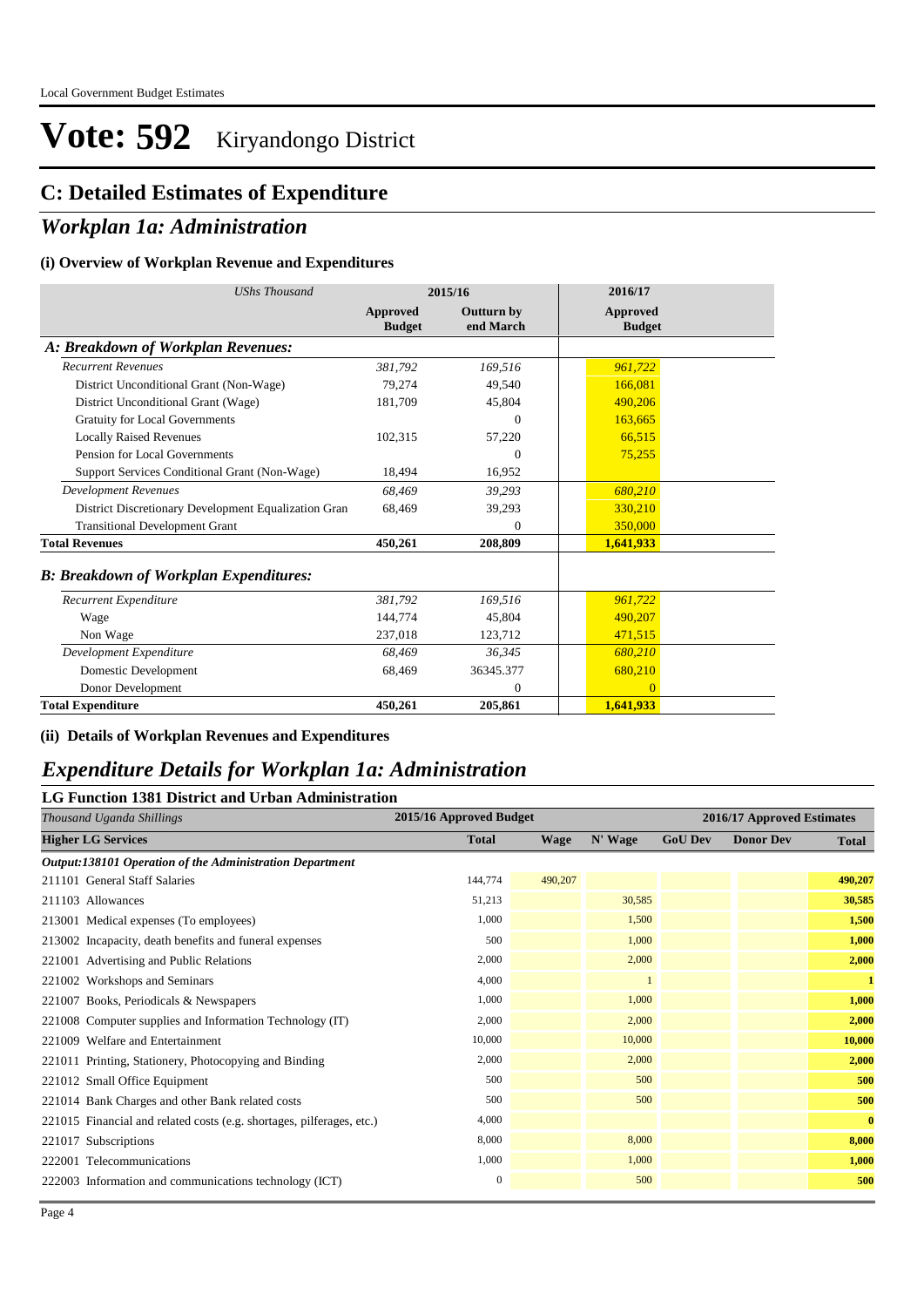## *Workplan 1a: Administration*

| Thousand Uganda Shillings                                                                        | 2015/16 Approved Budget |             |              |                | 2016/17 Approved Estimates |                       |
|--------------------------------------------------------------------------------------------------|-------------------------|-------------|--------------|----------------|----------------------------|-----------------------|
| <b>Higher LG Services</b>                                                                        | <b>Total</b>            | <b>Wage</b> | N' Wage      | <b>GoU Dev</b> | <b>Donor Dev</b>           | <b>Total</b>          |
| 223003 Rent – (Produced Assets) to private entities                                              | 1,800                   |             |              |                |                            | $\bf{0}$              |
| 223004 Guard and Security services                                                               | 2,400                   |             | 2,400        |                |                            | 2,400                 |
| 223005 Electricity                                                                               | 6,000                   |             | 2,000        |                |                            | 2,000                 |
| 223006 Water                                                                                     | 2,500                   |             | 2,000        |                |                            | 2,000                 |
| 224004 Cleaning and Sanitation                                                                   | 7,000                   |             | 7,000        |                |                            | 7,000                 |
| 227001 Travel inland                                                                             | 4,000                   |             | $\mathbf{1}$ |                |                            | $\mathbf{1}$          |
| 227002 Travel abroad                                                                             | 5,000                   |             | 3,864        |                |                            | 3,864                 |
| 227004 Fuel, Lubricants and Oils                                                                 | 42,000                  |             | 27,500       |                |                            | 27,500                |
| 228002 Maintenance - Vehicles                                                                    | 7,000                   |             | 23,000       |                |                            | 23,000                |
| 282101 Donations                                                                                 | $\boldsymbol{0}$        |             | $\mathbf{1}$ |                |                            | $\mathbf{1}$          |
| 282102 Fines and Penalties/ Court wards                                                          | 10,000                  |             | 10,000       |                |                            | 10,000                |
| Total Cost of Output 138101:                                                                     | 320,187                 | 490,207     | 138,352      |                |                            | 628,559               |
| Output:138102 Human Resource Management Services                                                 |                         |             |              |                |                            |                       |
| 211103 Allowances                                                                                | 16,560                  |             | 16,560       |                |                            | 16,560                |
| 213001 Medical expenses (To employees)                                                           | $\boldsymbol{0}$        |             | 1,000        |                |                            | 1,000                 |
| 221002 Workshops and Seminars                                                                    | 1,000                   |             | 1,000        |                |                            | 1,000                 |
| 221007 Books, Periodicals & Newspapers                                                           | 720                     |             | 720          |                |                            | 720                   |
| 221008 Computer supplies and Information Technology (IT)                                         | $\boldsymbol{0}$        |             | 1,198        |                |                            | 1,198                 |
| 221009 Welfare and Entertainment                                                                 | 966                     |             | 1,500        |                |                            | 1,500                 |
| 221011 Printing, Stationery, Photocopying and Binding                                            | 9,494                   |             | 13,500       |                |                            | 13,500                |
| 221012 Small Office Equipment                                                                    | $\boldsymbol{0}$        |             | 300          |                |                            | 300                   |
| 221017 Subscriptions                                                                             | $\mathbf{0}$            |             | $\mathbf{1}$ |                |                            | $\mathbf{1}$          |
| 222001 Telecommunications                                                                        | $\boldsymbol{0}$        |             | 1,500        |                |                            | 1,500                 |
| 227001 Travel inland                                                                             | 1,500                   |             | 1,500        |                |                            | 1,500                 |
| 227002 Travel abroad                                                                             | $\mathbf{0}$            |             | $\mathbf{1}$ |                |                            | $\mathbf{1}$          |
| 227004 Fuel, Lubricants and Oils                                                                 | 8,760                   |             | 7,460        |                |                            | 7,460                 |
| 228002 Maintenance - Vehicles                                                                    | 2,000                   |             | 2,760        |                |                            | 2,760                 |
| Total Cost of Output 138102:                                                                     | 41,000                  |             | 49,000       |                |                            | 49,000                |
| Output:138103 Capacity Building for HLG                                                          | $\boldsymbol{0}$        |             |              | 42,797         |                            | 42,797                |
| 221002 Workshops and Seminars                                                                    | 68,469                  |             |              | 10,699         |                            | 10,699                |
| 221003 Staff Training                                                                            | 68,469                  |             |              | 53,496         |                            | 53,496                |
| Total Cost of Output 138103:<br>Output:138104 Supervision of Sub County programme implementation |                         |             |              |                |                            |                       |
| 211103 Allowances                                                                                | 2,500                   |             |              |                |                            | $\bf{0}$              |
| 227004 Fuel, Lubricants and Oils                                                                 | 2,500                   |             |              |                |                            | $\bf{0}$              |
| Total Cost of Output 138104:                                                                     | 5,000                   |             |              |                |                            | $\boldsymbol{\theta}$ |
| Output:138105 Public Information Dissemination                                                   |                         |             |              |                |                            |                       |
| 211103 Allowances                                                                                | 2,000                   |             | 3,000        |                |                            | 3,000                 |
| 221001 Advertising and Public Relations                                                          | 3,000                   |             |              |                |                            | $\bf{0}$              |
| 221008 Computer supplies and Information Technology (IT)                                         | $\boldsymbol{0}$        |             | 2,000        |                |                            | 2,000                 |
| 221009 Welfare and Entertainment                                                                 | $\boldsymbol{0}$        |             | 500          |                |                            | 500                   |
| 221011 Printing, Stationery, Photocopying and Binding                                            | $\boldsymbol{0}$        |             | 800          |                |                            | 800                   |
| 221012 Small Office Equipment                                                                    | $\boldsymbol{0}$        |             | 200          |                |                            | 200                   |
| 222001 Telecommunications                                                                        | $\boldsymbol{0}$        |             | 500          |                |                            | 500                   |
| Total Cost of Output 138105:                                                                     | 5,000                   |             | 7,000        |                |                            | 7,000                 |
| Output:138106 Office Support services                                                            |                         |             |              |                |                            |                       |
| 212105 Pension for Local Governments                                                             | $\boldsymbol{0}$        |             | 238,920      |                |                            | 238,920               |
| Total Cost of Output 138106:                                                                     | 0                       |             | 238,920      |                |                            | 238,920               |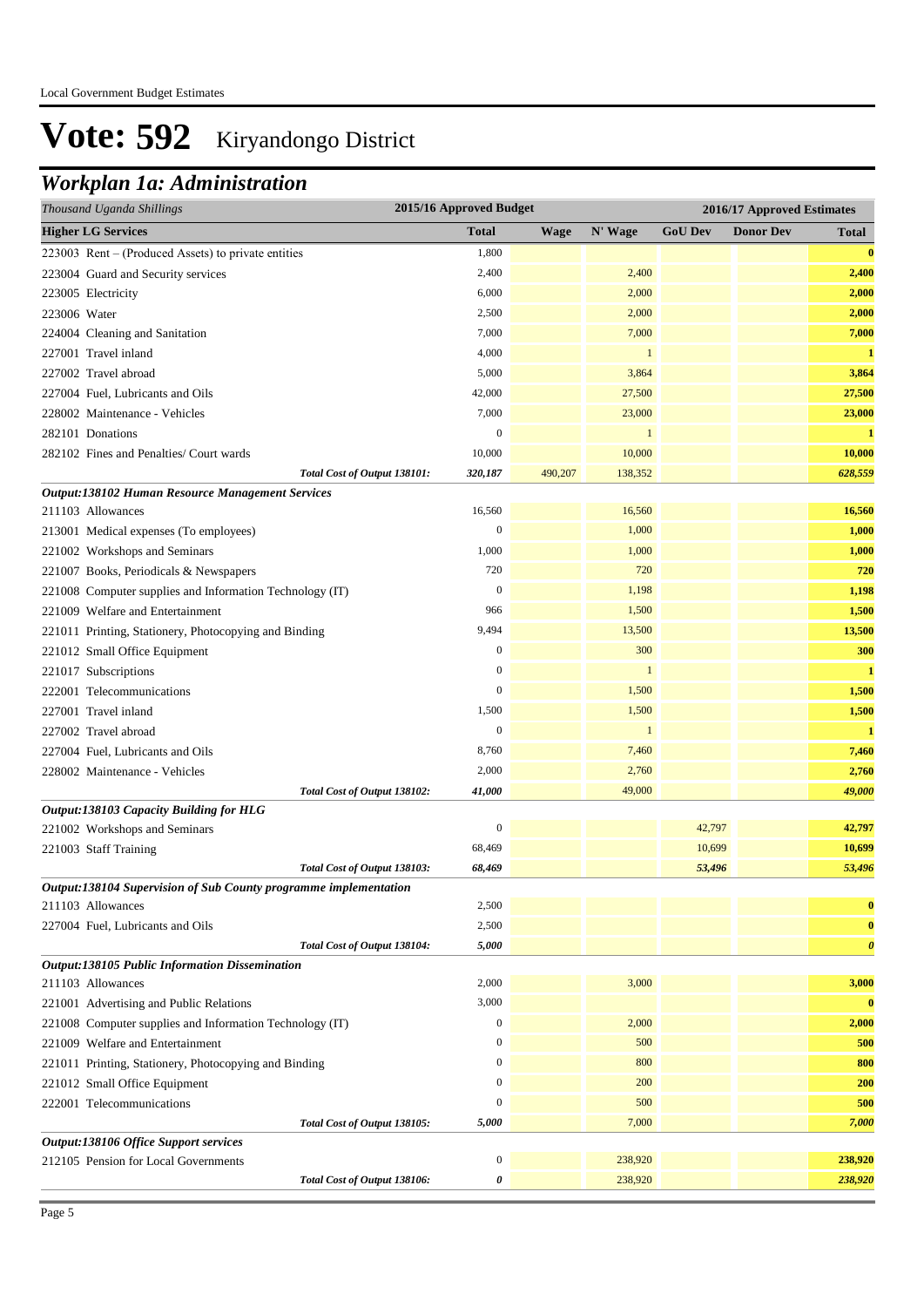### *Workplan 1a: Administration*

| Thousand Uganda Shillings                        |                                                                 |                                         | 2015/16 Approved Budget |              |              |                                          | 2016/17 Approved Estimates |              |
|--------------------------------------------------|-----------------------------------------------------------------|-----------------------------------------|-------------------------|--------------|--------------|------------------------------------------|----------------------------|--------------|
| <b>Higher LG Services</b>                        |                                                                 |                                         | <b>Total</b>            | <b>Wage</b>  | N' Wage      | <b>GoU Dev</b>                           | <b>Donor Dev</b>           | <b>Total</b> |
|                                                  | <b>Output:138108 Assets and Facilities Management</b>           |                                         |                         |              |              |                                          |                            |              |
| 223001 Property Expenses                         |                                                                 |                                         | $\mathbf{0}$            |              | 28,243       | 350,000                                  |                            | 378,243      |
|                                                  |                                                                 | Total Cost of Output 138108:            | 0                       |              | 28,243       | 350,000                                  |                            | 378,243      |
| <b>Output:138111 Records Management Services</b> |                                                                 |                                         |                         |              |              |                                          |                            |              |
| 211103 Allowances                                |                                                                 |                                         | 5,280                   |              | 4,000        |                                          |                            | 4,000        |
| 221007 Books, Periodicals & Newspapers           |                                                                 |                                         | 500                     |              |              |                                          |                            | $\bf{0}$     |
|                                                  | 221008 Computer supplies and Information Technology (IT)        |                                         | 1,200                   |              | 1,000        |                                          |                            | 1,000        |
| 221009 Welfare and Entertainment                 |                                                                 |                                         | 500                     |              | 1,000        |                                          |                            | 1,000        |
|                                                  | 221011 Printing, Stationery, Photocopying and Binding           |                                         | 1,000                   |              | 800          |                                          |                            | 800          |
| 221012 Small Office Equipment                    |                                                                 |                                         | 525                     |              | 400          |                                          |                            | 400          |
| 222001 Telecommunications                        |                                                                 |                                         | 1,000                   |              | 800          |                                          |                            | 800          |
| 222002 Postage and Courier                       |                                                                 |                                         | $\mathbf{0}$            |              | 2,000        |                                          |                            | 2,000        |
| 227001 Travel inland                             |                                                                 |                                         | 400                     |              |              |                                          |                            | $\bf{0}$     |
| 273101 Medical expenses (To general Public)      |                                                                 |                                         | 200                     |              |              |                                          |                            | $\bf{0}$     |
|                                                  |                                                                 | Total Cost of Output 138111:            | 10,605                  |              | 10,000       |                                          |                            | 10,000       |
|                                                  |                                                                 | <b>Total Cost of Higher LG Services</b> | 450,261                 | 490,207      | 471,515      | 403,496                                  |                            | 1,365,218    |
| <b>Capital Purchases</b>                         |                                                                 |                                         | <b>Total</b>            | <b>Wage</b>  | N' Wage      | <b>GoU</b> Dev                           | <b>Donor Dev</b>           | <b>Total</b> |
| Output:138172 Administrative Capital             |                                                                 |                                         |                         |              |              |                                          |                            |              |
| 312101 Non-Residential Buildings                 |                                                                 |                                         | $\boldsymbol{0}$        | $\mathbf{0}$ | $\mathbf{0}$ | 276,714                                  | $\mathbf{0}$               | 276,714      |
| <b>Total LCIII: Kiryandongo TC</b>               |                                                                 |                                         | LCIV: Kibanda           |              |              |                                          |                            | 276,714      |
| LCII: Northern Ward                              | LCI: District Headquarters                                      | Constructing administration block.      |                         |              |              | Source: District Discretionary Developme |                            | 276,714      |
|                                                  |                                                                 | Total Cost of Output 138172:            | 0                       | $\mathbf{0}$ | $\mathbf{0}$ | 276,714                                  | 0                          | 276,714      |
|                                                  |                                                                 | <b>Total Cost of Capital Purchases</b>  | $\bf{0}$                | $\mathbf{0}$ | $\mathbf{0}$ | 276,714                                  | $\bf{0}$                   | 276,714      |
|                                                  | <b>Total Cost of function District and Urban Administration</b> |                                         | 450,261                 | 490,207      | 471,515      | 680,210                                  | $\bf{0}$                   | 1,641,933    |
| <b>Total Cost of Administration</b>              |                                                                 |                                         | 450.261                 | 490,207      | 471,515      | 680,210                                  | $\bf{0}$                   | 1,641,933    |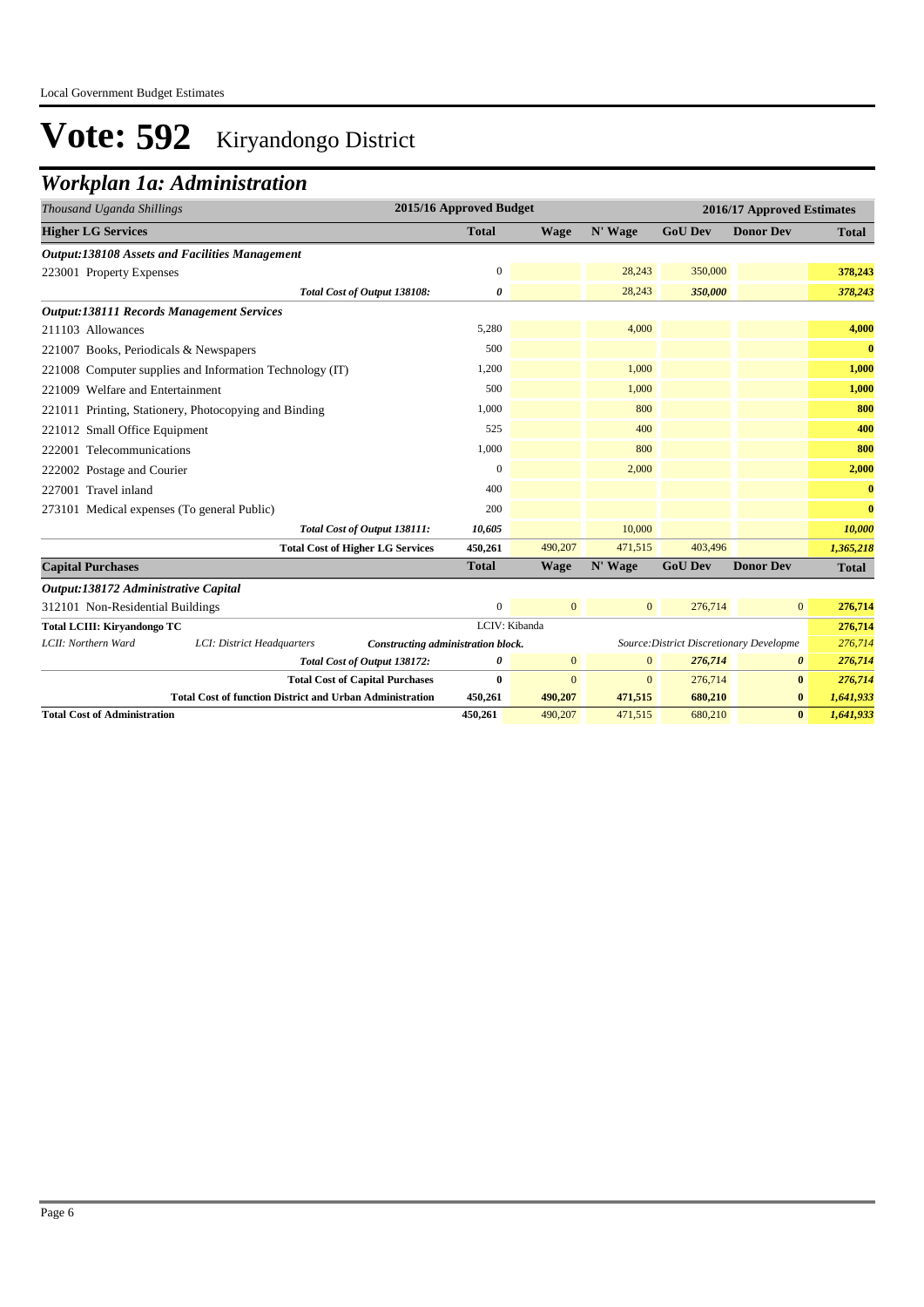## *Workplan 2: Finance*

#### **(i) Overview of Workplan Revenue and Expenditures**

| <b>UShs Thousand</b>                                 | 2015/16                   |                                | 2016/17                   |
|------------------------------------------------------|---------------------------|--------------------------------|---------------------------|
|                                                      | Approved<br><b>Budget</b> | <b>Outturn by</b><br>end March | Approved<br><b>Budget</b> |
| A: Breakdown of Workplan Revenues:                   |                           |                                |                           |
| <b>Recurrent Revenues</b>                            | 221,678                   | 145,098                        | 138,700                   |
| District Unconditional Grant (Non-Wage)              | 51,769                    | 83,845                         | 62,034                    |
| District Unconditional Grant (Wage)                  | 99,351                    | 42,070                         | 56,092                    |
| <b>Locally Raised Revenues</b>                       | 65,074                    | 19,183                         | 20,574                    |
| Support Services Conditional Grant (Non-Wage)        | 5,484                     | $\theta$                       |                           |
| <b>Development Revenues</b>                          |                           | 0                              | 10,000                    |
| District Discretionary Development Equalization Gran |                           | $\theta$                       | 10,000                    |
| <b>Total Revenues</b>                                | 221,678                   | 145,098                        | 148,700                   |
| <b>B: Breakdown of Workplan Expenditures:</b>        |                           |                                |                           |
| Recurrent Expenditure                                | 221,677                   | 145,098                        | 138,700                   |
| Wage                                                 | 99,351                    | 42,069                         | 56,092                    |
| Non Wage                                             | 122,326                   | 103,029                        | 82,608                    |
| Development Expenditure                              | 0                         | 0                              | 10,000                    |
| Domestic Development                                 |                           | $\Omega$                       | 10,000                    |
| Donor Development                                    |                           | $\theta$                       | $\mathbf{0}$              |
| <b>Total Expenditure</b>                             | 221,677                   | 145,098                        | 148,700                   |

#### **(ii) Details of Workplan Revenues and Expenditures**

#### *Expenditure Details for Workplan 2: Finance*

| LG Function 1481 Financial Management and Accountability(LG)    |                         |        |         |                |                            |              |
|-----------------------------------------------------------------|-------------------------|--------|---------|----------------|----------------------------|--------------|
| Thousand Uganda Shillings                                       | 2015/16 Approved Budget |        |         |                | 2016/17 Approved Estimates |              |
| <b>Higher LG Services</b>                                       | <b>Total</b>            | Wage   | N' Wage | <b>GoU Dev</b> | <b>Donor Dev</b>           | <b>Total</b> |
| <b>Output:148101 LG Financial Management services</b>           |                         |        |         |                |                            |              |
| 211101 General Staff Salaries                                   | 87,701                  | 56,092 |         |                |                            | 56,092       |
| 211103 Allowances                                               | 7,000                   |        | 10,022  |                |                            | 10,022       |
| 213001 Medical expenses (To employees)                          | 300                     |        |         |                |                            | $\bf{0}$     |
| 221003 Staff Training                                           | $\mathbf{0}$            |        | 3,000   |                |                            | 3,000        |
| 221009 Welfare and Entertainment                                | 300                     |        |         |                |                            | $\bf{0}$     |
| 221011 Printing, Stationery, Photocopying and Binding           | 25,218                  |        |         |                |                            | $\bf{0}$     |
| 222001 Telecommunications                                       | 935                     |        |         |                |                            | $\mathbf{0}$ |
| 222003 Information and communications technology (ICT)          | 500                     |        |         |                |                            | $\bf{0}$     |
| 225001 Consultancy Services- Short term                         | 9,000                   |        |         |                |                            | $\bf{0}$     |
| 227001 Travel inland                                            | $\mathbf{0}$            |        |         | 5,000          |                            | 5,000        |
| 227004 Fuel, Lubricants and Oils                                | 5,000                   |        |         | 5,000          |                            | 5,000        |
| 228002 Maintenance - Vehicles                                   | 2,000                   |        | 4,500   |                |                            | 4,500        |
| Total Cost of Output 148101:                                    | 137,954                 | 56,092 | 17,522  | 10,000         |                            | 83,614       |
| <b>Output:148102 Revenue Management and Collection Services</b> |                         |        |         |                |                            |              |
| 211101 General Staff Salaries                                   | 11,650                  |        |         |                |                            | $\bf{0}$     |
| 211103 Allowances                                               | 5,014                   |        | 7,005   |                |                            | 7,005        |
| 221001 Advertising and Public Relations                         | 214                     |        |         |                |                            | $\bf{0}$     |
| 221008 Computer supplies and Information Technology (IT)        | 235                     |        |         |                |                            | $\mathbf{0}$ |
| 221009 Welfare and Entertainment                                | 1,686                   |        | 500     |                |                            | 500          |
| 221011 Printing, Stationery, Photocopying and Binding           | 3,000                   |        | 1,600   |                |                            | 1,600        |
| 221012 Small Office Equipment                                   | 87                      |        | 222     |                |                            | 222          |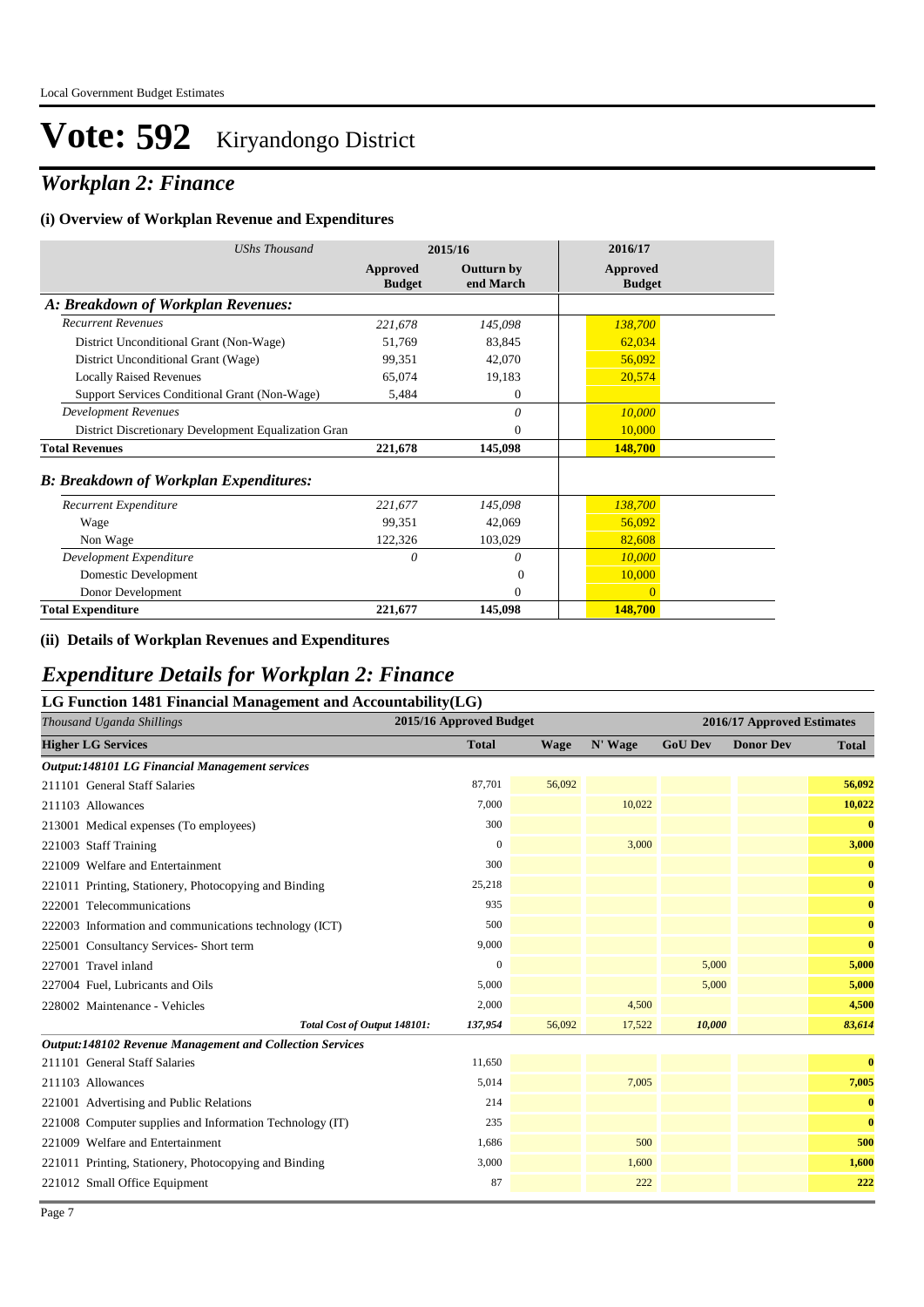### *Workplan 2: Finance*

| <b>Total</b><br><b>Higher LG Services</b><br><b>Wage</b><br>N' Wage<br><b>GoU</b> Dev<br><b>Donor Dev</b><br>221015 Financial and related costs (e.g. shortages, pilferages, etc.)<br>1<br>763<br>500<br>222001 Telecommunications<br>227004 Fuel, Lubricants and Oils<br>3,000<br>4,395<br>$\mathbf{0}$<br>300<br>228001 Maintenance - Civil | Total              |  |  |  |
|-----------------------------------------------------------------------------------------------------------------------------------------------------------------------------------------------------------------------------------------------------------------------------------------------------------------------------------------------|--------------------|--|--|--|
|                                                                                                                                                                                                                                                                                                                                               | $\bf{0}$           |  |  |  |
|                                                                                                                                                                                                                                                                                                                                               |                    |  |  |  |
|                                                                                                                                                                                                                                                                                                                                               | 500                |  |  |  |
|                                                                                                                                                                                                                                                                                                                                               | 4,395              |  |  |  |
|                                                                                                                                                                                                                                                                                                                                               | 300                |  |  |  |
| 14,522<br>Total Cost of Output 148102:<br>25,650                                                                                                                                                                                                                                                                                              | 14,522             |  |  |  |
| <b>Output:148103 Budgeting and Planning Services</b>                                                                                                                                                                                                                                                                                          |                    |  |  |  |
| $\boldsymbol{0}$<br>3,560<br>211102 Contract Staff Salaries (Incl. Casuals, Temporary)                                                                                                                                                                                                                                                        | 3,560              |  |  |  |
| $\mathbf{0}$<br>211103 Allowances<br>3,500                                                                                                                                                                                                                                                                                                    | $\bf{0}$           |  |  |  |
| 500<br>500<br>221011 Printing, Stationery, Photocopying and Binding                                                                                                                                                                                                                                                                           | 500                |  |  |  |
| 3,000<br>9,600<br>227004 Fuel, Lubricants and Oils                                                                                                                                                                                                                                                                                            | 9,600              |  |  |  |
| 7,000<br>13,660<br>Total Cost of Output 148103:                                                                                                                                                                                                                                                                                               | 13,660             |  |  |  |
| Output:148104 LG Expenditure management Services                                                                                                                                                                                                                                                                                              |                    |  |  |  |
| 8,000<br>11,000<br>211103 Allowances                                                                                                                                                                                                                                                                                                          | 11,000             |  |  |  |
| 800<br>213001 Medical expenses (To employees)                                                                                                                                                                                                                                                                                                 | $\bf{0}$           |  |  |  |
| 221001 Advertising and Public Relations<br>500                                                                                                                                                                                                                                                                                                | $\bf{0}$           |  |  |  |
| 2,000<br>1,522<br>221008 Computer supplies and Information Technology (IT)                                                                                                                                                                                                                                                                    | 1,522              |  |  |  |
| 221011 Printing, Stationery, Photocopying and Binding<br>5,800                                                                                                                                                                                                                                                                                | $\bf{0}$           |  |  |  |
| 500<br>300<br>221012 Small Office Equipment                                                                                                                                                                                                                                                                                                   | 500                |  |  |  |
| 700<br>221014 Bank Charges and other Bank related costs                                                                                                                                                                                                                                                                                       | $\bf{0}$           |  |  |  |
| 200<br>221017 Subscriptions                                                                                                                                                                                                                                                                                                                   | $\bf{0}$           |  |  |  |
| 1,200<br>222001 Telecommunications                                                                                                                                                                                                                                                                                                            | $\bf{0}$           |  |  |  |
| 222003 Information and communications technology (ICT)<br>1,500                                                                                                                                                                                                                                                                               | $\bf{0}$           |  |  |  |
| 3,000<br>225002 Consultancy Services-Long-term                                                                                                                                                                                                                                                                                                | $\bf{0}$           |  |  |  |
| 4,000<br>227004 Fuel, Lubricants and Oils<br>4,500                                                                                                                                                                                                                                                                                            | 4,500              |  |  |  |
| 9,500<br>1,000<br>228002 Maintenance - Vehicles                                                                                                                                                                                                                                                                                               | 1,000              |  |  |  |
| 37,500<br>18,522<br>Total Cost of Output 148104:                                                                                                                                                                                                                                                                                              | 18,522             |  |  |  |
| <b>Output:148105 LG Accounting Services</b>                                                                                                                                                                                                                                                                                                   |                    |  |  |  |
| 6,083<br>6,000<br>211103 Allowances                                                                                                                                                                                                                                                                                                           | 6,000              |  |  |  |
| 2,000<br>221002 Workshops and Seminars                                                                                                                                                                                                                                                                                                        | $\bf{0}$           |  |  |  |
| 2,400<br>221003 Staff Training<br>3,500                                                                                                                                                                                                                                                                                                       | 3,500              |  |  |  |
| $\mathbf{0}$<br>300<br>221009 Welfare and Entertainment                                                                                                                                                                                                                                                                                       | 300                |  |  |  |
| 300<br>1,000<br>221011 Printing, Stationery, Photocopying and Binding                                                                                                                                                                                                                                                                         | 1,000              |  |  |  |
| 90<br>221012 Small Office Equipment                                                                                                                                                                                                                                                                                                           | $\bf{0}$           |  |  |  |
| $\boldsymbol{0}$<br>82<br>221014 Bank Charges and other Bank related costs                                                                                                                                                                                                                                                                    | 82                 |  |  |  |
| 200<br>1,000<br>222001 Telecommunications                                                                                                                                                                                                                                                                                                     | 1,000              |  |  |  |
| 227004 Fuel, Lubricants and Oils<br>2,500<br>4,500                                                                                                                                                                                                                                                                                            | 4,500              |  |  |  |
| $\mathbf{0}$<br>2,000<br>228002 Maintenance - Vehicles                                                                                                                                                                                                                                                                                        | 2,000              |  |  |  |
| Total Cost of Output 148105:<br>13,573<br>18,382                                                                                                                                                                                                                                                                                              | 18,382             |  |  |  |
| <b>Total Cost of Higher LG Services</b><br>56,092<br>10,000<br>221,677<br>82,608<br>10,000                                                                                                                                                                                                                                                    | 148,700            |  |  |  |
| Total Cost of function Financial Management and Accountability(LG)<br>221,677<br>56,092<br>82,608<br><b>Total Cost of Finance</b><br>56,092<br>82,608<br>10,000<br>221,677                                                                                                                                                                    | 148,700<br>148,700 |  |  |  |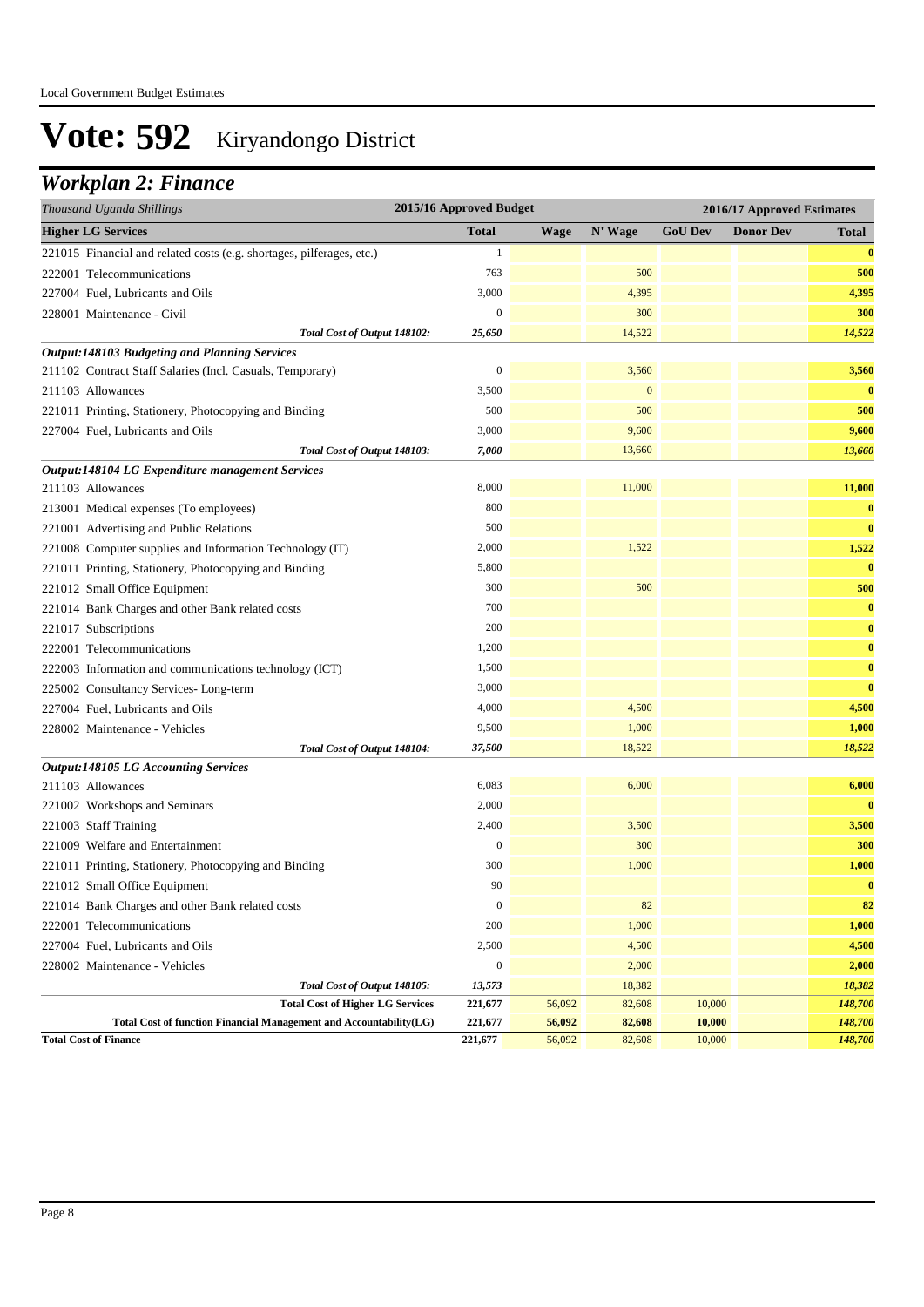## *Workplan 3: Statutory Bodies*

#### **(i) Overview of Workplan Revenue and Expenditures**

| UShs Thousand                                 | 2015/16                   |                         | 2016/17                   |  |
|-----------------------------------------------|---------------------------|-------------------------|---------------------------|--|
|                                               | Approved<br><b>Budget</b> | Outturn by<br>end March | Approved<br><b>Budget</b> |  |
| A: Breakdown of Workplan Revenues:            |                           |                         |                           |  |
| <b>Recurrent Revenues</b>                     | 650,428                   | 264,527                 | 281,818                   |  |
| District Unconditional Grant (Non-Wage)       | 74,481                    | 73,228                  | 221,396                   |  |
| District Unconditional Grant (Wage)           | 182,669                   | 101,996                 | 26,352                    |  |
| <b>Locally Raised Revenues</b>                | 44,570                    | $\Omega$                | 34,070                    |  |
| Support Services Conditional Grant (Non-Wage) | 348,708                   | 89,302                  |                           |  |
| <b>Total Revenues</b>                         | 650,428                   | 264,527                 | 281,818                   |  |
| <b>B: Breakdown of Workplan Expenditures:</b> |                           |                         |                           |  |
| Recurrent Expenditure                         | 650,428                   | 251,044                 | 281,818                   |  |
| Wage                                          | 190,968                   | 100,697                 | 26,352                    |  |
| Non Wage                                      | 459,460                   | 150,347                 | 255,466                   |  |
| Development Expenditure                       | 0                         | 0                       | $\theta$                  |  |
| Domestic Development                          |                           | $\Omega$                | $\Omega$                  |  |
| Donor Development                             |                           | $\Omega$                | $\theta$                  |  |
| <b>Total Expenditure</b>                      | 650,428                   | 251,044                 | 281,818                   |  |

#### **(ii) Details of Workplan Revenues and Expenditures**

#### *Expenditure Details for Workplan 3: Statutory Bodies*

#### **LG Function 1382 Local Statutory Bodies**

| Thousand Uganda Shillings                                | 2015/16 Approved Budget |             |              |                | 2016/17 Approved Estimates |              |
|----------------------------------------------------------|-------------------------|-------------|--------------|----------------|----------------------------|--------------|
| <b>Higher LG Services</b>                                | <b>Total</b>            | <b>Wage</b> | N' Wage      | <b>GoU Dev</b> | <b>Donor Dev</b>           | <b>Total</b> |
| <b>Output:138201 LG Council Adminstration services</b>   |                         |             |              |                |                            |              |
| 211101 General Staff Salaries                            | 128,817                 | 26,352      |              |                |                            | 26,352       |
| 211103 Allowances                                        | 91,192                  |             | 105,613      |                |                            | 105,613      |
| 213001 Medical expenses (To employees)                   | 700                     |             | $\mathbf{1}$ |                |                            | $\mathbf{1}$ |
| 213002 Incapacity, death benefits and funeral expenses   |                         |             | $\mathbf{1}$ |                |                            | $\mathbf{1}$ |
| 221001 Advertising and Public Relations                  | 200                     |             | 200          |                |                            | 200          |
| 221002 Workshops and Seminars                            | 1                       |             | $\mathbf{1}$ |                |                            | $\mathbf{1}$ |
| 221003 Staff Training                                    |                         |             | $\mathbf{1}$ |                |                            | $\mathbf{1}$ |
| 221007 Books, Periodicals & Newspapers                   | 900                     |             | 500          |                |                            | 500          |
| 221008 Computer supplies and Information Technology (IT) | 2,000                   |             | 800          |                |                            | 800          |
| 221009 Welfare and Entertainment                         | 3,006                   |             | 2,500        |                |                            | 2,500        |
| 221011 Printing, Stationery, Photocopying and Binding    | 2,200                   |             | 2,000        |                |                            | 2,000        |
| 221012 Small Office Equipment                            | 3,200                   |             | 500          |                |                            | 500          |
| 221014 Bank Charges and other Bank related costs         | 400                     |             | 500          |                |                            | 500          |
| 221017 Subscriptions                                     |                         |             | $\mathbf{1}$ |                |                            | $\mathbf{1}$ |
| 222001 Telecommunications                                | 6,250                   |             | 7,000        |                |                            | 7,000        |
| 222002 Postage and Courier                               | 1                       |             |              |                |                            | $\bf{0}$     |
| 222003 Information and communications technology (ICT)   |                         |             | 400          |                |                            | 400          |
| 223005 Electricity                                       |                         |             |              |                |                            | $\bf{0}$     |
| 223006 Water                                             | 1                       |             |              |                |                            | $\bf{0}$     |
| 227001 Travel inland                                     |                         |             | $\mathbf{1}$ |                |                            | $\mathbf{1}$ |
| 227002 Travel abroad                                     |                         |             | $\mathbf{1}$ |                |                            | $\mathbf{1}$ |
| 227004 Fuel, Lubricants and Oils                         | 33,200                  |             | 35,000       |                |                            | 35,000       |
| 228002 Maintenance - Vehicles                            | 5,000                   |             | 4,000        |                |                            | 4,000        |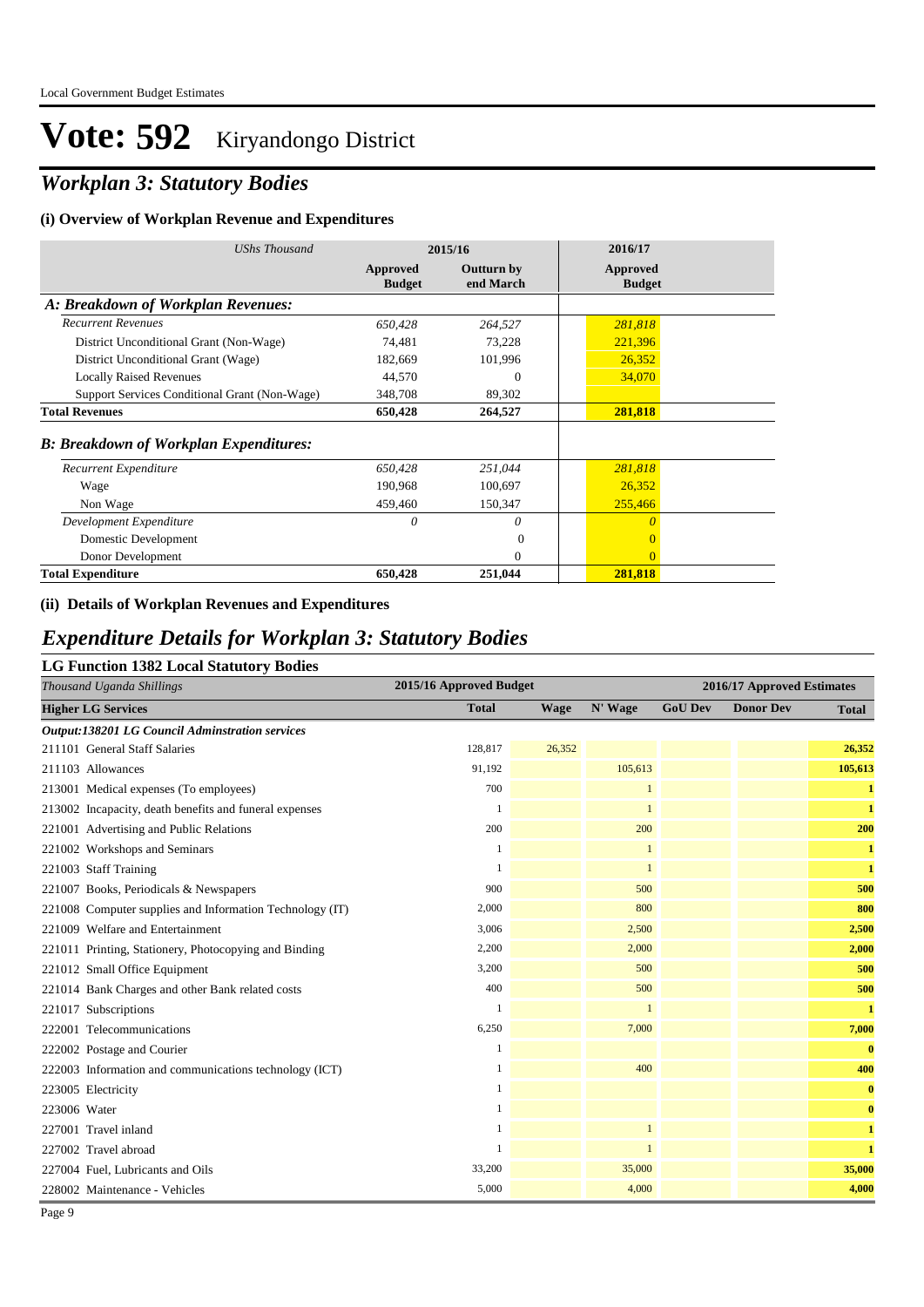### *Workplan 3: Statutory Bodies*

| Thousand Uganda Shillings                                | 2015/16 Approved Budget |             |              |                       | 2016/17 Approved Estimates |              |
|----------------------------------------------------------|-------------------------|-------------|--------------|-----------------------|----------------------------|--------------|
| <b>Higher LG Services</b>                                | <b>Total</b>            | <b>Wage</b> | N' Wage      | <b>GoU Dev</b>        | <b>Donor Dev</b>           | <b>Total</b> |
| 228004 Maintenance – Other                               | 300                     |             | 350          |                       |                            | 350          |
| 273102 Incapacity, death benefits and funeral expenses   | 1                       |             |              | $\boldsymbol{0}$      |                            | $\bf{0}$     |
| 282101 Donations                                         | 500                     |             | $\mathbf{1}$ |                       |                            | $\mathbf{1}$ |
| Total Cost of Output 138201:                             | 277,876                 | 26,352      | 159,371      | $\boldsymbol{\theta}$ |                            | 185,723      |
| Output:138202 LG procurement management services         |                         |             |              |                       |                            |              |
| 211101 General Staff Salaries                            | 9,762                   |             |              |                       |                            | $\bf{0}$     |
| 211103 Allowances                                        | 7,680                   |             | 9,000        |                       |                            | 9,000        |
| 221001 Advertising and Public Relations                  | 1,400                   |             | 580          |                       |                            | 580          |
| 221008 Computer supplies and Information Technology (IT) | $\boldsymbol{0}$        |             | $\mathbf{1}$ |                       |                            | $\mathbf{1}$ |
| 221009 Welfare and Entertainment                         | 500                     |             | $\mathbf{1}$ |                       |                            | $\mathbf{1}$ |
| 221011 Printing, Stationery, Photocopying and Binding    | 2,000                   |             | 990          |                       |                            | 990          |
| 221012 Small Office Equipment                            | 400                     |             | 1,000        |                       |                            | 1,000        |
| 222001 Telecommunications                                | 1,200                   |             | 1,627        |                       |                            | 1,627        |
| 222003 Information and communications technology (ICT)   | 455                     |             | $\mathbf{1}$ |                       |                            | $\mathbf{1}$ |
| 227004 Fuel, Lubricants and Oils                         | 700                     |             | 2,800        |                       |                            | 2,800        |
| Total Cost of Output 138202:                             | 24,097                  |             | 16,000       |                       |                            | 16,000       |
| Output:138203 LG staff recruitment services              |                         |             |              |                       |                            |              |
| 211101 General Staff Salaries                            | 40,938                  |             |              |                       |                            | $\bf{0}$     |
| 211103 Allowances                                        | 16,500                  |             | 16,000       |                       |                            | 16,000       |
| 212103 Pension for Teachers                              | 26,113                  |             |              |                       |                            | $\bf{0}$     |
| 212105 Pension for Local Governments                     | 193,969                 |             |              |                       |                            | $\bf{0}$     |
| 221001 Advertising and Public Relations                  | 2,000                   |             | 2,000        |                       |                            | 2,000        |
| 221002 Workshops and Seminars                            | 1                       |             | $\mathbf{1}$ |                       |                            | 1            |
| 221004 Recruitment Expenses                              | $\boldsymbol{0}$        |             | 153          |                       |                            | 153          |
| 221007 Books, Periodicals & Newspapers                   | 1                       |             | 300          |                       |                            | 300          |
| 221008 Computer supplies and Information Technology (IT) | $\boldsymbol{0}$        |             | 800          |                       |                            | 800          |
| 221009 Welfare and Entertainment                         | 700                     |             | 700          |                       |                            | 700          |
| 221011 Printing, Stationery, Photocopying and Binding    | 1,197                   |             | 1,200        |                       |                            | 1,200        |
| 221012 Small Office Equipment                            | 500                     |             | 200          |                       |                            | 200          |
| 221014 Bank Charges and other Bank related costs         | 300                     |             |              |                       |                            | $\bf{0}$     |
| 221017 Subscriptions                                     | 200                     |             | 200          |                       |                            | 200          |
| 222001 Telecommunications                                | 400                     |             | 500          |                       |                            | 500          |
| 223005 Electricity                                       | $\overline{0}$          |             | 500          |                       |                            | 500          |
| 227001 Travel inland                                     | $\boldsymbol{0}$        |             | $\mathbf{1}$ |                       |                            | $\mathbf{1}$ |
| 227002 Travel abroad                                     | 1                       |             |              |                       |                            | $\bf{0}$     |
| 227004 Fuel, Lubricants and Oils                         | 1,200                   |             | 1,200        |                       |                            | 1,200        |
| Total Cost of Output 138203:                             | 284,020                 |             | 23,755       |                       |                            | 23,755       |
| Output:138204 LG Land management services                |                         |             |              |                       |                            |              |
| 211101 General Staff Salaries                            | 11,451                  |             |              |                       |                            | $\bf{0}$     |
| 211103 Allowances                                        | 7,039                   |             | 7,798        |                       |                            | 7,798        |
| 221001 Advertising and Public Relations                  | 1                       |             | $\mathbf{1}$ |                       |                            | $\mathbf{1}$ |
| 221002 Workshops and Seminars                            | 1                       |             | $\mathbf{1}$ |                       |                            | $\mathbf{1}$ |
| 221007 Books, Periodicals & Newspapers                   | 200                     |             |              |                       |                            | $\bf{0}$     |
| 221008 Computer supplies and Information Technology (IT) | $\mathbf{1}$            |             |              |                       |                            | $\bf{0}$     |
| 221009 Welfare and Entertainment                         | 800                     |             | 600          |                       |                            | 600          |
| 221011 Printing, Stationery, Photocopying and Binding    | 900                     |             | 600          |                       |                            | 600          |
| 221012 Small Office Equipment                            | 500                     |             |              |                       |                            | $\bf{0}$     |
| 222001 Telecommunications                                | 500                     |             | 800          |                       |                            | 800          |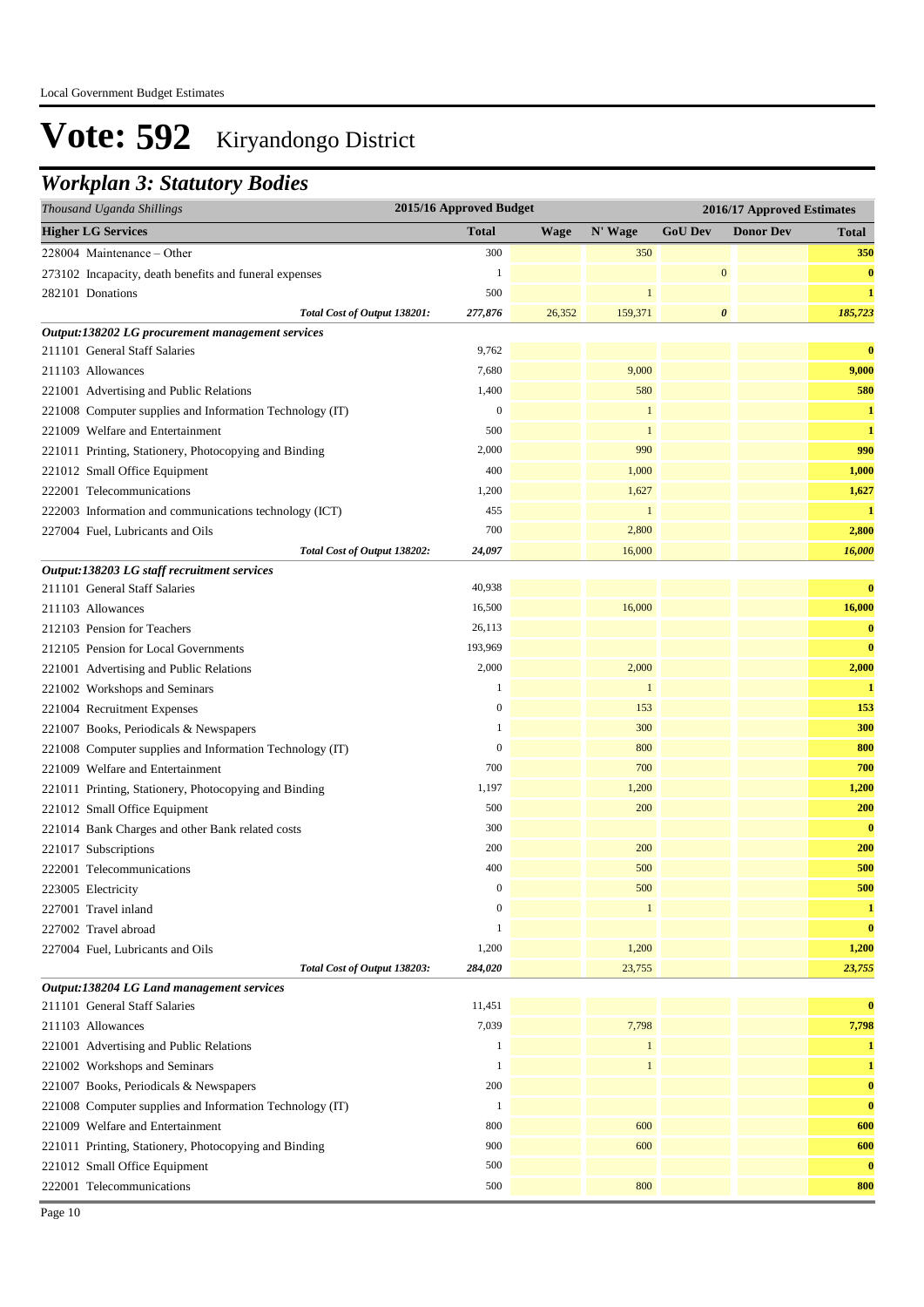### *Workplan 3: Statutory Bodies*

| Thousand Uganda Shillings                                | 2015/16 Approved Budget |             |              |                | 2016/17 Approved Estimates |              |
|----------------------------------------------------------|-------------------------|-------------|--------------|----------------|----------------------------|--------------|
| <b>Higher LG Services</b>                                | <b>Total</b>            | <b>Wage</b> | N' Wage      | <b>GoU Dev</b> | <b>Donor Dev</b>           | <b>Total</b> |
| 222003 Information and communications technology (ICT)   | 1                       |             |              |                |                            | $\mathbf{0}$ |
| 227004 Fuel, Lubricants and Oils                         | 800                     |             | 1,000        |                |                            | 1,000        |
| Total Cost of Output 138204:                             | 22,194                  |             | 10,800       |                |                            | 10,800       |
| Output:138205 LG Financial Accountability                |                         |             |              |                |                            |              |
| 211103 Allowances                                        | 10,954                  |             | 12,000       |                |                            | 12,000       |
| 221001 Advertising and Public Relations                  | 1                       |             | $\mathbf{1}$ |                |                            | $\mathbf{1}$ |
| 221002 Workshops and Seminars                            | -1                      |             | $\mathbf{1}$ |                |                            | $\mathbf{1}$ |
| 221003 Staff Training                                    | $\mathbf{0}$            |             | $\mathbf{1}$ |                |                            | $\mathbf{1}$ |
| 221007 Books, Periodicals & Newspapers                   | 500                     |             | 500          |                |                            | 500          |
| 221008 Computer supplies and Information Technology (IT) | 1                       |             | 500          |                |                            | 500          |
| 221009 Welfare and Entertainment                         | 1,100                   |             | 1,000        |                |                            | 1,000        |
| 221011 Printing, Stationery, Photocopying and Binding    | 800                     |             | 597          |                |                            | 597          |
| 221012 Small Office Equipment                            | 500                     |             |              |                |                            | $\bf{0}$     |
| 222001 Telecommunications                                | 400                     |             |              |                |                            | $\bf{0}$     |
| 222002 Postage and Courier                               | 142                     |             |              |                |                            | $\bf{0}$     |
| 227001 Travel inland                                     | 1                       |             |              |                |                            | $\bf{0}$     |
| 227002 Travel abroad                                     | 1                       |             |              |                |                            | $\bf{0}$     |
| 227004 Fuel, Lubricants and Oils                         | 700                     |             | 800          |                |                            | 800          |
| Total Cost of Output 138205:                             | 15,101                  |             | 15,400       |                |                            | 15,400       |
| Output:138206 LG Political and executive oversight       |                         |             |              |                |                            |              |
| 211103 Allowances                                        | 7,680                   |             | 7,680        |                |                            | 7,680        |
| 227004 Fuel, Lubricants and Oils                         | 960                     |             | 960          |                |                            | 960          |
| Total Cost of Output 138206:                             | 8,640                   |             | 8,640        |                |                            | 8,640        |
| <b>Output:138207 Standing Committees Services</b>        |                         |             |              |                |                            |              |
| 211103 Allowances                                        | 18,000                  |             | 21,000       |                |                            | 21,000       |
| 221009 Welfare and Entertainment                         | 500                     |             | 500          |                |                            | 500          |
| Total Cost of Output 138207:                             | 18,500                  |             | 21,500       |                |                            | 21,500       |
| <b>Total Cost of Higher LG Services</b>                  | 650,428                 | 26,352      | 255,466      |                | $\mathbf{0}$               | 281,818      |
| <b>Total Cost of function Local Statutory Bodies</b>     | 650,428                 | 26,352      | 255,466      |                | $\bf{0}$                   | 281,818      |
| <b>Total Cost of Statutory Bodies</b>                    | 650,428                 | 26,352      | 255,466      |                | $\Omega$                   | 281,818      |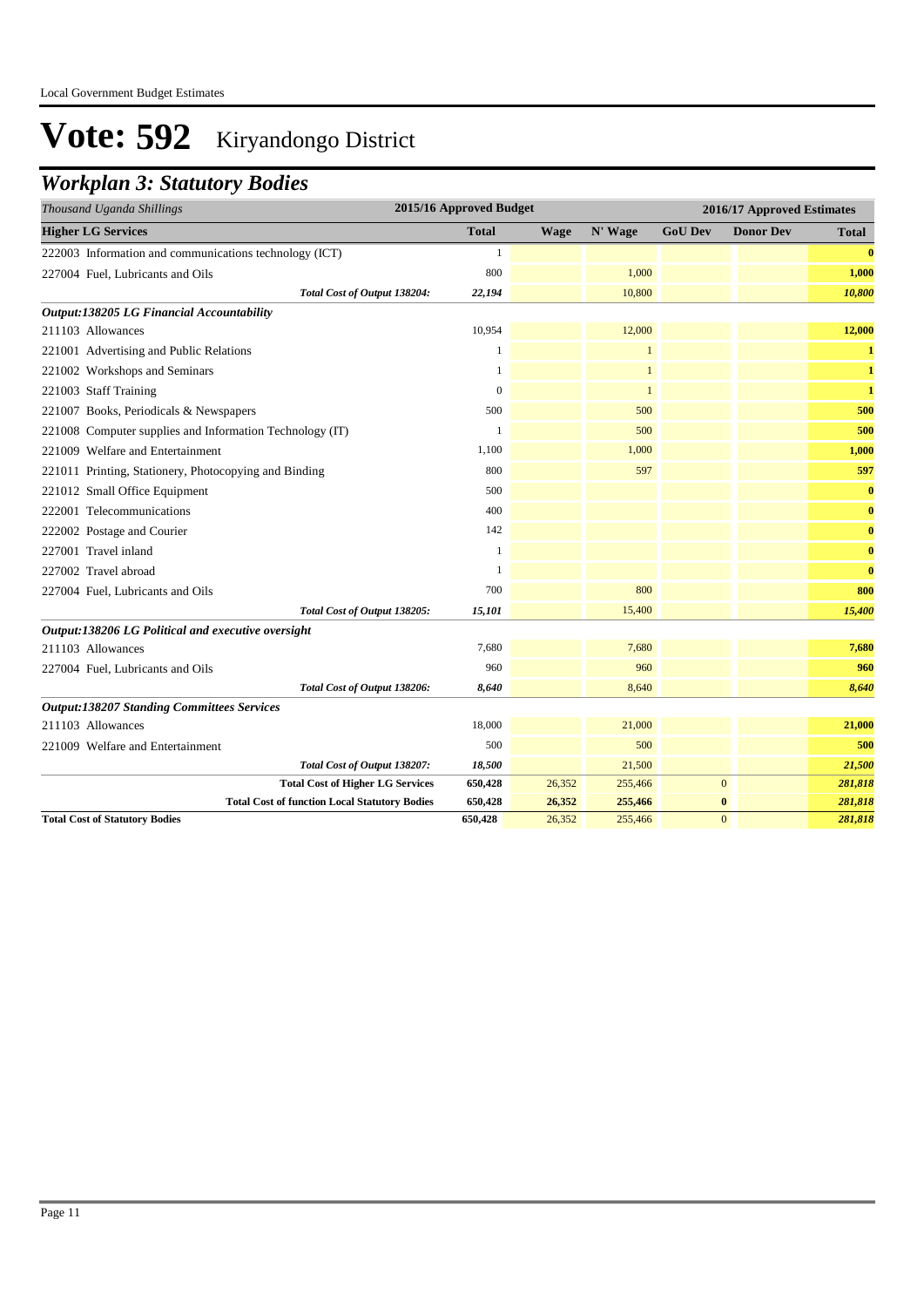## *Workplan 4: Production and Marketing*

#### **(i) Overview of Workplan Revenue and Expenditures**

| <b>UShs Thousand</b>                                 | 2015/16                          |                                | 2016/17                          |
|------------------------------------------------------|----------------------------------|--------------------------------|----------------------------------|
|                                                      | <b>Approved</b><br><b>Budget</b> | <b>Outturn by</b><br>end March | <b>Approved</b><br><b>Budget</b> |
| A: Breakdown of Workplan Revenues:                   |                                  |                                |                                  |
| <b>Recurrent Revenues</b>                            | 490,776                          | 229,814                        | 470,984                          |
| District Unconditional Grant (Non-Wage)              | 18.459                           | $\Omega$                       | 20,164                           |
| District Unconditional Grant (Wage)                  | 78,571                           | $\Omega$                       |                                  |
| <b>Locally Raised Revenues</b>                       | 9.000                            | $\Omega$                       | 14,000                           |
| Sector Conditional Grant (Non-Wage)                  | 200,300                          | 150,225                        | 48,515                           |
| Sector Conditional Grant (Wage)                      | 184,446                          | 79,589                         | 388,305                          |
| <b>Development Revenues</b>                          | 73,688                           | 11,725                         | 1,021,325                        |
| Development Grant                                    | $\Omega$                         | $\theta$                       | 44,762                           |
| District Discretionary Development Equalization Gran |                                  | $\Omega$                       | 11,870                           |
| Donor Funding                                        | 73,688                           | 11,725                         | 60,000                           |
| Other Transfers from Central Government              |                                  | $\Omega$                       | 904.693                          |
| <b>Total Revenues</b>                                | 564,465                          | 241.539                        | 1,492,309                        |
| <b>B: Breakdown of Workplan Expenditures:</b>        |                                  |                                |                                  |
| Recurrent Expenditure                                | 490,777                          | 164,353                        | 470,984                          |
| Wage                                                 | 258.682                          | 79,589                         | 388.305                          |
| Non Wage                                             | 232,094                          | 84,763                         | 82,679                           |
| Development Expenditure                              | 73,688                           | 11,725                         | 1,021,325                        |
| Domestic Development                                 | $\Omega$                         | $\overline{0}$                 | 961,325                          |
| Donor Development                                    | 73.688                           | 11,725                         | 60,000                           |
| <b>Total Expenditure</b>                             | 564,465                          | 176,078                        | 1,492,309                        |

#### **(ii) Details of Workplan Revenues and Expenditures**

#### *Expenditure Details for Workplan 4: Production and Marketing*

| <b>LG Function 0181 Agricultural Extension Services</b>       |                         |             |         |                |                            |                       |  |  |
|---------------------------------------------------------------|-------------------------|-------------|---------|----------------|----------------------------|-----------------------|--|--|
| Thousand Uganda Shillings                                     | 2015/16 Approved Budget |             |         |                | 2016/17 Approved Estimates |                       |  |  |
| <b>Higher LG Services</b>                                     | <b>Total</b>            | <b>Wage</b> | N' Wage | <b>GoU Dev</b> | <b>Donor Dev</b>           | <b>Total</b>          |  |  |
| <b>Output:018101 Extension Worker Services</b>                |                         |             |         |                |                            |                       |  |  |
| 211101 General Staff Salaries                                 | 112,595                 |             |         |                |                            | $\bf{0}$              |  |  |
| Total Cost of Output 018101:                                  | 112,595                 |             |         |                |                            | $\boldsymbol{\theta}$ |  |  |
| <b>Total Cost of Higher LG Services</b>                       | 112,595                 |             |         |                |                            | $\boldsymbol{\theta}$ |  |  |
| <b>Total Cost of function Agricultural Extension Services</b> | 112,595                 |             |         |                |                            | $\boldsymbol{\theta}$ |  |  |
| <b>LG Function 0182 District Production Services</b>          |                         |             |         |                |                            |                       |  |  |
| Thousand Uganda Shillings                                     | 2015/16 Approved Budget |             |         |                | 2016/17 Approved Estimates |                       |  |  |
| <b>Higher LG Services</b>                                     | <b>Total</b>            | <b>Wage</b> | N' Wage | <b>GoU Dev</b> | <b>Donor Dev</b>           | <b>Total</b>          |  |  |
| <b>Output:018201 District Production Management Services</b>  |                         |             |         |                |                            |                       |  |  |
| 211101 General Staff Salaries                                 | 146,087                 | 388,305     |         |                |                            | 388,305               |  |  |
| 211103 Allowances                                             | 15,710                  |             | 6,500   |                |                            | 6,500                 |  |  |
| 213002 Incapacity, death benefits and funeral expenses        |                         |             | 300     |                |                            | 300                   |  |  |
| 221002 Workshops and Seminars                                 | 10,298                  |             | 5,000   | 10.600         |                            | 15,600                |  |  |
| 221003 Staff Training                                         | $\mathbf{0}$            |             |         | 4,469          |                            | 4,469                 |  |  |
| 221005 Hire of Venue (chairs, projector, etc)                 | 1,000                   |             |         | 3,000          |                            | 3,000                 |  |  |
| 221007 Books, Periodicals & Newspapers                        | 650                     |             | 700     | 400            |                            | 1,100                 |  |  |
| 221008 Computer supplies and Information Technology (IT)      | $\overline{0}$          |             |         | 3,000          |                            | 3,000                 |  |  |
| 221009 Welfare and Entertainment                              |                         |             |         |                |                            | $\bf{0}$              |  |  |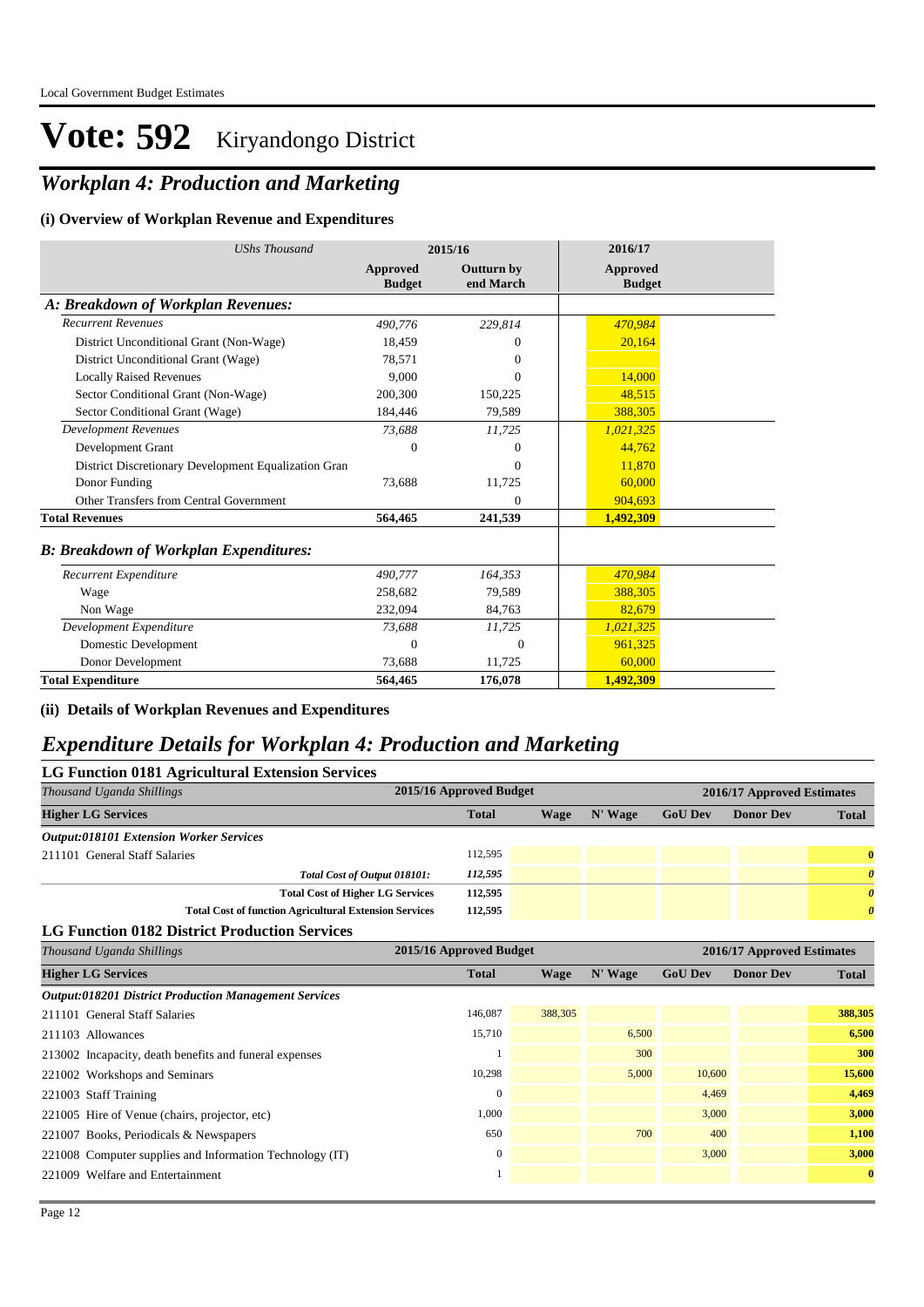| Thousand Uganda Shillings                                | 2015/16 Approved Budget |             |         |                | 2016/17 Approved Estimates |                       |
|----------------------------------------------------------|-------------------------|-------------|---------|----------------|----------------------------|-----------------------|
| <b>Higher LG Services</b>                                | <b>Total</b>            | <b>Wage</b> | N' Wage | <b>GoU Dev</b> | <b>Donor Dev</b>           | <b>Total</b>          |
| 221010 Special Meals and Drinks                          | $\boldsymbol{0}$        |             | 500     |                |                            | 500                   |
| 221011 Printing, Stationery, Photocopying and Binding    | $\boldsymbol{0}$        |             |         | 2,000          |                            | 2,000                 |
| 221012 Small Office Equipment                            | 500                     |             |         |                |                            | $\bf{0}$              |
| 221014 Bank Charges and other Bank related costs         | 500                     |             |         | 2,000          |                            | 2,000                 |
| 222001 Telecommunications                                | 1,000                   |             |         |                |                            | $\bf{0}$              |
| 222003 Information and communications technology (ICT)   | $\boldsymbol{0}$        |             |         | 2,000          |                            | 2,000                 |
| 223005 Electricity                                       | $\boldsymbol{0}$        |             | 3,000   |                |                            | 3,000                 |
| 224006 Agricultural Supplies                             | 95,038                  |             |         |                |                            | $\bf{0}$              |
| 227001 Travel inland                                     | 2,500                   |             |         | 5,000          |                            | 5,000                 |
| 227002 Travel abroad                                     | $\mathbf{0}$            |             |         | 1              |                            | $\mathbf{1}$          |
| 227004 Fuel, Lubricants and Oils                         | 9,000                   |             | 9,000   | 5,999          |                            | 14,999                |
| 228002 Maintenance - Vehicles                            | 1,500                   |             | 5,000   | 12,000         |                            | 17,000                |
| Total Cost of Output 018201:                             | 283,785                 | 388,305     | 30,000  | 50,469         |                            | 468,775               |
| Output:018202 Crop disease control and marketing         |                         |             |         |                |                            |                       |
| 211103 Allowances                                        | 10,906                  |             | 7,000   |                |                            | 7,000                 |
| 213001 Medical expenses (To employees)                   | 1                       |             |         |                |                            | $\bf{0}$              |
| 213002 Incapacity, death benefits and funeral expenses   | 1                       |             |         |                |                            | $\bf{0}$              |
| 221001 Advertising and Public Relations                  | 1                       |             | 1,000   |                |                            | 1,000                 |
| 221002 Workshops and Seminars                            | 8,000                   |             | 8,000   | 14,000         | 46,000                     | 68,000                |
| 221003 Staff Training                                    | 800                     |             |         | $\mathbf{0}$   | 4,000                      | 4,000                 |
| 221005 Hire of Venue (chairs, projector, etc)            | 1                       |             |         | 2,000          |                            | 2,000                 |
| 221007 Books, Periodicals & Newspapers                   | 554                     |             | 500     |                |                            | 500                   |
| 221008 Computer supplies and Information Technology (IT) | 500                     |             | 1,000   | 2,000          |                            | 3,000                 |
| 221009 Welfare and Entertainment                         | 200                     |             | 800     |                |                            | 800                   |
| 221010 Special Meals and Drinks                          | 200                     |             |         |                |                            | $\bf{0}$              |
| 221011 Printing, Stationery, Photocopying and Binding    | 1,000                   |             | 400     | 2,000          | 1,000                      | 3,400                 |
| 221012 Small Office Equipment                            | 100                     |             |         |                |                            | $\bf{0}$              |
| 221017 Subscriptions                                     | 1                       |             |         |                |                            | $\bf{0}$              |
| 222001 Telecommunications                                | 800                     |             |         | 1,000          | 1,000                      | 2,000                 |
| 222003 Information and communications technology (ICT)   | 500                     |             |         | 1,000          |                            | 1,000                 |
| 224006 Agricultural Supplies                             | $\mathbf{0}$            |             |         | 20,000         |                            | 20,000                |
| 227001 Travel inland                                     | 1,500                   |             |         | 1,000          | 2,000                      | 3,000                 |
| 227002 Travel abroad                                     | 1                       |             | 2,500   |                |                            | 2,500                 |
| 227004 Fuel, Lubricants and Oils                         | 5,439                   |             | 2,805   |                | 6,000                      | 8,805                 |
| 228002 Maintenance - Vehicles                            | 500                     |             |         |                |                            | $\bf{0}$              |
| 282103 Scholarships and related costs                    | 1                       |             |         |                |                            | $\bf{0}$              |
| Total Cost of Output 018202:                             | 31,006                  |             | 24,005  | 43,000         | 60,000                     | 127,005               |
| Output:018202p PRDP-Crop disease control and marketing   |                         |             |         |                |                            |                       |
| 224006 Agricultural Supplies                             | 63,078                  |             |         |                |                            | $\bf{0}$              |
| Total Cost of Output 018202p:                            | 63,078                  |             |         |                |                            | $\boldsymbol{\theta}$ |
| Output:018203 Farmer Institution Development             |                         |             |         |                |                            |                       |
| 282101 Donations                                         | $\boldsymbol{0}$        |             |         | 30,000         |                            | 30,000                |
| Total Cost of Output 018203:                             | 0                       |             |         | 30,000         |                            | 30,000                |
| Output:018204 Livestock Health and Marketing             |                         |             |         |                |                            |                       |
| 211103 Allowances                                        | 5,000                   |             | 6,000   |                |                            | 6,000                 |
| 213002 Incapacity, death benefits and funeral expenses   | 1                       |             |         |                |                            | $\bf{0}$              |
| 221001 Advertising and Public Relations                  | $\boldsymbol{0}$        |             |         | 1,000          |                            | 1,000                 |
| 221002 Workshops and Seminars                            | 3,512                   |             | 2,502   | 4,000          |                            | 6,502                 |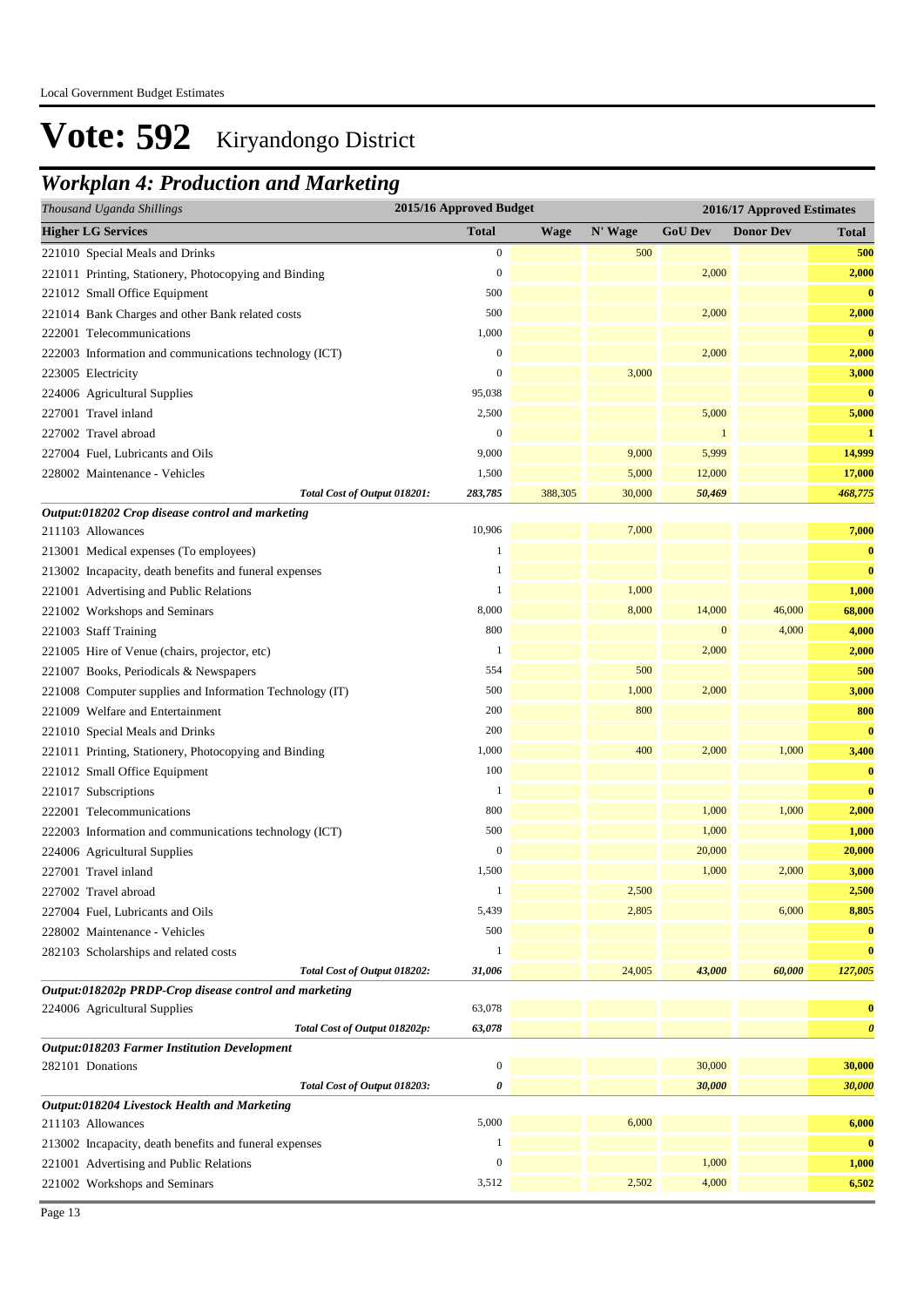| Thousand Uganda Shillings                                                                                                                    | 2015/16 Approved Budget |              |                  |                   | 2016/17 Approved Estimates |                   |
|----------------------------------------------------------------------------------------------------------------------------------------------|-------------------------|--------------|------------------|-------------------|----------------------------|-------------------|
| <b>Higher LG Services</b>                                                                                                                    | <b>Total</b>            | Wage         | N' Wage          | <b>GoU Dev</b>    | <b>Donor Dev</b>           | <b>Total</b>      |
| 221003 Staff Training                                                                                                                        | 500                     |              |                  |                   |                            | $\bf{0}$          |
| 221005 Hire of Venue (chairs, projector, etc)                                                                                                | 200                     |              |                  |                   |                            | $\bf{0}$          |
| 221007 Books, Periodicals & Newspapers                                                                                                       | $\mathbf{0}$            |              |                  | 1,000             |                            | 1,000             |
| 221011 Printing, Stationery, Photocopying and Binding                                                                                        | 1,000                   |              |                  | 1,000             |                            | 1,000             |
| 222001 Telecommunications                                                                                                                    | 500                     |              |                  | 1,000             |                            | 1,000             |
| 224006 Agricultural Supplies                                                                                                                 | 4,299                   |              |                  | 5,000             |                            | 5,000             |
| 227001 Travel inland                                                                                                                         | 2,488                   |              | 2,000            | 2,000             |                            | 4,000             |
| 227004 Fuel, Lubricants and Oils                                                                                                             | 3,000                   |              | 3,000            | 3,000             |                            | 6,000             |
| 228001 Maintenance - Civil                                                                                                                   | 23,000                  |              |                  |                   |                            | $\bf{0}$          |
| 228002 Maintenance - Vehicles                                                                                                                | 500                     |              |                  | 2,000             |                            | 2,000             |
| Total Cost of Output 018204:                                                                                                                 | 44,000                  |              | 13,502           | 20,000            |                            | 33,502            |
| Output:018205 Fisheries regulation                                                                                                           |                         |              |                  |                   |                            |                   |
| 211103 Allowances                                                                                                                            | 2,000                   |              | 3,000            |                   |                            | 3,000             |
| 221002 Workshops and Seminars                                                                                                                | 2,000                   |              | 2,000            |                   |                            | 2,000             |
| 224006 Agricultural Supplies                                                                                                                 | 3,000                   |              |                  | 20,000            |                            | 20,000            |
| 227004 Fuel, Lubricants and Oils                                                                                                             | 1,500                   |              | 2,000            |                   |                            | 2,000             |
| 228002 Maintenance - Vehicles                                                                                                                | 500                     |              |                  |                   |                            | $\bf{0}$          |
| Total Cost of Output 018205:                                                                                                                 | 9,000                   |              | 7,000            | 20,000            |                            | 27,000            |
| Output:018206 Vermin control services                                                                                                        |                         |              |                  |                   |                            |                   |
| 211103 Allowances                                                                                                                            | 1,000                   |              | 1,000            |                   |                            | 1,000             |
| 221002 Workshops and Seminars                                                                                                                | 500                     |              | 600              |                   |                            | 600               |
| 221011 Printing, Stationery, Photocopying and Binding                                                                                        | 500                     |              |                  |                   |                            | $\bf{0}$          |
| 227001 Travel inland                                                                                                                         | 500                     |              |                  |                   |                            | $\bf{0}$          |
| 227004 Fuel, Lubricants and Oils                                                                                                             | 1,000                   |              | 839              |                   |                            | 839               |
| 228002 Maintenance - Vehicles                                                                                                                | 500                     |              |                  |                   |                            | $\bf{0}$          |
| Total Cost of Output 018206:                                                                                                                 | 4,000                   |              | 2,439            |                   |                            | 2,439             |
| Output:018207 Tsetse vector control and commercial insects farm promotion                                                                    |                         |              |                  |                   |                            |                   |
| 211103 Allowances                                                                                                                            | 2,000                   |              |                  |                   |                            | $\bf{0}$          |
| 221002 Workshops and Seminars                                                                                                                | 1,500                   |              | 5,733            |                   |                            | 5,733             |
| 221011 Printing, Stationery, Photocopying and Binding                                                                                        | 500                     |              |                  |                   |                            | $\bf{0}$          |
| 224006 Agricultural Supplies                                                                                                                 | 2,000                   |              |                  |                   |                            | $\bf{0}$          |
| 227001 Travel inland                                                                                                                         | 500                     |              |                  |                   |                            | $\bf{0}$          |
| 227004 Fuel, Lubricants and Oils                                                                                                             | 2,000                   |              |                  |                   |                            | $\bf{0}$          |
| 228002 Maintenance - Vehicles                                                                                                                | 500                     |              |                  |                   |                            | $\bf{0}$          |
| Total Cost of Output 018207:                                                                                                                 | 9,000                   |              | 5,733            |                   |                            | 5,733             |
| Output:018208 Sector Capacity Development                                                                                                    |                         |              |                  |                   |                            |                   |
| 221002 Workshops and Seminars                                                                                                                | $\boldsymbol{0}$        |              |                  | 4,000             |                            | 4,000             |
| 221003 Staff Training                                                                                                                        | $\boldsymbol{0}$        |              |                  | 5,500             |                            | 5,500             |
| 221007 Books, Periodicals & Newspapers                                                                                                       | $\mathbf{0}$<br>0       |              |                  | 500               |                            | 500               |
| Total Cost of Output 018208:                                                                                                                 | 443,869                 | 388,305      | 82,679           | 10,000<br>173,469 | 60,000                     | 10,000<br>704,454 |
| <b>Total Cost of Higher LG Services</b><br><b>Capital Purchases</b>                                                                          | <b>Total</b>            | Wage         | N' Wage          | <b>GoU Dev</b>    | <b>Donor Dev</b>           | <b>Total</b>      |
| Output:018275 Non Standard Service Delivery Capital                                                                                          |                         |              |                  |                   |                            |                   |
| 312201 Transport Equipment                                                                                                                   | $\boldsymbol{0}$        | $\mathbf{0}$ | $\boldsymbol{0}$ | 128,000           | $\mathbf{0}$               | 128,000           |
| Total LCIII: Kiryandongo TC                                                                                                                  | LCIV: Kibanda           |              |                  |                   |                            | 128,000           |
| LCII: Northern Ward<br>LCI: Not Specified<br>procure 8 Motorcycles for production/livelihood servic Source: Other Transfers from Central Gov |                         |              |                  |                   |                            | 128,000           |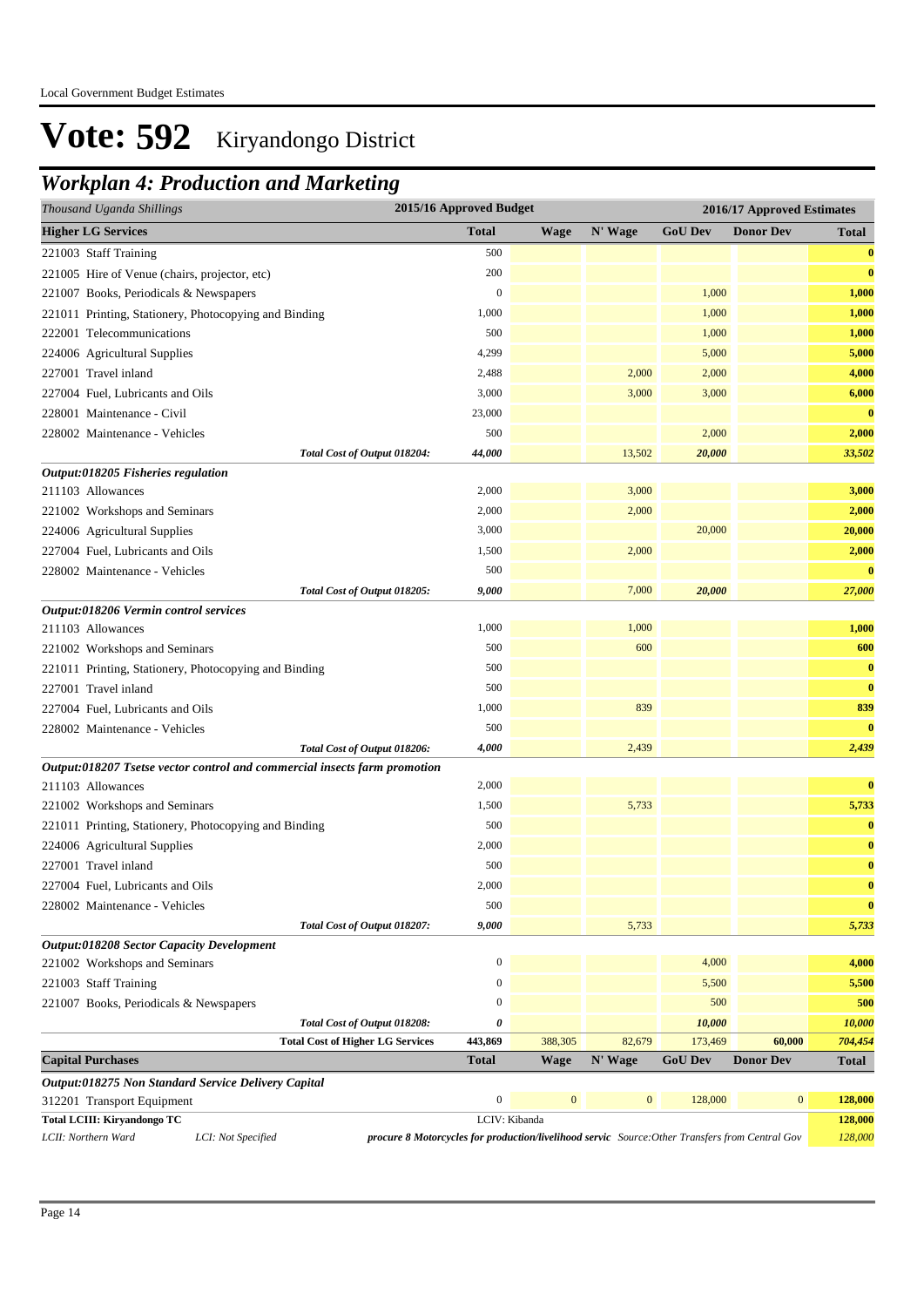| Thousand Uganda Shillings                          |                                                               |                                                                                                  | 2015/16 Approved Budget |                |                |                                          | 2016/17 Approved Estimates                    |                  |  |
|----------------------------------------------------|---------------------------------------------------------------|--------------------------------------------------------------------------------------------------|-------------------------|----------------|----------------|------------------------------------------|-----------------------------------------------|------------------|--|
| <b>Capital Purchases</b>                           |                                                               |                                                                                                  | <b>Total</b>            | <b>Wage</b>    | N' Wage        | <b>GoU Dev</b>                           | <b>Donor Dev</b>                              | Total            |  |
| 312202 Machinery and Equipment                     |                                                               |                                                                                                  | $\boldsymbol{0}$        | $\mathbf{0}$   | $\mathbf{0}$   | 272,000                                  | $\boldsymbol{0}$                              | 272,000          |  |
| Total LCIII: Kigumba SC                            |                                                               |                                                                                                  | LCIV: Kibanda           |                |                |                                          |                                               | 75,000           |  |
| LCII: Kigumba I Parish                             | LCI: Kigumba SC                                               | Establish small scale irrigation demonstrations                                                  |                         |                |                |                                          | Source: Other Transfers from Central Gov      | 50,000           |  |
| LCII: Kigumba I Parish                             | LCI: Not Specified                                            | Complete the greenhouse demo at Kinagirana                                                       |                         |                |                |                                          | Source: Other Transfers from Central Gov      | 25,000           |  |
| Total LCIII: Kigumba TC                            |                                                               |                                                                                                  | LCIV: Kibanda           |                |                |                                          |                                               | 35,000           |  |
| LCII: ward B                                       | LCI: Kigumba TC                                               | Establish a greenhouse demo                                                                      |                         |                |                |                                          | Source: Other Transfers from Central Gov      | 35,000           |  |
| Total LCIII: Kiryandongo SC                        |                                                               |                                                                                                  |                         | LCIV: Kibanda  |                |                                          |                                               | 35,000           |  |
| LCII: Kikube Parish                                | LCI: Kitaleebavillage                                         | Establish a greenhouse demo                                                                      |                         |                |                |                                          | Source: Other Transfers from Central Gov      | 35,000           |  |
| <b>Total LCIII: Kiryandongo TC</b>                 |                                                               |                                                                                                  |                         | LCIV: Kibanda  |                |                                          |                                               | 77,000           |  |
| LCII: Northern Ward                                | LCI: Kiryandongo district                                     | procure milling machines for grain value addition                                                |                         |                |                | Source: Other Transfers from Central Gov |                                               | 77,000           |  |
| <b>Total LCIII: Masindi Port SC</b>                |                                                               |                                                                                                  | LCIV: Kibanda           |                |                |                                          |                                               | 50,000           |  |
| LCII: Kaduku Parish                                | LCI: Masindi Port S/C                                         | <b>Establish small scale irrigation demonstrations</b>                                           |                         |                |                |                                          | Source: Other Transfers from Central Gov      | 50,000           |  |
|                                                    |                                                               | Total Cost of Output 018275:                                                                     | 0                       | $\mathbf{0}$   | $\mathbf{0}$   | 400,000                                  | 0                                             | 400,000          |  |
| Output:018280 Valley dam construction              |                                                               |                                                                                                  |                         |                |                |                                          |                                               |                  |  |
| 312104 Other Structures                            |                                                               |                                                                                                  | $\boldsymbol{0}$        | $\mathbf{0}$   | $\mathbf{0}$   | 100,000                                  | $\boldsymbol{0}$                              | 100,000          |  |
| <b>Total LCIII: Mutunda SC</b>                     |                                                               |                                                                                                  | LCIV: Kibanda           |                |                |                                          |                                               | 100,000          |  |
| LCII: Kakwokwo Parish                              | LCI: Not Specified                                            | Desilt mile 6 dam in kakwokwo                                                                    |                         |                |                |                                          | Source: Other Transfers from Central Gov      | 100,000          |  |
|                                                    |                                                               | Total Cost of Output 018280:                                                                     | 0                       | $\mathbf{0}$   | $\overline{0}$ | 100,000                                  | $\boldsymbol{\theta}$                         | 100,000          |  |
| Output:018282 Slaughter slab construction          |                                                               |                                                                                                  |                         |                |                |                                          |                                               |                  |  |
| 312104 Other Structures                            |                                                               |                                                                                                  | 0                       | $\mathbf{0}$   | $\overline{0}$ | 70,000                                   | $\overline{0}$                                | 70,000           |  |
| <b>Total LCIII: Kiryandongo TC</b>                 |                                                               |                                                                                                  | LCIV: Kibanda           |                |                |                                          |                                               | 70,000           |  |
| LCII: Northern Ward                                | LCI: Kiryandongo TC                                           | Source: Other Transfers from Central Gov<br>Construct an abattoir in Kiryandongo Town Council    |                         |                |                |                                          |                                               |                  |  |
|                                                    |                                                               | Total Cost of Output 018282:                                                                     | 0                       | $\Omega$       | $\mathbf{0}$   | 70,000                                   | 0                                             | 70,000<br>70,000 |  |
|                                                    | Output:018284 Plant clinic/mini laboratory construction       |                                                                                                  |                         |                |                |                                          |                                               |                  |  |
| 312214 Laboratory Equipment                        |                                                               |                                                                                                  | $\boldsymbol{0}$        | $\overline{0}$ | $\mathbf{0}$   | 90,000                                   | $\mathbf{0}$                                  | 90,000           |  |
|                                                    |                                                               |                                                                                                  |                         |                |                |                                          |                                               |                  |  |
| Total LCIII: Kiryandongo TC                        |                                                               |                                                                                                  |                         | LCIV: Kibanda  |                |                                          |                                               | 90,000<br>90,000 |  |
| LCII: Northern Ward                                | LCI: District headquarters                                    | Construct a plant clinic                                                                         | 0                       | $\overline{0}$ | $\mathbf{0}$   | 90,000                                   | Source: Other Transfers from Central Gov<br>0 | 90,000           |  |
|                                                    |                                                               | Total Cost of Output 018284:                                                                     |                         |                |                |                                          |                                               |                  |  |
| Output:018285 Crop marketing facility construction |                                                               |                                                                                                  |                         |                |                |                                          |                                               |                  |  |
| 312104 Other Structures                            |                                                               |                                                                                                  | 0                       | $\mathbf{0}$   | $\mathbf{0}$   | 113,856                                  | $\mathbf{0}$                                  | 113,856          |  |
| <b>Total LCIII: Kigumba TC</b>                     |                                                               |                                                                                                  | LCIV: Kibanda           |                |                |                                          |                                               | 81,856           |  |
| LCII: Ward A                                       | LCI: Kigumba II Cell                                          | Construction of market stalls and specialised fisheries Source: Other Transfers from Central Gov |                         |                |                |                                          |                                               | 81,856           |  |
| <b>Total LCIII: Masindi Port SC</b>                |                                                               |                                                                                                  | LCIV: Kibanda           |                |                |                                          |                                               | 32,000           |  |
| LCII: Waibango Parish                              | LCI: Masindi Port SC                                          | Construct market stalls in Masindi Port market                                                   |                         |                |                |                                          | Source: Other Transfers from Central Gov      | 32,000           |  |
|                                                    |                                                               | Total Cost of Output 018285:                                                                     | 0                       | $\mathbf{0}$   | $\mathbf{0}$   | 113,856                                  | 0                                             | 113,856          |  |
|                                                    |                                                               | <b>Total Cost of Capital Purchases</b>                                                           | $\bf{0}$                | $\mathbf{0}$   | $\mathbf{0}$   | 773,856                                  | $\bf{0}$                                      | 773,856          |  |
|                                                    | <b>Total Cost of function District Production Services</b>    |                                                                                                  | 443,869                 | 388,305        | 82,679         | 947,325                                  | 60,000                                        | 1,478,309        |  |
|                                                    | <b>LG Function 0183 District Commercial Services</b>          |                                                                                                  |                         |                |                |                                          |                                               |                  |  |
| Thousand Uganda Shillings                          |                                                               |                                                                                                  | 2015/16 Approved Budget |                |                |                                          | 2016/17 Approved Estimates                    |                  |  |
| <b>Higher LG Services</b>                          |                                                               |                                                                                                  | <b>Total</b>            | <b>Wage</b>    | N' Wage        | <b>GoU Dev</b>                           | <b>Donor Dev</b>                              | <b>Total</b>     |  |
|                                                    | <b>Output:018301 Trade Development and Promotion Services</b> |                                                                                                  |                         |                |                |                                          |                                               |                  |  |
| 221001 Advertising and Public Relations            |                                                               |                                                                                                  | $\boldsymbol{0}$        |                |                | 200                                      |                                               | <b>200</b>       |  |

| 221002 Workshops and Seminars                         |          |  | 800   | 800      |
|-------------------------------------------------------|----------|--|-------|----------|
| 221011 Printing, Stationery, Photocopying and Binding |          |  | 100   | 100      |
| 227001 Travel inland                                  | $\Omega$ |  | 300   | 300      |
| 227004 Fuel, Lubricants and Oils                      | $\Omega$ |  | 600   | 600      |
| Total Cost of Output 018301:                          | 2,000    |  | 2,000 | 2,000    |
| <b>Output:018302 Enterprise Development Services</b>  |          |  |       |          |
| 211103 Allowances                                     | 1,000    |  |       | $\bf{0}$ |
| 221001 Advertising and Public Relations               | $\Omega$ |  | 200   | 200      |
| 221002 Workshops and Seminars                         | $\Omega$ |  | 800   | 800      |
|                                                       |          |  |       |          |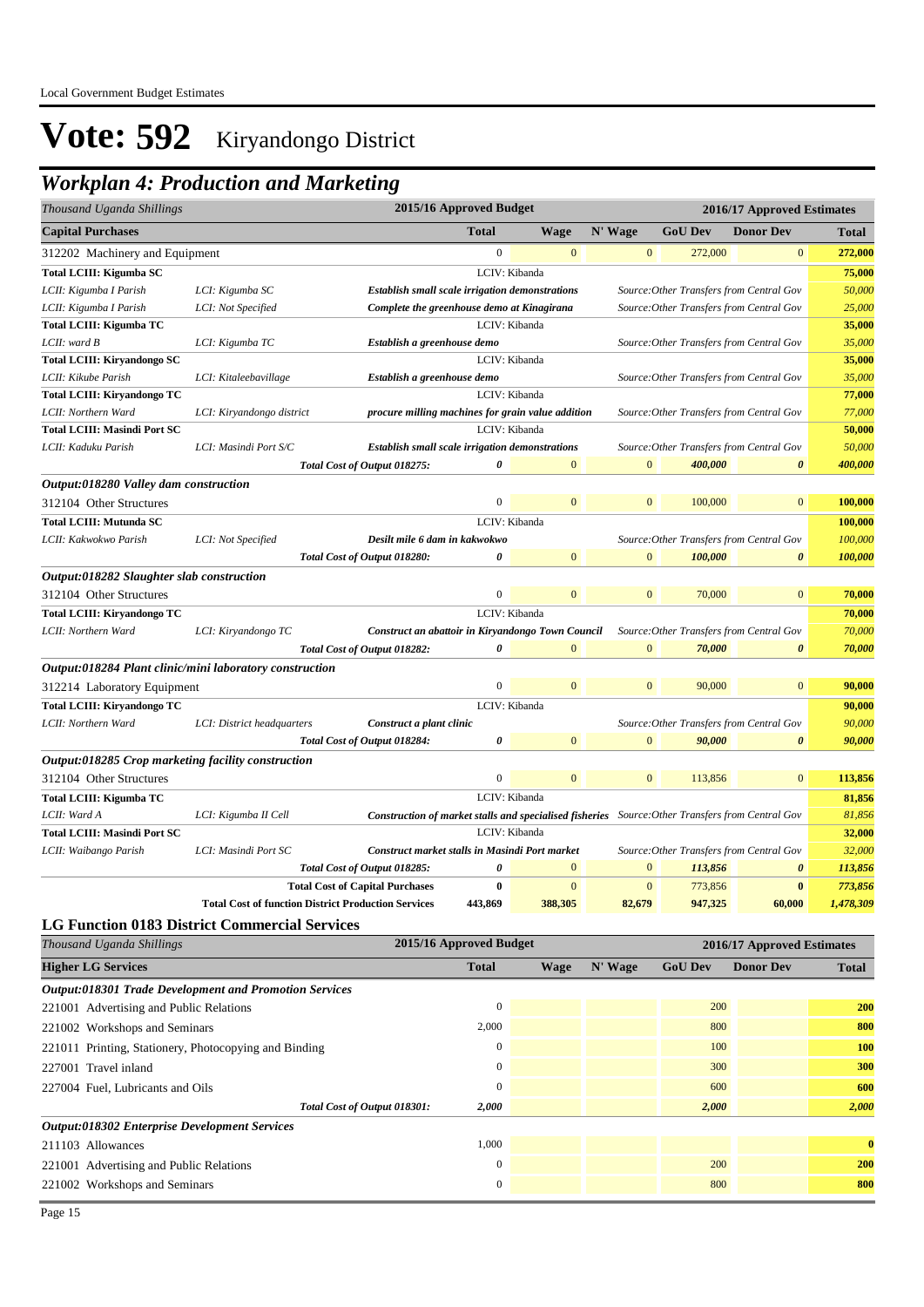### *Workplan 4: Production and Marketing*

| Thousand Uganda Shillings                                     | 2015/16 Approved Budget |             |         | 2016/17 Approved Estimates |                  |              |  |
|---------------------------------------------------------------|-------------------------|-------------|---------|----------------------------|------------------|--------------|--|
| <b>Higher LG Services</b>                                     | <b>Total</b>            | <b>Wage</b> | N' Wage | <b>GoU Dev</b>             | <b>Donor Dev</b> | <b>Total</b> |  |
| 221011 Printing, Stationery, Photocopying and Binding         | $\boldsymbol{0}$        |             |         | 100                        |                  | <b>100</b>   |  |
| 227001 Travel inland                                          | $\mathbf{0}$            |             |         | 300                        |                  | 300          |  |
| 227004 Fuel, Lubricants and Oils                              | $\mathbf{0}$            |             |         | 600                        |                  | 600          |  |
| 228002 Maintenance - Vehicles                                 | 1,000                   |             |         |                            |                  | $\bf{0}$     |  |
| Total Cost of Output 018302:                                  | 2,000                   |             |         | 2,000                      |                  | 2,000        |  |
| Output:018303 Market Linkage Services                         |                         |             |         |                            |                  |              |  |
| 211103 Allowances                                             | 1,000                   |             |         |                            |                  | $\bf{0}$     |  |
| 213002 Incapacity, death benefits and funeral expenses        | 500                     |             |         |                            |                  | $\bf{0}$     |  |
| 221001 Advertising and Public Relations                       | $\mathbf{0}$            |             |         | 200                        |                  | 200          |  |
| 221002 Workshops and Seminars                                 | $\boldsymbol{0}$        |             |         | 800                        |                  | 800          |  |
| 221011 Printing, Stationery, Photocopying and Binding         | $\boldsymbol{0}$        |             |         | 100                        |                  | 100          |  |
| 222001 Telecommunications                                     | 500                     |             |         |                            |                  | $\bf{0}$     |  |
| 227001 Travel inland                                          | $\mathbf{0}$            |             |         | 300                        |                  | 300          |  |
| 227004 Fuel, Lubricants and Oils                              | $\boldsymbol{0}$        |             |         | 600                        |                  | 600          |  |
| Total Cost of Output 018303:                                  | 2,000                   |             |         | 2,000                      |                  | 2,000        |  |
| Output:018304 Cooperatives Mobilisation and Outreach Services |                         |             |         |                            |                  |              |  |
| 211103 Allowances                                             | 1,000                   |             |         |                            |                  | $\bf{0}$     |  |
| 221001 Advertising and Public Relations                       | $\boldsymbol{0}$        |             |         | 200                        |                  | 200          |  |
| 221002 Workshops and Seminars                                 | $\mathbf{0}$            |             |         | 800                        |                  | 800          |  |
| 221011 Printing, Stationery, Photocopying and Binding         | $\mathbf{0}$            |             |         | 100                        |                  | <b>100</b>   |  |
| 227001 Travel inland                                          | $\mathbf{0}$            |             |         | 300                        |                  | 300          |  |
| 227004 Fuel, Lubricants and Oils                              | 1,000                   |             |         | 600                        |                  | 600          |  |
| Total Cost of Output 018304:                                  | 2,000                   |             |         | 2,000                      |                  | 2,000        |  |
| <b>Output:018305 Tourism Promotional Services</b>             |                         |             |         |                            |                  |              |  |
| 221001 Advertising and Public Relations                       | $\boldsymbol{0}$        |             |         | 50                         |                  | 50           |  |
| 221002 Workshops and Seminars                                 | $\mathbf{0}$            |             |         | 450                        |                  | 450          |  |
| 221011 Printing, Stationery, Photocopying and Binding         | $\mathbf{0}$            |             |         | 50                         |                  | 50           |  |
| 227001 Travel inland                                          | $\mathbf{0}$            |             |         | 150                        |                  | 150          |  |
| 227004 Fuel, Lubricants and Oils                              | $\mathbf{0}$            |             |         | 300                        |                  | 300          |  |
| Total Cost of Output 018305:                                  | 0                       |             |         | 1,000                      |                  | 1,000        |  |
| Output:018306 Industrial Development Services                 |                         |             |         |                            |                  |              |  |
| 221001 Advertising and Public Relations                       | $\bf{0}$                |             |         | 50                         |                  | 50           |  |
| 221002 Workshops and Seminars                                 | $\mathbf{0}$            |             |         | 450                        |                  | 450          |  |
| 221011 Printing, Stationery, Photocopying and Binding         | $\boldsymbol{0}$        |             |         | 50                         |                  | 50           |  |
| 227001 Travel inland                                          | $\boldsymbol{0}$        |             |         | 150                        |                  | 150          |  |
| 227004 Fuel, Lubricants and Oils                              | $\mathbf{0}$            |             |         | 300                        |                  | 300          |  |
| Total Cost of Output 018306:                                  | 0                       |             |         | 1,000                      |                  | 1,000        |  |
| Output:018307 Tourism Development                             |                         |             |         |                            |                  |              |  |
| 221001 Advertising and Public Relations                       | $\boldsymbol{0}$        |             |         | 50                         |                  | 50           |  |
| 221002 Workshops and Seminars                                 | $\mathbf{0}$            |             |         | 450                        |                  | 450          |  |
| 221011 Printing, Stationery, Photocopying and Binding         | $\boldsymbol{0}$        |             |         | 50                         |                  | 50           |  |
| 227001 Travel inland                                          | $\boldsymbol{0}$        |             |         | 150                        |                  | 150          |  |
| 227004 Fuel, Lubricants and Oils                              | $\boldsymbol{0}$        |             |         | 300                        |                  | 300          |  |
| Total Cost of Output 018307:                                  | 0                       |             |         | 1,000                      |                  | 1,000        |  |
| <b>Total Cost of Higher LG Services</b>                       | 8,000                   |             |         | 11,000                     |                  | 11,000       |  |
| <b>Capital Purchases</b>                                      | <b>Total</b>            | <b>Wage</b> | N' Wage | <b>GoU Dev</b>             | <b>Donor Dev</b> | Total        |  |

*Output:018375 Non Standard Service Delivery Capital*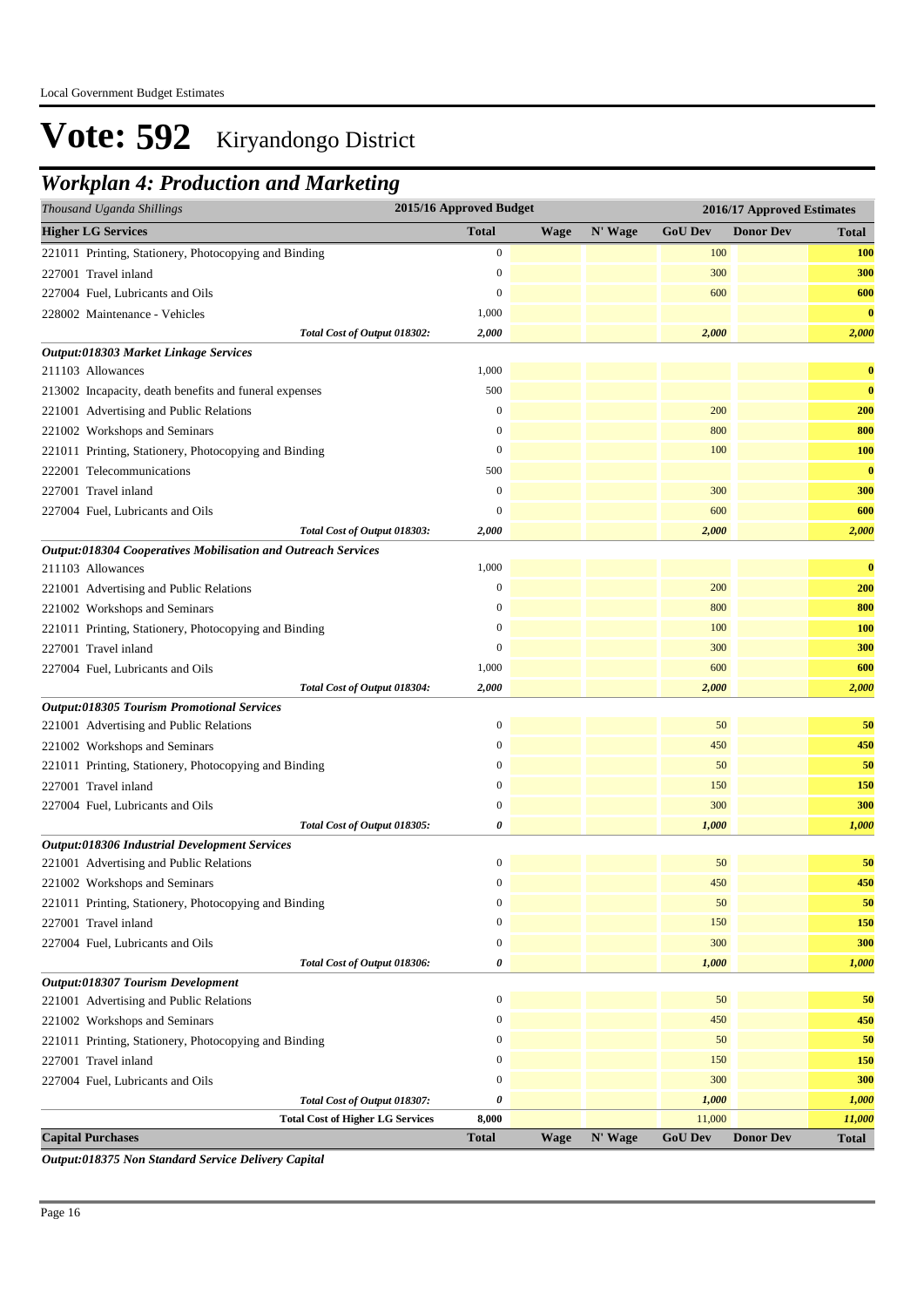| Thousand Uganda Shillings                           |                    |                                                                               | 2015/16 Approved Budget |                |                |                | 2016/17 Approved Estimates |              |
|-----------------------------------------------------|--------------------|-------------------------------------------------------------------------------|-------------------------|----------------|----------------|----------------|----------------------------|--------------|
| <b>Capital Purchases</b>                            |                    |                                                                               | <b>Total</b>            | Wage           | N' Wage        | <b>GoU Dev</b> | <b>Donor Dev</b>           | <b>Total</b> |
| 312213 ICT Equipment                                |                    |                                                                               | $\Omega$                | $\overline{0}$ | $\overline{0}$ | 3,000          | $\overline{0}$             | 3,000        |
| <b>Total LCIII: Kirvandongo TC</b><br>LCIV: Kibanda |                    |                                                                               |                         | 3,000          |                |                |                            |              |
| LCII: Northern Ward                                 | LCI: Not Specified | Source: Conditional transfers to Producti<br><b>Laptop Computer and modem</b> |                         |                |                |                | 3.000                      |              |
|                                                     |                    | Total Cost of Output 018375:                                                  | 0                       | $\overline{0}$ | $\overline{0}$ | 3,000          | $\boldsymbol{\theta}$      | 3,000        |
|                                                     |                    | <b>Total Cost of Capital Purchases</b>                                        | $\mathbf{0}$            | $\overline{0}$ | $\overline{0}$ | 3,000          | $\bf{0}$                   | 3.000        |
|                                                     |                    | <b>Total Cost of function District Commercial Services</b>                    | 8.000                   | $\mathbf{0}$   | $\bf{0}$       | 14,000         | $\bf{0}$                   | 14.000       |
| <b>Total Cost of Production and Marketing</b>       |                    |                                                                               | 564,465                 | 388,305        | 82,679         | 961,325        | 60,000                     | 1,492,309    |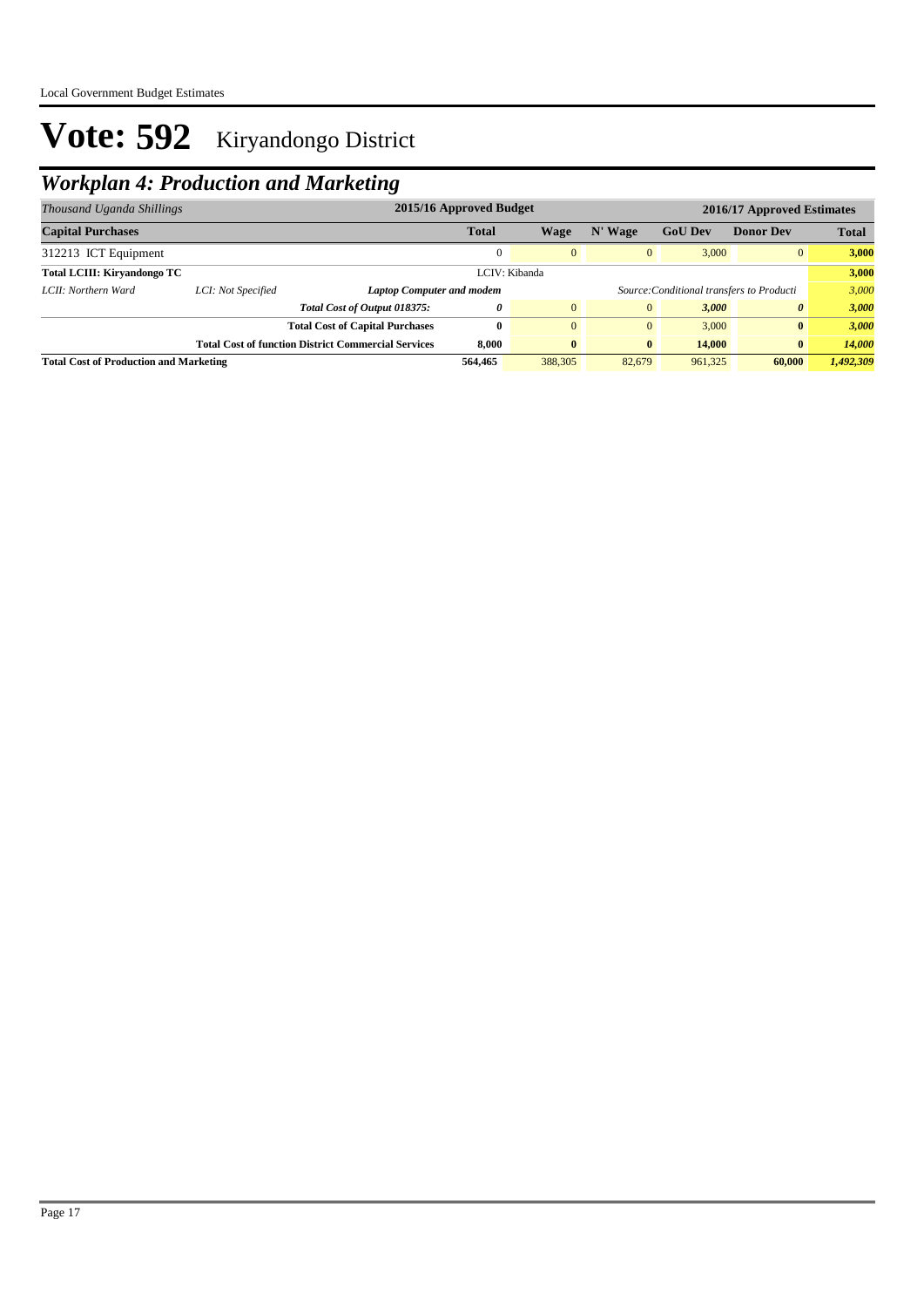### *Workplan 5: Health*

#### **(i) Overview of Workplan Revenue and Expenditures**

| <b>UShs Thousand</b>                                 |                                  | 2015/16                 | 2016/17                   |  |
|------------------------------------------------------|----------------------------------|-------------------------|---------------------------|--|
|                                                      | <b>Approved</b><br><b>Budget</b> | Outturn by<br>end March | Approved<br><b>Budget</b> |  |
| A: Breakdown of Workplan Revenues:                   |                                  |                         |                           |  |
| <b>Recurrent Revenues</b>                            | 1.969.452                        | 1,447,291               | 2,447,573                 |  |
| District Unconditional Grant (Non-Wage)              | 6,803                            | $\Omega$                | 7,431                     |  |
| <b>Locally Raised Revenues</b>                       | 3,590                            | 0                       | 12,590                    |  |
| Sector Conditional Grant (Non-Wage)                  | 333,913                          | 250,435                 | 333.913                   |  |
| Sector Conditional Grant (Wage)                      | 1,625,146                        | 1,196,856               | 2,093,639                 |  |
| Development Revenues                                 | 397,242                          | 621,554                 | 124,746                   |  |
| Development Grant                                    | 242,353                          | 242,353                 | $\Omega$                  |  |
| District Discretionary Development Equalization Gran | 51,889                           | $\Omega$                | 21,404                    |  |
| Donor Funding                                        |                                  | 354,201                 |                           |  |
| Other Transfers from Central Government              |                                  |                         | 70,000                    |  |
| <b>Transitional Development Grant</b>                | $\mathbf{0}$                     | $\Omega$                | 33,342                    |  |
| Unspent balances - donor                             | 103,000                          | 25,000                  |                           |  |
| <b>Total Revenues</b>                                | 2,366,694                        | 2,068,845               | 2,572,319                 |  |
| <b>B: Breakdown of Workplan Expenditures:</b>        |                                  |                         |                           |  |
| Recurrent Expenditure                                | 1,969,452                        | 1,418,009               | 2,447,573                 |  |
| Wage                                                 | 1,626,852                        | 1,196,856               | 2,093,639                 |  |
| Non Wage                                             | 342,601                          | 221,153                 | 353,934                   |  |
| Development Expenditure                              | 397,242                          | 521,061                 | 124,746                   |  |
| Domestic Development                                 | 294,242                          | 141859.594              | 124,746                   |  |
| Donor Development                                    | 103,000                          | 379,201                 | $\Omega$                  |  |
| <b>Total Expenditure</b>                             | 2,366,694                        | 1,939,070               | 2,572,319                 |  |

**(ii) Details of Workplan Revenues and Expenditures**

### *Expenditure Details for Workplan 5: Health*

| LG Function 0881 Primary Healthcare               |                                  |                                 |                         |                |         |                                       |                  |                |        |
|---------------------------------------------------|----------------------------------|---------------------------------|-------------------------|----------------|---------|---------------------------------------|------------------|----------------|--------|
| Thousand Uganda Shillings                         |                                  |                                 | 2015/16 Approved Budget |                |         | 2016/17 Approved Estimates            |                  |                |        |
| <b>Lower Local Services</b>                       |                                  |                                 | <b>Total</b>            | Wage           | N' Wage | <b>GoU Dev</b>                        | <b>Donor Dev</b> | <b>Total</b>   |        |
| Output:088153 NGO Basic Healthcare Services (LLS) |                                  |                                 |                         |                |         |                                       |                  |                |        |
| 263101 LG Conditional grants (Current)            |                                  |                                 | $\Omega$                | $\overline{0}$ | 32,052  | $\overline{0}$                        |                  | $\overline{0}$ | 32,052 |
| Total LCIII: Kigumba TC                           |                                  |                                 | LCIV: Kibanda           |                |         |                                       |                  |                | 10.683 |
| $LCH:$ ward $B$                                   | LCI: St Mary's Kigumba Parish HC | St Mary's Kigumba Parish HC III |                         |                |         | Source: Conditional Grant to PHC- Non |                  |                | 10,683 |
| <b>Total LCIII: Kirvandongo SC</b>                |                                  |                                 | LCIV: Kibanda           |                |         |                                       |                  |                | 21,369 |
| LCII: Kicwabugingo Parish                         | LCI: Katulikire HC III           | <b>Katulikire HC III</b>        |                         |                |         | Source: Conditional Grant to PHC- Non |                  |                | 10,683 |
| LCII: Kicwabugingo Parish                         | LCI: Karungu HC III              | Karungu HC III                  |                         |                |         | Source: Conditional Grant to PHC- Non |                  |                | 10,685 |
|                                                   |                                  | Total Cost of Output 088153:    | 0                       | $\overline{0}$ | 32,052  | $\boldsymbol{\theta}$                 |                  | $\theta$       | 32,052 |

*Output:088154 Basic Healthcare Services (HCIV-HCII-LLS)*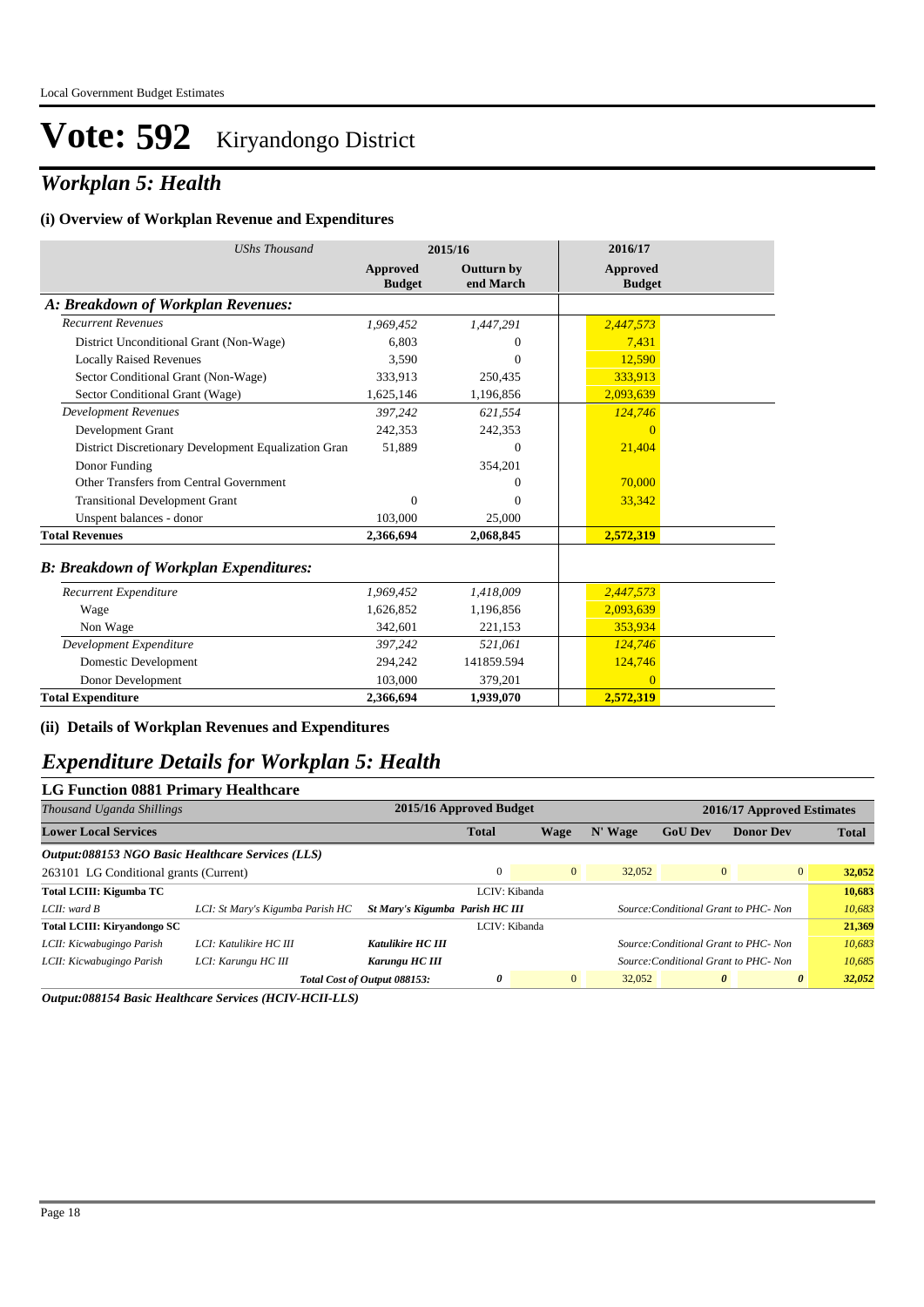## *Workplan 5: Health*

| Thousand Uganda Shillings                         |                                                            |                                                                                                | 2015/16 Approved Budget |                     |                  |                                          | 2016/17 Approved Estimates |                       |
|---------------------------------------------------|------------------------------------------------------------|------------------------------------------------------------------------------------------------|-------------------------|---------------------|------------------|------------------------------------------|----------------------------|-----------------------|
| <b>Lower Local Services</b>                       |                                                            |                                                                                                | <b>Total</b>            | <b>Wage</b>         | N' Wage          | <b>GoU Dev</b>                           | <b>Donor Dev</b>           | Total                 |
| 263367 Sector Conditional Grant (Non-Wage)        |                                                            |                                                                                                | $\boldsymbol{0}$        | $\mathbf{0}$        | 103,157          | $\mathbf{0}$                             | $\bf{0}$                   | 103,157               |
| <b>Total LCIII: Bweyale TC</b>                    |                                                            |                                                                                                |                         | LCIV: Kibanda       |                  |                                          |                            | 17,193                |
| LCII: Southern Ward                               | LCI: Kichwabujingo HC II                                   | Kichwabujingo HC II                                                                            |                         |                     |                  | Source: Conditional Grant to PHC- Non    |                            | 4,298                 |
| LCII: Southern Ward                               | LCI: Panyadoli HC III                                      | Panyadoli HC III                                                                               |                         |                     |                  | Source: Conditional Grant to PHC- Non    |                            | 6,447                 |
| LCII: Southern Ward                               | LCI: Nyakadoti HC II                                       | Nyakadoti HC II                                                                                |                         |                     |                  | Source: Conditional Grant to PHC- Non    |                            | 6,447                 |
| Total LCIII: Kigumba SC                           |                                                            |                                                                                                |                         | LCIV: Kibanda       |                  |                                          |                            | 23,640                |
| LCII: Kigumba I Parish                            | LCI: Kigumba HC III                                        | Kigumba HC II                                                                                  |                         |                     |                  | Source: Conditional Grant to PHC- Non    |                            | 8,596                 |
| LCII: Kiigya Parish                               | LCI: Kiigya HC II                                          | Kiigya HC II                                                                                   |                         |                     |                  | Source: Conditional Grant to PHC- Non    |                            | 4,298                 |
| LCII: Mboira Parish                               | LCI: Apodorwa HC II                                        | Apodorwa HC II                                                                                 |                         |                     |                  | Source: Conditional Grant to PHC- Non    |                            | 6,447                 |
| LCII: Mboira Parish                               | LCI: Mpumwe HC II                                          | Mpumwe HC II                                                                                   |                         |                     |                  | Source: Conditional Grant to PHC- Non    |                            | 4,298                 |
| Total LCIII: Kiryandongo SC                       |                                                            |                                                                                                |                         | LCIV: Kibanda       |                  |                                          |                            | 15,044                |
| LCII: Kicwabugingo Parish                         | LCI: Tecwa HC II                                           | Tecwa HC II                                                                                    |                         |                     |                  | Source: Conditional Grant to PHC- Non    |                            | 4,298                 |
| LCII: Kitwara Parish                              | LCI: Kitwara HC II                                         | Kitwara HCII                                                                                   |                         |                     |                  | Source: Conditional Grant to PHC- Non    |                            | 4,298                 |
| LCII: Kyankende Parish                            | LCI: Diika HC II                                           | Diika HC II                                                                                    |                         |                     |                  | Source: Conditional Grant to PHC- Non    |                            | 6,447                 |
| <b>Total LCIII: Masindi Port SC</b>               |                                                            |                                                                                                |                         | LCIV: Kibanda       |                  |                                          |                            | 12,895                |
| LCII: Kaduku Parish                               | LCI: Kaduku HC II                                          | Kaduku                                                                                         |                         |                     |                  | Source: Conditional Grant to PHC- Non    |                            | 4,298                 |
| LCII: Waibango Parish                             | LCI: Not Specified                                         | <b>Masindi Port HC III</b>                                                                     |                         |                     |                  | Source: Conditional Grant to PHC- Non    |                            | 8,596                 |
| <b>Total LCIII: Mutunda SC</b>                    |                                                            |                                                                                                |                         | LCIV: Kibanda       |                  |                                          |                            | 30,087                |
| LCII: Diima Parish                                | LCI: Karuma HC II                                          | Karuma HC II                                                                                   |                         |                     |                  | Source: Conditional Grant to PHC- Non    |                            | 4,298                 |
| LCII: Diima Parish                                | LCI: Diima HC III                                          | Diima HC III                                                                                   |                         |                     |                  | Source: Conditional Grant to PHC- Non    |                            | 8,596                 |
| LCII: Kakwokwo Parish                             | LCI: Mutunda HC III                                        | Mutunda HC III                                                                                 |                         |                     |                  | Source: Conditional Grant to PHC- Non    |                            | 8,596                 |
| LCII: Nyamahasa Parish                            | LCI: Not Specified                                         | Panyadoli Hills HC II                                                                          |                         |                     |                  | Source: Conditional Grant to PHC- Non    |                            | 4,298                 |
| LCII: Nyamahasa Parish                            | LCI: Yabweng HC II                                         | Yabweng HC II                                                                                  |                         |                     |                  | Source: Conditional Grant to PHC- Non    |                            | 4,298                 |
| <b>Total LCIII: Not Specified</b>                 |                                                            |                                                                                                |                         | LCIV: Not Specified |                  |                                          |                            | 4,298                 |
| LCII: Not Specified                               | LCI: Kiroko HC II                                          | Kiroko HC II                                                                                   |                         |                     |                  | Source:Not Specified                     |                            | 4,298                 |
|                                                   |                                                            | Total Cost of Output 088154:                                                                   | 0                       | $\mathbf{0}$        | 103,157          | $\boldsymbol{\theta}$                    | 0                          | 103,157               |
|                                                   | <b>Total Cost of Lower Local Services</b>                  |                                                                                                | 0                       | $\mathbf{0}$        | 135,209          | $\mathbf{0}$                             | $\bf{0}$                   | 135,209               |
| <b>Higher LG Services</b>                         |                                                            |                                                                                                | <b>Total</b>            | <b>Wage</b>         | N' Wage          | <b>GoU Dev</b>                           | <b>Donor Dev</b>           | <b>Total</b>          |
| <b>Output:088101 Public Health Promotion</b>      |                                                            |                                                                                                |                         |                     |                  |                                          |                            |                       |
| 211101 General Staff Salaries                     |                                                            |                                                                                                | 796,130                 |                     |                  |                                          |                            | $\bf{0}$              |
|                                                   | 211102 Contract Staff Salaries (Incl. Casuals, Temporary)  |                                                                                                | 187,182                 |                     |                  |                                          |                            | $\bf{0}$              |
| 228002 Maintenance - Vehicles                     |                                                            |                                                                                                | 1                       |                     |                  |                                          |                            | $\bf{0}$              |
|                                                   |                                                            | Total Cost of Output 088101:                                                                   | 983,313                 |                     |                  |                                          |                            | $\boldsymbol{\theta}$ |
| Output:088106 Promotion of Sanitation and Hygiene |                                                            |                                                                                                |                         |                     |                  |                                          |                            |                       |
| 221001 Advertising and Public Relations           |                                                            |                                                                                                | $\boldsymbol{0}$        |                     |                  | 10,000                                   |                            | 10,000                |
|                                                   |                                                            |                                                                                                | $\mathbf{0}$            |                     |                  | 5,000                                    |                            | 5,000                 |
| 221005 Hire of Venue (chairs, projector, etc)     |                                                            |                                                                                                |                         |                     |                  |                                          |                            |                       |
| 221009 Welfare and Entertainment                  |                                                            |                                                                                                | $\boldsymbol{0}$        |                     |                  | 4,741                                    |                            | 4,741                 |
|                                                   |                                                            | Total Cost of Output 088106:                                                                   | 0                       |                     |                  | 19,741                                   |                            | 19,741                |
|                                                   | <b>Total Cost of Higher LG Services</b>                    |                                                                                                | 983,313                 |                     |                  | 19,741                                   |                            | 19,741                |
| <b>Capital Purchases</b>                          |                                                            |                                                                                                | <b>Total</b>            | <b>Wage</b>         | N' Wage          | <b>GoU Dev</b>                           | <b>Donor Dev</b>           | <b>Total</b>          |
|                                                   | Output:088180 Healthcentre construction and rehabilitation |                                                                                                |                         |                     |                  |                                          |                            |                       |
| 311101 Land                                       |                                                            |                                                                                                | $\boldsymbol{0}$        | $\mathbf{0}$        | $\mathbf{0}$     | 43,683                                   | $\bf{0}$                   | 43,683                |
| <b>Total LCIII: Kigumba SC</b>                    |                                                            |                                                                                                |                         | LCIV: Kibanda       |                  |                                          |                            | 43,683                |
| LCII: Mboira Parish                               | LCI: Not Specified                                         | <b>Fening of Mpumwe HC II</b>                                                                  |                         |                     |                  | Source: Conditional Grant to PHC - devel |                            | 43,683                |
| 311101 Land                                       |                                                            |                                                                                                | $\boldsymbol{0}$        | $\mathbf{0}$        | $\boldsymbol{0}$ | 43,683                                   | $\boldsymbol{0}$           | 43,683                |
| Total LCIII: Kigumba SC                           |                                                            |                                                                                                |                         | LCIV: Kibanda       |                  |                                          |                            | 43,683                |
| LCII: Mboira Parish                               | LCI: Not Specified                                         | <b>Fening of Mpumwe HC II</b>                                                                  |                         |                     |                  | Source: Conditional Grant to PHC - devel |                            | 43,683                |
| 312101 Non-Residential Buildings                  |                                                            |                                                                                                | 0                       | $\mathbf{0}$        | $\mathbf{0}$     | 629                                      | $\boldsymbol{0}$           | 629                   |
| Total LCIII: Kiryandongo SC                       |                                                            |                                                                                                |                         | LCIV: Kibanda       |                  |                                          |                            | 629                   |
| LCII: Kitwara Parish                              | LCI: Not Specified                                         | payment of retention for solar lighting at Kitwara HC Source: Conditional Grant to PHC - devel |                         |                     |                  |                                          |                            | 629                   |
|                                                   |                                                            |                                                                                                |                         |                     |                  |                                          |                            |                       |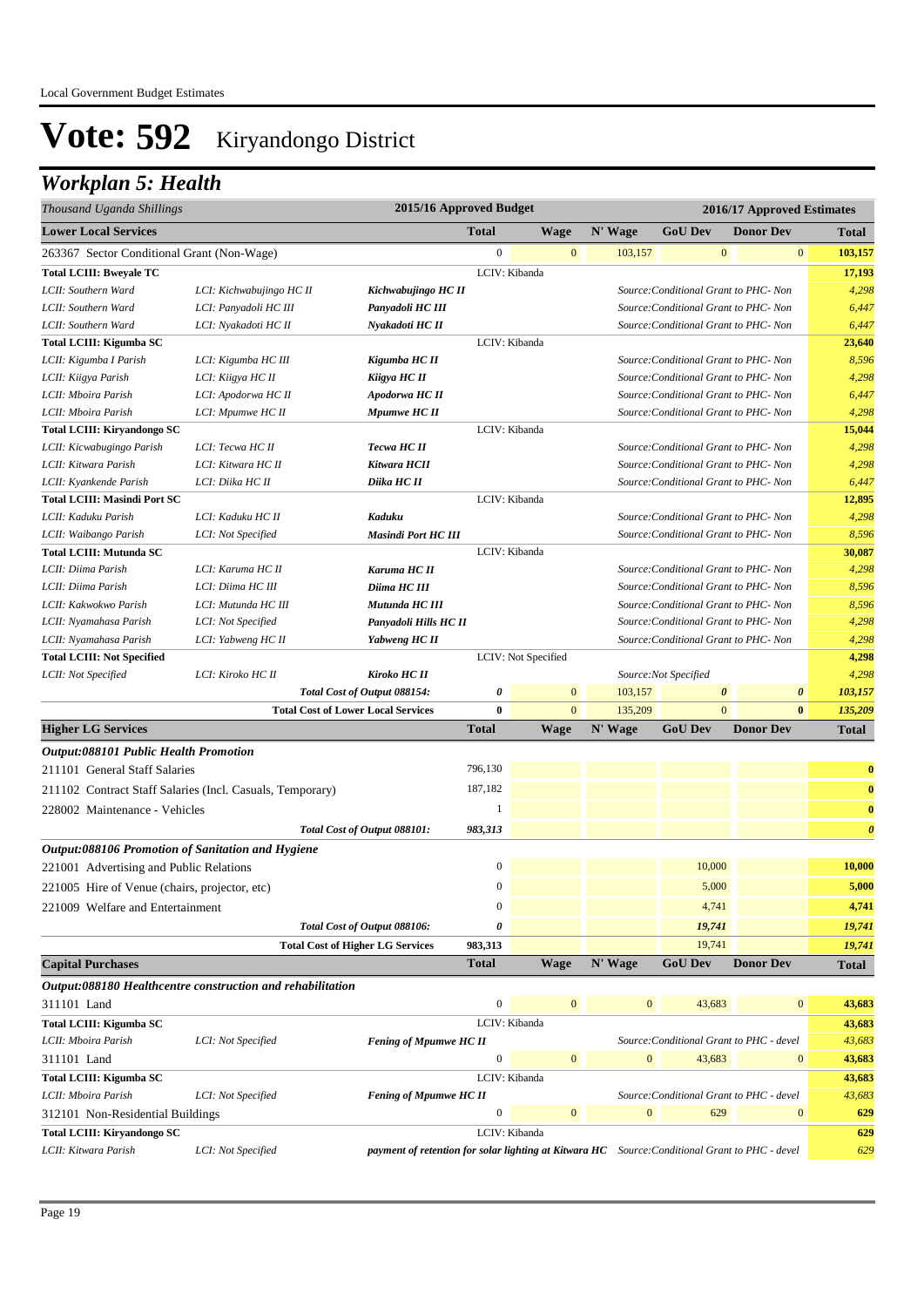### *Workplan 5: Health*

| Thousand Uganda Shillings                              |                                                                  | 2015/16 Approved Budget                                                                         |                |                  |                                         | 2016/17 Approved Estimates |              |
|--------------------------------------------------------|------------------------------------------------------------------|-------------------------------------------------------------------------------------------------|----------------|------------------|-----------------------------------------|----------------------------|--------------|
| <b>Capital Purchases</b>                               |                                                                  | <b>Total</b>                                                                                    | <b>Wage</b>    | N' Wage          | <b>GoU Dev</b>                          | <b>Donor Dev</b>           | Total        |
| 312101 Non-Residential Buildings                       |                                                                  | $\boldsymbol{0}$                                                                                | $\mathbf{0}$   | $\mathbf{0}$     | 629                                     | $\boldsymbol{0}$           | 629          |
| Total LCIII: Kiryandongo SC                            |                                                                  |                                                                                                 | LCIV: Kibanda  |                  |                                         |                            | 629          |
| LCII: Kitwara Parish                                   | LCI: Not Specified                                               | payment of retention for solar lighting at Kitwara HC Source: Conditional Grant to PHC - devel  |                |                  |                                         |                            | 629          |
| 312102 Residential Buildings                           |                                                                  | $\boldsymbol{0}$                                                                                | $\mathbf{0}$   | $\boldsymbol{0}$ | 917                                     | $\mathbf{0}$               | 917          |
| Total LCIII: Kigumba SC                                |                                                                  |                                                                                                 | LCIV: Kibanda  |                  |                                         |                            | 917          |
| LCII: Kigumba I Parish                                 | LCI: Apodorwa HC II                                              | Payment of retention fee for completion of staff house Source: Conditional Grant to PHC - devel |                |                  |                                         |                            | 917          |
| 312102 Residential Buildings                           |                                                                  | $\boldsymbol{0}$                                                                                | $\mathbf{0}$   | $\mathbf{0}$     | 917                                     | $\mathbf{0}$               | 917          |
| Total LCIII: Kigumba SC                                |                                                                  |                                                                                                 | LCIV: Kibanda  |                  |                                         |                            | 917          |
| LCII: Kigumba I Parish                                 | LCI: Apodorwa HC II                                              | Payment of retention fee for completion of staff house Source: Conditional Grant to PHC - devel |                |                  |                                         |                            | 917          |
|                                                        | Total Cost of Output 088180:                                     | 0                                                                                               | $\mathbf{0}$   | $\mathbf{0}$     | 90,458                                  | $\boldsymbol{\theta}$      | 90,458       |
|                                                        | Output:088182 Maternity Ward Construction and Rehabilitation     |                                                                                                 |                |                  |                                         |                            |              |
| 312101 Non-Residential Buildings                       |                                                                  | $\boldsymbol{0}$                                                                                | $\mathbf{0}$   | $\mathbf{0}$     | 40,000                                  | $\overline{0}$             | 40,000       |
| Total LCIII: Kigumba SC                                |                                                                  |                                                                                                 | LCIV: Kibanda  |                  |                                         |                            | 40,000       |
| LCII: Kigumba I Parish                                 | LCI: Not Specified                                               | Constructing a 4 stance VIP latrin with bath shellete Source: Development Grant                 |                |                  |                                         |                            | 40,000       |
|                                                        | Total Cost of Output 088182:                                     | 0                                                                                               | $\mathbf{0}$   | $\mathbf{0}$     | 40,000                                  | $\boldsymbol{\theta}$      | 40,000       |
|                                                        | Output:088183 OPD and other ward construction and rehabilitation |                                                                                                 |                |                  |                                         |                            |              |
| 312101 Non-Residential Buildings                       |                                                                  | $\boldsymbol{0}$                                                                                | $\mathbf{0}$   | $\mathbf{0}$     | 9,776                                   | $\overline{0}$             | 9,776        |
| Total LCIII: Kiryandongo SC                            |                                                                  |                                                                                                 | LCIV: Kibanda  |                  |                                         |                            | 9,776        |
| LCII: Kyankende Parish                                 | LCI: Diika Health Centre II                                      | compliting on going works at the OPD building at Dii Source: Development Grant                  |                |                  |                                         |                            | 9,776        |
|                                                        | Total Cost of Output 088183:                                     | 0                                                                                               | $\mathbf{0}$   | $\mathbf{0}$     | 9,776                                   | $\boldsymbol{\theta}$      | 9,776        |
|                                                        | <b>Total Cost of Capital Purchases</b>                           | $\bf{0}$                                                                                        | $\mathbf{0}$   | $\overline{0}$   | 140,234                                 | $\bf{0}$                   | 140,234      |
|                                                        | <b>Total Cost of function Primary Healthcare</b>                 | 983,313                                                                                         | $\bf{0}$       | 135,209          | 159,975                                 | $\bf{0}$                   | 295,184      |
| <b>LG Function 0882 District Hospital Services</b>     |                                                                  |                                                                                                 |                |                  |                                         |                            |              |
| Thousand Uganda Shillings                              |                                                                  | 2015/16 Approved Budget                                                                         |                |                  |                                         | 2016/17 Approved Estimates |              |
| <b>Lower Local Services</b>                            |                                                                  | <b>Total</b>                                                                                    | <b>Wage</b>    | N' Wage          | <b>GoU Dev</b>                          | <b>Donor Dev</b>           | Total        |
| Output:088251 District Hospital Services (LLS.)        |                                                                  |                                                                                                 |                |                  |                                         |                            |              |
| 263367 Sector Conditional Grant (Non-Wage)             |                                                                  | $\mathbf{0}$                                                                                    | $\overline{0}$ | 140,685          | $\mathbf{0}$                            | $\mathbf{0}$               | 140,685      |
| <b>Total LCIII: Kiryandongo TC</b>                     |                                                                  |                                                                                                 | LCIV: Kibanda  |                  |                                         |                            | 140,685      |
| LCII: Northern Ward                                    | LCI: Not Specified<br>Kiryandongo Hospital                       |                                                                                                 |                |                  | Source: Sector Conditional Grant (Non-W |                            | 140,685      |
|                                                        | Total Cost of Output 088251:                                     | 0                                                                                               | $\mathbf{0}$   | 140,685          | $\boldsymbol{\theta}$                   | 0                          | 140,685      |
|                                                        | <b>Total Cost of Lower Local Services</b>                        | $\bf{0}$                                                                                        | $\overline{0}$ | 140,685          | $\mathbf{0}$                            | $\bf{0}$                   | 140,685      |
| <b>Higher LG Services</b>                              |                                                                  | <b>Total</b>                                                                                    | <b>Wage</b>    | N' Wage          | <b>GoU Dev</b>                          | <b>Donor Dev</b>           | <b>Total</b> |
| Output:088201 Hospital Health Worker Services          |                                                                  |                                                                                                 |                |                  |                                         |                            |              |
| 211101 General Staff Salaries                          |                                                                  | $\boldsymbol{0}$                                                                                | 1,193,639      |                  |                                         |                            | 1,193,639    |
|                                                        | Total Cost of Output 088201:                                     | 0                                                                                               | 1,193,639      |                  |                                         |                            | 1,193,639    |
|                                                        | <b>Total Cost of Higher LG Services</b>                          | 0                                                                                               | 1,193,639      |                  |                                         |                            | 1,193,639    |
|                                                        | <b>Total Cost of function District Hospital Services</b>         | $\bf{0}$                                                                                        | 1,193,639      | 140,685          | $\bf{0}$                                | $\bf{0}$                   | 1,334,324    |
|                                                        | <b>LG Function 0883 Health Management and Supervision</b>        |                                                                                                 |                |                  |                                         |                            |              |
| Thousand Uganda Shillings                              |                                                                  | 2015/16 Approved Budget                                                                         |                |                  |                                         | 2016/17 Approved Estimates |              |
| <b>Higher LG Services</b>                              |                                                                  | <b>Total</b>                                                                                    | <b>Wage</b>    | N' Wage          | <b>GoU Dev</b>                          | <b>Donor Dev</b>           | Total        |
| Output:088301 Healthcare Management Services           |                                                                  |                                                                                                 |                |                  |                                         |                            |              |
| 211101 General Staff Salaries                          |                                                                  | $\boldsymbol{0}$                                                                                | 900,000        |                  |                                         |                            | 900,000      |
| 211103 Allowances                                      |                                                                  | $\boldsymbol{0}$                                                                                |                | 33,058           |                                         |                            | 33,058       |
| 213001 Medical expenses (To employees)                 |                                                                  | $\boldsymbol{0}$                                                                                |                | 374              |                                         |                            | 374          |
| 213002 Incapacity, death benefits and funeral expenses |                                                                  | $\boldsymbol{0}$                                                                                |                | 300              |                                         |                            | 300          |
| 221001 Advertising and Public Relations                |                                                                  | $\boldsymbol{0}$                                                                                |                | 2,015            |                                         |                            | 2,015        |
| 221002 Workshops and Seminars                          |                                                                  | $\boldsymbol{0}$                                                                                |                | 1,000            |                                         |                            | 1,000        |
| 221003 Staff Training                                  |                                                                  | $\mathbf{0}$                                                                                    |                | 1,000            |                                         |                            | 1,000        |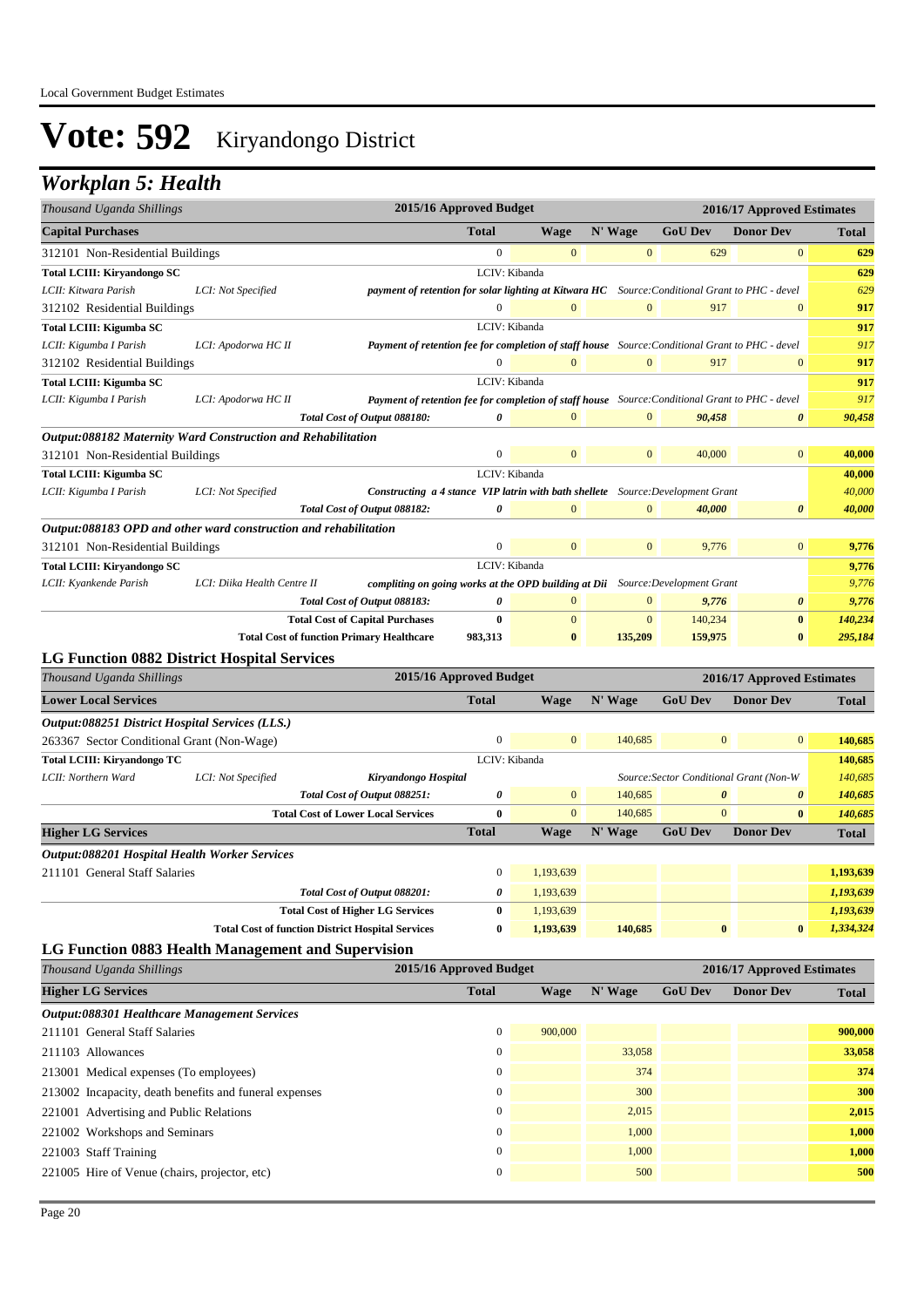## *Workplan 5: Health*

| Thousand Uganda Shillings                                | 2015/16 Approved Budget<br>2016/17 Approved Estimates |                                                                 |               |              |                |                           |                       |              |
|----------------------------------------------------------|-------------------------------------------------------|-----------------------------------------------------------------|---------------|--------------|----------------|---------------------------|-----------------------|--------------|
| <b>Higher LG Services</b>                                |                                                       |                                                                 | <b>Total</b>  | <b>Wage</b>  | N' Wage        | <b>GoU Dev</b>            | <b>Donor Dev</b>      | <b>Total</b> |
| 221008 Computer supplies and Information Technology (IT) |                                                       |                                                                 | $\Omega$      |              | 3,936          |                           |                       | 3,936        |
| 221011 Printing, Stationery, Photocopying and Binding    |                                                       |                                                                 | $\mathbf{0}$  |              | 3,000          |                           |                       | 3,000        |
| 222001 Telecommunications                                |                                                       |                                                                 | $\mathbf{0}$  |              | 1,000          |                           |                       | 1,000        |
| 227001 Travel inland                                     |                                                       |                                                                 | $\mathbf{0}$  |              | 2,500          |                           |                       | 2,500        |
| 227004 Fuel, Lubricants and Oils                         |                                                       |                                                                 | 0             |              | 17,916         |                           |                       | 17,916       |
| 228002 Maintenance - Vehicles                            |                                                       |                                                                 | 0             |              | 11,442         |                           |                       | 11,442       |
|                                                          |                                                       | Total Cost of Output 088301:                                    | 0             | 900,000      | 78,040         |                           |                       | 978,040      |
|                                                          |                                                       | <b>Total Cost of Higher LG Services</b>                         | 0             | 900,000      | 78,040         |                           |                       | 978,040      |
| <b>Capital Purchases</b>                                 |                                                       |                                                                 | <b>Total</b>  | <b>Wage</b>  | N' Wage        | <b>GoU Dev</b>            | <b>Donor Dev</b>      | Total        |
| Output:088372 Administrative Capital                     |                                                       |                                                                 |               |              |                |                           |                       |              |
| 312203 Furniture & Fixtures                              |                                                       |                                                                 | $\mathbf{0}$  | $\mathbf{0}$ | $\mathbf{0}$   | 10,000                    | $\overline{0}$        | 10,000       |
| <b>Total LCIII: Kiryandongo TC</b>                       |                                                       |                                                                 | LCIV: Kibanda |              |                |                           |                       | 10,000       |
| LCII: Northern Ward                                      | LCI: Not Specified                                    | Procuring of furniture for ADHO.                                |               |              |                | Source: Development Grant |                       | 10,000       |
|                                                          |                                                       | Total Cost of Output 088372:                                    | 0             | $\mathbf{0}$ | $\overline{0}$ | 10,000                    | $\boldsymbol{\theta}$ | 10,000       |
|                                                          |                                                       | <b>Total Cost of Capital Purchases</b>                          | $\bf{0}$      | $\mathbf{0}$ | $\mathbf{0}$   | 10,000                    | $\bf{0}$              | 10,000       |
|                                                          |                                                       | <b>Total Cost of function Health Management and Supervision</b> | $\bf{0}$      | 900,000      | 78,040         | 10,000                    | $\bf{0}$              | 988,040      |
| <b>Total Cost of Health</b>                              |                                                       |                                                                 | 983,313       | 2,093,639    | 353,934        | 169,975                   | $\bf{0}$              | 2,617,548    |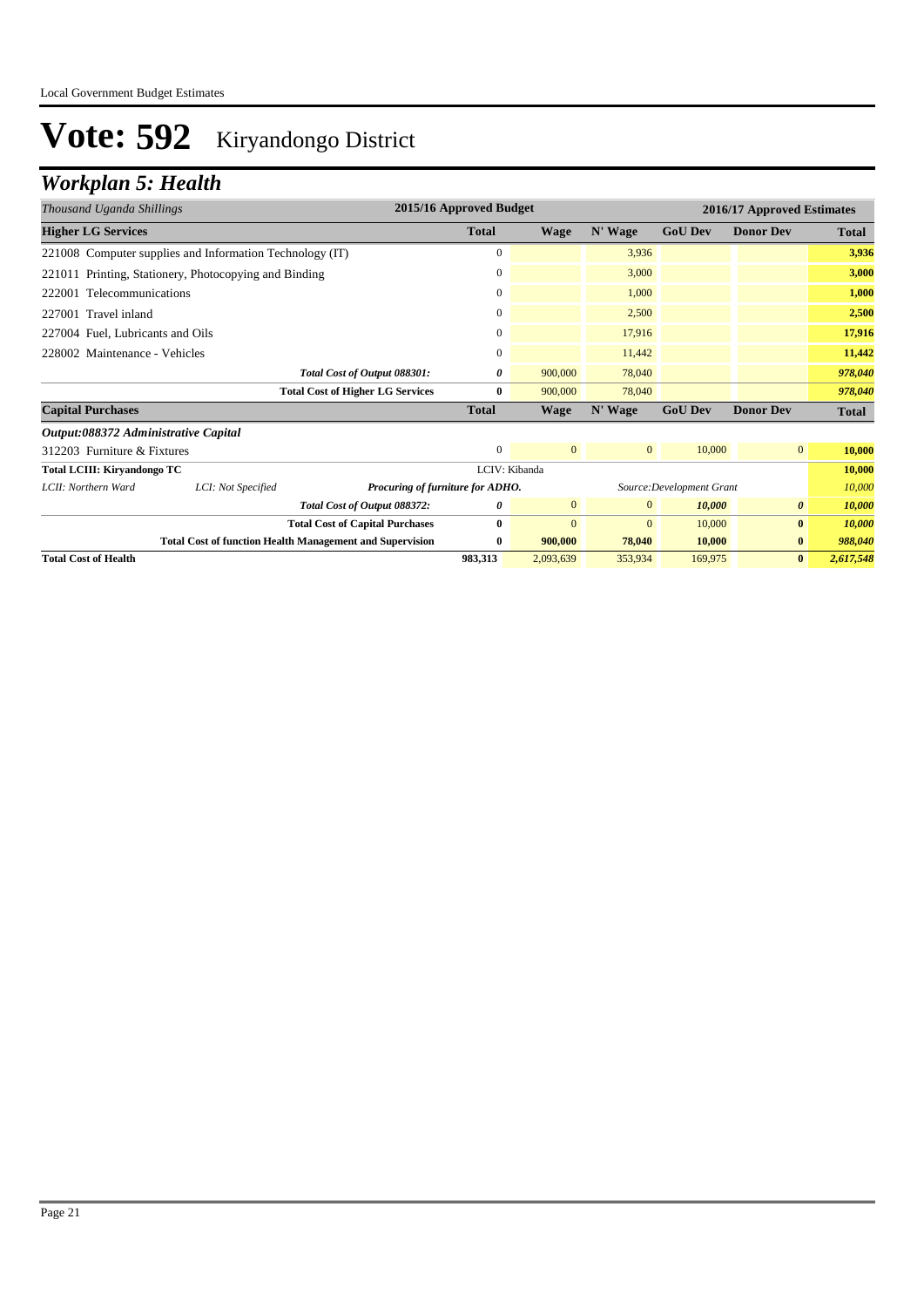### *Workplan 6: Education*

#### **(i) Overview of Workplan Revenue and Expenditures**

| <b>UShs Thousand</b>                                 |                           | 2015/16                        | 2016/17                          |
|------------------------------------------------------|---------------------------|--------------------------------|----------------------------------|
|                                                      | Approved<br><b>Budget</b> | <b>Outturn by</b><br>end March | <b>Approved</b><br><b>Budget</b> |
| A: Breakdown of Workplan Revenues:                   |                           |                                |                                  |
| <b>Recurrent Revenues</b>                            | 6,716,970                 | 4,112,452                      | 7,404,847                        |
| District Unconditional Grant (Non-Wage)              | 20,181                    | 14.817                         | 22,045                           |
| District Unconditional Grant (Wage)                  | 46.617                    | 33,446                         | 44.596                           |
| <b>Locally Raised Revenues</b>                       | 5,557                     | $\Omega$                       | 15,557                           |
| Sector Conditional Grant (Non-Wage)                  | 1,226,346                 | 793,499                        | 1,226,346                        |
| Sector Conditional Grant (Wage)                      | 5,418,269                 | 3,270,690                      | 6,096,302                        |
| <b>Development Revenues</b>                          | 489,389                   | 438,389                        | 352,155                          |
| Development Grant                                    | 438,389                   | 438,389                        | 245,232                          |
| District Discretionary Development Equalization Gran |                           | $\Omega$                       | 27,970                           |
| Other Transfers from Central Government              |                           | $\Omega$                       | 78,953                           |
| Unspent balances - Conditional Grants                | 51,000                    | $\Omega$                       |                                  |
| <b>Total Revenues</b>                                | 7,206,359                 | 4,550,841                      | 7,757,001                        |
| <b>B: Breakdown of Workplan Expenditures:</b>        |                           |                                |                                  |
| Recurrent Expenditure                                | 6,716,970                 | 4,112,413                      | 7,404,847                        |
| Wage                                                 | 5,464,886                 | 3,304,136                      | 6,140,898                        |
| Non Wage                                             | 1,252,084                 | 808,278                        | 1,263,948                        |
| Development Expenditure                              | 489.389                   | 225,834                        | 352.155                          |
| Domestic Development                                 | 489,389                   | 225834.155                     | 352,155                          |
| Donor Development                                    |                           | $\mathbf{0}$                   | $\overline{0}$                   |
| <b>Total Expenditure</b>                             | 7,206,359                 | 4,338,247                      | 7,757,001                        |

#### **(ii) Details of Workplan Revenues and Expenditures**

#### *Expenditure Details for Workplan 6: Education*

#### **LG Function 0781 Pre-Primary and Primary Education**

| Thousand Uganda Shillings   | 2015/16 Approved Budget | 2016/17 Approved Estimates |                |                  |              |
|-----------------------------|-------------------------|----------------------------|----------------|------------------|--------------|
| <b>Lower Local Services</b> | <b>Total</b><br>Wage    | N' Wage                    | <b>GoU Dev</b> | <b>Donor Dev</b> | <b>Total</b> |

*Output:078151 Primary Schools Services UPE (LLS)*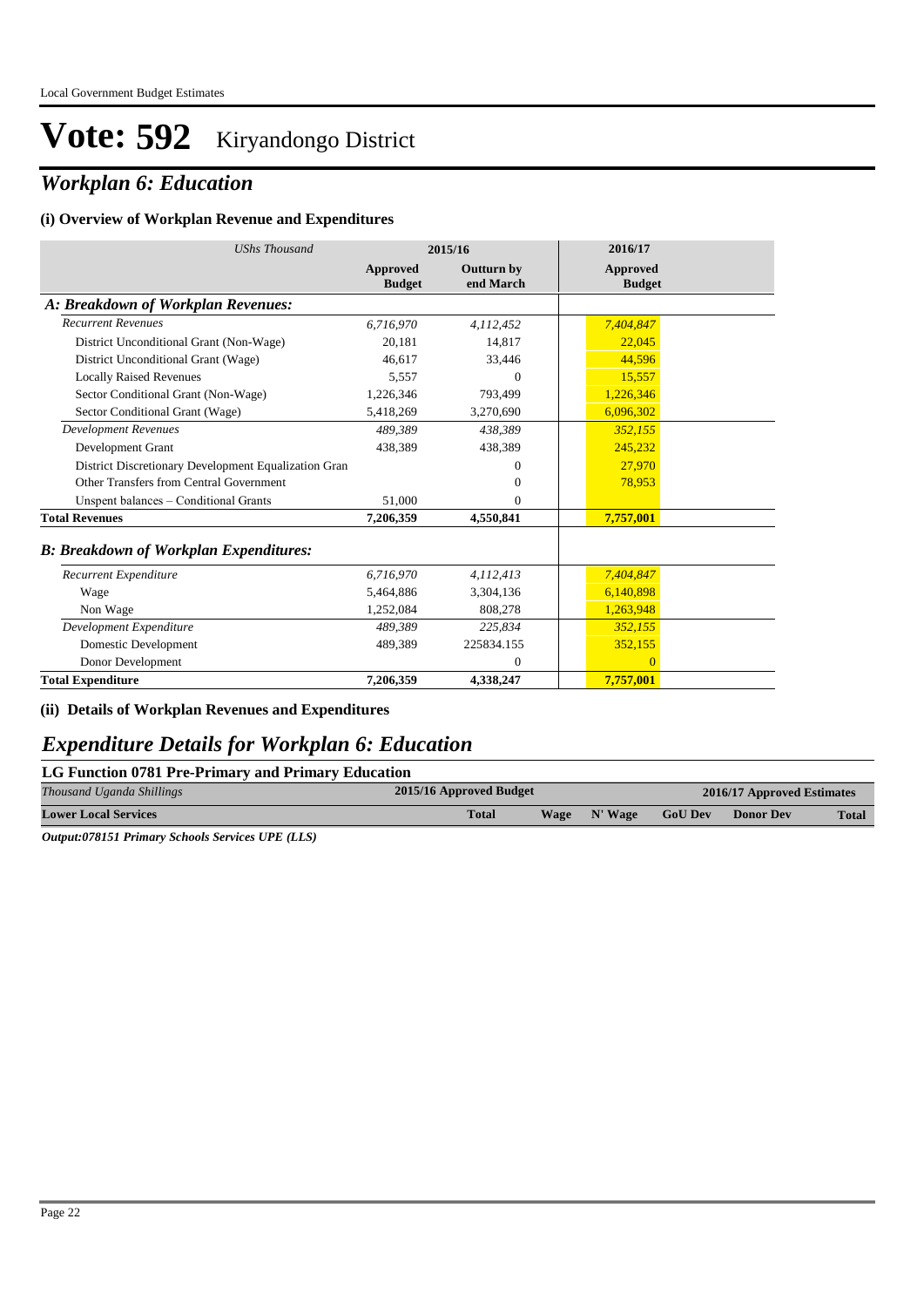| Thousand Uganda Shillings              |                                     | 2015/16 Approved Budget              |           |              |                                         |              | 2016/17 Approved Estimates |              |           |
|----------------------------------------|-------------------------------------|--------------------------------------|-----------|--------------|-----------------------------------------|--------------|----------------------------|--------------|-----------|
| <b>Lower Local Services</b>            |                                     | <b>Total</b>                         | Wage      | N' Wage      | <b>GoU Dev</b>                          |              | <b>Donor Dev</b>           |              | Total     |
| 263366 Sector Conditional Grant (Wage) |                                     | $\mathbf{0}$                         | 5,301,346 | $\mathbf{0}$ |                                         | $\mathbf{0}$ |                            | $\mathbf{0}$ | 5,301,346 |
| <b>Total LCIII: Bweyale TC</b>         |                                     | LCIV: Kibanda                        |           |              |                                         |              |                            |              | 670,146   |
| LCII: Central Ward                     | LCI: Bweyale cou primary school     | <b>Bweyale cou primary school</b>    |           |              | Source: Sector Conditional Grant (Wage) |              |                            |              | 93,000    |
| LCII: Central Ward                     | LCI: Bweyale public primary school  | <b>Bweyale public primary school</b> |           |              | Source: Sector Conditional Grant (Wage) |              |                            |              | 97,000    |
| LCII: Northern Ward                    | LCI: Bidong primary school          | <b>Bidong primary school</b>         |           |              | Source: Sector Conditional Grant (Wage) |              |                            |              | 96,646    |
| LCII: Northern Ward                    | LCI: Arnold primary school          | 9                                    |           |              | Source: Sector Conditional Grant (Wage) |              |                            |              | 196,000   |
| LCII: Not Specified                    | LCI: Canrom primary school          | Canrom primary school                |           |              | Source: Sector Conditional Grant (Wage) |              |                            |              | 92,000    |
| LCII: Southern Ward                    | LCI: Siriba primary school          | Siriba primary school                |           |              | Source: Sector Conditional Grant (Wage) |              |                            |              | 95,500    |
| Total LCIII: Kigumba SC                |                                     | LCIV: Kibanda                        |           |              |                                         |              |                            |              | 970,800   |
| LCII: Kigumba I Parish                 | LCI: Not Specified                  | kyakakungulu primary school          |           |              | Source: Sector Conditional Grant (Wage) |              |                            |              | 77,000    |
| LCII: Kigumba I Parish                 | LCI: Not Specified                  | kizibu cou primary school            |           |              | Source: Sector Conditional Grant (Wage) |              |                            |              | 44,000    |
| LCII: Kigumba I Parish                 | LCI: nyakibete primary school       | nyakibete primary school             |           |              | Source: Sector Conditional Grant (Wage) |              |                            |              | 66,000    |
| LCII: Kigumba I Parish                 | LCI: mpumwe primary school          | mpumwe primary school                |           |              | Source: Sector Conditional Grant (Wage) |              |                            |              | 66,000    |
| LCII: Kigumba I Parish                 | LCI: Not Specified                  | kyamugenyi BCS primary school        |           |              | Source: Sector Conditional Grant (Wage) |              |                            |              | 88,000    |
| LCII: Kigumba I Parish                 | LCI: Not Specified                  | kyamugenyi cou primary school        |           |              | Source: Sector Conditional Grant (Wage) |              |                            |              | 66,000    |
| LCII: Kiigya Parish                    | LCI: nyama primary school           | nyama primary school                 |           |              | Source: Sector Conditional Grant (Wage) |              |                            |              | 80,000    |
| LCII: Kiigya Parish                    | LCI: Not Specified                  | kinyara public primary school        |           |              | Source: Sector Conditional Grant (Wage) |              |                            |              | 55,000    |
| LCII: Kiigya Parish                    | LCI: Not Specified                  | kizibu junior primary school         |           |              | Source: Sector Conditional Grant (Wage) |              |                            |              | 66,000    |
| LCII: Kiigya Parish                    | LCI: kididima primary school        | kididima primary school              |           |              | Source: Sector Conditional Grant (Wage) |              |                            |              | 77,800    |
| LCII: Kiigya Parish                    | LCI: jeeja primary school           | jeeja primary school                 |           |              | Source: Sector Conditional Grant (Wage) |              |                            |              | 66,600    |
| LCII: Mboira Parish                    | LCI: mboira primary school          | mboira primary school                |           |              | Source: Sector Conditional Grant (Wage) |              |                            |              | 77,000    |
| LCII: Mboira Parish                    | LCI: nyakabale primary school       | nyakabale primary school             |           |              | Source: Sector Conditional Grant (Wage) |              |                            |              | 64,500    |
| LCII: Mboira Parish                    | LCI: kifuruta primary school        | kifuruta primary school              |           |              | Source: Sector Conditional Grant (Wage) |              |                            |              | 76,900    |
| Total LCIII: Kigumba TC                |                                     | LCIV: Kibanda                        |           |              |                                         |              |                            |              | 337,000   |
| LCII: ward B                           | LCI: kigumba cou primary school     | kigumba cou primary school           |           |              | Source: Sector Conditional Grant (Wage) |              |                            |              | 70,000    |
| LCII: ward B                           | LCI: kigumba moslem primary schoo   | kigumba moslem primary school        |           |              | Source: Sector Conditional Grant (Wage) |              |                            |              | 69,000    |
| LCII: ward B                           | LCI: kiija primary school           | kiija primary school                 |           |              | Source: Sector Conditional Grant (Wage) |              |                            |              | 55,000    |
| LCII: Ward C                           | LCI: kihura primary school          | kihura primary school                |           |              | Source: Sector Conditional Grant (Wage) |              |                            |              | 77,000    |
| LCII: Ward C                           | LCI: Not Specified                  | kitwanga primary school              |           |              | Source: Sector Conditional Grant (Wage) |              |                            |              | 66,000    |
| Total LCIII: Kiryandongo SC            |                                     | LCIV: Kibanda                        |           |              |                                         |              |                            |              | 1,407,200 |
| LCII: Kicwabugingo Parish              | LCI: katulikire primary school      | katulikire primary school            |           |              | Source: Sector Conditional Grant (Wage) |              |                            |              | 55,000    |
| LCII: Kicwabugingo Parish              | LCI: st. livingstone primary school | st. livingstone primary school       |           |              | Source: Sector Conditional Grant (Wage) |              |                            |              | 77,000    |
| LCII: Kicwabugingo Parish              | LCI: opok primary school            | opok primary school                  |           |              | Source: Sector Conditional Grant (Wage) |              |                            |              | 80,000    |
| LCII: Kicwabugingo Parish              | LCI: nyinga primary school          | nyinga primary school                |           |              | Source: Sector Conditional Grant (Wage) |              |                            |              | 80,000    |
| LCII: Kicwabugingo Parish              | LCI: yelekeni primary school        | yelekeni primary school              |           |              | Source: Sector Conditional Grant (Wage) |              |                            |              | 80,000    |
| LCII: Kicwabugingo Parish              | LCI: Not Specified                  | kithongola primary school            |           |              | Source: Sector Conditional Grant (Wage) |              |                            |              | 66,000    |
| LCII: Kicwabugingo Parish              | LCI: karungu 11 primary school      | karungu 11 primary school            |           |              | Source: Sector Conditional Grant (Wage) |              |                            |              | 54,000    |
| LCII: Kikube Parish                    | LCI: kalwara primary school         | kalwara primary school               |           |              | Source: Sector Conditional Grant (Wage) |              |                            |              | 66,000    |
| LCII: Kikube Parish                    | LCI: dyang primary school           | dyang primary school                 |           |              | Source: Sector Conditional Grant (Wage) |              |                            |              | 66,000    |
| LCII: Kikube Parish                    | LCI: Not Specified                  | kisekura primary school              |           |              | Source: Sector Conditional Grant (Wage) |              |                            |              | 66,000    |
| LCII: Kikube Parish                    | LCI: runyanya primary school        | runyanya primary school              |           |              | Source: Sector Conditional Grant (Wage) |              |                            |              | 60,000    |
| LCII: Kikube Parish                    | LCI: kyembera primary school        | kyembera primary school              |           |              | Source: Sector Conditional Grant (Wage) |              |                            |              | 66,000    |
| LCII: Kikube Parish                    | LCI: nyakataama primary school      | nyakataama primary school            |           |              | Source: Sector Conditional Grant (Wage) |              |                            |              | 55,000    |
| LCII: Kitwara Parish                   | LCI: Not Specified                  | kitwara primary school               |           |              | Source: Sector Conditional Grant (Wage) |              |                            |              | 77,000    |
| LCII: Kitwara Parish                   | LCI: kankoba primary school         | kankoba primary school               |           |              | Source: Sector Conditional Grant (Wage) |              |                            |              | 75,200    |
| LCII: Kitwara Parish                   | LCI: tecwa primary school           | tecwa primary school                 |           |              | Source: Sector Conditional Grant (Wage) |              |                            |              | 90,000    |
| LCII: Kitwara Parish                   | LCI: Not Specified                  | kitongozi primary school             |           |              | Source: Sector Conditional Grant (Wage) |              |                            |              | 76,000    |
| LCII: Kyankende Parish                 | LCI: bunyama primary school         | bunyama primary school               |           |              | Source: Sector Conditional Grant (Wage) |              |                            |              | 97,000    |
| LCII: Kyankende Parish                 | LCI: kilwala primary school         | kilwala primary school               |           |              | Source: Sector Conditional Grant (Wage) |              |                            |              | 55,000    |
| LCII: Kyankende Parish                 | LCI: diika primary school           | diika primary school                 |           |              | Source: Sector Conditional Grant (Wage) |              |                            |              | 66,000    |
| Total LCIII: Kiryandongo TC            |                                     | LCIV: Kibanda                        |           |              |                                         |              |                            |              | 132,000   |
| LCII: Southern Ward                    | LCI: Not Specified                  | kiryandongo BCS primary school       |           |              | Source: Sector Conditional Grant (Wage) |              |                            |              | 66,000    |
| LCII: Southern Ward                    | LCI: kiryandongo cou primary schoo  | kiryandongo cou primary school       |           |              | Source: Sector Conditional Grant (Wage) |              |                            |              | 66,000    |
| <b>Total LCIII: Masindi Port SC</b>    |                                     | LCIV: Kibanda                        |           |              |                                         |              |                            |              | 412,700   |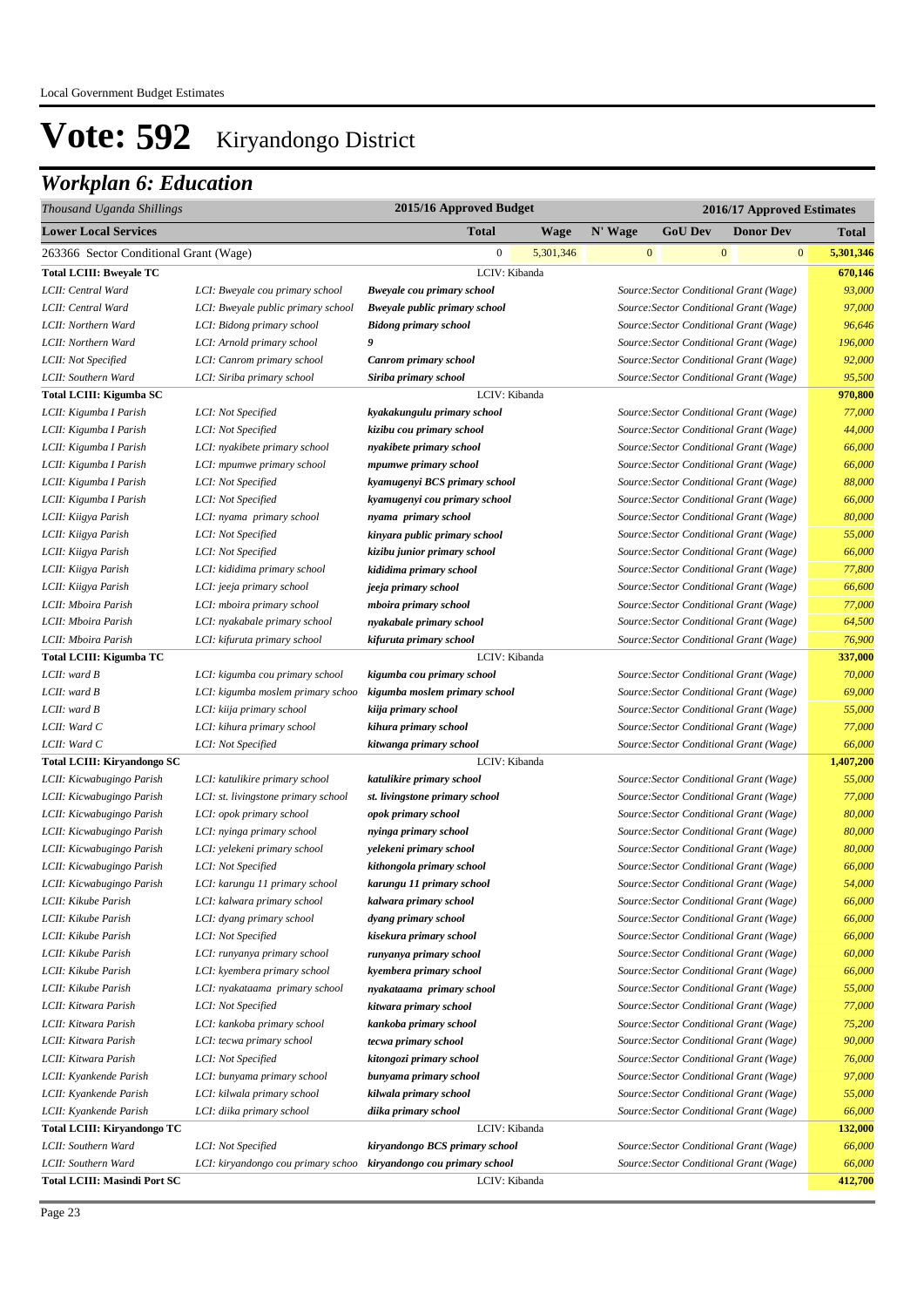| 2015/16 Approved Budget<br>2016/17 Approved Estimates<br>Thousand Uganda Shillings |                                      |                                 |             |         |                |                                         |              |
|------------------------------------------------------------------------------------|--------------------------------------|---------------------------------|-------------|---------|----------------|-----------------------------------------|--------------|
| <b>Lower Local Services</b>                                                        |                                      | <b>Total</b>                    | <b>Wage</b> | N' Wage | <b>GoU Dev</b> | <b>Donor Dev</b>                        | <b>Total</b> |
| LCII: Kaduku Parish                                                                | LCI: Not Specified                   | kinyonga primary school         |             |         |                | Source: Sector Conditional Grant (Wage) | 77,000       |
| LCII: Kaduku Parish                                                                | LCI: wakisanyi primary school        | wakisanyi primary school        |             |         |                | Source: Sector Conditional Grant (Wage) | 80,000       |
| LCII: Kaduku Parish                                                                | LCI: ndabulye primary school         | ndabulye primary school         |             |         |                | Source: Sector Conditional Grant (Wage) | 68,700       |
| LCII: Waibango Parish                                                              | LCI: masindi porrt primary school    | masindi porrt primary school    |             |         |                | Source: Sector Conditional Grant (Wage) | 44,000       |
| LCII: Waibango Parish                                                              | LCI: kimyoka primary school          | kimyoka primary school          |             |         |                | Source: Sector Conditional Grant (Wage) | 77,000       |
| LCII: Waibango Parish                                                              | LCI: namilyango primary school       | namilyango primary school       |             |         |                | Source: Sector Conditional Grant (Wage) | 66,000       |
| <b>Total LCIII: Mutunda SC</b>                                                     |                                      | LCIV: Kibanda                   |             |         |                |                                         | 1,371,500    |
| LCII: Diima Parish                                                                 | LCI: comboni parents primary schoo   | comboni parents primary school  |             |         |                | Source: Sector Conditional Grant (Wage) | 90,000       |
| LCII: Diima Parish                                                                 | LCI: okwece primary school           | okwece primary school           |             |         |                | Source: Sector Conditional Grant (Wage) | 43,000       |
| LCII: Diima Parish                                                                 | LCI: diima primary school            | diima primary school            |             |         |                | Source: Sector Conditional Grant (Wage) | 155,500      |
| LCII: Diima Parish                                                                 | LCI: ogengo primary school           | ogengo primary school           |             |         |                | Source: Sector Conditional Grant (Wage) | 90,000       |
| LCII: Diima Parish                                                                 | LCI: gwara primary school            | gwara primary school            |             |         |                | Source: Sector Conditional Grant (Wage) | 65,000       |
| LCII: Diima Parish                                                                 | LCI: karuma primary school           | karuma primary school           |             |         |                | Source: Sector Conditional Grant (Wage) | 55,000       |
| LCII: Kakwokwo Parish                                                              | LCI: kakwoko primary school          | kakwoko primary school          |             |         |                | Source: Sector Conditional Grant (Wage) | 66,000       |
| LCII: Kakwokwo Parish                                                              | LCI: isunga primary school           | isunga primary school           |             |         |                | Source: Sector Conditional Grant (Wage) | 67,000       |
| LCII: Kakwokwo Parish                                                              | LCI: panyadoli hills primaryn school | panyadoli hills primaryn school |             |         |                | Source: Sector Conditional Grant (Wage) | 50,000       |
| LCII: Kakwokwo Parish                                                              | LCI: kawiti primary school           | kawiti primary school           |             |         |                | Source: Sector Conditional Grant (Wage) | 77,000       |
| LCII: Kakwokwo Parish                                                              | LCI: kimogoro primary school         | kimogoro primary school         |             |         |                | Source: Sector Conditional Grant (Wage) | 77,000       |
| LCII: Nyamahasa Parish                                                             | LCI: ogunga primary school           | ogunga primary school           |             |         |                | Source: Sector Conditional Grant (Wage) | 80,000       |
| LCII: Nyamahasa Parish                                                             | LCI: nanda primary school            | nanda primary school            |             |         |                | Source: Sector Conditional Grant (Wage) | 66,000       |
| LCII: Nyamahasa Parish                                                             | LCI: mutunda primary school          | mutunda primary school          |             |         |                | Source: Sector Conditional Grant (Wage) | 88,000       |
| LCII: Nyamahasa Parish                                                             | LCI: alarotinga primary school       | alarotinga primary school       |             |         |                | Source: Sector Conditional Grant (Wage) | 72,000       |
| LCII: Nyamahasa Parish                                                             | LCI: alero primary school            | alero primary school            |             |         |                | Source: Sector Conditional Grant (Wage) | 70,000       |
| LCII: Nyamahasa Parish                                                             | LCI: yabweng primary school          | yabweng primary school          |             |         |                | Source: Sector Conditional Grant (Wage) | 80,000       |
| LCII: Nyamahasa Parish                                                             | LCI: nyamahasa primary school        | nyamahasa primary school        |             |         |                | Source: Sector Conditional Grant (Wage) | 80,000       |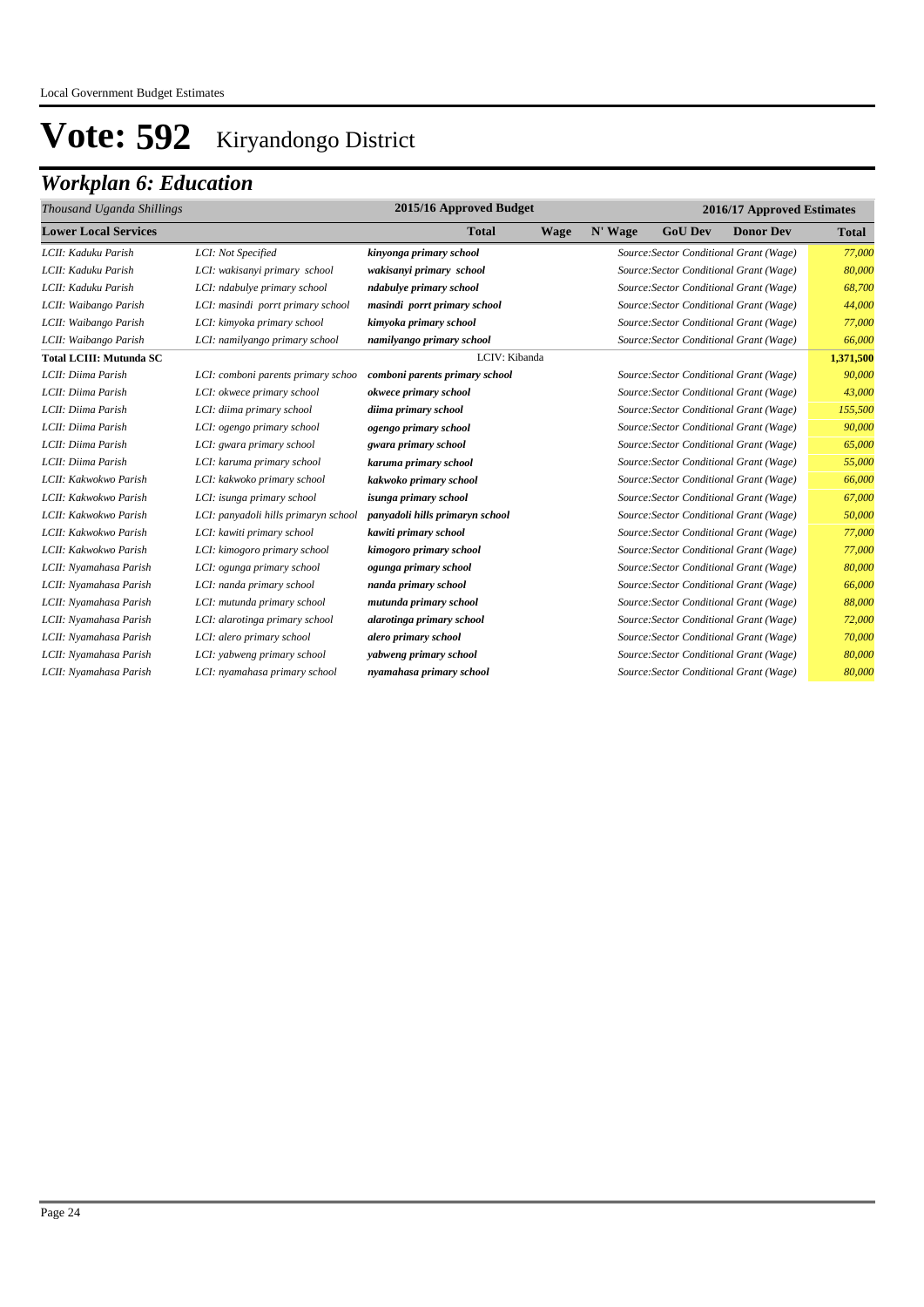| <b>Lower Local Services</b><br><b>Total</b><br>N' Wage<br><b>Donor Dev</b><br>Wage<br><b>GoU</b> Dev<br>Total<br>$\mathbf{0}$<br>$\mathbf{0}$<br>$\mathbf{0}$<br>518,486<br>$\mathbf{0}$<br>518,486<br>263367 Sector Conditional Grant (Non-Wage)<br>LCIV: Kibanda<br>66,258<br><b>Total LCIII: Bweyale TC</b><br>13,051<br>LCII: Central Ward<br>LCI: Not Specified<br><b>Bweyale cou primary school</b><br>Source: Sector Conditional Grant (Non-W<br>Source: Sector Conditional Grant (Non-W<br>9,346<br>LCII: Northern Ward<br>LCI: Not Specified<br><b>Bweyale public primary school</b><br>Source: Sector Conditional Grant (Non-W<br>15,759<br>LCII: Southern Ward<br>LCI: Not Specified<br>Canrom primary school<br>7,944<br>LCII: Southern Ward<br>LCI: Not Specified<br>Siriba primary school<br>Source: Sector Conditional Grant (Non-W<br>Source: Sector Conditional Grant (Non-W<br>7,106<br>LCII: Southern Ward<br>LCI: Not Specified<br><b>Bidong primary school</b><br>13,051<br>Source: Sector Conditional Grant (Non-W<br>LCII: Southern Ward<br>LCI: Not Specified<br>Arnold primary school<br>LCIV: Kibanda<br>107,605<br>Total LCIII: Kigumba SC<br>6,242<br>LCII: Kigumba I Parish<br>kyamugenyi cou primary school<br>Source: Sector Conditional Grant (Non-W<br>LCI: Not Specified<br>7,560<br>LCII: Kigumba I Parish<br>LCI: Not Specified<br>katamarwa primary school<br>Source: Sector Conditional Grant (Non-W<br>Source: Sector Conditional Grant (Non-W<br>6,549<br>LCII: Kigumba I Parish<br>LCI: Not Specified<br>mpumwe primary school<br>5,304<br>Source: Sector Conditional Grant (Non-W<br>LCII: Kigumba I Parish<br>LCI: Not Specified<br>kyamugenyi BCS primary school<br>Source: Sector Conditional Grant (Non-W<br>6,734<br>LCII: Kigumba I Parish<br>LCI: Not Specified<br>nyakibete primary school<br>4,632<br>LCII: Kigumba I Parish<br>LCI: Not Specified<br>kizibu cou primary school<br>Source: Sector Conditional Grant (Non-W<br>Source: Sector Conditional Grant (Non-W<br>7,637<br>LCII: Kiigya Parish<br>kizibu junior primary school<br>LCI: Not Specified<br>4,590<br>LCII: Kiigya Parish<br>LCI: Not Specified<br>kaduku primary school<br>Source: Sector Conditional Grant (Non-W<br>Source: Sector Conditional Grant (Non-W<br>5,838<br>LCI: Not Specified<br>jeeja primary school<br>LCII: Kiigya Parish<br>Source: Sector Conditional Grant (Non-W<br>4,468<br>LCI: Not Specified<br>nyama primary school<br>LCII: Kiigya Parish<br>Source: Sector Conditional Grant (Non-W<br>5,816<br>LCII: Kiigya Parish<br>LCI: Not Specified<br>kinyara public primary school<br>Source: Sector Conditional Grant (Non-W<br>6,318<br>LCII: Kiigya Parish<br>LCI: Not Specified<br>kididima primary school<br>Source: Sector Conditional Grant (Non-W<br>6,709<br>LCII: Kiigya Parish<br>LCI: Not Specified<br>kiija primary school<br>6,971<br>LCII: Mboira Parish<br>LCI: Not Specified<br>kyakakungulu primary school<br>Source: Sector Conditional Grant (Non-W<br>Source: Sector Conditional Grant (Non-W<br>8,552<br>LCII: Mboira Parish<br>LCI: Not Specified<br>kifuruta primary school<br>Source: Sector Conditional Grant (Non-W<br>5,688<br>LCII: Mboira Parish<br>LCI: Not Specified<br>mboira primary school<br>7,995<br>Source: Sector Conditional Grant (Non-W<br>LCII: Mboira Parish<br>LCI: Not Specified<br>nyakabale primary school<br>LCIV: Kibanda<br><b>Total LCIII: Kigumba TC</b><br>33,076<br>$LCH:$ ward $B$<br>6,862<br>LCI: Not Specified<br>kigumba moslem primary school<br>Source: Sector Conditional Grant (Non-W<br>LCII: ward B<br>Source: Sector Conditional Grant (Non-W<br>11,598<br>LCI: Not Specified<br>kigumba cou primary school<br>LCII: Ward C<br>Source: Sector Conditional Grant (Non-W<br>8,430<br>LCI: Not Specified<br>kihura primary school<br>LCII: Ward C<br>Source: Sector Conditional Grant (Non-W<br>6,184<br>LCI: Not Specified<br>kitwanga primary school<br>LCIV: Kibanda<br>136,102<br>Total LCIII: Kiryandongo SC<br>5,806<br>LCII: Kicwabugingo Parish<br>LCI: Not Specified<br>Source: Sector Conditional Grant (Non-W<br>kithongola primary school<br>Source: Sector Conditional Grant (Non-W<br>10,050<br>LCI: Not Specified<br>st. livingstone primary school<br>LCII: Kicwabugingo Parish<br>Source: Sector Conditional Grant (Non-W<br>11,848<br>LCI: Not Specified<br>katulikire primary school<br>LCII: Kicwabugingo Parish<br>Source: Sector Conditional Grant (Non-W<br>8,489<br>LCII: Kicwabugingo Parish<br>LCI: Not Specified<br>opok primary school<br>5,883<br>Source: Sector Conditional Grant (Non-W<br>LCII: Kicwabugingo Parish<br>LCI: Not Specified<br>karungu 11 primary school<br>LCII: Kicwabugingo Parish<br>LCI: Not Specified<br>yelekeni primary school<br>Source: Sector Conditional Grant (Non-W<br>6,082<br>8,071<br>Source: Sector Conditional Grant (Non-W<br>LCII: Kicwabugingo Parish<br>LCI: Not Specified<br>nyinga primary school<br>4,718<br>LCII: Kikube Parish<br>LCI: Not Specified<br>Source: Sector Conditional Grant (Non-W<br>kisekura primary school<br>4,688<br>LCII: Kikube Parish<br>LCI: Not Specified<br>Source: Sector Conditional Grant (Non-W<br>nyakataama primary school<br>LCII: Kikube Parish<br>LCI: Not Specified<br>Source: Sector Conditional Grant (Non-W<br>7,746<br>runyanya primary school<br>7,374<br>LCII: Kikube Parish<br>LCI: Not Specified<br>Source: Sector Conditional Grant (Non-W<br>dyang primary school<br>4,541<br>LCII: Kikube Parish<br>LCI: Not Specified<br>Source: Sector Conditional Grant (Non-W<br>kyembera primary school<br>7,272<br>LCII: Kikube Parish<br>LCI: Not Specified<br>Source: Sector Conditional Grant (Non-W<br>kalwara primary school<br>4,795<br>LCII: Kitwara Parish<br>LCI: Not Specified<br>Source: Sector Conditional Grant (Non-W<br>kitwara primary school<br>5,306<br>LCII: Kitwara Parish<br>LCI: Not Specified<br>Source: Sector Conditional Grant (Non-W<br>kankoba primary school<br>6,766<br>LCII: Kitwara Parish<br>LCI: Not Specified<br>Source: Sector Conditional Grant (Non-W<br>tecwa primary school<br>Source: Sector Conditional Grant (Non-W<br>6,114<br>LCII: Kitwara Parish<br>LCI: Not Specified<br>kitongozi primary school<br>9,954<br>LCII: Kyankende Parish<br>LCI: Not Specified<br>Source: Sector Conditional Grant (Non-W<br>diika primary school<br>LCII: Kyankende Parish<br>LCI: Not Specified<br>Source: Sector Conditional Grant (Non-W<br>4,769<br>bunyama primary school<br>Source: Sector Conditional Grant (Non-W<br>5,829<br>LCII: Kyankende Parish<br>LCI: Not Specified<br>kilwala primary school<br>Total LCIII: Kiryandongo TC<br>LCIV: Kibanda<br>15,336<br>Source: Sector Conditional Grant (Non-W<br>LCII: Northern Ward<br>LCI: Not Specified<br>7,818<br>kiryandongo BCS primary school | Thousand Uganda Shillings | 2015/16 Approved Budget | 2016/17 Approved Estimates |  |  |  |  |  |
|---------------------------------------------------------------------------------------------------------------------------------------------------------------------------------------------------------------------------------------------------------------------------------------------------------------------------------------------------------------------------------------------------------------------------------------------------------------------------------------------------------------------------------------------------------------------------------------------------------------------------------------------------------------------------------------------------------------------------------------------------------------------------------------------------------------------------------------------------------------------------------------------------------------------------------------------------------------------------------------------------------------------------------------------------------------------------------------------------------------------------------------------------------------------------------------------------------------------------------------------------------------------------------------------------------------------------------------------------------------------------------------------------------------------------------------------------------------------------------------------------------------------------------------------------------------------------------------------------------------------------------------------------------------------------------------------------------------------------------------------------------------------------------------------------------------------------------------------------------------------------------------------------------------------------------------------------------------------------------------------------------------------------------------------------------------------------------------------------------------------------------------------------------------------------------------------------------------------------------------------------------------------------------------------------------------------------------------------------------------------------------------------------------------------------------------------------------------------------------------------------------------------------------------------------------------------------------------------------------------------------------------------------------------------------------------------------------------------------------------------------------------------------------------------------------------------------------------------------------------------------------------------------------------------------------------------------------------------------------------------------------------------------------------------------------------------------------------------------------------------------------------------------------------------------------------------------------------------------------------------------------------------------------------------------------------------------------------------------------------------------------------------------------------------------------------------------------------------------------------------------------------------------------------------------------------------------------------------------------------------------------------------------------------------------------------------------------------------------------------------------------------------------------------------------------------------------------------------------------------------------------------------------------------------------------------------------------------------------------------------------------------------------------------------------------------------------------------------------------------------------------------------------------------------------------------------------------------------------------------------------------------------------------------------------------------------------------------------------------------------------------------------------------------------------------------------------------------------------------------------------------------------------------------------------------------------------------------------------------------------------------------------------------------------------------------------------------------------------------------------------------------------------------------------------------------------------------------------------------------------------------------------------------------------------------------------------------------------------------------------------------------------------------------------------------------------------------------------------------------------------------------------------------------------------------------------------------------------------------------------------------------------------------------------------------------------------------------------------------------------------------------------------------------------------------------------------------------------------------------------------------------------------------------------------------------------------------------------------------------------------------------------------------------------------------------------------------------------------------------------------------------------------------------------------------------------------------------------------------------------------------------------------------------------------------------------------------------------------------------------------------------------------------------------------------------------------------------------------------------------------------------------------------------------------------------------------------------------------------------------------------------------------------------------------------------------------------------------------------------------------------------------------------------------------------------------------------------------------------------------------------------------------------------------------------------------------------------------------------------------------------------------------------------------------------------------------------------------------------------------------------------------------------------------------------------------------------------------------------------|---------------------------|-------------------------|----------------------------|--|--|--|--|--|
|                                                                                                                                                                                                                                                                                                                                                                                                                                                                                                                                                                                                                                                                                                                                                                                                                                                                                                                                                                                                                                                                                                                                                                                                                                                                                                                                                                                                                                                                                                                                                                                                                                                                                                                                                                                                                                                                                                                                                                                                                                                                                                                                                                                                                                                                                                                                                                                                                                                                                                                                                                                                                                                                                                                                                                                                                                                                                                                                                                                                                                                                                                                                                                                                                                                                                                                                                                                                                                                                                                                                                                                                                                                                                                                                                                                                                                                                                                                                                                                                                                                                                                                                                                                                                                                                                                                                                                                                                                                                                                                                                                                                                                                                                                                                                                                                                                                                                                                                                                                                                                                                                                                                                                                                                                                                                                                                                                                                                                                                                                                                                                                                                                                                                                                                                                                                                                                                                                                                                                                                                                                                                                                                                                                                                                                                                                                                                                                                                                                                                                                                                                                                                                                                                                                                                                                                                                                               |                           |                         |                            |  |  |  |  |  |
|                                                                                                                                                                                                                                                                                                                                                                                                                                                                                                                                                                                                                                                                                                                                                                                                                                                                                                                                                                                                                                                                                                                                                                                                                                                                                                                                                                                                                                                                                                                                                                                                                                                                                                                                                                                                                                                                                                                                                                                                                                                                                                                                                                                                                                                                                                                                                                                                                                                                                                                                                                                                                                                                                                                                                                                                                                                                                                                                                                                                                                                                                                                                                                                                                                                                                                                                                                                                                                                                                                                                                                                                                                                                                                                                                                                                                                                                                                                                                                                                                                                                                                                                                                                                                                                                                                                                                                                                                                                                                                                                                                                                                                                                                                                                                                                                                                                                                                                                                                                                                                                                                                                                                                                                                                                                                                                                                                                                                                                                                                                                                                                                                                                                                                                                                                                                                                                                                                                                                                                                                                                                                                                                                                                                                                                                                                                                                                                                                                                                                                                                                                                                                                                                                                                                                                                                                                                               |                           |                         |                            |  |  |  |  |  |
|                                                                                                                                                                                                                                                                                                                                                                                                                                                                                                                                                                                                                                                                                                                                                                                                                                                                                                                                                                                                                                                                                                                                                                                                                                                                                                                                                                                                                                                                                                                                                                                                                                                                                                                                                                                                                                                                                                                                                                                                                                                                                                                                                                                                                                                                                                                                                                                                                                                                                                                                                                                                                                                                                                                                                                                                                                                                                                                                                                                                                                                                                                                                                                                                                                                                                                                                                                                                                                                                                                                                                                                                                                                                                                                                                                                                                                                                                                                                                                                                                                                                                                                                                                                                                                                                                                                                                                                                                                                                                                                                                                                                                                                                                                                                                                                                                                                                                                                                                                                                                                                                                                                                                                                                                                                                                                                                                                                                                                                                                                                                                                                                                                                                                                                                                                                                                                                                                                                                                                                                                                                                                                                                                                                                                                                                                                                                                                                                                                                                                                                                                                                                                                                                                                                                                                                                                                                               |                           |                         |                            |  |  |  |  |  |
|                                                                                                                                                                                                                                                                                                                                                                                                                                                                                                                                                                                                                                                                                                                                                                                                                                                                                                                                                                                                                                                                                                                                                                                                                                                                                                                                                                                                                                                                                                                                                                                                                                                                                                                                                                                                                                                                                                                                                                                                                                                                                                                                                                                                                                                                                                                                                                                                                                                                                                                                                                                                                                                                                                                                                                                                                                                                                                                                                                                                                                                                                                                                                                                                                                                                                                                                                                                                                                                                                                                                                                                                                                                                                                                                                                                                                                                                                                                                                                                                                                                                                                                                                                                                                                                                                                                                                                                                                                                                                                                                                                                                                                                                                                                                                                                                                                                                                                                                                                                                                                                                                                                                                                                                                                                                                                                                                                                                                                                                                                                                                                                                                                                                                                                                                                                                                                                                                                                                                                                                                                                                                                                                                                                                                                                                                                                                                                                                                                                                                                                                                                                                                                                                                                                                                                                                                                                               |                           |                         |                            |  |  |  |  |  |
|                                                                                                                                                                                                                                                                                                                                                                                                                                                                                                                                                                                                                                                                                                                                                                                                                                                                                                                                                                                                                                                                                                                                                                                                                                                                                                                                                                                                                                                                                                                                                                                                                                                                                                                                                                                                                                                                                                                                                                                                                                                                                                                                                                                                                                                                                                                                                                                                                                                                                                                                                                                                                                                                                                                                                                                                                                                                                                                                                                                                                                                                                                                                                                                                                                                                                                                                                                                                                                                                                                                                                                                                                                                                                                                                                                                                                                                                                                                                                                                                                                                                                                                                                                                                                                                                                                                                                                                                                                                                                                                                                                                                                                                                                                                                                                                                                                                                                                                                                                                                                                                                                                                                                                                                                                                                                                                                                                                                                                                                                                                                                                                                                                                                                                                                                                                                                                                                                                                                                                                                                                                                                                                                                                                                                                                                                                                                                                                                                                                                                                                                                                                                                                                                                                                                                                                                                                                               |                           |                         |                            |  |  |  |  |  |
|                                                                                                                                                                                                                                                                                                                                                                                                                                                                                                                                                                                                                                                                                                                                                                                                                                                                                                                                                                                                                                                                                                                                                                                                                                                                                                                                                                                                                                                                                                                                                                                                                                                                                                                                                                                                                                                                                                                                                                                                                                                                                                                                                                                                                                                                                                                                                                                                                                                                                                                                                                                                                                                                                                                                                                                                                                                                                                                                                                                                                                                                                                                                                                                                                                                                                                                                                                                                                                                                                                                                                                                                                                                                                                                                                                                                                                                                                                                                                                                                                                                                                                                                                                                                                                                                                                                                                                                                                                                                                                                                                                                                                                                                                                                                                                                                                                                                                                                                                                                                                                                                                                                                                                                                                                                                                                                                                                                                                                                                                                                                                                                                                                                                                                                                                                                                                                                                                                                                                                                                                                                                                                                                                                                                                                                                                                                                                                                                                                                                                                                                                                                                                                                                                                                                                                                                                                                               |                           |                         |                            |  |  |  |  |  |
|                                                                                                                                                                                                                                                                                                                                                                                                                                                                                                                                                                                                                                                                                                                                                                                                                                                                                                                                                                                                                                                                                                                                                                                                                                                                                                                                                                                                                                                                                                                                                                                                                                                                                                                                                                                                                                                                                                                                                                                                                                                                                                                                                                                                                                                                                                                                                                                                                                                                                                                                                                                                                                                                                                                                                                                                                                                                                                                                                                                                                                                                                                                                                                                                                                                                                                                                                                                                                                                                                                                                                                                                                                                                                                                                                                                                                                                                                                                                                                                                                                                                                                                                                                                                                                                                                                                                                                                                                                                                                                                                                                                                                                                                                                                                                                                                                                                                                                                                                                                                                                                                                                                                                                                                                                                                                                                                                                                                                                                                                                                                                                                                                                                                                                                                                                                                                                                                                                                                                                                                                                                                                                                                                                                                                                                                                                                                                                                                                                                                                                                                                                                                                                                                                                                                                                                                                                                               |                           |                         |                            |  |  |  |  |  |
|                                                                                                                                                                                                                                                                                                                                                                                                                                                                                                                                                                                                                                                                                                                                                                                                                                                                                                                                                                                                                                                                                                                                                                                                                                                                                                                                                                                                                                                                                                                                                                                                                                                                                                                                                                                                                                                                                                                                                                                                                                                                                                                                                                                                                                                                                                                                                                                                                                                                                                                                                                                                                                                                                                                                                                                                                                                                                                                                                                                                                                                                                                                                                                                                                                                                                                                                                                                                                                                                                                                                                                                                                                                                                                                                                                                                                                                                                                                                                                                                                                                                                                                                                                                                                                                                                                                                                                                                                                                                                                                                                                                                                                                                                                                                                                                                                                                                                                                                                                                                                                                                                                                                                                                                                                                                                                                                                                                                                                                                                                                                                                                                                                                                                                                                                                                                                                                                                                                                                                                                                                                                                                                                                                                                                                                                                                                                                                                                                                                                                                                                                                                                                                                                                                                                                                                                                                                               |                           |                         |                            |  |  |  |  |  |
|                                                                                                                                                                                                                                                                                                                                                                                                                                                                                                                                                                                                                                                                                                                                                                                                                                                                                                                                                                                                                                                                                                                                                                                                                                                                                                                                                                                                                                                                                                                                                                                                                                                                                                                                                                                                                                                                                                                                                                                                                                                                                                                                                                                                                                                                                                                                                                                                                                                                                                                                                                                                                                                                                                                                                                                                                                                                                                                                                                                                                                                                                                                                                                                                                                                                                                                                                                                                                                                                                                                                                                                                                                                                                                                                                                                                                                                                                                                                                                                                                                                                                                                                                                                                                                                                                                                                                                                                                                                                                                                                                                                                                                                                                                                                                                                                                                                                                                                                                                                                                                                                                                                                                                                                                                                                                                                                                                                                                                                                                                                                                                                                                                                                                                                                                                                                                                                                                                                                                                                                                                                                                                                                                                                                                                                                                                                                                                                                                                                                                                                                                                                                                                                                                                                                                                                                                                                               |                           |                         |                            |  |  |  |  |  |
|                                                                                                                                                                                                                                                                                                                                                                                                                                                                                                                                                                                                                                                                                                                                                                                                                                                                                                                                                                                                                                                                                                                                                                                                                                                                                                                                                                                                                                                                                                                                                                                                                                                                                                                                                                                                                                                                                                                                                                                                                                                                                                                                                                                                                                                                                                                                                                                                                                                                                                                                                                                                                                                                                                                                                                                                                                                                                                                                                                                                                                                                                                                                                                                                                                                                                                                                                                                                                                                                                                                                                                                                                                                                                                                                                                                                                                                                                                                                                                                                                                                                                                                                                                                                                                                                                                                                                                                                                                                                                                                                                                                                                                                                                                                                                                                                                                                                                                                                                                                                                                                                                                                                                                                                                                                                                                                                                                                                                                                                                                                                                                                                                                                                                                                                                                                                                                                                                                                                                                                                                                                                                                                                                                                                                                                                                                                                                                                                                                                                                                                                                                                                                                                                                                                                                                                                                                                               |                           |                         |                            |  |  |  |  |  |
|                                                                                                                                                                                                                                                                                                                                                                                                                                                                                                                                                                                                                                                                                                                                                                                                                                                                                                                                                                                                                                                                                                                                                                                                                                                                                                                                                                                                                                                                                                                                                                                                                                                                                                                                                                                                                                                                                                                                                                                                                                                                                                                                                                                                                                                                                                                                                                                                                                                                                                                                                                                                                                                                                                                                                                                                                                                                                                                                                                                                                                                                                                                                                                                                                                                                                                                                                                                                                                                                                                                                                                                                                                                                                                                                                                                                                                                                                                                                                                                                                                                                                                                                                                                                                                                                                                                                                                                                                                                                                                                                                                                                                                                                                                                                                                                                                                                                                                                                                                                                                                                                                                                                                                                                                                                                                                                                                                                                                                                                                                                                                                                                                                                                                                                                                                                                                                                                                                                                                                                                                                                                                                                                                                                                                                                                                                                                                                                                                                                                                                                                                                                                                                                                                                                                                                                                                                                               |                           |                         |                            |  |  |  |  |  |
|                                                                                                                                                                                                                                                                                                                                                                                                                                                                                                                                                                                                                                                                                                                                                                                                                                                                                                                                                                                                                                                                                                                                                                                                                                                                                                                                                                                                                                                                                                                                                                                                                                                                                                                                                                                                                                                                                                                                                                                                                                                                                                                                                                                                                                                                                                                                                                                                                                                                                                                                                                                                                                                                                                                                                                                                                                                                                                                                                                                                                                                                                                                                                                                                                                                                                                                                                                                                                                                                                                                                                                                                                                                                                                                                                                                                                                                                                                                                                                                                                                                                                                                                                                                                                                                                                                                                                                                                                                                                                                                                                                                                                                                                                                                                                                                                                                                                                                                                                                                                                                                                                                                                                                                                                                                                                                                                                                                                                                                                                                                                                                                                                                                                                                                                                                                                                                                                                                                                                                                                                                                                                                                                                                                                                                                                                                                                                                                                                                                                                                                                                                                                                                                                                                                                                                                                                                                               |                           |                         |                            |  |  |  |  |  |
|                                                                                                                                                                                                                                                                                                                                                                                                                                                                                                                                                                                                                                                                                                                                                                                                                                                                                                                                                                                                                                                                                                                                                                                                                                                                                                                                                                                                                                                                                                                                                                                                                                                                                                                                                                                                                                                                                                                                                                                                                                                                                                                                                                                                                                                                                                                                                                                                                                                                                                                                                                                                                                                                                                                                                                                                                                                                                                                                                                                                                                                                                                                                                                                                                                                                                                                                                                                                                                                                                                                                                                                                                                                                                                                                                                                                                                                                                                                                                                                                                                                                                                                                                                                                                                                                                                                                                                                                                                                                                                                                                                                                                                                                                                                                                                                                                                                                                                                                                                                                                                                                                                                                                                                                                                                                                                                                                                                                                                                                                                                                                                                                                                                                                                                                                                                                                                                                                                                                                                                                                                                                                                                                                                                                                                                                                                                                                                                                                                                                                                                                                                                                                                                                                                                                                                                                                                                               |                           |                         |                            |  |  |  |  |  |
|                                                                                                                                                                                                                                                                                                                                                                                                                                                                                                                                                                                                                                                                                                                                                                                                                                                                                                                                                                                                                                                                                                                                                                                                                                                                                                                                                                                                                                                                                                                                                                                                                                                                                                                                                                                                                                                                                                                                                                                                                                                                                                                                                                                                                                                                                                                                                                                                                                                                                                                                                                                                                                                                                                                                                                                                                                                                                                                                                                                                                                                                                                                                                                                                                                                                                                                                                                                                                                                                                                                                                                                                                                                                                                                                                                                                                                                                                                                                                                                                                                                                                                                                                                                                                                                                                                                                                                                                                                                                                                                                                                                                                                                                                                                                                                                                                                                                                                                                                                                                                                                                                                                                                                                                                                                                                                                                                                                                                                                                                                                                                                                                                                                                                                                                                                                                                                                                                                                                                                                                                                                                                                                                                                                                                                                                                                                                                                                                                                                                                                                                                                                                                                                                                                                                                                                                                                                               |                           |                         |                            |  |  |  |  |  |
|                                                                                                                                                                                                                                                                                                                                                                                                                                                                                                                                                                                                                                                                                                                                                                                                                                                                                                                                                                                                                                                                                                                                                                                                                                                                                                                                                                                                                                                                                                                                                                                                                                                                                                                                                                                                                                                                                                                                                                                                                                                                                                                                                                                                                                                                                                                                                                                                                                                                                                                                                                                                                                                                                                                                                                                                                                                                                                                                                                                                                                                                                                                                                                                                                                                                                                                                                                                                                                                                                                                                                                                                                                                                                                                                                                                                                                                                                                                                                                                                                                                                                                                                                                                                                                                                                                                                                                                                                                                                                                                                                                                                                                                                                                                                                                                                                                                                                                                                                                                                                                                                                                                                                                                                                                                                                                                                                                                                                                                                                                                                                                                                                                                                                                                                                                                                                                                                                                                                                                                                                                                                                                                                                                                                                                                                                                                                                                                                                                                                                                                                                                                                                                                                                                                                                                                                                                                               |                           |                         |                            |  |  |  |  |  |
|                                                                                                                                                                                                                                                                                                                                                                                                                                                                                                                                                                                                                                                                                                                                                                                                                                                                                                                                                                                                                                                                                                                                                                                                                                                                                                                                                                                                                                                                                                                                                                                                                                                                                                                                                                                                                                                                                                                                                                                                                                                                                                                                                                                                                                                                                                                                                                                                                                                                                                                                                                                                                                                                                                                                                                                                                                                                                                                                                                                                                                                                                                                                                                                                                                                                                                                                                                                                                                                                                                                                                                                                                                                                                                                                                                                                                                                                                                                                                                                                                                                                                                                                                                                                                                                                                                                                                                                                                                                                                                                                                                                                                                                                                                                                                                                                                                                                                                                                                                                                                                                                                                                                                                                                                                                                                                                                                                                                                                                                                                                                                                                                                                                                                                                                                                                                                                                                                                                                                                                                                                                                                                                                                                                                                                                                                                                                                                                                                                                                                                                                                                                                                                                                                                                                                                                                                                                               |                           |                         |                            |  |  |  |  |  |
|                                                                                                                                                                                                                                                                                                                                                                                                                                                                                                                                                                                                                                                                                                                                                                                                                                                                                                                                                                                                                                                                                                                                                                                                                                                                                                                                                                                                                                                                                                                                                                                                                                                                                                                                                                                                                                                                                                                                                                                                                                                                                                                                                                                                                                                                                                                                                                                                                                                                                                                                                                                                                                                                                                                                                                                                                                                                                                                                                                                                                                                                                                                                                                                                                                                                                                                                                                                                                                                                                                                                                                                                                                                                                                                                                                                                                                                                                                                                                                                                                                                                                                                                                                                                                                                                                                                                                                                                                                                                                                                                                                                                                                                                                                                                                                                                                                                                                                                                                                                                                                                                                                                                                                                                                                                                                                                                                                                                                                                                                                                                                                                                                                                                                                                                                                                                                                                                                                                                                                                                                                                                                                                                                                                                                                                                                                                                                                                                                                                                                                                                                                                                                                                                                                                                                                                                                                                               |                           |                         |                            |  |  |  |  |  |
|                                                                                                                                                                                                                                                                                                                                                                                                                                                                                                                                                                                                                                                                                                                                                                                                                                                                                                                                                                                                                                                                                                                                                                                                                                                                                                                                                                                                                                                                                                                                                                                                                                                                                                                                                                                                                                                                                                                                                                                                                                                                                                                                                                                                                                                                                                                                                                                                                                                                                                                                                                                                                                                                                                                                                                                                                                                                                                                                                                                                                                                                                                                                                                                                                                                                                                                                                                                                                                                                                                                                                                                                                                                                                                                                                                                                                                                                                                                                                                                                                                                                                                                                                                                                                                                                                                                                                                                                                                                                                                                                                                                                                                                                                                                                                                                                                                                                                                                                                                                                                                                                                                                                                                                                                                                                                                                                                                                                                                                                                                                                                                                                                                                                                                                                                                                                                                                                                                                                                                                                                                                                                                                                                                                                                                                                                                                                                                                                                                                                                                                                                                                                                                                                                                                                                                                                                                                               |                           |                         |                            |  |  |  |  |  |
|                                                                                                                                                                                                                                                                                                                                                                                                                                                                                                                                                                                                                                                                                                                                                                                                                                                                                                                                                                                                                                                                                                                                                                                                                                                                                                                                                                                                                                                                                                                                                                                                                                                                                                                                                                                                                                                                                                                                                                                                                                                                                                                                                                                                                                                                                                                                                                                                                                                                                                                                                                                                                                                                                                                                                                                                                                                                                                                                                                                                                                                                                                                                                                                                                                                                                                                                                                                                                                                                                                                                                                                                                                                                                                                                                                                                                                                                                                                                                                                                                                                                                                                                                                                                                                                                                                                                                                                                                                                                                                                                                                                                                                                                                                                                                                                                                                                                                                                                                                                                                                                                                                                                                                                                                                                                                                                                                                                                                                                                                                                                                                                                                                                                                                                                                                                                                                                                                                                                                                                                                                                                                                                                                                                                                                                                                                                                                                                                                                                                                                                                                                                                                                                                                                                                                                                                                                                               |                           |                         |                            |  |  |  |  |  |
|                                                                                                                                                                                                                                                                                                                                                                                                                                                                                                                                                                                                                                                                                                                                                                                                                                                                                                                                                                                                                                                                                                                                                                                                                                                                                                                                                                                                                                                                                                                                                                                                                                                                                                                                                                                                                                                                                                                                                                                                                                                                                                                                                                                                                                                                                                                                                                                                                                                                                                                                                                                                                                                                                                                                                                                                                                                                                                                                                                                                                                                                                                                                                                                                                                                                                                                                                                                                                                                                                                                                                                                                                                                                                                                                                                                                                                                                                                                                                                                                                                                                                                                                                                                                                                                                                                                                                                                                                                                                                                                                                                                                                                                                                                                                                                                                                                                                                                                                                                                                                                                                                                                                                                                                                                                                                                                                                                                                                                                                                                                                                                                                                                                                                                                                                                                                                                                                                                                                                                                                                                                                                                                                                                                                                                                                                                                                                                                                                                                                                                                                                                                                                                                                                                                                                                                                                                                               |                           |                         |                            |  |  |  |  |  |
|                                                                                                                                                                                                                                                                                                                                                                                                                                                                                                                                                                                                                                                                                                                                                                                                                                                                                                                                                                                                                                                                                                                                                                                                                                                                                                                                                                                                                                                                                                                                                                                                                                                                                                                                                                                                                                                                                                                                                                                                                                                                                                                                                                                                                                                                                                                                                                                                                                                                                                                                                                                                                                                                                                                                                                                                                                                                                                                                                                                                                                                                                                                                                                                                                                                                                                                                                                                                                                                                                                                                                                                                                                                                                                                                                                                                                                                                                                                                                                                                                                                                                                                                                                                                                                                                                                                                                                                                                                                                                                                                                                                                                                                                                                                                                                                                                                                                                                                                                                                                                                                                                                                                                                                                                                                                                                                                                                                                                                                                                                                                                                                                                                                                                                                                                                                                                                                                                                                                                                                                                                                                                                                                                                                                                                                                                                                                                                                                                                                                                                                                                                                                                                                                                                                                                                                                                                                               |                           |                         |                            |  |  |  |  |  |
|                                                                                                                                                                                                                                                                                                                                                                                                                                                                                                                                                                                                                                                                                                                                                                                                                                                                                                                                                                                                                                                                                                                                                                                                                                                                                                                                                                                                                                                                                                                                                                                                                                                                                                                                                                                                                                                                                                                                                                                                                                                                                                                                                                                                                                                                                                                                                                                                                                                                                                                                                                                                                                                                                                                                                                                                                                                                                                                                                                                                                                                                                                                                                                                                                                                                                                                                                                                                                                                                                                                                                                                                                                                                                                                                                                                                                                                                                                                                                                                                                                                                                                                                                                                                                                                                                                                                                                                                                                                                                                                                                                                                                                                                                                                                                                                                                                                                                                                                                                                                                                                                                                                                                                                                                                                                                                                                                                                                                                                                                                                                                                                                                                                                                                                                                                                                                                                                                                                                                                                                                                                                                                                                                                                                                                                                                                                                                                                                                                                                                                                                                                                                                                                                                                                                                                                                                                                               |                           |                         |                            |  |  |  |  |  |
|                                                                                                                                                                                                                                                                                                                                                                                                                                                                                                                                                                                                                                                                                                                                                                                                                                                                                                                                                                                                                                                                                                                                                                                                                                                                                                                                                                                                                                                                                                                                                                                                                                                                                                                                                                                                                                                                                                                                                                                                                                                                                                                                                                                                                                                                                                                                                                                                                                                                                                                                                                                                                                                                                                                                                                                                                                                                                                                                                                                                                                                                                                                                                                                                                                                                                                                                                                                                                                                                                                                                                                                                                                                                                                                                                                                                                                                                                                                                                                                                                                                                                                                                                                                                                                                                                                                                                                                                                                                                                                                                                                                                                                                                                                                                                                                                                                                                                                                                                                                                                                                                                                                                                                                                                                                                                                                                                                                                                                                                                                                                                                                                                                                                                                                                                                                                                                                                                                                                                                                                                                                                                                                                                                                                                                                                                                                                                                                                                                                                                                                                                                                                                                                                                                                                                                                                                                                               |                           |                         |                            |  |  |  |  |  |
|                                                                                                                                                                                                                                                                                                                                                                                                                                                                                                                                                                                                                                                                                                                                                                                                                                                                                                                                                                                                                                                                                                                                                                                                                                                                                                                                                                                                                                                                                                                                                                                                                                                                                                                                                                                                                                                                                                                                                                                                                                                                                                                                                                                                                                                                                                                                                                                                                                                                                                                                                                                                                                                                                                                                                                                                                                                                                                                                                                                                                                                                                                                                                                                                                                                                                                                                                                                                                                                                                                                                                                                                                                                                                                                                                                                                                                                                                                                                                                                                                                                                                                                                                                                                                                                                                                                                                                                                                                                                                                                                                                                                                                                                                                                                                                                                                                                                                                                                                                                                                                                                                                                                                                                                                                                                                                                                                                                                                                                                                                                                                                                                                                                                                                                                                                                                                                                                                                                                                                                                                                                                                                                                                                                                                                                                                                                                                                                                                                                                                                                                                                                                                                                                                                                                                                                                                                                               |                           |                         |                            |  |  |  |  |  |
|                                                                                                                                                                                                                                                                                                                                                                                                                                                                                                                                                                                                                                                                                                                                                                                                                                                                                                                                                                                                                                                                                                                                                                                                                                                                                                                                                                                                                                                                                                                                                                                                                                                                                                                                                                                                                                                                                                                                                                                                                                                                                                                                                                                                                                                                                                                                                                                                                                                                                                                                                                                                                                                                                                                                                                                                                                                                                                                                                                                                                                                                                                                                                                                                                                                                                                                                                                                                                                                                                                                                                                                                                                                                                                                                                                                                                                                                                                                                                                                                                                                                                                                                                                                                                                                                                                                                                                                                                                                                                                                                                                                                                                                                                                                                                                                                                                                                                                                                                                                                                                                                                                                                                                                                                                                                                                                                                                                                                                                                                                                                                                                                                                                                                                                                                                                                                                                                                                                                                                                                                                                                                                                                                                                                                                                                                                                                                                                                                                                                                                                                                                                                                                                                                                                                                                                                                                                               |                           |                         |                            |  |  |  |  |  |
|                                                                                                                                                                                                                                                                                                                                                                                                                                                                                                                                                                                                                                                                                                                                                                                                                                                                                                                                                                                                                                                                                                                                                                                                                                                                                                                                                                                                                                                                                                                                                                                                                                                                                                                                                                                                                                                                                                                                                                                                                                                                                                                                                                                                                                                                                                                                                                                                                                                                                                                                                                                                                                                                                                                                                                                                                                                                                                                                                                                                                                                                                                                                                                                                                                                                                                                                                                                                                                                                                                                                                                                                                                                                                                                                                                                                                                                                                                                                                                                                                                                                                                                                                                                                                                                                                                                                                                                                                                                                                                                                                                                                                                                                                                                                                                                                                                                                                                                                                                                                                                                                                                                                                                                                                                                                                                                                                                                                                                                                                                                                                                                                                                                                                                                                                                                                                                                                                                                                                                                                                                                                                                                                                                                                                                                                                                                                                                                                                                                                                                                                                                                                                                                                                                                                                                                                                                                               |                           |                         |                            |  |  |  |  |  |
|                                                                                                                                                                                                                                                                                                                                                                                                                                                                                                                                                                                                                                                                                                                                                                                                                                                                                                                                                                                                                                                                                                                                                                                                                                                                                                                                                                                                                                                                                                                                                                                                                                                                                                                                                                                                                                                                                                                                                                                                                                                                                                                                                                                                                                                                                                                                                                                                                                                                                                                                                                                                                                                                                                                                                                                                                                                                                                                                                                                                                                                                                                                                                                                                                                                                                                                                                                                                                                                                                                                                                                                                                                                                                                                                                                                                                                                                                                                                                                                                                                                                                                                                                                                                                                                                                                                                                                                                                                                                                                                                                                                                                                                                                                                                                                                                                                                                                                                                                                                                                                                                                                                                                                                                                                                                                                                                                                                                                                                                                                                                                                                                                                                                                                                                                                                                                                                                                                                                                                                                                                                                                                                                                                                                                                                                                                                                                                                                                                                                                                                                                                                                                                                                                                                                                                                                                                                               |                           |                         |                            |  |  |  |  |  |
|                                                                                                                                                                                                                                                                                                                                                                                                                                                                                                                                                                                                                                                                                                                                                                                                                                                                                                                                                                                                                                                                                                                                                                                                                                                                                                                                                                                                                                                                                                                                                                                                                                                                                                                                                                                                                                                                                                                                                                                                                                                                                                                                                                                                                                                                                                                                                                                                                                                                                                                                                                                                                                                                                                                                                                                                                                                                                                                                                                                                                                                                                                                                                                                                                                                                                                                                                                                                                                                                                                                                                                                                                                                                                                                                                                                                                                                                                                                                                                                                                                                                                                                                                                                                                                                                                                                                                                                                                                                                                                                                                                                                                                                                                                                                                                                                                                                                                                                                                                                                                                                                                                                                                                                                                                                                                                                                                                                                                                                                                                                                                                                                                                                                                                                                                                                                                                                                                                                                                                                                                                                                                                                                                                                                                                                                                                                                                                                                                                                                                                                                                                                                                                                                                                                                                                                                                                                               |                           |                         |                            |  |  |  |  |  |
|                                                                                                                                                                                                                                                                                                                                                                                                                                                                                                                                                                                                                                                                                                                                                                                                                                                                                                                                                                                                                                                                                                                                                                                                                                                                                                                                                                                                                                                                                                                                                                                                                                                                                                                                                                                                                                                                                                                                                                                                                                                                                                                                                                                                                                                                                                                                                                                                                                                                                                                                                                                                                                                                                                                                                                                                                                                                                                                                                                                                                                                                                                                                                                                                                                                                                                                                                                                                                                                                                                                                                                                                                                                                                                                                                                                                                                                                                                                                                                                                                                                                                                                                                                                                                                                                                                                                                                                                                                                                                                                                                                                                                                                                                                                                                                                                                                                                                                                                                                                                                                                                                                                                                                                                                                                                                                                                                                                                                                                                                                                                                                                                                                                                                                                                                                                                                                                                                                                                                                                                                                                                                                                                                                                                                                                                                                                                                                                                                                                                                                                                                                                                                                                                                                                                                                                                                                                               |                           |                         |                            |  |  |  |  |  |
|                                                                                                                                                                                                                                                                                                                                                                                                                                                                                                                                                                                                                                                                                                                                                                                                                                                                                                                                                                                                                                                                                                                                                                                                                                                                                                                                                                                                                                                                                                                                                                                                                                                                                                                                                                                                                                                                                                                                                                                                                                                                                                                                                                                                                                                                                                                                                                                                                                                                                                                                                                                                                                                                                                                                                                                                                                                                                                                                                                                                                                                                                                                                                                                                                                                                                                                                                                                                                                                                                                                                                                                                                                                                                                                                                                                                                                                                                                                                                                                                                                                                                                                                                                                                                                                                                                                                                                                                                                                                                                                                                                                                                                                                                                                                                                                                                                                                                                                                                                                                                                                                                                                                                                                                                                                                                                                                                                                                                                                                                                                                                                                                                                                                                                                                                                                                                                                                                                                                                                                                                                                                                                                                                                                                                                                                                                                                                                                                                                                                                                                                                                                                                                                                                                                                                                                                                                                               |                           |                         |                            |  |  |  |  |  |
|                                                                                                                                                                                                                                                                                                                                                                                                                                                                                                                                                                                                                                                                                                                                                                                                                                                                                                                                                                                                                                                                                                                                                                                                                                                                                                                                                                                                                                                                                                                                                                                                                                                                                                                                                                                                                                                                                                                                                                                                                                                                                                                                                                                                                                                                                                                                                                                                                                                                                                                                                                                                                                                                                                                                                                                                                                                                                                                                                                                                                                                                                                                                                                                                                                                                                                                                                                                                                                                                                                                                                                                                                                                                                                                                                                                                                                                                                                                                                                                                                                                                                                                                                                                                                                                                                                                                                                                                                                                                                                                                                                                                                                                                                                                                                                                                                                                                                                                                                                                                                                                                                                                                                                                                                                                                                                                                                                                                                                                                                                                                                                                                                                                                                                                                                                                                                                                                                                                                                                                                                                                                                                                                                                                                                                                                                                                                                                                                                                                                                                                                                                                                                                                                                                                                                                                                                                                               |                           |                         |                            |  |  |  |  |  |
|                                                                                                                                                                                                                                                                                                                                                                                                                                                                                                                                                                                                                                                                                                                                                                                                                                                                                                                                                                                                                                                                                                                                                                                                                                                                                                                                                                                                                                                                                                                                                                                                                                                                                                                                                                                                                                                                                                                                                                                                                                                                                                                                                                                                                                                                                                                                                                                                                                                                                                                                                                                                                                                                                                                                                                                                                                                                                                                                                                                                                                                                                                                                                                                                                                                                                                                                                                                                                                                                                                                                                                                                                                                                                                                                                                                                                                                                                                                                                                                                                                                                                                                                                                                                                                                                                                                                                                                                                                                                                                                                                                                                                                                                                                                                                                                                                                                                                                                                                                                                                                                                                                                                                                                                                                                                                                                                                                                                                                                                                                                                                                                                                                                                                                                                                                                                                                                                                                                                                                                                                                                                                                                                                                                                                                                                                                                                                                                                                                                                                                                                                                                                                                                                                                                                                                                                                                                               |                           |                         |                            |  |  |  |  |  |
|                                                                                                                                                                                                                                                                                                                                                                                                                                                                                                                                                                                                                                                                                                                                                                                                                                                                                                                                                                                                                                                                                                                                                                                                                                                                                                                                                                                                                                                                                                                                                                                                                                                                                                                                                                                                                                                                                                                                                                                                                                                                                                                                                                                                                                                                                                                                                                                                                                                                                                                                                                                                                                                                                                                                                                                                                                                                                                                                                                                                                                                                                                                                                                                                                                                                                                                                                                                                                                                                                                                                                                                                                                                                                                                                                                                                                                                                                                                                                                                                                                                                                                                                                                                                                                                                                                                                                                                                                                                                                                                                                                                                                                                                                                                                                                                                                                                                                                                                                                                                                                                                                                                                                                                                                                                                                                                                                                                                                                                                                                                                                                                                                                                                                                                                                                                                                                                                                                                                                                                                                                                                                                                                                                                                                                                                                                                                                                                                                                                                                                                                                                                                                                                                                                                                                                                                                                                               |                           |                         |                            |  |  |  |  |  |
|                                                                                                                                                                                                                                                                                                                                                                                                                                                                                                                                                                                                                                                                                                                                                                                                                                                                                                                                                                                                                                                                                                                                                                                                                                                                                                                                                                                                                                                                                                                                                                                                                                                                                                                                                                                                                                                                                                                                                                                                                                                                                                                                                                                                                                                                                                                                                                                                                                                                                                                                                                                                                                                                                                                                                                                                                                                                                                                                                                                                                                                                                                                                                                                                                                                                                                                                                                                                                                                                                                                                                                                                                                                                                                                                                                                                                                                                                                                                                                                                                                                                                                                                                                                                                                                                                                                                                                                                                                                                                                                                                                                                                                                                                                                                                                                                                                                                                                                                                                                                                                                                                                                                                                                                                                                                                                                                                                                                                                                                                                                                                                                                                                                                                                                                                                                                                                                                                                                                                                                                                                                                                                                                                                                                                                                                                                                                                                                                                                                                                                                                                                                                                                                                                                                                                                                                                                                               |                           |                         |                            |  |  |  |  |  |
|                                                                                                                                                                                                                                                                                                                                                                                                                                                                                                                                                                                                                                                                                                                                                                                                                                                                                                                                                                                                                                                                                                                                                                                                                                                                                                                                                                                                                                                                                                                                                                                                                                                                                                                                                                                                                                                                                                                                                                                                                                                                                                                                                                                                                                                                                                                                                                                                                                                                                                                                                                                                                                                                                                                                                                                                                                                                                                                                                                                                                                                                                                                                                                                                                                                                                                                                                                                                                                                                                                                                                                                                                                                                                                                                                                                                                                                                                                                                                                                                                                                                                                                                                                                                                                                                                                                                                                                                                                                                                                                                                                                                                                                                                                                                                                                                                                                                                                                                                                                                                                                                                                                                                                                                                                                                                                                                                                                                                                                                                                                                                                                                                                                                                                                                                                                                                                                                                                                                                                                                                                                                                                                                                                                                                                                                                                                                                                                                                                                                                                                                                                                                                                                                                                                                                                                                                                                               |                           |                         |                            |  |  |  |  |  |
|                                                                                                                                                                                                                                                                                                                                                                                                                                                                                                                                                                                                                                                                                                                                                                                                                                                                                                                                                                                                                                                                                                                                                                                                                                                                                                                                                                                                                                                                                                                                                                                                                                                                                                                                                                                                                                                                                                                                                                                                                                                                                                                                                                                                                                                                                                                                                                                                                                                                                                                                                                                                                                                                                                                                                                                                                                                                                                                                                                                                                                                                                                                                                                                                                                                                                                                                                                                                                                                                                                                                                                                                                                                                                                                                                                                                                                                                                                                                                                                                                                                                                                                                                                                                                                                                                                                                                                                                                                                                                                                                                                                                                                                                                                                                                                                                                                                                                                                                                                                                                                                                                                                                                                                                                                                                                                                                                                                                                                                                                                                                                                                                                                                                                                                                                                                                                                                                                                                                                                                                                                                                                                                                                                                                                                                                                                                                                                                                                                                                                                                                                                                                                                                                                                                                                                                                                                                               |                           |                         |                            |  |  |  |  |  |
|                                                                                                                                                                                                                                                                                                                                                                                                                                                                                                                                                                                                                                                                                                                                                                                                                                                                                                                                                                                                                                                                                                                                                                                                                                                                                                                                                                                                                                                                                                                                                                                                                                                                                                                                                                                                                                                                                                                                                                                                                                                                                                                                                                                                                                                                                                                                                                                                                                                                                                                                                                                                                                                                                                                                                                                                                                                                                                                                                                                                                                                                                                                                                                                                                                                                                                                                                                                                                                                                                                                                                                                                                                                                                                                                                                                                                                                                                                                                                                                                                                                                                                                                                                                                                                                                                                                                                                                                                                                                                                                                                                                                                                                                                                                                                                                                                                                                                                                                                                                                                                                                                                                                                                                                                                                                                                                                                                                                                                                                                                                                                                                                                                                                                                                                                                                                                                                                                                                                                                                                                                                                                                                                                                                                                                                                                                                                                                                                                                                                                                                                                                                                                                                                                                                                                                                                                                                               |                           |                         |                            |  |  |  |  |  |
|                                                                                                                                                                                                                                                                                                                                                                                                                                                                                                                                                                                                                                                                                                                                                                                                                                                                                                                                                                                                                                                                                                                                                                                                                                                                                                                                                                                                                                                                                                                                                                                                                                                                                                                                                                                                                                                                                                                                                                                                                                                                                                                                                                                                                                                                                                                                                                                                                                                                                                                                                                                                                                                                                                                                                                                                                                                                                                                                                                                                                                                                                                                                                                                                                                                                                                                                                                                                                                                                                                                                                                                                                                                                                                                                                                                                                                                                                                                                                                                                                                                                                                                                                                                                                                                                                                                                                                                                                                                                                                                                                                                                                                                                                                                                                                                                                                                                                                                                                                                                                                                                                                                                                                                                                                                                                                                                                                                                                                                                                                                                                                                                                                                                                                                                                                                                                                                                                                                                                                                                                                                                                                                                                                                                                                                                                                                                                                                                                                                                                                                                                                                                                                                                                                                                                                                                                                                               |                           |                         |                            |  |  |  |  |  |
|                                                                                                                                                                                                                                                                                                                                                                                                                                                                                                                                                                                                                                                                                                                                                                                                                                                                                                                                                                                                                                                                                                                                                                                                                                                                                                                                                                                                                                                                                                                                                                                                                                                                                                                                                                                                                                                                                                                                                                                                                                                                                                                                                                                                                                                                                                                                                                                                                                                                                                                                                                                                                                                                                                                                                                                                                                                                                                                                                                                                                                                                                                                                                                                                                                                                                                                                                                                                                                                                                                                                                                                                                                                                                                                                                                                                                                                                                                                                                                                                                                                                                                                                                                                                                                                                                                                                                                                                                                                                                                                                                                                                                                                                                                                                                                                                                                                                                                                                                                                                                                                                                                                                                                                                                                                                                                                                                                                                                                                                                                                                                                                                                                                                                                                                                                                                                                                                                                                                                                                                                                                                                                                                                                                                                                                                                                                                                                                                                                                                                                                                                                                                                                                                                                                                                                                                                                                               |                           |                         |                            |  |  |  |  |  |
|                                                                                                                                                                                                                                                                                                                                                                                                                                                                                                                                                                                                                                                                                                                                                                                                                                                                                                                                                                                                                                                                                                                                                                                                                                                                                                                                                                                                                                                                                                                                                                                                                                                                                                                                                                                                                                                                                                                                                                                                                                                                                                                                                                                                                                                                                                                                                                                                                                                                                                                                                                                                                                                                                                                                                                                                                                                                                                                                                                                                                                                                                                                                                                                                                                                                                                                                                                                                                                                                                                                                                                                                                                                                                                                                                                                                                                                                                                                                                                                                                                                                                                                                                                                                                                                                                                                                                                                                                                                                                                                                                                                                                                                                                                                                                                                                                                                                                                                                                                                                                                                                                                                                                                                                                                                                                                                                                                                                                                                                                                                                                                                                                                                                                                                                                                                                                                                                                                                                                                                                                                                                                                                                                                                                                                                                                                                                                                                                                                                                                                                                                                                                                                                                                                                                                                                                                                                               |                           |                         |                            |  |  |  |  |  |
|                                                                                                                                                                                                                                                                                                                                                                                                                                                                                                                                                                                                                                                                                                                                                                                                                                                                                                                                                                                                                                                                                                                                                                                                                                                                                                                                                                                                                                                                                                                                                                                                                                                                                                                                                                                                                                                                                                                                                                                                                                                                                                                                                                                                                                                                                                                                                                                                                                                                                                                                                                                                                                                                                                                                                                                                                                                                                                                                                                                                                                                                                                                                                                                                                                                                                                                                                                                                                                                                                                                                                                                                                                                                                                                                                                                                                                                                                                                                                                                                                                                                                                                                                                                                                                                                                                                                                                                                                                                                                                                                                                                                                                                                                                                                                                                                                                                                                                                                                                                                                                                                                                                                                                                                                                                                                                                                                                                                                                                                                                                                                                                                                                                                                                                                                                                                                                                                                                                                                                                                                                                                                                                                                                                                                                                                                                                                                                                                                                                                                                                                                                                                                                                                                                                                                                                                                                                               |                           |                         |                            |  |  |  |  |  |
|                                                                                                                                                                                                                                                                                                                                                                                                                                                                                                                                                                                                                                                                                                                                                                                                                                                                                                                                                                                                                                                                                                                                                                                                                                                                                                                                                                                                                                                                                                                                                                                                                                                                                                                                                                                                                                                                                                                                                                                                                                                                                                                                                                                                                                                                                                                                                                                                                                                                                                                                                                                                                                                                                                                                                                                                                                                                                                                                                                                                                                                                                                                                                                                                                                                                                                                                                                                                                                                                                                                                                                                                                                                                                                                                                                                                                                                                                                                                                                                                                                                                                                                                                                                                                                                                                                                                                                                                                                                                                                                                                                                                                                                                                                                                                                                                                                                                                                                                                                                                                                                                                                                                                                                                                                                                                                                                                                                                                                                                                                                                                                                                                                                                                                                                                                                                                                                                                                                                                                                                                                                                                                                                                                                                                                                                                                                                                                                                                                                                                                                                                                                                                                                                                                                                                                                                                                                               |                           |                         |                            |  |  |  |  |  |
|                                                                                                                                                                                                                                                                                                                                                                                                                                                                                                                                                                                                                                                                                                                                                                                                                                                                                                                                                                                                                                                                                                                                                                                                                                                                                                                                                                                                                                                                                                                                                                                                                                                                                                                                                                                                                                                                                                                                                                                                                                                                                                                                                                                                                                                                                                                                                                                                                                                                                                                                                                                                                                                                                                                                                                                                                                                                                                                                                                                                                                                                                                                                                                                                                                                                                                                                                                                                                                                                                                                                                                                                                                                                                                                                                                                                                                                                                                                                                                                                                                                                                                                                                                                                                                                                                                                                                                                                                                                                                                                                                                                                                                                                                                                                                                                                                                                                                                                                                                                                                                                                                                                                                                                                                                                                                                                                                                                                                                                                                                                                                                                                                                                                                                                                                                                                                                                                                                                                                                                                                                                                                                                                                                                                                                                                                                                                                                                                                                                                                                                                                                                                                                                                                                                                                                                                                                                               |                           |                         |                            |  |  |  |  |  |
|                                                                                                                                                                                                                                                                                                                                                                                                                                                                                                                                                                                                                                                                                                                                                                                                                                                                                                                                                                                                                                                                                                                                                                                                                                                                                                                                                                                                                                                                                                                                                                                                                                                                                                                                                                                                                                                                                                                                                                                                                                                                                                                                                                                                                                                                                                                                                                                                                                                                                                                                                                                                                                                                                                                                                                                                                                                                                                                                                                                                                                                                                                                                                                                                                                                                                                                                                                                                                                                                                                                                                                                                                                                                                                                                                                                                                                                                                                                                                                                                                                                                                                                                                                                                                                                                                                                                                                                                                                                                                                                                                                                                                                                                                                                                                                                                                                                                                                                                                                                                                                                                                                                                                                                                                                                                                                                                                                                                                                                                                                                                                                                                                                                                                                                                                                                                                                                                                                                                                                                                                                                                                                                                                                                                                                                                                                                                                                                                                                                                                                                                                                                                                                                                                                                                                                                                                                                               |                           |                         |                            |  |  |  |  |  |
|                                                                                                                                                                                                                                                                                                                                                                                                                                                                                                                                                                                                                                                                                                                                                                                                                                                                                                                                                                                                                                                                                                                                                                                                                                                                                                                                                                                                                                                                                                                                                                                                                                                                                                                                                                                                                                                                                                                                                                                                                                                                                                                                                                                                                                                                                                                                                                                                                                                                                                                                                                                                                                                                                                                                                                                                                                                                                                                                                                                                                                                                                                                                                                                                                                                                                                                                                                                                                                                                                                                                                                                                                                                                                                                                                                                                                                                                                                                                                                                                                                                                                                                                                                                                                                                                                                                                                                                                                                                                                                                                                                                                                                                                                                                                                                                                                                                                                                                                                                                                                                                                                                                                                                                                                                                                                                                                                                                                                                                                                                                                                                                                                                                                                                                                                                                                                                                                                                                                                                                                                                                                                                                                                                                                                                                                                                                                                                                                                                                                                                                                                                                                                                                                                                                                                                                                                                                               |                           |                         |                            |  |  |  |  |  |
|                                                                                                                                                                                                                                                                                                                                                                                                                                                                                                                                                                                                                                                                                                                                                                                                                                                                                                                                                                                                                                                                                                                                                                                                                                                                                                                                                                                                                                                                                                                                                                                                                                                                                                                                                                                                                                                                                                                                                                                                                                                                                                                                                                                                                                                                                                                                                                                                                                                                                                                                                                                                                                                                                                                                                                                                                                                                                                                                                                                                                                                                                                                                                                                                                                                                                                                                                                                                                                                                                                                                                                                                                                                                                                                                                                                                                                                                                                                                                                                                                                                                                                                                                                                                                                                                                                                                                                                                                                                                                                                                                                                                                                                                                                                                                                                                                                                                                                                                                                                                                                                                                                                                                                                                                                                                                                                                                                                                                                                                                                                                                                                                                                                                                                                                                                                                                                                                                                                                                                                                                                                                                                                                                                                                                                                                                                                                                                                                                                                                                                                                                                                                                                                                                                                                                                                                                                                               |                           |                         |                            |  |  |  |  |  |
|                                                                                                                                                                                                                                                                                                                                                                                                                                                                                                                                                                                                                                                                                                                                                                                                                                                                                                                                                                                                                                                                                                                                                                                                                                                                                                                                                                                                                                                                                                                                                                                                                                                                                                                                                                                                                                                                                                                                                                                                                                                                                                                                                                                                                                                                                                                                                                                                                                                                                                                                                                                                                                                                                                                                                                                                                                                                                                                                                                                                                                                                                                                                                                                                                                                                                                                                                                                                                                                                                                                                                                                                                                                                                                                                                                                                                                                                                                                                                                                                                                                                                                                                                                                                                                                                                                                                                                                                                                                                                                                                                                                                                                                                                                                                                                                                                                                                                                                                                                                                                                                                                                                                                                                                                                                                                                                                                                                                                                                                                                                                                                                                                                                                                                                                                                                                                                                                                                                                                                                                                                                                                                                                                                                                                                                                                                                                                                                                                                                                                                                                                                                                                                                                                                                                                                                                                                                               |                           |                         |                            |  |  |  |  |  |
|                                                                                                                                                                                                                                                                                                                                                                                                                                                                                                                                                                                                                                                                                                                                                                                                                                                                                                                                                                                                                                                                                                                                                                                                                                                                                                                                                                                                                                                                                                                                                                                                                                                                                                                                                                                                                                                                                                                                                                                                                                                                                                                                                                                                                                                                                                                                                                                                                                                                                                                                                                                                                                                                                                                                                                                                                                                                                                                                                                                                                                                                                                                                                                                                                                                                                                                                                                                                                                                                                                                                                                                                                                                                                                                                                                                                                                                                                                                                                                                                                                                                                                                                                                                                                                                                                                                                                                                                                                                                                                                                                                                                                                                                                                                                                                                                                                                                                                                                                                                                                                                                                                                                                                                                                                                                                                                                                                                                                                                                                                                                                                                                                                                                                                                                                                                                                                                                                                                                                                                                                                                                                                                                                                                                                                                                                                                                                                                                                                                                                                                                                                                                                                                                                                                                                                                                                                                               |                           |                         |                            |  |  |  |  |  |
|                                                                                                                                                                                                                                                                                                                                                                                                                                                                                                                                                                                                                                                                                                                                                                                                                                                                                                                                                                                                                                                                                                                                                                                                                                                                                                                                                                                                                                                                                                                                                                                                                                                                                                                                                                                                                                                                                                                                                                                                                                                                                                                                                                                                                                                                                                                                                                                                                                                                                                                                                                                                                                                                                                                                                                                                                                                                                                                                                                                                                                                                                                                                                                                                                                                                                                                                                                                                                                                                                                                                                                                                                                                                                                                                                                                                                                                                                                                                                                                                                                                                                                                                                                                                                                                                                                                                                                                                                                                                                                                                                                                                                                                                                                                                                                                                                                                                                                                                                                                                                                                                                                                                                                                                                                                                                                                                                                                                                                                                                                                                                                                                                                                                                                                                                                                                                                                                                                                                                                                                                                                                                                                                                                                                                                                                                                                                                                                                                                                                                                                                                                                                                                                                                                                                                                                                                                                               |                           |                         |                            |  |  |  |  |  |
|                                                                                                                                                                                                                                                                                                                                                                                                                                                                                                                                                                                                                                                                                                                                                                                                                                                                                                                                                                                                                                                                                                                                                                                                                                                                                                                                                                                                                                                                                                                                                                                                                                                                                                                                                                                                                                                                                                                                                                                                                                                                                                                                                                                                                                                                                                                                                                                                                                                                                                                                                                                                                                                                                                                                                                                                                                                                                                                                                                                                                                                                                                                                                                                                                                                                                                                                                                                                                                                                                                                                                                                                                                                                                                                                                                                                                                                                                                                                                                                                                                                                                                                                                                                                                                                                                                                                                                                                                                                                                                                                                                                                                                                                                                                                                                                                                                                                                                                                                                                                                                                                                                                                                                                                                                                                                                                                                                                                                                                                                                                                                                                                                                                                                                                                                                                                                                                                                                                                                                                                                                                                                                                                                                                                                                                                                                                                                                                                                                                                                                                                                                                                                                                                                                                                                                                                                                                               |                           |                         |                            |  |  |  |  |  |
|                                                                                                                                                                                                                                                                                                                                                                                                                                                                                                                                                                                                                                                                                                                                                                                                                                                                                                                                                                                                                                                                                                                                                                                                                                                                                                                                                                                                                                                                                                                                                                                                                                                                                                                                                                                                                                                                                                                                                                                                                                                                                                                                                                                                                                                                                                                                                                                                                                                                                                                                                                                                                                                                                                                                                                                                                                                                                                                                                                                                                                                                                                                                                                                                                                                                                                                                                                                                                                                                                                                                                                                                                                                                                                                                                                                                                                                                                                                                                                                                                                                                                                                                                                                                                                                                                                                                                                                                                                                                                                                                                                                                                                                                                                                                                                                                                                                                                                                                                                                                                                                                                                                                                                                                                                                                                                                                                                                                                                                                                                                                                                                                                                                                                                                                                                                                                                                                                                                                                                                                                                                                                                                                                                                                                                                                                                                                                                                                                                                                                                                                                                                                                                                                                                                                                                                                                                                               |                           |                         |                            |  |  |  |  |  |
|                                                                                                                                                                                                                                                                                                                                                                                                                                                                                                                                                                                                                                                                                                                                                                                                                                                                                                                                                                                                                                                                                                                                                                                                                                                                                                                                                                                                                                                                                                                                                                                                                                                                                                                                                                                                                                                                                                                                                                                                                                                                                                                                                                                                                                                                                                                                                                                                                                                                                                                                                                                                                                                                                                                                                                                                                                                                                                                                                                                                                                                                                                                                                                                                                                                                                                                                                                                                                                                                                                                                                                                                                                                                                                                                                                                                                                                                                                                                                                                                                                                                                                                                                                                                                                                                                                                                                                                                                                                                                                                                                                                                                                                                                                                                                                                                                                                                                                                                                                                                                                                                                                                                                                                                                                                                                                                                                                                                                                                                                                                                                                                                                                                                                                                                                                                                                                                                                                                                                                                                                                                                                                                                                                                                                                                                                                                                                                                                                                                                                                                                                                                                                                                                                                                                                                                                                                                               |                           |                         |                            |  |  |  |  |  |
|                                                                                                                                                                                                                                                                                                                                                                                                                                                                                                                                                                                                                                                                                                                                                                                                                                                                                                                                                                                                                                                                                                                                                                                                                                                                                                                                                                                                                                                                                                                                                                                                                                                                                                                                                                                                                                                                                                                                                                                                                                                                                                                                                                                                                                                                                                                                                                                                                                                                                                                                                                                                                                                                                                                                                                                                                                                                                                                                                                                                                                                                                                                                                                                                                                                                                                                                                                                                                                                                                                                                                                                                                                                                                                                                                                                                                                                                                                                                                                                                                                                                                                                                                                                                                                                                                                                                                                                                                                                                                                                                                                                                                                                                                                                                                                                                                                                                                                                                                                                                                                                                                                                                                                                                                                                                                                                                                                                                                                                                                                                                                                                                                                                                                                                                                                                                                                                                                                                                                                                                                                                                                                                                                                                                                                                                                                                                                                                                                                                                                                                                                                                                                                                                                                                                                                                                                                                               |                           |                         |                            |  |  |  |  |  |
|                                                                                                                                                                                                                                                                                                                                                                                                                                                                                                                                                                                                                                                                                                                                                                                                                                                                                                                                                                                                                                                                                                                                                                                                                                                                                                                                                                                                                                                                                                                                                                                                                                                                                                                                                                                                                                                                                                                                                                                                                                                                                                                                                                                                                                                                                                                                                                                                                                                                                                                                                                                                                                                                                                                                                                                                                                                                                                                                                                                                                                                                                                                                                                                                                                                                                                                                                                                                                                                                                                                                                                                                                                                                                                                                                                                                                                                                                                                                                                                                                                                                                                                                                                                                                                                                                                                                                                                                                                                                                                                                                                                                                                                                                                                                                                                                                                                                                                                                                                                                                                                                                                                                                                                                                                                                                                                                                                                                                                                                                                                                                                                                                                                                                                                                                                                                                                                                                                                                                                                                                                                                                                                                                                                                                                                                                                                                                                                                                                                                                                                                                                                                                                                                                                                                                                                                                                                               |                           |                         |                            |  |  |  |  |  |
|                                                                                                                                                                                                                                                                                                                                                                                                                                                                                                                                                                                                                                                                                                                                                                                                                                                                                                                                                                                                                                                                                                                                                                                                                                                                                                                                                                                                                                                                                                                                                                                                                                                                                                                                                                                                                                                                                                                                                                                                                                                                                                                                                                                                                                                                                                                                                                                                                                                                                                                                                                                                                                                                                                                                                                                                                                                                                                                                                                                                                                                                                                                                                                                                                                                                                                                                                                                                                                                                                                                                                                                                                                                                                                                                                                                                                                                                                                                                                                                                                                                                                                                                                                                                                                                                                                                                                                                                                                                                                                                                                                                                                                                                                                                                                                                                                                                                                                                                                                                                                                                                                                                                                                                                                                                                                                                                                                                                                                                                                                                                                                                                                                                                                                                                                                                                                                                                                                                                                                                                                                                                                                                                                                                                                                                                                                                                                                                                                                                                                                                                                                                                                                                                                                                                                                                                                                                               |                           |                         |                            |  |  |  |  |  |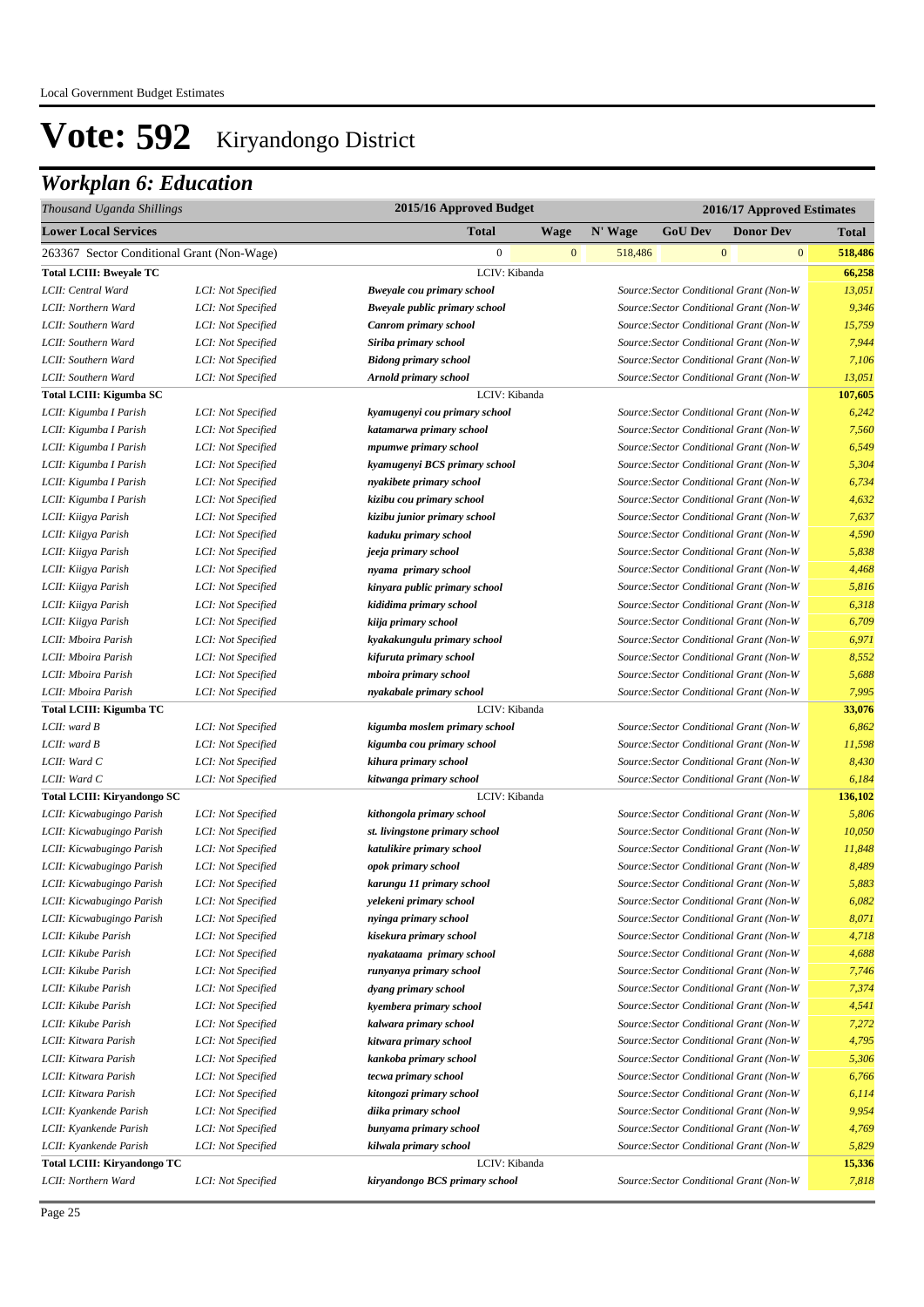## *Workplan 6: Education*

| Thousand Uganda Shillings                               |                           |                                                                                                    | 2015/16 Approved Budget |               |              |                           | 2016/17 Approved Estimates              |                       |
|---------------------------------------------------------|---------------------------|----------------------------------------------------------------------------------------------------|-------------------------|---------------|--------------|---------------------------|-----------------------------------------|-----------------------|
| <b>Lower Local Services</b>                             |                           |                                                                                                    | Total                   | Wage          | N' Wage      | <b>GoU Dev</b>            | <b>Donor Dev</b>                        | Total                 |
| LCII: Southern Ward                                     | LCI: Not Specified        | kiryandongo cou primary school                                                                     |                         |               |              |                           | Source: Sector Conditional Grant (Non-W | 7,518                 |
| <b>Total LCIII: Masindi Port SC</b>                     |                           |                                                                                                    |                         | LCIV: Kibanda |              |                           |                                         | 27,874                |
| LCII: Kaduku Parish                                     | LCI: Not Specified        | ndabulye primary school                                                                            |                         |               |              |                           | Source: Sector Conditional Grant (Non-W | 2,933                 |
| LCII: Kaduku Parish                                     | LCI: Not Specified        | wakisanyi primary school                                                                           |                         |               |              |                           | Source: Sector Conditional Grant (Non-W | 3,458                 |
| LCII: Kaduku Parish                                     | LCI: Not Specified        | kinyonga primary school                                                                            |                         |               |              |                           | Source: Sector Conditional Grant (Non-W | 6,187                 |
| LCII: Waibango Parish                                   | LCI: Not Specified        | kimyoka primary school                                                                             |                         |               |              |                           | Source: Sector Conditional Grant (Non-W | 5,277                 |
| LCII: Waibango Parish                                   | LCI: Not Specified        | masindi porrt primary school                                                                       |                         |               |              |                           | Source: Sector Conditional Grant (Non-W | 5,826                 |
| LCII: Waibango Parish                                   | LCI: Not Specified        | namilyango primary school                                                                          |                         |               |              |                           | Source: Sector Conditional Grant (Non-W | 4,194                 |
| <b>Total LCIII: Mutunda SC</b>                          |                           |                                                                                                    |                         | LCIV: Kibanda |              |                           |                                         | 132,236               |
| LCII: Diima Parish                                      | LCI: Not Specified        | okwece primary school                                                                              |                         |               |              |                           | Source: Sector Conditional Grant (Non-W | 6,139                 |
| LCII: Diima Parish                                      | LCI: Not Specified        | ogengo primary school                                                                              |                         |               |              |                           | Source: Sector Conditional Grant (Non-W | 6,971                 |
| LCII: Diima Parish                                      | LCI: Not Specified        | comboni parents primary school                                                                     |                         |               |              |                           | Source: Sector Conditional Grant (Non-W | 5,592                 |
| LCII: Diima Parish                                      | LCI: Not Specified        | diima primary school                                                                               |                         |               |              |                           | Source: Sector Conditional Grant (Non-W | 8,680                 |
| LCII: Diima Parish                                      | LCI: Not Specified        | gwara primary school                                                                               |                         |               |              |                           | Source: Sector Conditional Grant (Non-W | 5,771                 |
| LCII: Diima Parish                                      | LCI: Not Specified        | karuma primary school                                                                              |                         |               |              |                           | Source: Sector Conditional Grant (Non-W | 6,811                 |
| LCII: Kakwokwo Parish                                   | LCI: Not Specified        | kimogoro primary school                                                                            |                         |               |              |                           | Source: Sector Conditional Grant (Non-W | 6,110                 |
| LCII: Kakwokwo Parish                                   | LCI: Not Specified        | kakwoko primary school                                                                             |                         |               |              |                           | Source: Sector Conditional Grant (Non-W | 6,491                 |
| LCII: Kakwokwo Parish                                   | LCI: Not Specified        | panyadoli hills primaryn school                                                                    |                         |               |              |                           | Source: Sector Conditional Grant (Non-W | 10,517                |
| LCII: Kakwokwo Parish                                   | LCI: Not Specified        | kawiti primary school                                                                              |                         |               |              |                           | Source: Sector Conditional Grant (Non-W | 4,225                 |
| LCII: Kakwokwo Parish                                   | LCI: Not Specified        | isunga primary school                                                                              |                         |               |              |                           | Source: Sector Conditional Grant (Non-W | 6,409                 |
| LCII: Nyamahasa Parish                                  | LCI: Not Specified        | nanda primary school                                                                               |                         |               |              |                           | Source: Sector Conditional Grant (Non-W | 8,552                 |
| LCII: Nyamahasa Parish                                  | LCI: Not Specified        | nyamahasa primary school                                                                           |                         |               |              |                           | Source: Sector Conditional Grant (Non-W | 13,186                |
| LCII: Nyamahasa Parish                                  | LCI: Not Specified        | mutunda primary school                                                                             |                         |               |              |                           | Source: Sector Conditional Grant (Non-W | 8,168                 |
| LCII: Nyamahasa Parish                                  | LCI: Not Specified        | ogunga primary school                                                                              |                         |               |              |                           | Source: Sector Conditional Grant (Non-W | 7,874                 |
| LCII: Nyamahasa Parish                                  | LCI: Not Specified        | alarotinga primary school                                                                          |                         |               |              |                           | Source: Sector Conditional Grant (Non-W | 6,530                 |
| LCII: Nyamahasa Parish                                  | LCI: Not Specified        | yabweng primary school                                                                             |                         |               |              |                           | Source: Sector Conditional Grant (Non-W | 8,277                 |
| LCII: Nyamahasa Parish                                  | LCI: Not Specified        | alero primary school                                                                               |                         |               |              |                           | Source: Sector Conditional Grant (Non-W | 5,931                 |
|                                                         |                           | Total Cost of Output 078151:                                                                       | 0                       | 5,301,346     | 518,486      | $\boldsymbol{\theta}$     | $\boldsymbol{\theta}$                   | 5,819,832             |
|                                                         |                           | <b>Total Cost of Lower Local Services</b>                                                          | $\bf{0}$                | 5,301,346     | 518,486      | $\mathbf{0}$              | $\bf{0}$                                | 5,819,832             |
| <b>Higher LG Services</b>                               |                           |                                                                                                    | <b>Total</b>            | <b>Wage</b>   | N' Wage      | <b>GoU Dev</b>            | <b>Donor Dev</b>                        | <b>Total</b>          |
| <b>Output:078101 Primary Teaching Services</b>          |                           |                                                                                                    |                         |               |              |                           |                                         |                       |
| 211101 General Staff Salaries                           |                           |                                                                                                    | 4,700,459               |               |              |                           |                                         | $\mathbf 0$           |
|                                                         |                           |                                                                                                    | 1,069                   |               |              |                           |                                         | $\mathbf 0$           |
| 221014 Bank Charges and other Bank related costs        |                           |                                                                                                    |                         |               |              |                           |                                         |                       |
|                                                         |                           | Total Cost of Output 078101:                                                                       | 4,701,528               |               |              |                           |                                         | $\boldsymbol{\theta}$ |
|                                                         |                           | <b>Total Cost of Higher LG Services</b>                                                            | 4,701,528               |               |              |                           |                                         | $\overline{a}$        |
| <b>Capital Purchases</b>                                |                           |                                                                                                    | <b>Total</b>            | <b>Wage</b>   | N' Wage      | <b>GoU Dev</b>            | <b>Donor Dev</b>                        | <b>Total</b>          |
| Output:078180 Classroom construction and rehabilitation |                           |                                                                                                    |                         |               |              |                           |                                         |                       |
| 312101 Non-Residential Buildings                        |                           |                                                                                                    | $\boldsymbol{0}$        | $\bf{0}$      | $\mathbf{0}$ | 286,800                   | $\mathbf{0}$                            | 286,800               |
| <b>Total LCIII: Bweyale TC</b>                          |                           |                                                                                                    |                         | LCIV: Kibanda |              |                           |                                         | 47,800                |
| LCII: Northern Ward                                     | LCI: Bweyale P/S.         | Construction of 2 classrooms at Bweyale P/S.                                                       |                         |               |              | Source: Development Grant |                                         | 47,800                |
| Total LCIII: Kigumba SC                                 |                           |                                                                                                    |                         | LCIV: Kibanda |              |                           |                                         | 47,800                |
| LCII: Kiigya Parish                                     | LCI: Kiigya P/S.          | Construction of 2 classrooms at Kiigya P/S.                                                        |                         |               |              | Source: Development Grant |                                         | 47,800                |
| Total LCIII: Kiryandongo TC                             |                           |                                                                                                    |                         | LCIV: Kibanda |              |                           |                                         | 47,800                |
| LCII: Southern Ward                                     | LCI: Kiryandongo COU P/S. | <b>Construction of 2 classrooms at Kiryandongo COU P/</b> Source: Other Transfers from Central Gov |                         |               |              |                           |                                         | 47,800                |
| <b>Total LCIII: Mutunda SC</b>                          |                           |                                                                                                    |                         | LCIV: Kibanda |              |                           |                                         | 143,400               |
| LCII: Diima Parish                                      | LCI: Diima P/S.           | Construction of 2 classrooms at Diima P/S.                                                         |                         |               |              | Source: Development Grant |                                         | 47,800                |
| LCII: Kakwokwo Parish                                   | LCI: Alero P/S.           | Construction of 2 classrooms at Alero P/S.                                                         |                         |               |              | Source: Development Grant |                                         | 47,800                |
| LCII: Nyamahasa Parish                                  | LCI: Yabweng P/S.         | Construction of 2 classrooms at Yabweng P/S.                                                       |                         |               |              | Source: Development Grant |                                         | 47,800                |
|                                                         |                           | Total Cost of Output 078180:                                                                       | 0                       | $\mathbf{0}$  | $\mathbf{0}$ | 286,800                   | $\boldsymbol{\theta}$                   | 286,800               |

*Output:078181 Latrine construction and rehabilitation*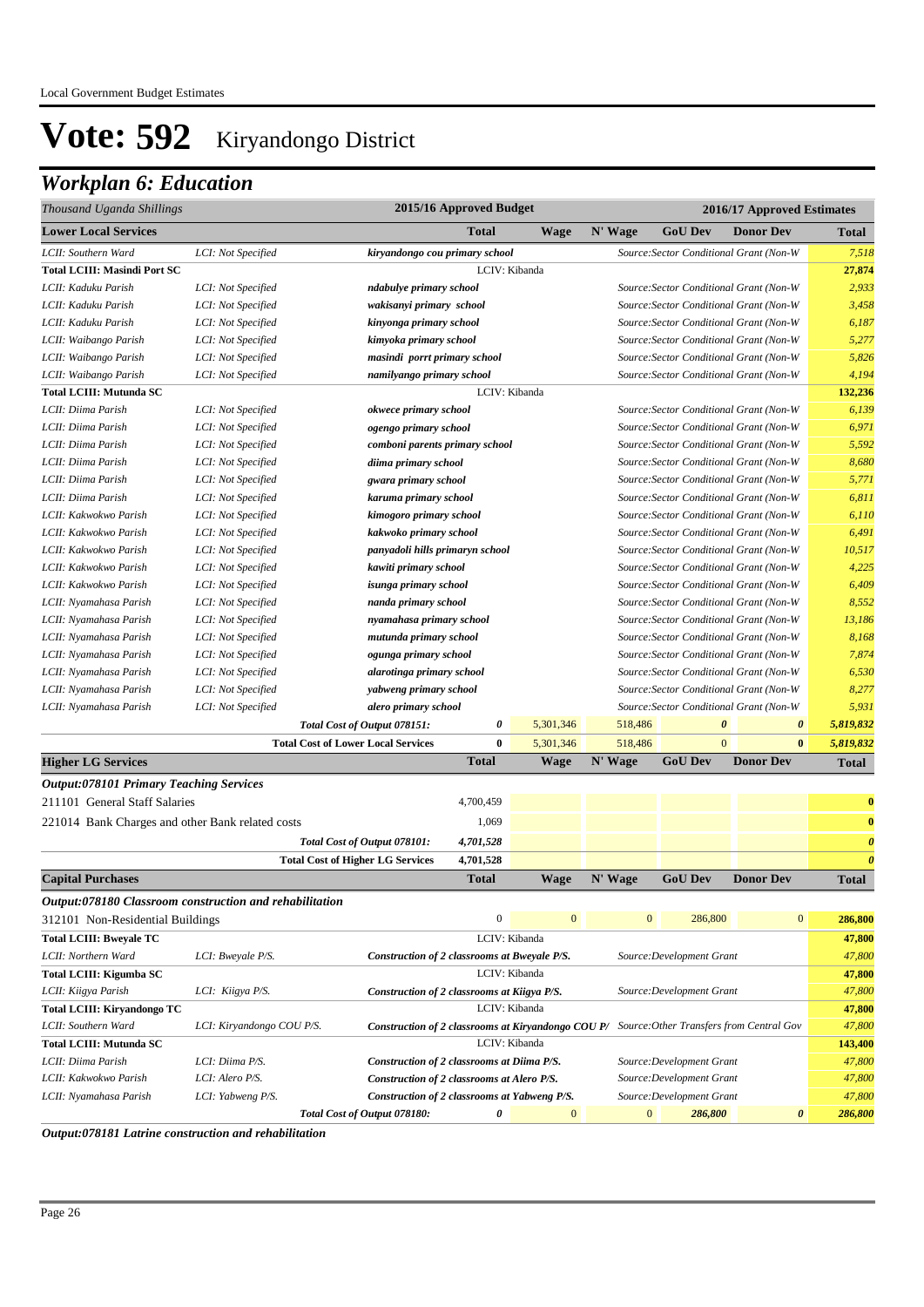| Thousand Uganda Shillings                               |                                                                 |                                                                                                      | 2015/16 Approved Budget |                                                              |                  |                                          | 2016/17 Approved Estimates |              |
|---------------------------------------------------------|-----------------------------------------------------------------|------------------------------------------------------------------------------------------------------|-------------------------|--------------------------------------------------------------|------------------|------------------------------------------|----------------------------|--------------|
| <b>Capital Purchases</b>                                |                                                                 |                                                                                                      | <b>Total</b>            | N' Wage<br><b>GoU Dev</b><br><b>Donor Dev</b><br><b>Wage</b> |                  |                                          |                            |              |
| 312101 Non-Residential Buildings                        |                                                                 |                                                                                                      | $\boldsymbol{0}$        | $\bf{0}$                                                     | $\boldsymbol{0}$ | 51,915                                   | $\boldsymbol{0}$           | 51,915       |
| <b>Total LCIII: Mutunda SC</b>                          |                                                                 |                                                                                                      |                         | LCIV: Kibanda                                                |                  |                                          |                            | 51,915       |
| LCII: Kakwokwo Parish                                   | LCI: Mutunda p/s                                                | A 5 stance latrine constructed at Mutunda p/s to addr Source: Other Transfers from Central Gov       |                         |                                                              |                  |                                          |                            | 17,497       |
| LCII: Kakwokwo Parish                                   | LCI: Isunga p/s                                                 | A 5 stance latrine constructed at Isunga p/s to address Source: District Discretionary Developme     |                         |                                                              |                  |                                          |                            | 16,918       |
| LCII: Nyamahasa Parish                                  | LCI: Alero p/s                                                  | A 5 stance latrine constructed at Alero p/s to address t Source: Other Transfers from Central Gov    |                         |                                                              |                  |                                          |                            | 17,500       |
|                                                         |                                                                 | Total Cost of Output 078181:                                                                         | 0                       | $\mathbf{0}$                                                 | $\mathbf{0}$     | 51,915                                   | 0                          | 51,915       |
| Output:078183 Provision of furniture to primary schools |                                                                 |                                                                                                      |                         |                                                              |                  |                                          |                            |              |
| 312203 Furniture & Fixtures                             |                                                                 |                                                                                                      | $\boldsymbol{0}$        | $\mathbf{0}$                                                 | $\mathbf{0}$     | 13,440                                   | $\mathbf{0}$               | 13,440       |
| <b>Total LCIII: Bweyale TC</b>                          |                                                                 |                                                                                                      |                         | LCIV: Kibanda                                                |                  |                                          |                            | 2,800        |
| LCII: Southern Ward                                     | LCI: Siriba COU P/S                                             | Outstanding payments for three seater desks for Sirib                                                |                         |                                                              |                  | Source: District Discretionary Developme |                            | 2,800        |
| Total LCIII: Kiryandongo TC                             |                                                                 |                                                                                                      |                         | LCIV: Kibanda                                                |                  |                                          |                            | 2,800        |
| LCII: Northern Ward                                     | LCI: Kymugenyi COU P/S                                          | Outstanding payments for three seater desks for Kym                                                  |                         |                                                              |                  | Source: District Discretionary Developme |                            | 2,800        |
| <b>Total LCIII: Mutunda SC</b>                          |                                                                 |                                                                                                      |                         | LCIV: Kibanda                                                |                  |                                          |                            | 7,840        |
| LCII: Diima Parish                                      | LCI: Diima COU P/S                                              | <b>Outstanding payments for three seater desks for Diim</b> Source: District Discretionary Developme |                         |                                                              |                  |                                          |                            | 5,040        |
| LCII: Nyamahasa Parish                                  | LCI: Isunga COU P/S                                             | Outstanding payments for three seater desks for Isung Source: District Discretionary Developme       |                         |                                                              |                  |                                          |                            | 2,800        |
|                                                         |                                                                 | Total Cost of Output 078183:                                                                         | 0                       | $\mathbf{0}$                                                 | $\mathbf{0}$     | 13,440                                   | 0                          | 13,440       |
|                                                         |                                                                 | <b>Total Cost of Capital Purchases</b>                                                               | 0                       | $\mathbf{0}$                                                 | $\mathbf{0}$     | 352,155                                  | $\bf{0}$                   | 352,155      |
|                                                         | <b>Total Cost of function Pre-Primary and Primary Education</b> |                                                                                                      | 4,701,528               | 5,301,346                                                    | 518,486          | 352,155                                  | $\bf{0}$                   | 6,171,987    |
| <b>LG Function 0782 Secondary Education</b>             |                                                                 |                                                                                                      |                         |                                                              |                  |                                          |                            |              |
| Thousand Uganda Shillings                               |                                                                 |                                                                                                      | 2015/16 Approved Budget |                                                              |                  |                                          | 2016/17 Approved Estimates |              |
| <b>Lower Local Services</b>                             |                                                                 |                                                                                                      | <b>Total</b>            | <b>Wage</b>                                                  | N' Wage          | <b>GoU Dev</b>                           | <b>Donor Dev</b>           | <b>Total</b> |
| Output:078251 Secondary Capitation(USE)(LLS)            |                                                                 |                                                                                                      |                         |                                                              |                  |                                          |                            |              |
| 263366 Sector Conditional Grant (Wage)                  |                                                                 |                                                                                                      | $\boldsymbol{0}$        | 575,371                                                      | $\mathbf{0}$     | $\mathbf{0}$                             | $\boldsymbol{0}$           | 575,371      |
| <b>Total LCIII: Bweyale TC</b>                          |                                                                 |                                                                                                      |                         | LCIV: Kibanda                                                |                  |                                          |                            | 164,392      |
| LCII: Northern Ward                                     | LCI: Not Specified                                              | bweyale public secondary school                                                                      |                         |                                                              |                  | Source:Not Specified                     |                            | 82,196       |
| LCII: Southern Ward                                     | LCI: Not Specified                                              | anaka secondary school                                                                               |                         |                                                              |                  | Source:Not Specified                     |                            | 82,196       |
| Total LCIII: Kigumba SC                                 |                                                                 |                                                                                                      |                         | LCIV: Kibanda                                                |                  |                                          |                            | 82,196       |
| LCII: Mboira Parish                                     | LCI: Not Specified                                              | kigumba secondary school                                                                             |                         |                                                              |                  | Source:Not Specified                     |                            | 82,196       |
| Total LCIII: Kiryandongo SC                             |                                                                 |                                                                                                      |                         | LCIV: Kibanda                                                |                  |                                          |                            | 82,196       |
| LCII: Kikube Parish                                     | LCI: Not Specified                                              | kiryandongo secondary school                                                                         |                         |                                                              |                  | Source:Not Specified                     |                            | 82,196       |
| <b>Total LCIII: Kiryandongo TC</b>                      |                                                                 |                                                                                                      |                         | LCIV: Kibanda                                                |                  |                                          |                            | 82,196       |
| LCII: Northern Ward                                     | LCI: Not Specified                                              | kibanda secondary school                                                                             |                         |                                                              |                  | Source:Not Specified                     |                            | 82,196       |
| <b>Total LCIII: Masindi Port SC</b>                     |                                                                 |                                                                                                      |                         | LCIV: Kibanda                                                |                  |                                          |                            | 82,196       |
| LCII: Waibango Parish                                   | LCI: Not Specified                                              | masindi port secondary school                                                                        |                         |                                                              |                  | Source:Not Specified                     |                            | 82,196       |
| Total LCIII: Mutunda SC                                 |                                                                 |                                                                                                      |                         | LCIV: Kibanda                                                |                  |                                          |                            | 82,196       |
| LCII: Diima Parish                                      | LCI: Not Specified                                              | mutunda secondary school                                                                             |                         |                                                              |                  | Source:Not Specified                     |                            | 82,196       |
| 263367 Sector Conditional Grant (Non-Wage)              |                                                                 |                                                                                                      | $\boldsymbol{0}$        | $\mathbf{0}$                                                 | 573,660          | $\mathbf{0}$                             | $\boldsymbol{0}$           | 573,660      |
| <b>Total LCIII: Bweyale TC</b>                          |                                                                 |                                                                                                      |                         | LCIV: Kibanda                                                |                  |                                          |                            | 197,907      |
| LCII: Northern Ward                                     | LCI: Not Specified                                              | bweyale public secondary school                                                                      |                         |                                                              |                  | Source: Sector Conditional Grant (Non-W  |                            | 115,521      |
| LCII: Southern Ward                                     | LCI: Not Specified                                              | anaka secondary school                                                                               |                         |                                                              |                  | Source: Sector Conditional Grant (Non-W  |                            | 82,386       |
| Total LCIII: Kigumba SC                                 |                                                                 |                                                                                                      |                         | LCIV: Kibanda                                                |                  |                                          |                            | 84,441       |
| LCII: Mboira Parish                                     | LCI: Not Specified                                              | kigumba secondary school                                                                             |                         |                                                              |                  | Source: Sector Conditional Grant (Non-W  |                            | 84,441       |
| Total LCIII: Kiryandongo SC                             |                                                                 |                                                                                                      |                         | LCIV: Kibanda                                                |                  |                                          |                            | 88,134       |
| LCII: Kikube Parish                                     | LCI: Not Specified                                              | kiryandongo secondary school                                                                         |                         |                                                              |                  | Source: Sector Conditional Grant (Non-W  |                            | 88,134       |
| Total LCIII: Kiryandongo TC                             |                                                                 |                                                                                                      |                         | LCIV: Kibanda                                                |                  |                                          |                            | 87,501       |
| LCII: Northern Ward                                     | LCI: Not Specified                                              | kibanda secondary school                                                                             |                         |                                                              |                  | Source: Sector Conditional Grant (Non-W  |                            | 87,501       |
| <b>Total LCIII: Masindi Port SC</b>                     |                                                                 |                                                                                                      |                         | LCIV: Kibanda                                                |                  |                                          |                            | 49,413       |
| LCII: Waibango Parish                                   | LCI: Not Specified                                              | masindi port secondary school                                                                        |                         |                                                              |                  | Source: Sector Conditional Grant (Non-W  |                            | 49,413       |
| <b>Total LCIII: Mutunda SC</b>                          |                                                                 |                                                                                                      |                         | LCIV: Kibanda                                                |                  |                                          |                            | 66,264       |
| LCII: Diima Parish                                      | LCI: Not Specified                                              | mutunda secondary school                                                                             |                         |                                                              |                  | Source: Sector Conditional Grant (Non-W  |                            | 66,264       |
|                                                         |                                                                 | Total Cost of Output 078251:                                                                         | 0                       | 575,371                                                      | 573,660          | $\boldsymbol{\theta}$                    | 0                          | 1,149,031    |
|                                                         |                                                                 | <b>Total Cost of Lower Local Services</b>                                                            | $\bf{0}$                | 575,371                                                      | 573,660          | $\mathbf{0}$                             | $\bf{0}$                   | 1,149,031    |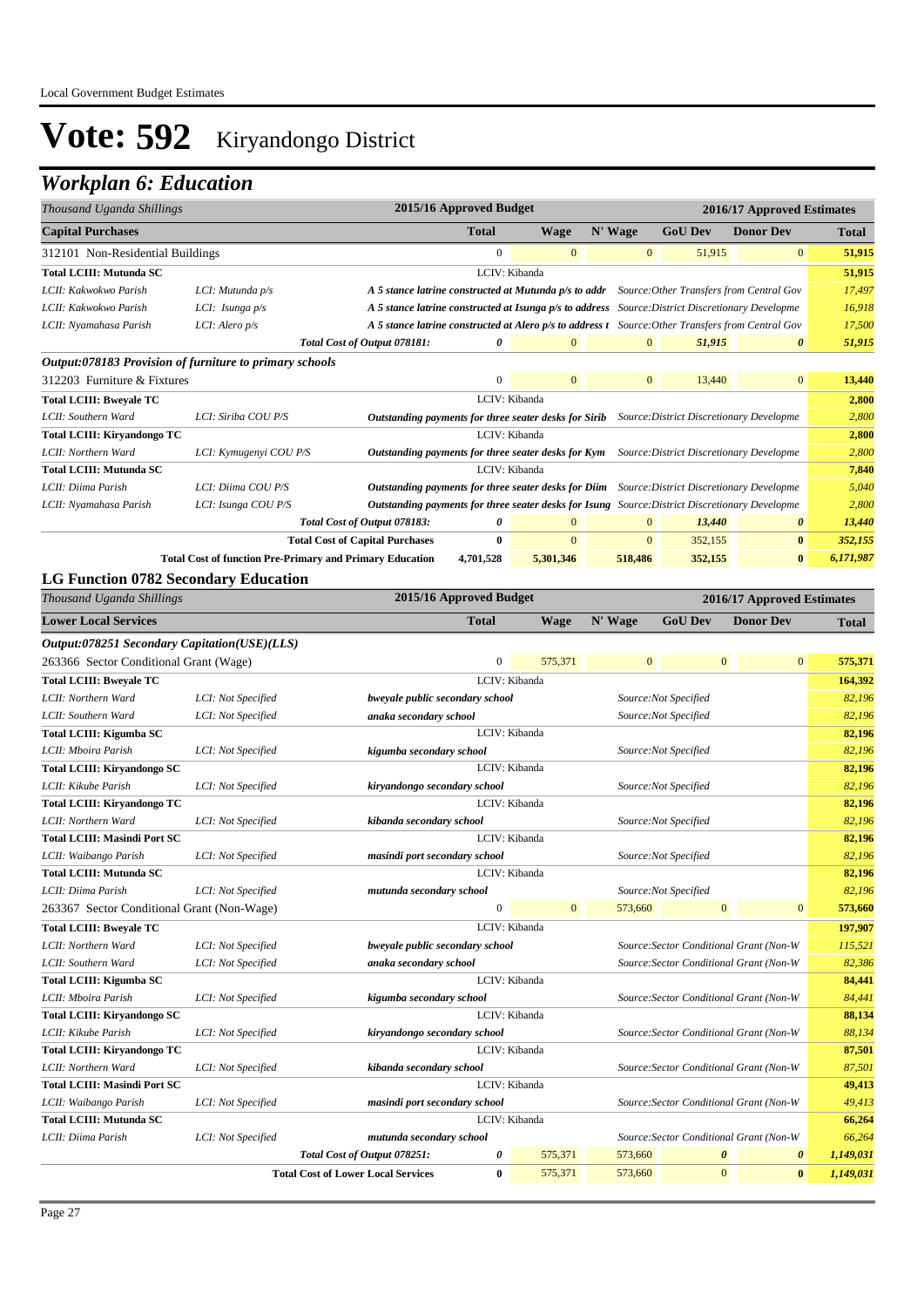| Thousand Uganda Shillings                                                 |                                                   | 2015/16 Approved Budget |              |              |                | 2016/17 Approved Estimates              |                       |
|---------------------------------------------------------------------------|---------------------------------------------------|-------------------------|--------------|--------------|----------------|-----------------------------------------|-----------------------|
| <b>Higher LG Services</b>                                                 |                                                   | <b>Total</b>            | Wage         | N' Wage      | <b>GoU Dev</b> | <b>Donor Dev</b>                        | <b>Total</b>          |
| <b>Output:078201 Secondary Teaching Services</b>                          |                                                   |                         |              |              |                |                                         |                       |
| 211101 General Staff Salaries                                             |                                                   | 543,441                 |              |              |                |                                         | $\bf{0}$              |
|                                                                           | Total Cost of Output 078201:                      | 543,441                 |              |              |                |                                         | $\boldsymbol{\theta}$ |
|                                                                           | <b>Total Cost of Higher LG Services</b>           | 543,441                 |              |              |                |                                         | $\boldsymbol{\theta}$ |
|                                                                           | <b>Total Cost of function Secondary Education</b> | 543,441                 | 575,371      | 573,660      |                | $\bf{0}$<br>$\bf{0}$                    | 1,149,031             |
| LG Function 0783 Skills Development                                       |                                                   |                         |              |              |                |                                         |                       |
| Thousand Uganda Shillings                                                 |                                                   | 2015/16 Approved Budget |              |              |                | 2016/17 Approved Estimates              |                       |
| <b>Lower Local Services</b>                                               |                                                   | <b>Total</b>            | <b>Wage</b>  | N' Wage      | <b>GoU Dev</b> | <b>Donor Dev</b>                        | <b>Total</b>          |
| Output:078351 Tertiary Institutions Services (LLS)                        |                                                   |                         |              |              |                |                                         |                       |
| 263366 Sector Conditional Grant (Wage)                                    |                                                   | $\boldsymbol{0}$        | 219,586      | $\mathbf{0}$ |                | $\boldsymbol{0}$<br>$\mathbf{0}$        | 219,586               |
| Total LCIII: Kiryandongo TC                                               |                                                   | LCIV: Kibanda           |              |              |                |                                         | 219,586               |
| LCII: Northern Ward<br>LCI: Not Specified                                 | kiryandogo technical institute                    |                         |              |              |                | Source: Sector Conditional Grant (Wage) | 219,586               |
| 263367 Sector Conditional Grant (Non-Wage)                                |                                                   | $\boldsymbol{0}$        | $\mathbf{0}$ | 134,200      |                | $\mathbf{0}$<br>$\mathbf{0}$            | 134,200               |
| Total LCIII: Kiryandongo TC<br>LCII: Northern Ward<br>LCI: Not Specified  | kiryandongo technical institute                   | LCIV: Kibanda           |              |              |                | Source: Sector Conditional Grant (Non-W | 134,200<br>134,200    |
|                                                                           | Total Cost of Output 078351:                      | 0                       | 219,586      | 134,200      |                | $\boldsymbol{\theta}$<br>0              | 353,786               |
|                                                                           | <b>Total Cost of Lower Local Services</b>         | $\bf{0}$                | 219,586      | 134,200      |                | $\overline{0}$<br>$\bf{0}$              | 353,786               |
| <b>Higher LG Services</b>                                                 |                                                   | <b>Total</b>            | <b>Wage</b>  | N' Wage      | <b>GoU Dev</b> | <b>Donor Dev</b>                        | Total                 |
| <b>Output:078301 Tertiary Education Services</b>                          |                                                   |                         |              |              |                |                                         |                       |
| 211101 General Staff Salaries                                             |                                                   | 174,369                 |              |              |                |                                         | $\bf{0}$              |
|                                                                           | Total Cost of Output 078301:                      | 174,369                 |              |              |                |                                         | $\boldsymbol{\theta}$ |
|                                                                           | <b>Total Cost of Higher LG Services</b>           | 174,369                 |              |              |                |                                         | $\boldsymbol{\theta}$ |
|                                                                           | <b>Total Cost of function Skills Development</b>  | 174,369                 | 219,586      | 134,200      |                | $\bf{0}$<br>$\bf{0}$                    | 353,786               |
| LG Function 0784 Education & Sports Management and Inspection             |                                                   |                         |              |              |                |                                         |                       |
| Thousand Uganda Shillings                                                 |                                                   | 2015/16 Approved Budget |              |              |                | 2016/17 Approved Estimates              |                       |
| <b>Higher LG Services</b>                                                 |                                                   | <b>Total</b>            | <b>Wage</b>  | N' Wage      | <b>GoU Dev</b> | <b>Donor Dev</b>                        | <b>Total</b>          |
| <b>Output:078401 Education Management Services</b>                        |                                                   |                         |              |              |                |                                         |                       |
| 211101 General Staff Salaries                                             |                                                   | 46,617                  | 44,596       |              |                |                                         | 44,596                |
| 211103 Allowances                                                         |                                                   |                         |              |              |                |                                         | $\bf{0}$              |
| 221008 Computer supplies and Information Technology (IT)                  |                                                   | 4,997                   |              |              |                |                                         | $\bf{0}$              |
| 221009 Welfare and Entertainment                                          |                                                   | 12,000                  |              |              |                |                                         | $\bf{0}$              |
| 221011 Printing, Stationery, Photocopying and Binding                     |                                                   | 2,000                   |              |              |                |                                         | $\bf{0}$              |
| 221014 Bank Charges and other Bank related costs                          |                                                   | 44                      |              |              |                |                                         | $\bf{0}$              |
| 221015 Financial and related costs (e.g. shortages, pilferages, etc.)     |                                                   |                         |              |              |                |                                         | $\bf{0}$              |
| 227004 Fuel, Lubricants and Oils                                          |                                                   | 3,000                   |              |              |                |                                         | $\bf{0}$              |
| 228002 Maintenance - Vehicles                                             |                                                   |                         |              |              |                |                                         | $\bf{0}$              |
|                                                                           | Total Cost of Output 078401:                      | 68,661                  | 44,596       |              |                |                                         | 44,596                |
| Output:078402 Monitoring and Supervision of Primary & secondary Education |                                                   |                         |              |              |                |                                         |                       |
| 211103 Allowances                                                         |                                                   | 8,000                   |              | 6,000        |                |                                         | 6,000                 |
| 221008 Computer supplies and Information Technology (IT)                  |                                                   | 2,000                   |              | 2,000        |                |                                         | 2,000                 |
| 221011 Printing, Stationery, Photocopying and Binding                     |                                                   | 3,000                   |              | 3,500        |                |                                         | 3,500                 |
| 221012 Small Office Equipment                                             |                                                   | 700                     |              |              |                |                                         | $\bf{0}$              |
| 221014 Bank Charges and other Bank related costs                          |                                                   | 164                     |              | 139          |                |                                         | 139                   |
| 227004 Fuel, Lubricants and Oils                                          |                                                   | 13,000                  |              | 16,000       |                |                                         | 16,000                |
| 228002 Maintenance - Vehicles                                             |                                                   | 4,000                   |              | 5,000        |                |                                         | 5,000                 |
|                                                                           | Total Cost of Output 078402:                      | 30,864                  |              | 32,639       |                |                                         | 32,639                |
| Output:078403 Sports Development services                                 |                                                   |                         |              |              |                |                                         |                       |
|                                                                           |                                                   | 67                      |              |              |                |                                         | $\bf{0}$              |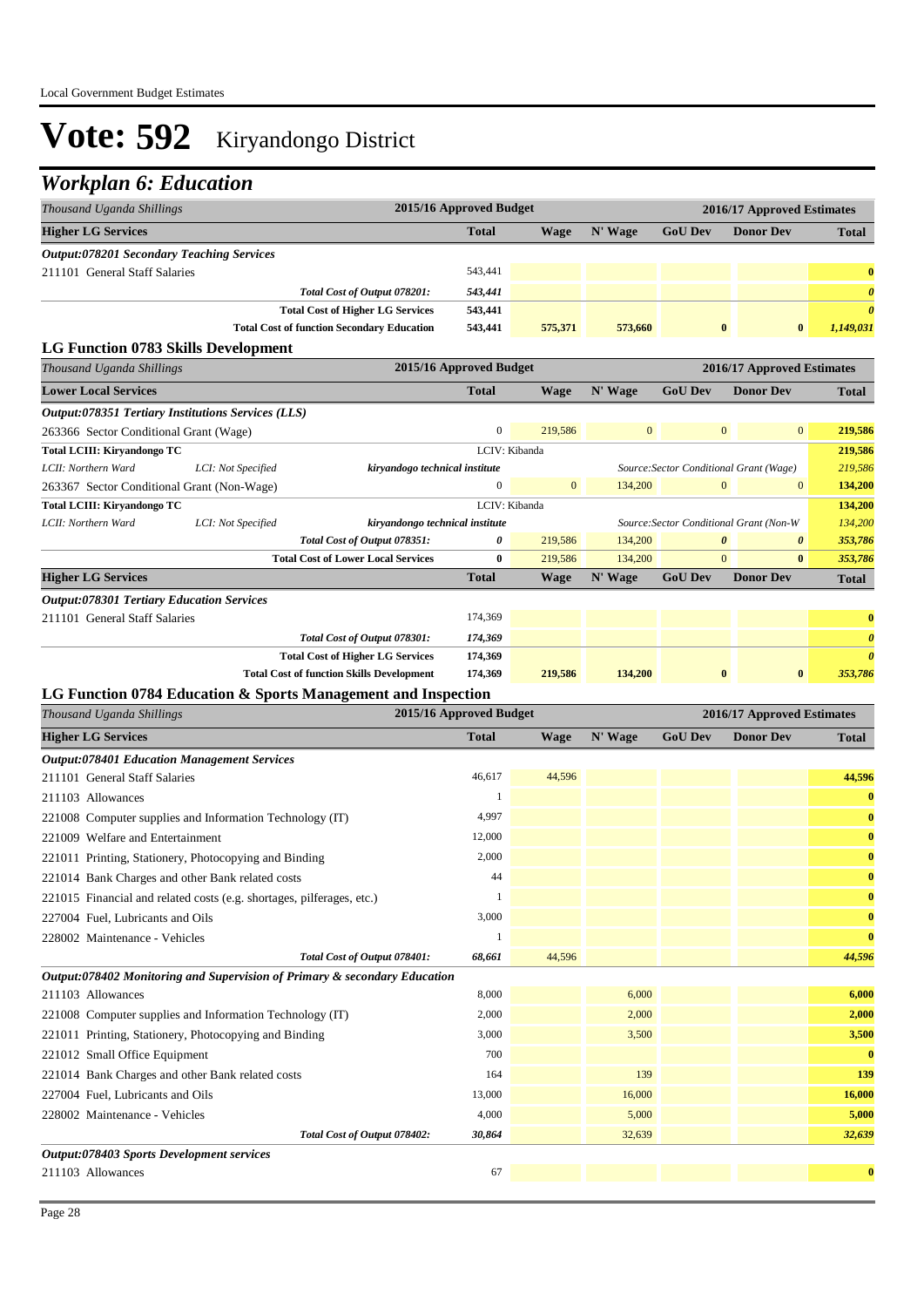| Thousand Uganda Shillings                                           | 2015/16 Approved Budget<br>2016/17 Approved Estimates |           |           |                |                  |              |  |
|---------------------------------------------------------------------|-------------------------------------------------------|-----------|-----------|----------------|------------------|--------------|--|
| <b>Higher LG Services</b>                                           | <b>Total</b>                                          | Wage      | N' Wage   | <b>GoU Dev</b> | <b>Donor Dev</b> | <b>Total</b> |  |
| 221009 Welfare and Entertainment                                    | 4,557                                                 |           | 4.000     |                |                  | 4,000        |  |
| 227004 Fuel, Lubricants and Oils                                    | $\mathbf{0}$                                          |           | 963       |                |                  | 963          |  |
| Total Cost of Output 078403:                                        | 4,624                                                 |           | 4.963     |                |                  | 4,963        |  |
| <b>Total Cost of Higher LG Services</b>                             | 104.149                                               | 44,596    | 37,602    |                |                  | 82,198       |  |
| Total Cost of function Education & Sports Management and Inspection | 104.149                                               | 44,596    | 37,602    |                |                  | 82,198       |  |
| <b>Total Cost of Education</b>                                      | 5,523,488                                             | 6.140.898 | 1.263.948 | 352,155        | $\bf{0}$         | 7.757.001    |  |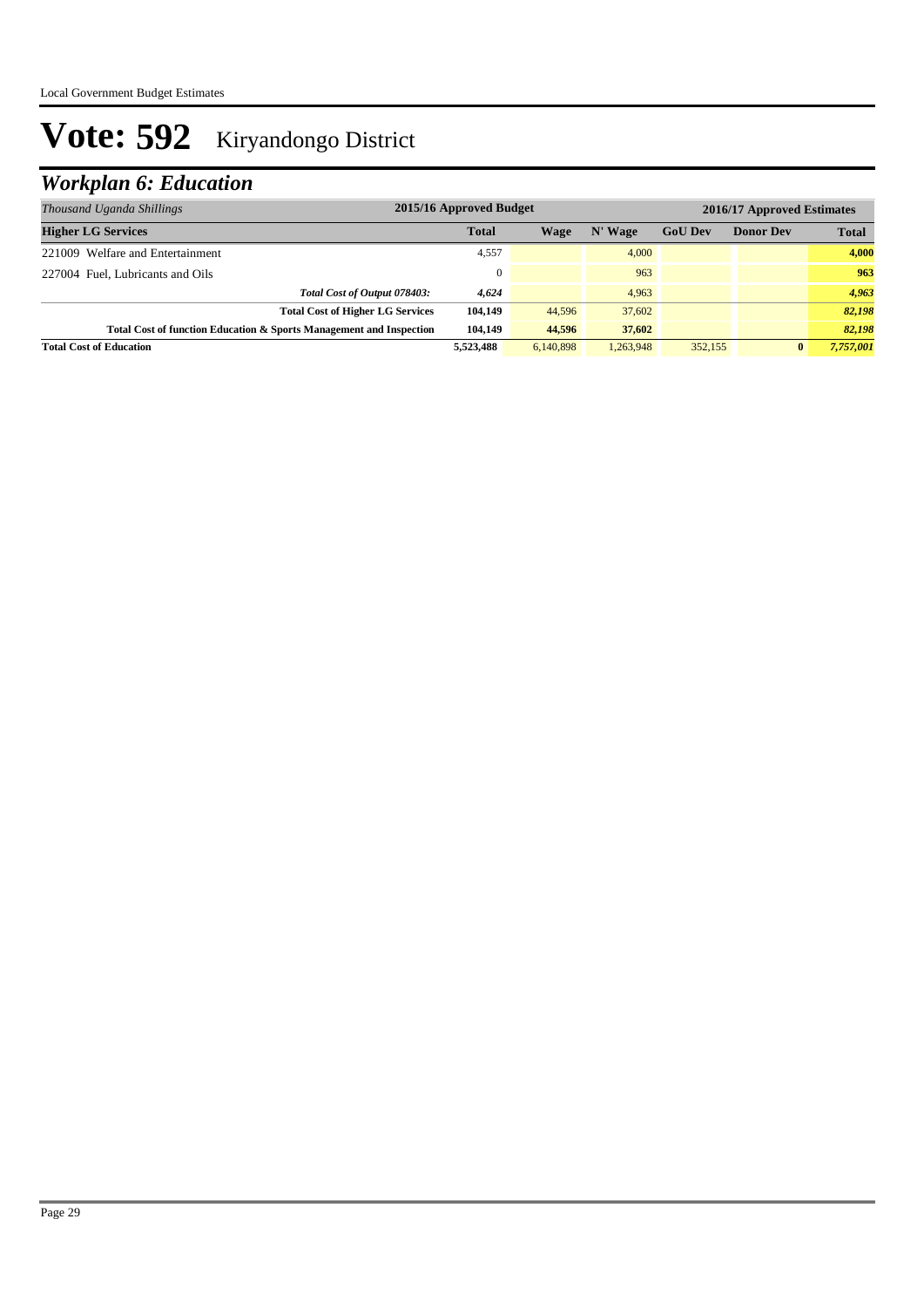## *Workplan 7a: Roads and Engineering*

#### **(i) Overview of Workplan Revenue and Expenditures**

| <b>UShs Thousand</b>                                 |                           | 2015/16                 | 2016/17                   |
|------------------------------------------------------|---------------------------|-------------------------|---------------------------|
|                                                      | Approved<br><b>Budget</b> | Outturn by<br>end March | Approved<br><b>Budget</b> |
| A: Breakdown of Workplan Revenues:                   |                           |                         |                           |
| <b>Recurrent Revenues</b>                            | 85,601                    | 37,351                  | 1,297,467                 |
| District Unconditional Grant (Non-Wage)              | 14,898                    | 12,496                  | 16,274                    |
| District Unconditional Grant (Wage)                  | 58,503                    | 24,855                  | 33,140                    |
| <b>Locally Raised Revenues</b>                       | 12,200                    | $\Omega$                | 12,000                    |
| Sector Conditional Grant (Non-Wage)                  |                           | $\mathbf{0}$            | 1,236,053                 |
| <b>Development Revenues</b>                          | 933,717                   | 952,420                 | 86,465                    |
| Development Grant                                    | 318,888                   | 318,888                 |                           |
| District Discretionary Development Equalization Gran |                           | $\Omega$                | 16,465                    |
| Other Transfers from Central Government              | 614,829                   | 633.533                 | 70,000                    |
| <b>Total Revenues</b>                                | 1,019,318                 | 989,772                 | 1,383,931                 |
| <b>B: Breakdown of Workplan Expenditures:</b>        |                           |                         |                           |
| Recurrent Expenditure                                | 85,601                    | 37,351                  | 1,297,467                 |
| Wage                                                 | 58,503                    | 24,855                  | 33,140                    |
| Non Wage                                             | 27,098                    | 12,496                  | 1,264,327                 |
| Development Expenditure                              | 933,717                   | 561,358                 | 86,465                    |
| Domestic Development                                 | 933,717                   | 561357.9                | 86,465                    |
| Donor Development                                    |                           | $\theta$                | $\Omega$                  |
| <b>Total Expenditure</b>                             | 1,019,318                 | 598,709                 | 1,383,931                 |

**(ii) Details of Workplan Revenues and Expenditures**

#### *Expenditure Details for Workplan 7a: Roads and Engineering*

|                                                       |                    | LG Function 0481 District, Urban and Community Access Roads |                                                                                       |                |         |                |                                                                                      |              |  |  |
|-------------------------------------------------------|--------------------|-------------------------------------------------------------|---------------------------------------------------------------------------------------|----------------|---------|----------------|--------------------------------------------------------------------------------------|--------------|--|--|
| Thousand Uganda Shillings                             |                    |                                                             | 2015/16 Approved Budget                                                               |                |         |                | 2016/17 Approved Estimates                                                           |              |  |  |
| <b>Lower Local Services</b>                           |                    |                                                             | <b>Total</b>                                                                          | Wage           | N' Wage | <b>GoU Dev</b> | <b>Donor Dev</b>                                                                     | <b>Total</b> |  |  |
| Output:048151 Community Access Road Maintenance (LLS) |                    |                                                             |                                                                                       |                |         |                |                                                                                      |              |  |  |
| 263367 Sector Conditional Grant (Non-Wage)            |                    |                                                             | $\overline{0}$                                                                        | $\Omega$       | 80,471  |                | $\mathbf{0}$<br>$\mathbf{0}$                                                         | 80,471       |  |  |
| <b>Total LCIII: Kigumba SC</b>                        |                    |                                                             | LCIV: Kibanda                                                                         |                |         |                |                                                                                      | 21,776       |  |  |
| LCII: Not Specified                                   | LCI: Not Specified |                                                             |                                                                                       |                |         |                | <b>COMMUNITY ACCESS ROADS IN KIGUMBA SC</b> Source: Other Transfers from Central Gov | 21,776       |  |  |
| <b>Total LCIII: Kiryandongo SC</b>                    |                    |                                                             | LCIV: Kibanda                                                                         |                |         |                |                                                                                      | 22,799       |  |  |
| LCII: Not Specified                                   | LCI: Not Specified |                                                             | <b>COMMUNITY ACCESS ROADS IN KIRYANDONG</b> Source: Other Transfers from Central Gov  |                |         |                |                                                                                      |              |  |  |
| <b>Total LCIII: Masindi Port SC</b>                   |                    |                                                             | LCIV: Kibanda                                                                         |                |         |                |                                                                                      |              |  |  |
| LCII: Not Specified                                   | LCI: Not Specified |                                                             | <b>COMMUNITY ACCESS ROADS IN MASINDI POR</b> Source: Other Transfers from Central Gov |                |         |                |                                                                                      |              |  |  |
| <b>Total LCIII: Mutunda SC</b>                        |                    |                                                             | LCIV: Kibanda                                                                         |                |         |                |                                                                                      | 30,604       |  |  |
| LCII: Not Specified                                   | LCI: Not Specified | COMMUNITY ACCESS ROADS IN MUTUNDA SC                        |                                                                                       |                |         |                | Source: Other Transfers from Central Gov                                             | 30,604       |  |  |
|                                                       |                    | Total Cost of Output 048151:                                | 0                                                                                     | $\overline{0}$ | 80,471  |                | $\boldsymbol{\theta}$<br>$\boldsymbol{\theta}$                                       | 80,471       |  |  |
| Output:048156 Urban unpaved roads Maintenance (LLS)   |                    |                                                             |                                                                                       |                |         |                |                                                                                      |              |  |  |
| 263367 Sector Conditional Grant (Non-Wage)            |                    |                                                             | $\overline{0}$                                                                        | $\mathbf{0}$   | 593,149 |                | $\mathbf{0}$<br>$\overline{0}$                                                       | 593,149      |  |  |
| <b>Total LCIII: Bwevale TC</b>                        |                    |                                                             | LCIV: Kibanda                                                                         |                |         |                |                                                                                      | 292,631      |  |  |
| LCII: Not Specified                                   | LCI: Not Specified |                                                             |                                                                                       |                |         |                | <b>MAINTENANCE OF URBAN ROADS IN BWEYAL</b> Source: Other Transfers from Central Gov | 292,631      |  |  |
| Total LCIII: Kigumba TC                               |                    |                                                             | LCIV: Kibanda                                                                         |                |         |                |                                                                                      | 162,138      |  |  |
| LCII: Not Specified                                   | LCI: Not Specified | <b>MAINTENANCE OF URBAN ROADS IN KIGUMB</b>                 |                                                                                       |                |         |                | Source: Other Transfers from Central Gov                                             | 162,138      |  |  |
| Total LCIII: Kirvandongo TC                           |                    |                                                             | LCIV: Kibanda                                                                         |                |         |                |                                                                                      | 138,381      |  |  |
| LCII: Not Specified                                   | LCI: Not Specified | <b>MAINTENANCE OF URBAN ROADS IN KIRYAN</b>                 |                                                                                       |                |         |                | Source: Other Transfers from Central Gov                                             | 138,381      |  |  |
|                                                       |                    | Total Cost of Output 048156:                                | 0                                                                                     | $\mathbf{0}$   | 593,149 |                | $\boldsymbol{\theta}$<br>0                                                           | 593,149      |  |  |

*Output:048158 District Roads Maintainence (URF)*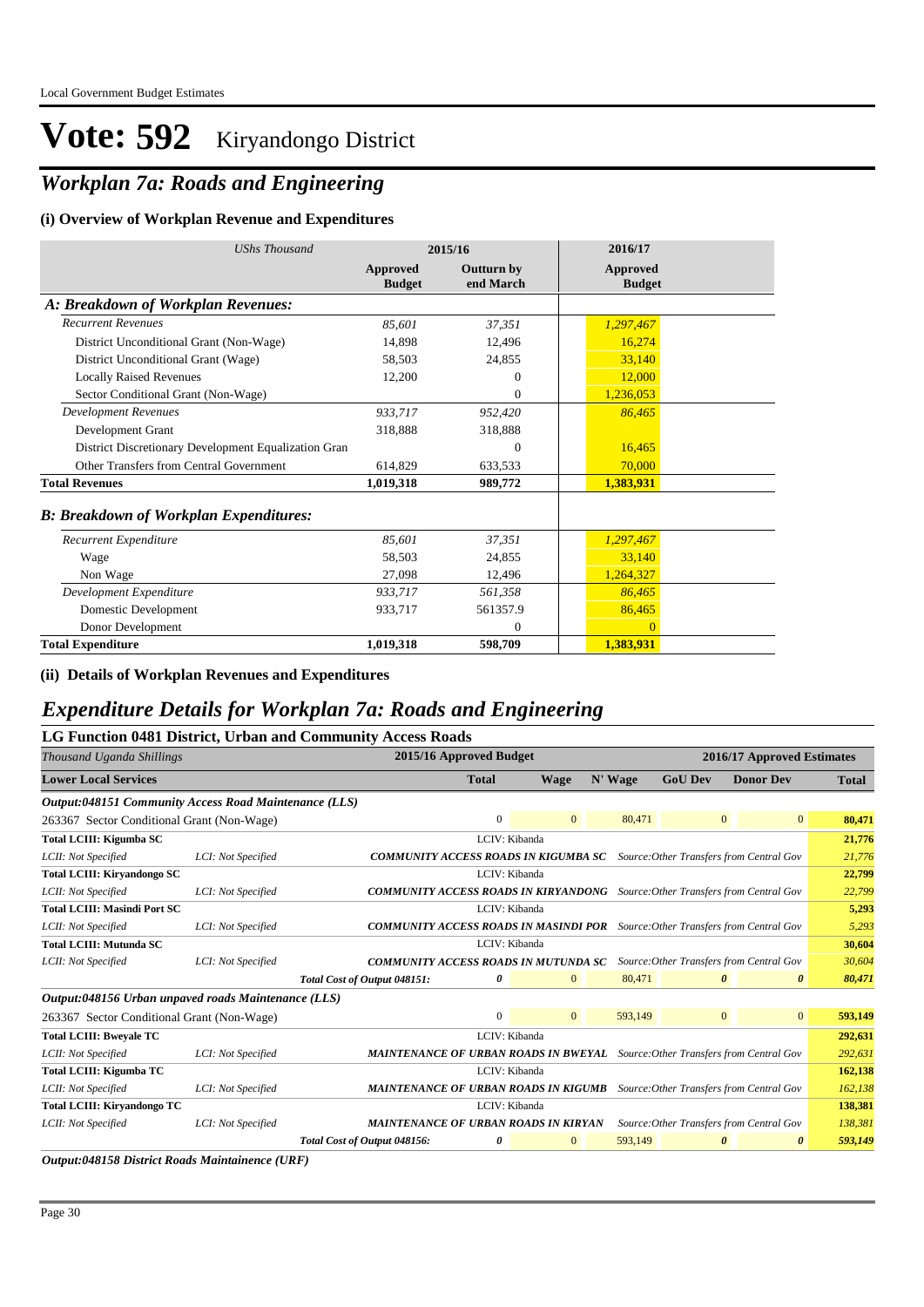### *Workplan 7a: Roads and Engineering*

| Thousand Uganda Shillings                                                       |                                                                           | 2015/16 Approved Budget                                                              |                  |                |           |                                     | 2016/17 Approved Estimates               |                       |                       |
|---------------------------------------------------------------------------------|---------------------------------------------------------------------------|--------------------------------------------------------------------------------------|------------------|----------------|-----------|-------------------------------------|------------------------------------------|-----------------------|-----------------------|
| <b>Lower Local Services</b>                                                     |                                                                           | <b>Total</b>                                                                         |                  | <b>Wage</b>    | N' Wage   | <b>GoU Dev</b>                      | <b>Donor Dev</b>                         |                       | <b>Total</b>          |
| 263367 Sector Conditional Grant (Non-Wage)                                      |                                                                           |                                                                                      | $\boldsymbol{0}$ | $\mathbf{0}$   | 462,170   |                                     | $\boldsymbol{0}$                         | $\mathbf{0}$          | 462,170               |
| <b>Total LCIII: Bweyale TC</b>                                                  |                                                                           |                                                                                      |                  | LCIV: Kibanda  |           |                                     |                                          |                       | 54,163                |
| LCII: Southern Ward                                                             | LCI: BWEYALE- PANYADOLI 6KM                                               | PERIODIC MAINTENANCE OF BWEYALE-PAN                                                  |                  |                |           |                                     | Source: Other Transfers from Central Gov |                       | 54,163                |
| Total LCIII: Kigumba SC                                                         |                                                                           |                                                                                      |                  | LCIV: Kibanda  |           |                                     |                                          |                       | 58,017                |
| LCII: Kigumba I Parish                                                          | LCI: KIGUMBA -MPUMWE 4KM S                                                | <b>MECHANIZED ROUTINE MAINTENANCE OF KI</b> Source: Other Transfers from Central Gov |                  |                |           |                                     |                                          |                       | 24,725                |
| LCII: Mboira Parish                                                             | LCI: KIGUMBA -APODORWA 8KM                                                | <b>MECHANIZED ROUTINE MAINTENANCE OF KI</b> Source: Other Transfers from Central Gov |                  |                |           |                                     |                                          |                       | 33,292                |
| <b>Total LCIII: Kiryandongo SC</b>                                              |                                                                           |                                                                                      |                  | LCIV: Kibanda  |           |                                     |                                          |                       | 35,879                |
| LCII: Not Specified                                                             | LCI: TECWA -KANYWAMAIZI 8KM                                               | <b>Mechanized Routine Maintenance of District Roads</b>                              |                  |                |           |                                     | Source: Other Transfers from Central Gov |                       | 35,879                |
| <b>Total LCIII: Masindi Port SC</b>                                             |                                                                           |                                                                                      |                  | LCIV: Kibanda  |           |                                     |                                          |                       | 45,019                |
| LCII: Kaduku Parish                                                             | LCI: ATURA -KADUKU 2KM                                                    | MECHANIZED ROUTINE MAINTENANCE OF A                                                  |                  |                |           |                                     | Source: Other Transfers from Central Gov |                       | 8,210                 |
| LCII: Waibango Parish                                                           | LCI: KIMYOKA-KINYARA SECTIO                                               | PERIODIC MAINTENANCE OF KIIGYA - KINYA                                               |                  |                |           |                                     | Source: Other Transfers from Central Gov |                       | 36,809                |
| <b>Total LCIII: Mutunda SC</b>                                                  |                                                                           |                                                                                      |                  | LCIV: Kibanda  |           |                                     |                                          |                       | 33,292                |
| LCII: Kakwokwo Parish                                                           | LCI: KAWITI- MUTUNDA 6KM                                                  | <b>MECHANIZED ROUTINE MAINTENANCE OF K</b> Source: Other Transfers from Central Gov  |                  | LCIV: Kibanda  |           |                                     |                                          |                       | 33,292<br>235,800     |
| <b>Total LCIII: Not Specified</b><br>LCII: Not Specified                        | LCI: RM OF ALL DISTRICT ROADS MANUAL ROUTINE MAINTENANCE OF DISTRI        |                                                                                      |                  |                |           |                                     | Source: Other Transfers from Central Gov |                       | 235,800               |
|                                                                                 |                                                                           | Total Cost of Output 048158:                                                         | 0                | $\mathbf{0}$   | 462,170   |                                     | 0                                        | $\boldsymbol{\theta}$ | 462,170               |
|                                                                                 | Output:048160 PRDP-District and Community Access Road Maintenance         |                                                                                      |                  |                |           |                                     |                                          |                       |                       |
|                                                                                 | 263203 District Discretionary Development Equalization Grants             |                                                                                      | $\boldsymbol{0}$ | $\mathbf{0}$   |           | $\mathbf{0}$<br>86,465              |                                          | $\mathbf{0}$          | 86,465                |
| Total LCIII: Kiryandongo SC                                                     |                                                                           |                                                                                      |                  | LCIV: Kibanda  |           |                                     |                                          |                       | 41,465                |
| LCII: Kitwara Parish                                                            | LCI: Completion of Kiryampungula-                                         | <b>Road Rehabilitation</b>                                                           |                  |                |           | Source: District Equalisation Grant |                                          |                       | 41,465                |
| <b>Total LCIII: Mutunda SC</b>                                                  |                                                                           |                                                                                      |                  | LCIV: Kibanda  |           |                                     |                                          |                       | 45,000                |
| LCII: Diima Parish                                                              | LCI: Completion of Okwece-Corner Road Rehabilitaion of District Roads     |                                                                                      |                  |                |           | Source: District Equalisation Grant |                                          |                       | 45,000                |
|                                                                                 |                                                                           | Total Cost of Output 048160:                                                         | 0                | $\mathbf{0}$   |           | $\mathbf{0}$<br>86,465              |                                          | $\boldsymbol{\theta}$ | 86,465                |
|                                                                                 | <b>Total Cost of Lower Local Services</b>                                 |                                                                                      | $\bf{0}$         | $\overline{0}$ | 1,135,790 | 86,465                              |                                          | $\bf{0}$              | 1,222,255             |
| <b>Higher LG Services</b>                                                       |                                                                           | <b>Total</b>                                                                         |                  | Wage           | N' Wage   | <b>GoU Dev</b>                      | <b>Donor Dev</b>                         |                       | <b>Total</b>          |
| <b>Output:048101 Operation of District Roads Office</b>                         |                                                                           |                                                                                      |                  |                |           |                                     |                                          |                       |                       |
| 211101 General Staff Salaries                                                   |                                                                           | 44,376                                                                               |                  | 33,140         |           |                                     |                                          |                       | 33,140                |
| 211103 Allowances                                                               |                                                                           | 1,500                                                                                |                  |                | 9,978     |                                     |                                          |                       | 9,978                 |
| 213001 Medical expenses (To employees)                                          |                                                                           |                                                                                      | 150              |                |           |                                     |                                          |                       | $\bf{0}$              |
| 213002 Incapacity, death benefits and funeral expenses                          |                                                                           |                                                                                      | 200              |                |           |                                     |                                          |                       | $\bf{0}$              |
|                                                                                 |                                                                           |                                                                                      | 2,850            |                | 3,596     |                                     |                                          |                       | 3,596                 |
|                                                                                 | 221008 Computer supplies and Information Technology (IT)                  |                                                                                      |                  |                |           |                                     |                                          |                       |                       |
| 221011 Printing, Stationery, Photocopying and Binding                           |                                                                           |                                                                                      | 826              |                | 1,500     |                                     |                                          |                       | 1,500                 |
| 221012 Small Office Equipment                                                   |                                                                           |                                                                                      | $\mathbf{0}$     |                | 4,200     |                                     |                                          |                       | 4,200                 |
| 221014 Bank Charges and other Bank related costs                                |                                                                           |                                                                                      | $\mathbf{0}$     |                | 336       |                                     |                                          |                       | 336                   |
| 222001 Telecommunications                                                       |                                                                           | 1,400                                                                                |                  |                |           |                                     |                                          |                       | $\bf{0}$              |
|                                                                                 | 222003 Information and communications technology (ICT)                    | 7,824                                                                                |                  |                | 1,200     |                                     |                                          |                       | 1,200                 |
| 227004 Fuel, Lubricants and Oils                                                |                                                                           | 12,000                                                                               |                  |                | 12,000    |                                     |                                          |                       | 12,000                |
|                                                                                 | 228003 Maintenance - Machinery, Equipment & Furniture                     |                                                                                      | $\boldsymbol{0}$ |                | 68,531    |                                     |                                          |                       | 68,531                |
|                                                                                 |                                                                           | Total Cost of Output 048101:<br>71,126                                               |                  | 33,140         | 101,341   |                                     |                                          |                       | 134,481               |
|                                                                                 | Output:048101p PRDP-Operation of District Roads Office                    |                                                                                      |                  |                |           |                                     |                                          |                       |                       |
| 211103 Allowances                                                               |                                                                           |                                                                                      | 3,000            |                |           |                                     |                                          |                       | $\bf{0}$              |
| 221011 Printing, Stationery, Photocopying and Binding                           |                                                                           |                                                                                      | 120              |                |           |                                     |                                          |                       | $\bf{0}$              |
| 221012 Small Office Equipment                                                   |                                                                           |                                                                                      | 480              |                |           |                                     |                                          |                       | $\bf{0}$              |
| 227004 Fuel, Lubricants and Oils                                                |                                                                           | 2,400                                                                                |                  |                |           |                                     |                                          |                       | $\bf{0}$              |
|                                                                                 |                                                                           | Total Cost of Output 048101p:                                                        | 6,000            |                |           |                                     |                                          |                       | $\boldsymbol{\theta}$ |
|                                                                                 | Output:048102 Promotion of Community Based Management in Road Maintenance |                                                                                      |                  |                |           |                                     |                                          |                       |                       |
| 211103 Allowances                                                               |                                                                           | 4,000                                                                                |                  |                | 5,000     |                                     |                                          |                       | 5,000                 |
|                                                                                 |                                                                           |                                                                                      | 1,000            |                |           |                                     |                                          |                       | $\bf{0}$              |
| 221011 Printing, Stationery, Photocopying and Binding                           |                                                                           |                                                                                      |                  |                | 5,000     |                                     |                                          |                       |                       |
| Output, 0.49102n DDDD Deemotion of Community Daved Management in Dood Maintenan |                                                                           | Total Cost of Output 048102:                                                         | 5,000            |                |           |                                     |                                          |                       | 5,000                 |

*Output:048102p PRDP-Promotion of Community Based Management in Road Maintenance*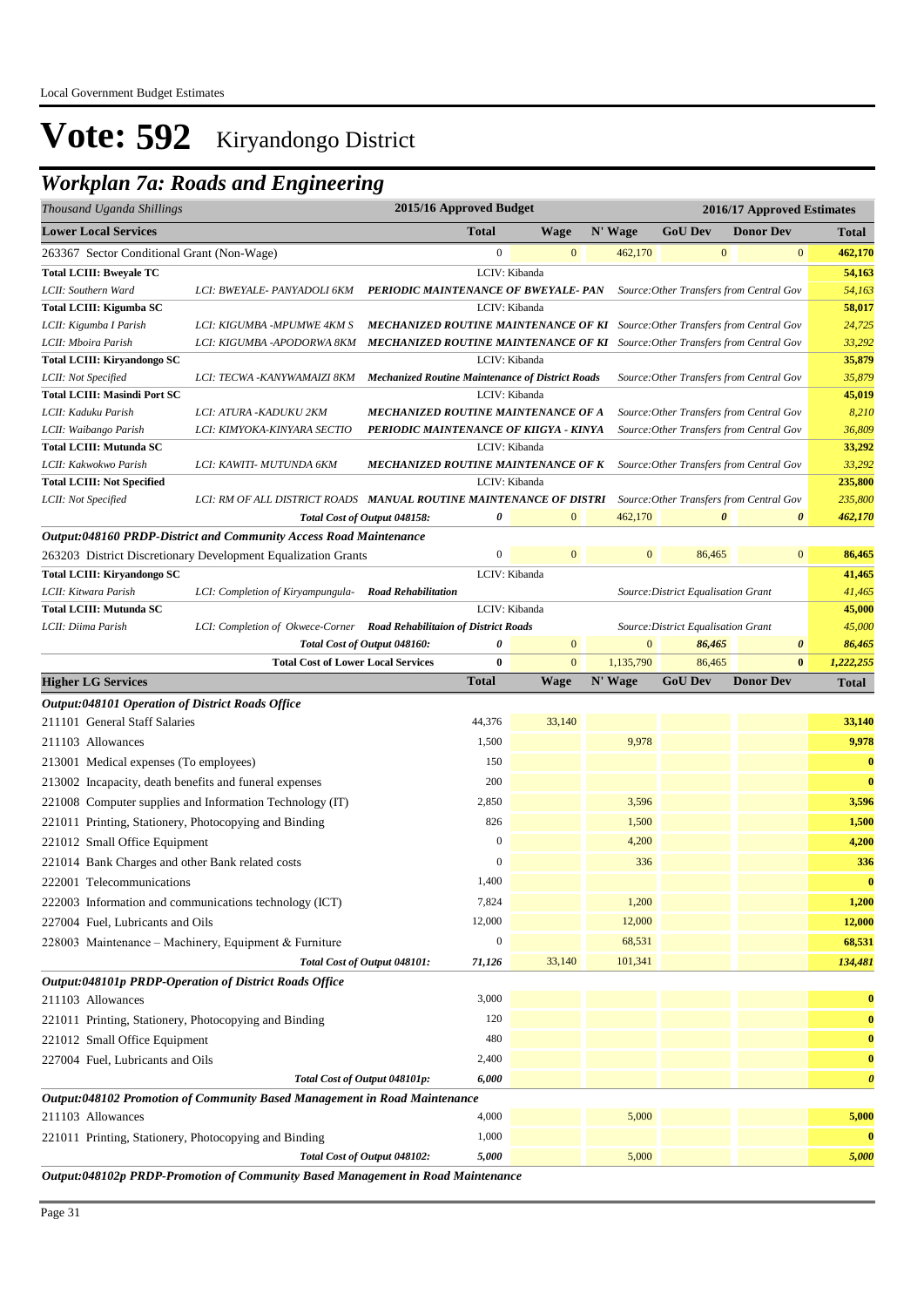## *Workplan 7a: Roads and Engineering*

| Thousand Uganda Shillings                                                                              | 2015/16 Approved Budget |             |                  |                | 2016/17 Approved Estimates |                       |
|--------------------------------------------------------------------------------------------------------|-------------------------|-------------|------------------|----------------|----------------------------|-----------------------|
| <b>Higher LG Services</b>                                                                              | <b>Total</b>            | Wage        | N' Wage          | <b>GoU Dev</b> | <b>Donor Dev</b>           | Total                 |
| 211103 Allowances                                                                                      | 2,500                   |             |                  |                |                            | $\bf{0}$              |
| 221009 Welfare and Entertainment                                                                       | 250                     |             |                  |                |                            | $\bf{0}$              |
| 221011 Printing, Stationery, Photocopying and Binding                                                  | 250                     |             |                  |                |                            | $\bf{0}$              |
| 227004 Fuel, Lubricants and Oils                                                                       | 2,000                   |             |                  |                |                            | $\bf{0}$              |
| Total Cost of Output 048102p:                                                                          | 5,000                   |             |                  |                |                            | $\boldsymbol{\theta}$ |
| Output:048103 Sector Capacity Development                                                              |                         |             |                  |                |                            |                       |
| 221003 Staff Training                                                                                  | $\boldsymbol{0}$        |             | 4,100            |                |                            | 4,100                 |
| Total Cost of Output 048103:                                                                           | 0                       |             | 4,100            |                |                            | 4,100                 |
| <b>Total Cost of Higher LG Services</b>                                                                | 87,126                  | 33,140      | 110,441          |                |                            | 143,581               |
| <b>Total Cost of function District, Urban and Community Access Roads</b>                               | 87,126                  | 33,140      | 1,246,231        | 86,465         | $\bf{0}$                   | 1,365,836             |
| <b>LG Function 0482 District Engineering Services</b>                                                  |                         |             |                  |                |                            |                       |
| Thousand Uganda Shillings                                                                              | 2015/16 Approved Budget |             |                  |                | 2016/17 Approved Estimates |                       |
| <b>Higher LG Services</b>                                                                              | <b>Total</b>            | <b>Wage</b> | N' Wage          | <b>GoU Dev</b> | <b>Donor Dev</b>           | <b>Total</b>          |
| <b>Output:048201 Buildings Maintenance</b>                                                             |                         |             |                  |                |                            |                       |
| 211101 General Staff Salaries                                                                          | 6,383                   |             |                  |                |                            | $\bf{0}$              |
| 211103 Allowances                                                                                      | 264                     |             | 2,400            |                |                            | 2,400                 |
| 221003 Staff Training                                                                                  | 1                       |             |                  |                |                            | $\bf{0}$              |
| 221011 Printing, Stationery, Photocopying and Binding                                                  | 369                     |             | 450              |                |                            | 450                   |
| 221012 Small Office Equipment                                                                          | $\mathbf{0}$            |             | 100              |                |                            | 100                   |
| 222001 Telecommunications                                                                              | 1                       |             |                  |                |                            | $\bf{0}$              |
| 222003 Information and communications technology (ICT)                                                 | 1                       |             |                  |                |                            | $\bf{0}$              |
| 227004 Fuel, Lubricants and Oils                                                                       | 7,320                   |             | 6,000            |                |                            | 6,000                 |
| 228001 Maintenance - Civil                                                                             | 2,000                   |             | 1,156            |                |                            | 1,156                 |
| 273102 Incapacity, death benefits and funeral expenses                                                 | 150                     |             |                  |                |                            | $\mathbf{0}$          |
| Total Cost of Output 048201:                                                                           | 16,489                  |             | 10,106           |                |                            | 10,106                |
| Output:048202 Vehicle Maintenance                                                                      |                         |             |                  |                |                            |                       |
| 211101 General Staff Salaries                                                                          | 7,744                   |             |                  |                |                            | $\bf{0}$              |
| 211103 Allowances                                                                                      | 869                     |             | 2,790            |                |                            | 2,790                 |
| 221007 Books, Periodicals & Newspapers                                                                 | 180                     |             |                  |                |                            | $\bf{0}$              |
| 221011 Printing, Stationery, Photocopying and Binding                                                  | 139                     |             | 400              |                |                            | 400                   |
| 221012 Small Office Equipment                                                                          | 500                     |             |                  |                |                            | $\bf{0}$              |
| 227004 Fuel, Lubricants and Oils                                                                       | 5,040                   |             | 3,000            |                |                            | 3,000                 |
| 228003 Maintenance – Machinery, Equipment & Furniture                                                  | $\mathbf{0}$            |             | 600              |                |                            | 600                   |
| 273101 Medical expenses (To general Public)                                                            | 100                     |             |                  |                |                            | $\bf{0}$              |
| 273102 Incapacity, death benefits and funeral expenses                                                 | 100                     |             |                  |                |                            | $\bf{0}$              |
| Total Cost of Output 048202:                                                                           | 14,672                  |             | 6,790            |                |                            | 6,790                 |
| Output:048204 Electrical Installations/Repairs                                                         |                         |             |                  |                |                            |                       |
| 211103 Allowances                                                                                      | 0                       |             | 500              |                |                            | 500                   |
| 221011 Printing, Stationery, Photocopying and Binding                                                  | $\boldsymbol{0}$        |             | 100              |                |                            | <b>100</b>            |
| 227004 Fuel, Lubricants and Oils                                                                       | 0                       |             | 600              |                |                            | 600                   |
| Total Cost of Output 048204:                                                                           | 0                       |             | 1,200            |                |                            | 1,200                 |
| <b>Total Cost of Higher LG Services</b><br><b>Total Cost of function District Engineering Services</b> | 31,161<br>31,161        |             | 18,096<br>18,096 |                |                            | 18,096<br>18,096      |
| <b>Total Cost of Roads and Engineering</b>                                                             | 118,287                 | 33,140      | 1,264,327        | 86,465         | $\bf{0}$                   | 1,383,932             |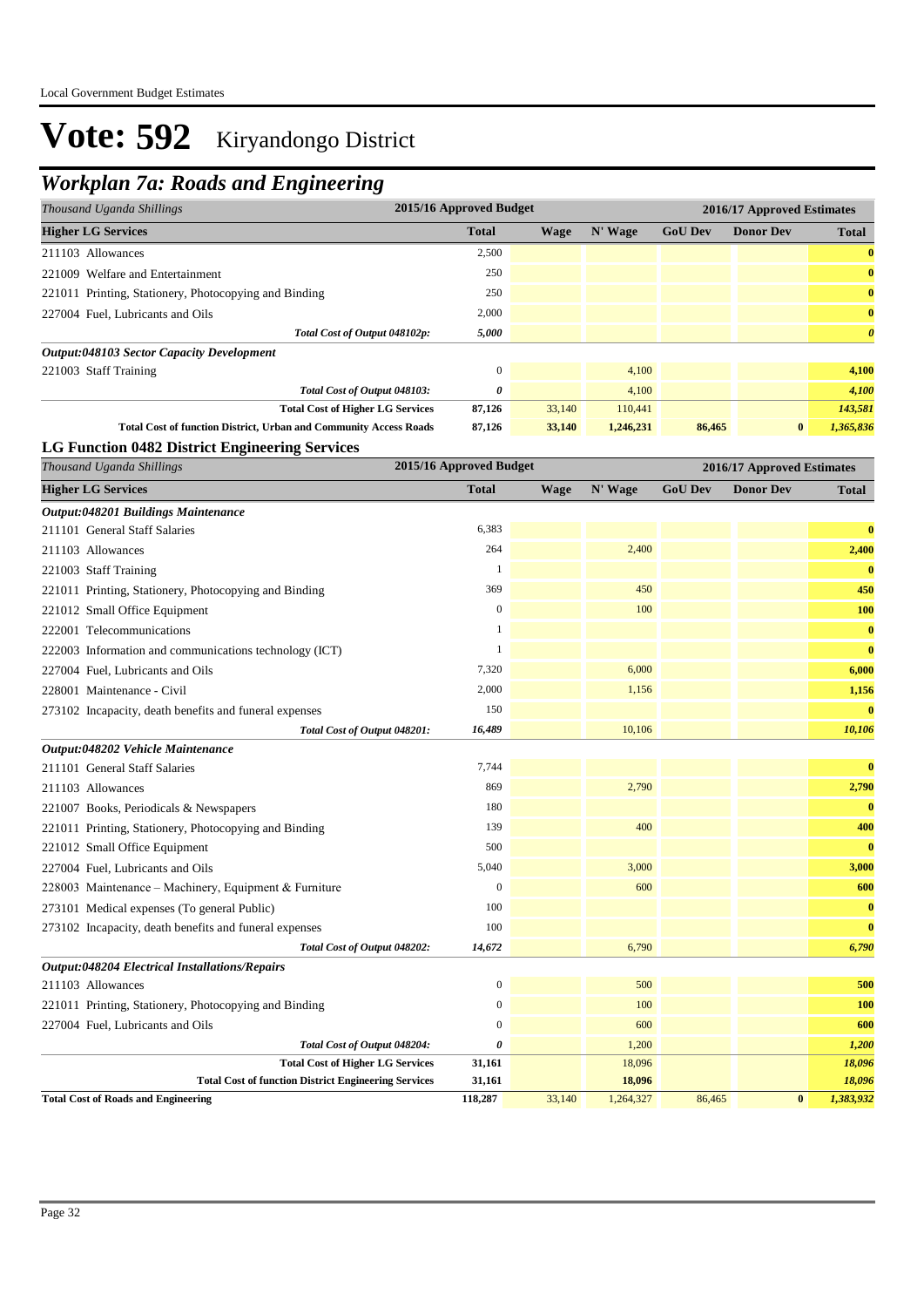### *Workplan 7b: Water*

#### **(i) Overview of Workplan Revenue and Expenditures**

| <b>UShs Thousand</b>                                 |                           | 2015/16                        | 2016/17                          |
|------------------------------------------------------|---------------------------|--------------------------------|----------------------------------|
|                                                      | Approved<br><b>Budget</b> | <b>Outturn by</b><br>end March | <b>Approved</b><br><b>Budget</b> |
| A: Breakdown of Workplan Revenues:                   |                           |                                |                                  |
| <b>Recurrent Revenues</b>                            | 34.071                    | 15.431                         | 78,163                           |
| District Unconditional Grant (Non-Wage)              | 4,898                     | $\mathbf{0}$                   | 4,898                            |
| District Unconditional Grant (Wage)                  | 28,173                    | 15,431                         | 20,576                           |
| <b>Locally Raised Revenues</b>                       | 1,000                     | $\overline{0}$                 | 11,000                           |
| Sector Conditional Grant (Non-Wage)                  | $\Omega$                  | $\Omega$                       | 41,689                           |
| <b>Development Revenues</b>                          | 685,884                   | 685,647                        | 432,626                          |
| Development Grant                                    | 628,397                   | 628,397                        | 326,576                          |
| District Discretionary Development Equalization Gran | 34,488                    | 40,000                         | 23,050                           |
| Other Transfers from Central Government              |                           | $\Omega$                       | 60,000                           |
| <b>Transitional Development Grant</b>                | 23,000                    | 17,250                         | 23,000                           |
| <b>Total Revenues</b>                                | 719,955                   | 701,078                        | 510,789                          |
| <b>B: Breakdown of Workplan Expenditures:</b>        |                           |                                |                                  |
| Recurrent Expenditure                                | 52,173                    | 26,203                         | 78,163                           |
| Wage                                                 | 28,173                    | 15,431                         | 20,576                           |
| Non Wage                                             | 24,000                    | 10,772                         | 57,587                           |
| Development Expenditure                              | 667,782                   | 54.245                         | 432,626                          |
| Domestic Development                                 | 667,782                   | 54245.479                      | 432,626                          |
| Donor Development                                    |                           | $\mathbf{0}$                   | $\Omega$                         |
| <b>Total Expenditure</b>                             | 719,955                   | 80,449                         | 510,789                          |

#### **(ii) Details of Workplan Revenues and Expenditures**

#### *Expenditure Details for Workplan 7b: Water*

#### **LG Function 0981 Rural Water Supply and Sanitation**

| T 1 - J<br>Thousand Uganda Shillings                     | 2015/16 Approved Budget |             |         | 2016/17 Approved Estimates |                  |                       |
|----------------------------------------------------------|-------------------------|-------------|---------|----------------------------|------------------|-----------------------|
| <b>Higher LG Services</b>                                | <b>Total</b>            | <b>Wage</b> | N' Wage | <b>GoU Dev</b>             | <b>Donor Dev</b> | <b>Total</b>          |
| Output:098101 Operation of the District Water Office     |                         |             |         |                            |                  |                       |
| 211101 General Staff Salaries                            | 28,173                  | 20,576      |         |                            |                  | 20,576                |
| 213001 Medical expenses (To employees)                   | 700                     |             | 2,000   |                            |                  | 2,000                 |
| 213002 Incapacity, death benefits and funeral expenses   | 300                     |             | 1,000   |                            |                  | 1,000                 |
| 221003 Staff Training                                    | 0                       |             | 3,000   |                            |                  | 3,000                 |
| 221007 Books, Periodicals & Newspapers                   | 0                       |             | 4,000   |                            |                  | 4,000                 |
| 221008 Computer supplies and Information Technology (IT) | 1,200                   |             |         |                            |                  | $\bf{0}$              |
| 221011 Printing, Stationery, Photocopying and Binding    | 4,200                   |             |         |                            |                  | $\bf{0}$              |
| 221017 Subscriptions                                     | 0                       |             | 1,000   |                            |                  | 1,000                 |
| 222003 Information and communications technology (ICT)   | 0                       |             | 2,000   |                            |                  | 2,000                 |
| 227001 Travel inland                                     | 1,920                   |             | 1,000   | 2,970                      |                  | 3,970                 |
| 227004 Fuel, Lubricants and Oils                         | 0                       |             | 3,000   |                            |                  | 3,000                 |
| 228002 Maintenance - Vehicles                            | 0                       |             | 4,898   |                            |                  | 4,898                 |
| Total Cost of Output 098101:                             | 36,493                  | 20,576      | 21,898  | 2,970                      |                  | 45,444                |
| Output:098101p PRDP-Operation of District Water Office   |                         |             |         |                            |                  |                       |
| 211103 Allowances                                        | 388                     |             |         |                            |                  | $\bf{0}$              |
| Total Cost of Output 098101p:                            | 388                     |             |         |                            |                  | $\boldsymbol{\theta}$ |
| Output:098102 Supervision, monitoring and coordination   |                         |             |         |                            |                  |                       |
| 211103 Allowances                                        | 10,360                  |             |         |                            |                  | $\bf{0}$              |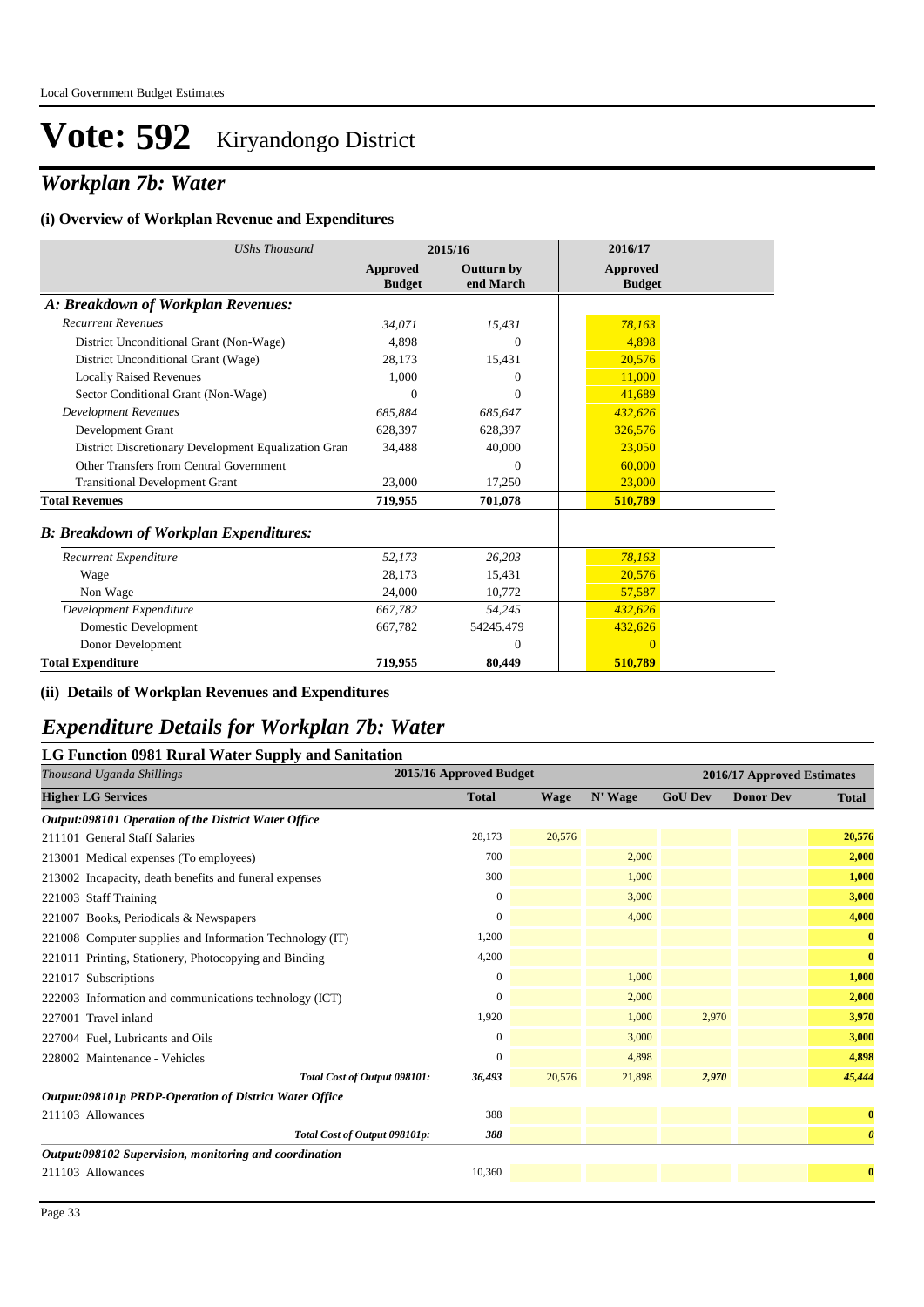## *Workplan 7b: Water*

| Thousand Uganda Shillings                             |                                                                | 2015/16 Approved Budget                                                                         |               |                |                | 2016/17 Approved Estimates                |                       |
|-------------------------------------------------------|----------------------------------------------------------------|-------------------------------------------------------------------------------------------------|---------------|----------------|----------------|-------------------------------------------|-----------------------|
| <b>Higher LG Services</b>                             |                                                                | <b>Total</b>                                                                                    | <b>Wage</b>   | N' Wage        | <b>GoU Dev</b> | <b>Donor Dev</b>                          | <b>Total</b>          |
| 221002 Workshops and Seminars                         |                                                                | 17,600                                                                                          |               | 9,295          | 16,350         |                                           | 25,645                |
| 221009 Welfare and Entertainment                      |                                                                | 0                                                                                               |               |                | 7,438          |                                           | 7,438                 |
| 224001 Medical and Agricultural supplies              |                                                                | $\boldsymbol{0}$                                                                                |               |                | 2,026          |                                           | 2,026                 |
| 227004 Fuel, Lubricants and Oils                      |                                                                | 12,000                                                                                          |               |                | 20,008         |                                           | 20,008                |
| 228002 Maintenance - Vehicles                         |                                                                | 3,000                                                                                           |               | 8,800          |                |                                           | 8,800                 |
|                                                       | Total Cost of Output 098102:                                   | 42,960                                                                                          |               | 18,095         | 45,822         |                                           | 63,917                |
|                                                       | Output:098103 Support for O&M of district water and sanitation |                                                                                                 |               |                |                |                                           |                       |
| 221002 Workshops and Seminars                         |                                                                | $\boldsymbol{0}$                                                                                |               |                | 4,128          |                                           | 4,128                 |
|                                                       | Total Cost of Output 098103:                                   | 0                                                                                               |               |                | 4,128          |                                           | 4,128                 |
|                                                       | Output:098104 Promotion of Community Based Management          |                                                                                                 |               |                |                |                                           |                       |
| 211103 Allowances                                     |                                                                | 2,040                                                                                           |               |                |                |                                           | $\bf{0}$              |
| 221001 Advertising and Public Relations               |                                                                | 4,000                                                                                           |               | 4,100          |                |                                           | 4,100                 |
| 221002 Workshops and Seminars                         |                                                                | 8,692                                                                                           |               | 13,494         | 2,934          |                                           | 16,428                |
|                                                       | Total Cost of Output 098104:                                   | 14,732                                                                                          |               | 17,594         | 2,934          |                                           | 20,528                |
| Output:098105 Promotion of Sanitation and Hygiene     |                                                                |                                                                                                 |               |                |                |                                           |                       |
| 221002 Workshops and Seminars                         |                                                                | 23,000                                                                                          |               |                | 23,000         |                                           | 23,000                |
|                                                       | Total Cost of Output 098105:                                   | 23,000                                                                                          |               |                | 23,000         |                                           | 23,000                |
|                                                       | <b>Total Cost of Higher LG Services</b>                        | 117,573                                                                                         | 20,576        | 57,587         | 78,854         |                                           | 157,017               |
| <b>Capital Purchases</b>                              |                                                                | <b>Total</b>                                                                                    | <b>Wage</b>   | N' Wage        | <b>GoU Dev</b> | <b>Donor Dev</b>                          | <b>Total</b>          |
| Output:098172 Administrative Capital                  |                                                                |                                                                                                 |               |                |                |                                           |                       |
| 312201 Transport Equipment                            |                                                                | $\boldsymbol{0}$                                                                                | $\mathbf{0}$  | $\mathbf{0}$   | 70,100         | $\overline{0}$                            | 70,100                |
| Total LCIII: Kiryandongo TC                           |                                                                |                                                                                                 | LCIV: Kibanda |                |                |                                           | 70,100                |
| LCII: Northern Ward                                   | LCI: District Water Officer                                    | Procurement of one 100cc motorcycle (if funds or savi Source: Conditional transfer for Rural Wa |               |                |                |                                           | $\boldsymbol{l}$      |
| LCII: Northern Ward                                   | LCI: District Water Officer                                    | Payment of last installment of Water Vehicle.                                                   |               |                |                | Source: Conditional transfer for Rural Wa | 70,099                |
|                                                       | Total Cost of Output 098172:                                   | 0                                                                                               | $\mathbf{0}$  | $\mathbf{0}$   | 70,100         | 0                                         | 70,100                |
| Output:098177 Specialised Machinery and Equipment     |                                                                |                                                                                                 |               |                |                |                                           |                       |
| 314201 Materials and supplies                         |                                                                | 1,369                                                                                           |               |                |                |                                           | $\bf{0}$              |
|                                                       | Total Cost of Output 098177:                                   | 1,369                                                                                           |               |                |                |                                           | $\boldsymbol{\theta}$ |
| Output:098179 Other Capital                           |                                                                |                                                                                                 |               |                |                |                                           |                       |
| 314202 Work in progress                               |                                                                | 21,000                                                                                          |               |                |                |                                           | $\bf{0}$              |
|                                                       | Total Cost of Output 098179:                                   | 21,000                                                                                          |               |                |                |                                           | $\boldsymbol{\theta}$ |
| Output:098180 Construction of public latrines in RGCs |                                                                |                                                                                                 |               |                |                |                                           |                       |
| 312101 Non-Residential Buildings                      |                                                                | $\overline{0}$                                                                                  | $\mathbf{0}$  | $\mathbf{0}$   | 25,000         | $\bf{0}$                                  | 25,000                |
| <b>Total LCIII: Masindi Port SC</b>                   |                                                                |                                                                                                 | LCIV: Kibanda |                |                |                                           | 25,000                |
| LCII: Kaduku Parish                                   | LCI: Not Specified                                             | Construction of a 4-stance public latrine at Kaduku II Source: Development Grant                |               |                |                |                                           | 25,000                |
|                                                       | Total Cost of Output 098180:                                   |                                                                                                 |               | $\overline{0}$ | 25,000         | 0                                         | 25,000                |
| Output:098182 Shallow well construction               |                                                                |                                                                                                 |               |                |                |                                           |                       |
| 312104 Other Structures                               |                                                                | 20,560                                                                                          |               |                |                |                                           | $\bf{0}$              |
|                                                       | Total Cost of Output 098182:                                   | 20,560                                                                                          |               |                |                |                                           | $\boldsymbol{\theta}$ |
| Output:098182p PRDP-Shallow well construction         |                                                                |                                                                                                 |               |                |                |                                           |                       |
| 312104 Other Structures                               |                                                                | 10,280                                                                                          |               |                |                |                                           | $\bf{0}$              |
|                                                       | Total Cost of Output 098182p:                                  | 10,280                                                                                          |               |                |                |                                           | $\boldsymbol{\theta}$ |

*Output:098183 Borehole drilling and rehabilitation*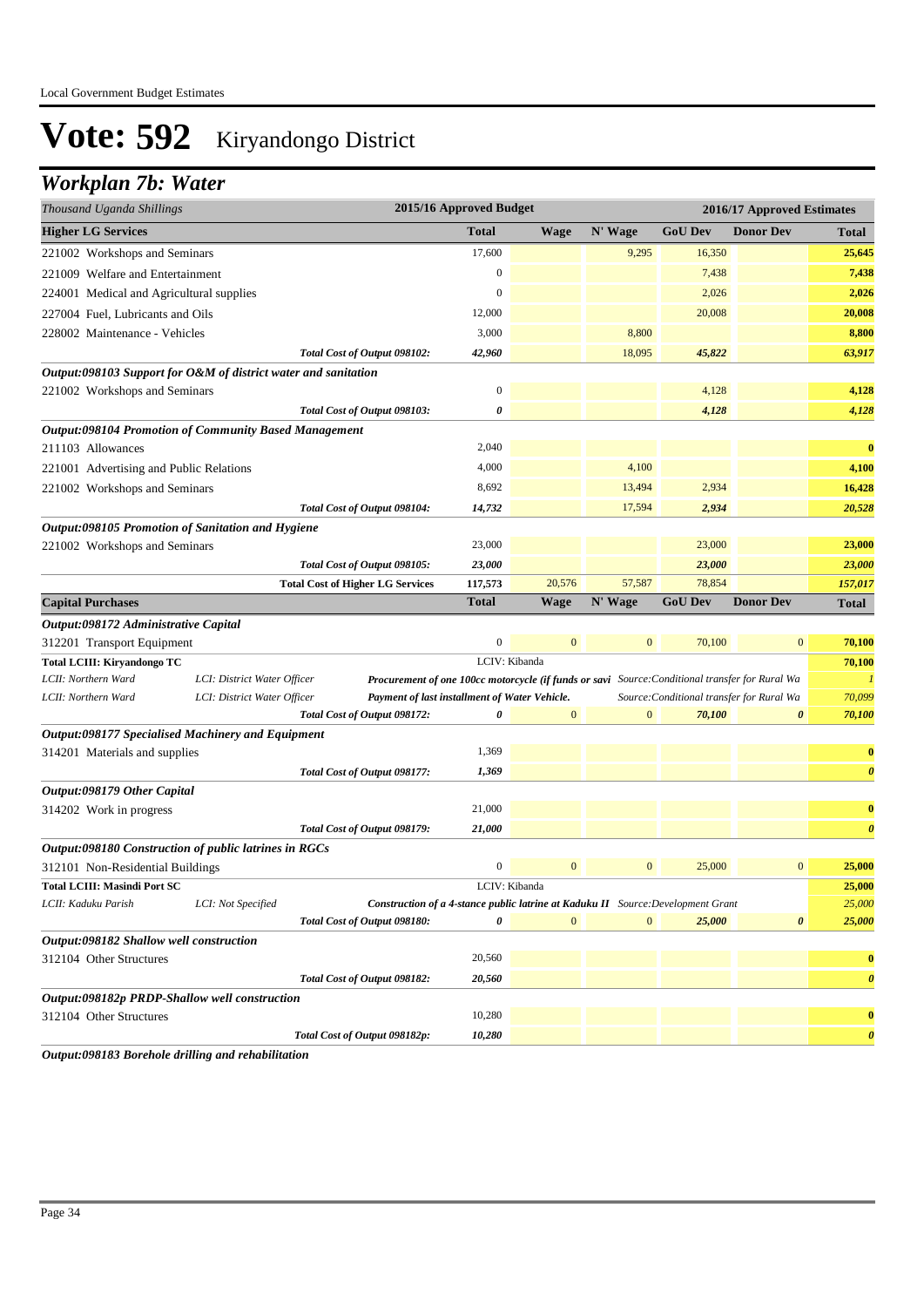## *Workplan 7b: Water*

| Thousand Uganda Shillings           |                                                                 |                                                                        | 2015/16 Approved Budget                                                     |                |                | 2016/17 Approved Estimates          |                                           |                       |  |
|-------------------------------------|-----------------------------------------------------------------|------------------------------------------------------------------------|-----------------------------------------------------------------------------|----------------|----------------|-------------------------------------|-------------------------------------------|-----------------------|--|
| <b>Capital Purchases</b>            |                                                                 |                                                                        | <b>Total</b>                                                                | <b>Wage</b>    | N' Wage        | <b>GoU Dev</b>                      | <b>Donor Dev</b>                          | <b>Total</b>          |  |
| 312104 Other Structures             |                                                                 |                                                                        | 302,075                                                                     | $\overline{0}$ | $\mathbf{0}$   | 258,672                             | $\overline{0}$                            | 258,672               |  |
| Total LCIII: Kigumba SC             |                                                                 |                                                                        | LCIV: Kibanda                                                               |                |                |                                     |                                           | 27,129                |  |
| LCII: Kiigya Parish                 | LCI: Nyama II village                                           |                                                                        | Source: Conditional transfer for Rural Wa<br>Drilling of one deep borehole. |                |                |                                     | 27,129                                    |                       |  |
| Total LCIII: Kiryandongo SC         |                                                                 |                                                                        | LCIV: Kibanda                                                               |                |                |                                     |                                           | 81,387                |  |
| LCII: Kitwara Parish                | LCI: Nyamuntende Kapapura TC                                    | Drilling of one deep borehole.                                         |                                                                             |                |                |                                     | Source: Other Transfers from Central Gov  | 27,129                |  |
| LCII: Kitwara Parish                | LCI: Kakooge and Kankoba villages                               | Drilling of two deep boreholes.                                        |                                                                             |                |                |                                     | Source: Conditional transfer for Rural Wa | 54,258                |  |
| <b>Total LCIII: Masindi Port SC</b> |                                                                 |                                                                        | LCIV: Kibanda                                                               |                |                |                                     |                                           |                       |  |
| LCII: Kaduku Parish                 | LCI: Kaduku II Mile 10                                          | Rehabilitation of one borehole.                                        |                                                                             |                |                | Source: District Equalisation Grant |                                           | 7,380                 |  |
| LCII: Kaduku Parish                 | LCI: Wakisanyi - kirembo village                                |                                                                        | Drilling of one deep borehole.<br>Source: Conditional transfer for Rural Wa |                |                |                                     |                                           | 27,129                |  |
| <b>Total LCIII: Mutunda SC</b>      |                                                                 |                                                                        |                                                                             | LCIV: Kibanda  |                |                                     |                                           | 96,147                |  |
| LCII: Diima Parish                  | LCI: Bedmot                                                     | Rehabilitation of one borehole.<br>Source: District Equalisation Grant |                                                                             |                |                | 7,380                               |                                           |                       |  |
| LCII: Kakwokwo Parish               | LCI: Kimogoro kisaranda                                         | Drilling of one deep borehole.                                         |                                                                             |                |                |                                     | Source: Other Transfers from Central Gov  | 27,129                |  |
| LCII: Kakwokwo Parish               | LCI: Popara East                                                | Rehabilitation of one borehole.                                        |                                                                             |                |                | Source: District Equalisation Grant |                                           | 7,380                 |  |
| LCII: Kakwokwo Parish               | LCI: Isunga East & Kimogoro A Ran                               | Drilling of two deep boreholes.                                        |                                                                             |                |                |                                     | Source: Conditional transfer for Rural Wa | 54,258                |  |
| <b>Total LCIII: Not Specified</b>   |                                                                 |                                                                        | LCIV: Kibanda                                                               |                |                |                                     |                                           | 19,500                |  |
| LCII: Not Specified                 | LCI: District wide                                              | <b>Payment of 5% Retention Money</b>                                   |                                                                             |                |                |                                     | Source: Conditional transfer for Rural Wa | 19,500                |  |
|                                     |                                                                 | Total Cost of Output 098183:                                           | 302,075                                                                     | $\mathbf{0}$   | $\overline{0}$ | 258,672                             | $\boldsymbol{\theta}$                     | 258,672               |  |
|                                     | Output:098183p PRDP-Borehole drilling and rehabilitation        |                                                                        |                                                                             |                |                |                                     |                                           |                       |  |
| 312104 Other Structures             |                                                                 |                                                                        | 122,200                                                                     |                |                |                                     |                                           | $\bf{0}$              |  |
|                                     |                                                                 | Total Cost of Output 098183p:                                          | 122,200                                                                     |                |                |                                     |                                           | $\boldsymbol{\theta}$ |  |
|                                     | <b>Total Cost of Capital Purchases</b>                          |                                                                        | 477,484                                                                     | $\mathbf{0}$   | $\mathbf{0}$   | 353,772                             | $\bf{0}$                                  | 353,772               |  |
|                                     | <b>Total Cost of function Rural Water Supply and Sanitation</b> |                                                                        | 595,057                                                                     | 20,576         | 57,587         | 432,626                             | $\bf{0}$                                  | 510,789               |  |
| <b>Total Cost of Water</b>          |                                                                 |                                                                        | 595,057                                                                     | 20,576         | 57,587         | 432,626                             | $\bf{0}$                                  | 510,789               |  |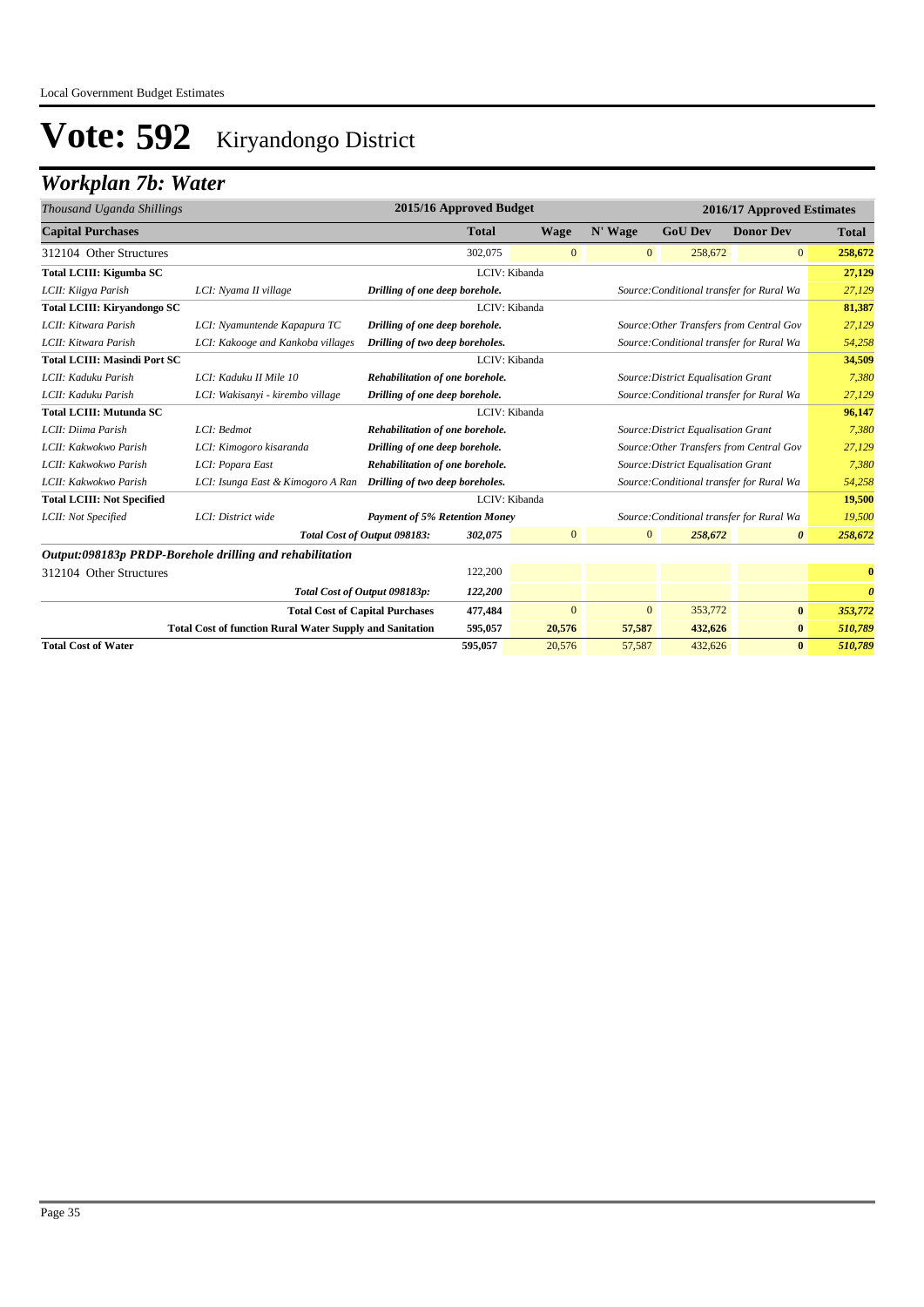## *Workplan 8: Natural Resources*

#### **(i) Overview of Workplan Revenue and Expenditures**

| <b>UShs Thousand</b>                                 | 2015/16                   |                                | 2016/17                          |
|------------------------------------------------------|---------------------------|--------------------------------|----------------------------------|
|                                                      | Approved<br><b>Budget</b> | <b>Outturn by</b><br>end March | <b>Approved</b><br><b>Budget</b> |
| A: Breakdown of Workplan Revenues:                   |                           |                                |                                  |
| <b>Recurrent Revenues</b>                            | 71,634                    | 84,512                         | 117,211                          |
| District Unconditional Grant (Non-Wage)              | 12,828                    | 12,599                         | 14,013                           |
| District Unconditional Grant (Wage)                  | 28,173                    | 49,988                         | 66,652                           |
| <b>Locally Raised Revenues</b>                       | 1,400                     | $\overline{0}$                 | 30,400                           |
| Sector Conditional Grant (Non-Wage)                  | 29,233                    | 21,925                         | 6,146                            |
| <b>Development Revenues</b>                          | 18,102                    | 18.102                         | 88,120                           |
| District Discretionary Development Equalization Gran | 18,102                    | 18,102                         | 18,120                           |
| Other Transfers from Central Government              |                           | $\mathbf{0}$                   | 70,000                           |
| <b>Total Revenues</b>                                | 89,736                    | 102,614                        | 205,331                          |
| <b>B: Breakdown of Workplan Expenditures:</b>        |                           |                                |                                  |
| Recurrent Expenditure                                | 71,634                    | 81,824                         | 117,211                          |
| Wage                                                 | 28,173                    | 49,988                         | 66,652                           |
| Non Wage                                             | 43,461                    | 31,836                         | 50,559                           |
| Development Expenditure                              | 18,102                    | 18,102                         | 88,120                           |
| Domestic Development                                 | 18,102                    | 18102                          | 88,120                           |
| Donor Development                                    |                           | $\Omega$                       | $\Omega$                         |
| <b>Total Expenditure</b>                             | 89,736                    | 99,926                         | 205,331                          |

#### **(ii) Details of Workplan Revenues and Expenditures**

#### *Expenditure Details for Workplan 8: Natural Resources*

#### **LG Function 0983 Natural Resources Management**

| Thousand Uganda Shillings                                             | 2015/16 Approved Budget                |             |              |                | 2016/17 Approved Estimates |              |
|-----------------------------------------------------------------------|----------------------------------------|-------------|--------------|----------------|----------------------------|--------------|
| <b>Higher LG Services</b>                                             | <b>Total</b>                           | <b>Wage</b> | N' Wage      | <b>GoU Dev</b> | <b>Donor Dev</b>           | <b>Total</b> |
| Output:098301 District Natural Resource Management                    |                                        |             |              |                |                            |              |
| 211101 General Staff Salaries                                         | 28,173                                 | 66,652      |              |                |                            | 66,652       |
| 211103 Allowances                                                     | 2,000                                  |             | 1,000        |                |                            | 1,000        |
| 211104 Statutory salaries                                             | 0                                      |             | 1,000        |                |                            | 1,000        |
| 221001 Advertising and Public Relations                               | 0                                      |             | 200          |                |                            | 200          |
| 221002 Workshops and Seminars                                         | 0                                      |             | 500          |                |                            | 500          |
| 221007 Books, Periodicals & Newspapers                                | $\overline{0}$                         |             | 200          |                |                            | 200          |
| 221008 Computer supplies and Information Technology (IT)              | $\Omega$                               |             | 500          |                |                            | 500          |
| 221011 Printing, Stationery, Photocopying and Binding                 | 1,000                                  |             | $\mathbf{0}$ |                |                            | $\bf{0}$     |
| 221012 Small Office Equipment                                         | 0                                      |             | 100          |                |                            | 100          |
| 221015 Financial and related costs (e.g. shortages, pilferages, etc.) | 0                                      |             | 200          |                |                            | 200          |
| 222001 Telecommunications                                             | 0                                      |             | 100          |                |                            | 100          |
| 227004 Fuel, Lubricants and Oils                                      | 815                                    |             | 800          |                |                            | 800          |
| 228003 Maintenance – Machinery, Equipment & Furniture                 | 0                                      |             | 400          |                |                            | 400          |
|                                                                       | 31,988<br>Total Cost of Output 098301: | 66,652      | 5,000        |                |                            | 71,652       |
| Output:098303 Tree Planting and Afforestation                         |                                        |             |              |                |                            |              |
| 211103 Allowances                                                     | 1,000                                  |             | 2,000        |                |                            | 2,000        |
| 221001 Advertising and Public Relations                               | 0                                      |             | 200          | 500            |                            | 700          |
| 221002 Workshops and Seminars                                         | 0                                      |             | 200          | 3,000          |                            | 3,200        |
| 221011 Printing, Stationery, Photocopying and Binding                 | 200                                    |             | 200          |                |                            | 200          |
| 221012 Small Office Equipment                                         | $\mathbf{0}$                           |             |              | 100            |                            | <b>100</b>   |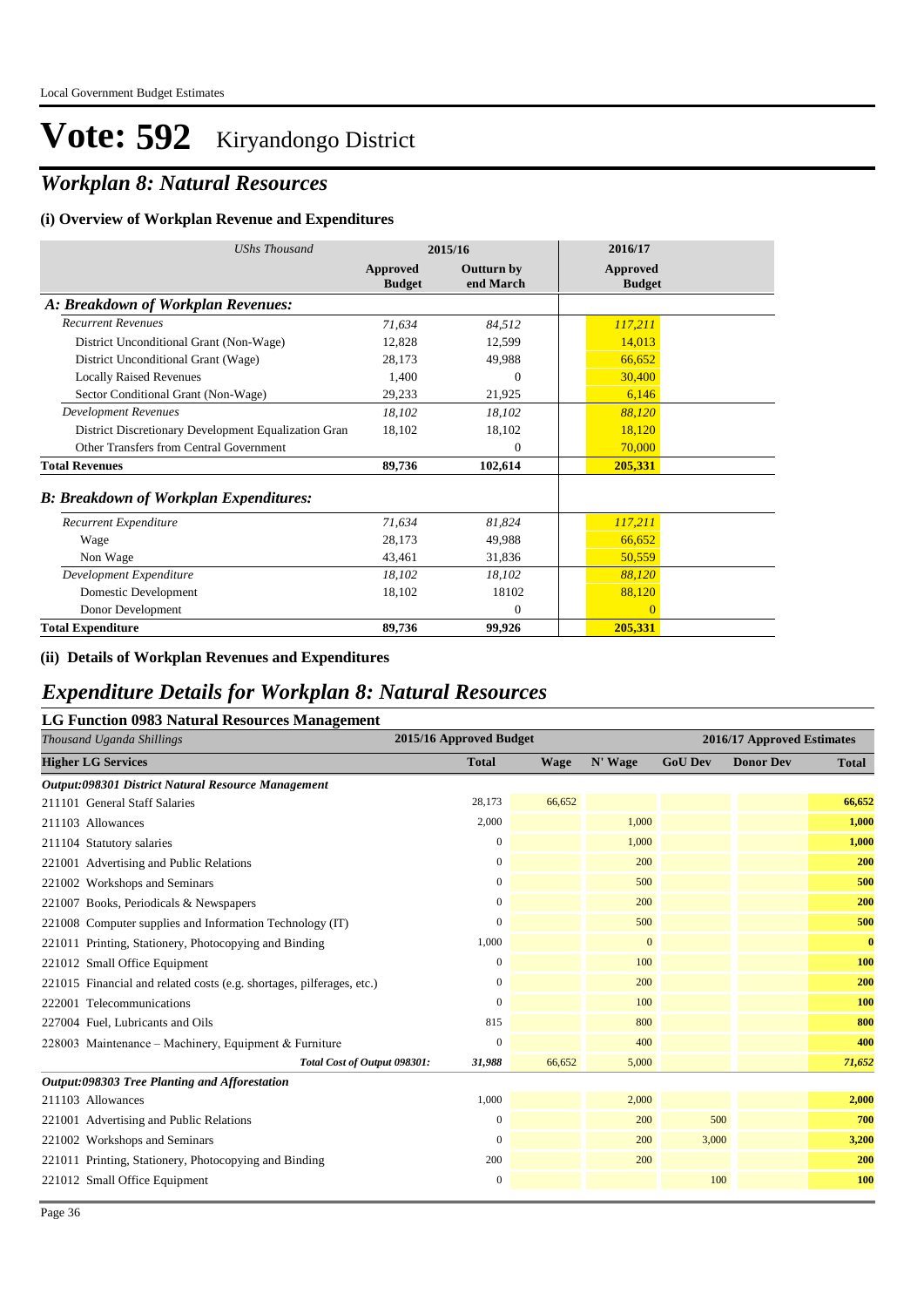### *Workplan 8: Natural Resources*

| Thousand Uganda Shillings                                                                     | 2015/16 Approved Budget |             |         |                | 2016/17 Approved Estimates |              |
|-----------------------------------------------------------------------------------------------|-------------------------|-------------|---------|----------------|----------------------------|--------------|
| <b>Higher LG Services</b>                                                                     | <b>Total</b>            | <b>Wage</b> | N' Wage | <b>GoU Dev</b> | <b>Donor Dev</b>           | <b>Total</b> |
| 222001 Telecommunications                                                                     | $\mathbf{0}$            |             |         | 200            |                            | <b>200</b>   |
| 224006 Agricultural Supplies                                                                  | 800                     |             |         | 3,000          |                            | 3,000        |
| 225001 Consultancy Services- Short term                                                       | $\mathbf{0}$            |             |         | 500            |                            | 500          |
| 227004 Fuel, Lubricants and Oils                                                              | 1,000                   |             | 400     | 700            |                            | 1,100        |
| Total Cost of Output 098303:                                                                  | 3,000                   |             | 3,000   | 8,000          |                            | 11,000       |
| Output:098304 Training in forestry management (Fuel Saving Technology, Water Shed Management) |                         |             |         |                |                            |              |
| 221001 Advertising and Public Relations                                                       | $\boldsymbol{0}$        |             | 300     |                |                            | 300          |
| 221002 Workshops and Seminars                                                                 | $\boldsymbol{0}$        |             | 500     |                |                            | 500          |
| 221011 Printing, Stationery, Photocopying and Binding                                         | $\boldsymbol{0}$        |             | 300     |                |                            | 300          |
| 221012 Small Office Equipment                                                                 | $\mathbf{0}$            |             | 300     |                |                            | 300          |
| 222001 Telecommunications                                                                     | $\mathbf{0}$            |             | 300     |                |                            | 300          |
| 225001 Consultancy Services- Short term                                                       | $\mathbf{0}$            |             | 300     |                |                            | 300          |
| 227004 Fuel, Lubricants and Oils                                                              | $\mathbf{0}$            |             | 800     |                |                            | 800          |
| 228004 Maintenance – Other                                                                    | $\mathbf{0}$            |             | 200     |                |                            | 200          |
| Total Cost of Output 098304:                                                                  | 0                       |             | 3,000   |                |                            | 3,000        |
| Output:098305 Forestry Regulation and Inspection                                              |                         |             |         |                |                            |              |
| 211103 Allowances                                                                             | $\boldsymbol{0}$        |             | 1,000   |                |                            | 1,000        |
| 221001 Advertising and Public Relations                                                       | $\boldsymbol{0}$        |             | 500     |                |                            | 500          |
| 227004 Fuel, Lubricants and Oils                                                              | $\mathbf{0}$            |             | 500     |                |                            | 500          |
| Total Cost of Output 098305:                                                                  | 0                       |             | 2,000   |                |                            | 2,000        |
| Output:098306 Community Training in Wetland management                                        |                         |             |         |                |                            |              |
| 211103 Allowances                                                                             | 2,000                   |             | 500     |                |                            | 500          |
| 221001 Advertising and Public Relations                                                       | 1,000                   |             |         |                |                            | $\bf{0}$     |
| 221002 Workshops and Seminars                                                                 | 1,500                   |             |         |                |                            | $\bf{0}$     |
| 221009 Welfare and Entertainment                                                              | $\boldsymbol{0}$        |             | 200     |                |                            | 200          |
| 221011 Printing, Stationery, Photocopying and Binding                                         | 332                     |             | 200     |                |                            | 200          |
| 222001 Telecommunications                                                                     | 200                     |             | 100     |                |                            | 100          |
| 224006 Agricultural Supplies                                                                  | $\mathbf{0}$            |             | 200     |                |                            | 200          |
| 227004 Fuel, Lubricants and Oils                                                              | 600                     |             | 800     |                |                            | 800          |
| Total Cost of Output 098306:                                                                  | 5,632                   |             | 2,000   |                |                            | 2,000        |
| Output:098307 River Bank and Wetland Restoration<br>211103 Allowances                         | 1,000                   |             | 1,000   |                |                            | 1,000        |
|                                                                                               | $\boldsymbol{0}$        |             |         | 1,000          |                            | 1,000        |
| 221001 Advertising and Public Relations<br>221002 Workshops and Seminars                      | 1,000                   |             |         | 2,200          |                            | 2,200        |
|                                                                                               | 300                     |             |         | 1,000          |                            | 1,000        |
| 221011 Printing, Stationery, Photocopying and Binding<br>221012 Small Office Equipment        | $\boldsymbol{0}$        |             |         | 100            |                            | <b>100</b>   |
| 222001 Telecommunications                                                                     | 200                     |             |         | 200            |                            | 200          |
| 224006 Agricultural Supplies                                                                  | $\boldsymbol{0}$        |             |         | 1,000          |                            | 1,000        |
| 225001 Consultancy Services- Short term                                                       | 3,000                   |             |         | 1,000          |                            | 1,000        |
| 227004 Fuel, Lubricants and Oils                                                              | 1,500                   |             |         | 1,500          |                            | 1,500        |
| Total Cost of Output 098307:                                                                  | 7,000                   |             | 1,000   | 8,000          |                            | 9,000        |
| Output:098308 Stakeholder Environmental Training and Sensitisation                            |                         |             |         |                |                            |              |
| 211103 Allowances                                                                             | $\boldsymbol{0}$        |             | 1,000   |                |                            | 1,000        |
| 221001 Advertising and Public Relations                                                       | $\bf{0}$                |             |         | 1,000          |                            | 1,000        |
| 221002 Workshops and Seminars                                                                 | $\boldsymbol{0}$        |             |         | 4,000          |                            | 4,000        |
| 221008 Computer supplies and Information Technology (IT)                                      | $\boldsymbol{0}$        |             |         | 500            |                            | 500          |
| 221011 Printing, Stationery, Photocopying and Binding                                         | $\boldsymbol{0}$        |             |         | 500            |                            | 500          |
| 227004 Fuel, Lubricants and Oils                                                              | $\boldsymbol{0}$        |             |         | 2,000          |                            | 2,000        |
|                                                                                               |                         |             |         |                |                            |              |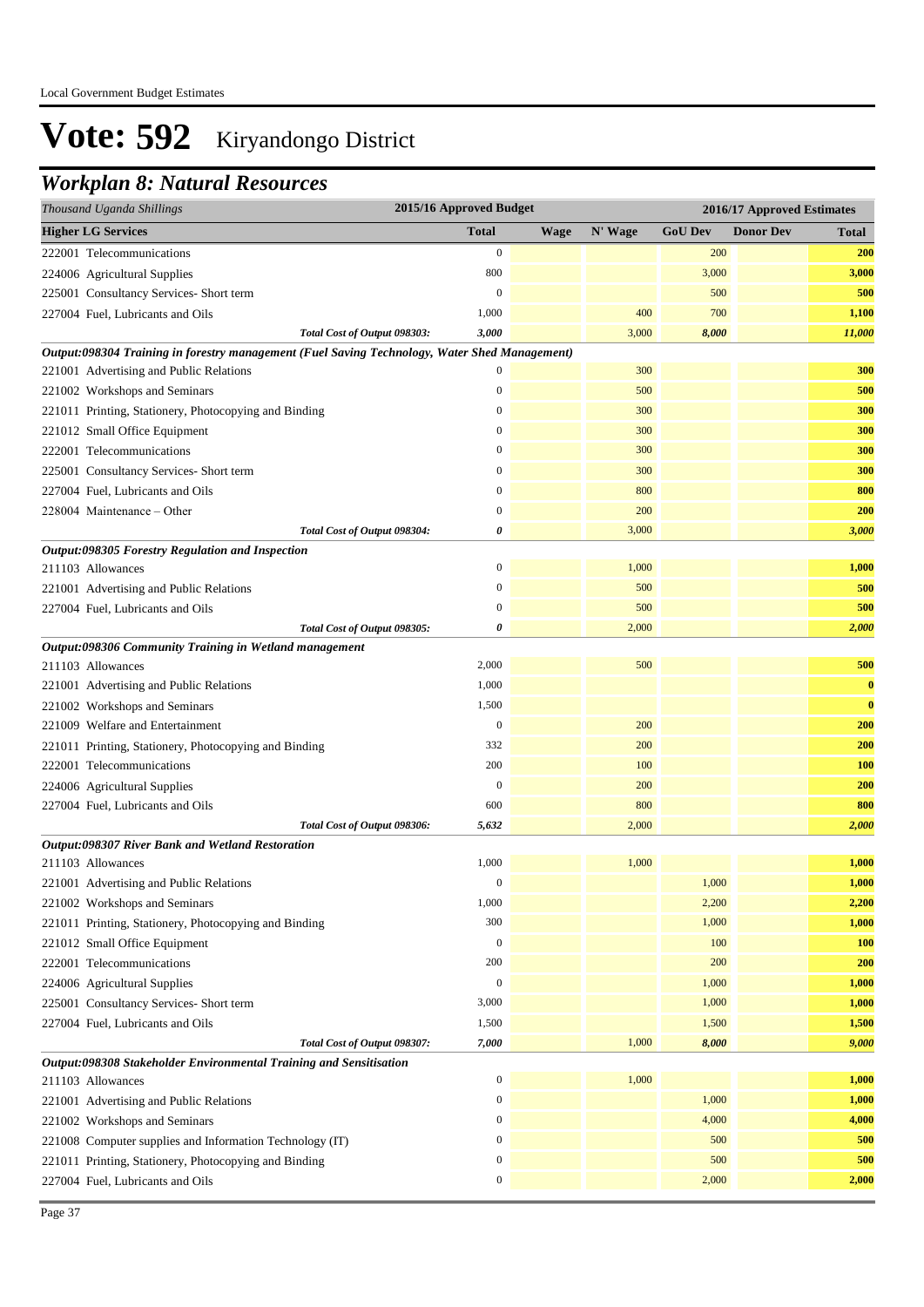## *Workplan 8: Natural Resources*

| Thousand Uganda Shillings                                                                     | 2015/16 Approved Budget |             |         | 2016/17 Approved Estimates |                  |                       |  |
|-----------------------------------------------------------------------------------------------|-------------------------|-------------|---------|----------------------------|------------------|-----------------------|--|
| <b>Higher LG Services</b>                                                                     | <b>Total</b>            | <b>Wage</b> | N' Wage | <b>GoU Dev</b>             | <b>Donor Dev</b> | <b>Total</b>          |  |
| Total Cost of Output 098308:                                                                  | 0                       |             | 1,000   | 8,000                      |                  | 9,000                 |  |
| Output:098308p PRDP-Stakeholder Environmental Training and Sensitisation                      |                         |             |         |                            |                  |                       |  |
| 211103 Allowances                                                                             | 3,000                   |             |         |                            |                  | $\bf{0}$              |  |
| 221001 Advertising and Public Relations                                                       | 500                     |             |         |                            |                  | $\bf{0}$              |  |
| 221009 Welfare and Entertainment                                                              | 1,000                   |             |         |                            |                  | $\bf{0}$              |  |
| 221011 Printing, Stationery, Photocopying and Binding                                         | 200                     |             |         |                            |                  | $\bf{0}$              |  |
| 222001 Telecommunications                                                                     | 300                     |             |         |                            |                  | $\bf{0}$              |  |
| 224006 Agricultural Supplies                                                                  | 3,000                   |             |         |                            |                  | $\bf{0}$              |  |
| 227004 Fuel, Lubricants and Oils                                                              | 2,000                   |             |         |                            |                  | $\bf{0}$              |  |
| Total Cost of Output 098308p:                                                                 | 10,000                  |             |         |                            |                  | $\boldsymbol{\theta}$ |  |
| Output:098309 Monitoring and Evaluation of Environmental Compliance                           |                         |             |         |                            |                  |                       |  |
| 211103 Allowances                                                                             | $\boldsymbol{0}$        |             | 500     |                            |                  | 500                   |  |
| 221001 Advertising and Public Relations                                                       | $\mathbf{0}$            |             |         | 500                        |                  | 500                   |  |
| 221002 Workshops and Seminars                                                                 | $\mathbf{0}$            |             |         | 2,300                      |                  | 2,300                 |  |
| 221005 Hire of Venue (chairs, projector, etc)                                                 | $\boldsymbol{0}$        |             |         | 500                        |                  | 500                   |  |
| 221008 Computer supplies and Information Technology (IT)                                      | $\mathbf{0}$            |             | 300     |                            |                  | 300                   |  |
| 222001 Telecommunications                                                                     | $\mathbf{0}$            |             |         | 200                        |                  | 200                   |  |
| 227004 Fuel, Lubricants and Oils                                                              | $\boldsymbol{0}$        |             |         | 2,000                      |                  | 2,000                 |  |
| 228003 Maintenance - Machinery, Equipment & Furniture                                         | $\mathbf{0}$            |             | 200     |                            |                  | 200                   |  |
| Total Cost of Output 098309:                                                                  | 0                       |             | 1,000   | 5,500                      |                  | 6,500                 |  |
| Output:098309p PRDP-Environmental Enforcement                                                 |                         |             |         |                            |                  |                       |  |
| 211103 Allowances                                                                             | 2,000                   |             |         |                            |                  | $\bf{0}$              |  |
| 221002 Workshops and Seminars                                                                 | 410                     |             |         |                            |                  | $\bf{0}$              |  |
| 221011 Printing, Stationery, Photocopying and Binding                                         | 200                     |             |         |                            |                  | $\bf{0}$              |  |
| 222001 Telecommunications                                                                     | 200                     |             |         |                            |                  | $\bf{0}$              |  |
| 227004 Fuel, Lubricants and Oils                                                              | 800                     |             |         |                            |                  | $\bf{0}$              |  |
| Total Cost of Output 098309p:                                                                 | 3,610                   |             |         |                            |                  | $\boldsymbol{\theta}$ |  |
| Output:098310 Land Management Services (Surveying, Valuations, Tittling and lease management) |                         |             |         |                            |                  |                       |  |
| 211103 Allowances                                                                             | 5,000                   |             | 10,761  |                            |                  | 10,761                |  |
| 213002 Incapacity, death benefits and funeral expenses                                        | $\boldsymbol{0}$        |             | 1,000   |                            |                  | 1,000                 |  |
| 221001 Advertising and Public Relations                                                       | 2,500                   |             | 1,000   | 2,000                      |                  | 3,000                 |  |
| 221002 Workshops and Seminars                                                                 | 5,804                   |             | 2,000   | 2,120                      |                  | 4,120                 |  |
| 221005 Hire of Venue (chairs, projector, etc)                                                 | $\boldsymbol{0}$        |             | 1,000   | 3,000                      |                  | 4,000                 |  |
| 221007 Books, Periodicals & Newspapers                                                        | $\boldsymbol{0}$        |             | 100     |                            |                  | <b>100</b>            |  |
| 221008 Computer supplies and Information Technology (IT)                                      | 500                     |             | 2,000   | 1,000                      |                  | 3,000                 |  |
| 221009 Welfare and Entertainment                                                              | 2,000                   |             | 100     | 500                        |                  | 600                   |  |
| 221010 Special Meals and Drinks                                                               | $\boldsymbol{0}$        |             | 100     | 500                        |                  | 600                   |  |
| 221011 Printing, Stationery, Photocopying and Binding                                         | 3,204                   |             | 1,800   | 4,000                      |                  | 5,800                 |  |
| 221012 Small Office Equipment                                                                 | 100                     |             | 1,000   | 500                        |                  | 1,500                 |  |
| 221014 Bank Charges and other Bank related costs                                              | 1,000                   |             | 500     |                            |                  | 500                   |  |
| 222001 Telecommunications                                                                     | 1,000                   |             | 1,000   | 500                        |                  | 1,500                 |  |
| 222003 Information and communications technology (ICT)                                        | $\boldsymbol{0}$        |             | 1,000   |                            |                  | 1,000                 |  |
| 225001 Consultancy Services- Short term                                                       | 3,000                   |             | 500     | 2,000                      |                  | 2,500                 |  |
| 227004 Fuel, Lubricants and Oils                                                              | 4,398                   |             | 6,698   | 2,000                      |                  | 8,698                 |  |
| 228003 Maintenance - Machinery, Equipment & Furniture                                         | $\boldsymbol{0}$        |             | 2,000   |                            |                  | 2,000                 |  |
| Total Cost of Output 098310:                                                                  | 28,506                  |             | 32,559  | 18,120                     |                  | 50,679                |  |
| <b>Total Cost of Higher LG Services</b>                                                       | 89,736                  | 66,652      | 50,559  | 47,620                     |                  | 164,831               |  |
| <b>Capital Purchases</b>                                                                      | Total                   | <b>Wage</b> | N' Wage | <b>GoU Dev</b>             | <b>Donor Dev</b> | <b>Total</b>          |  |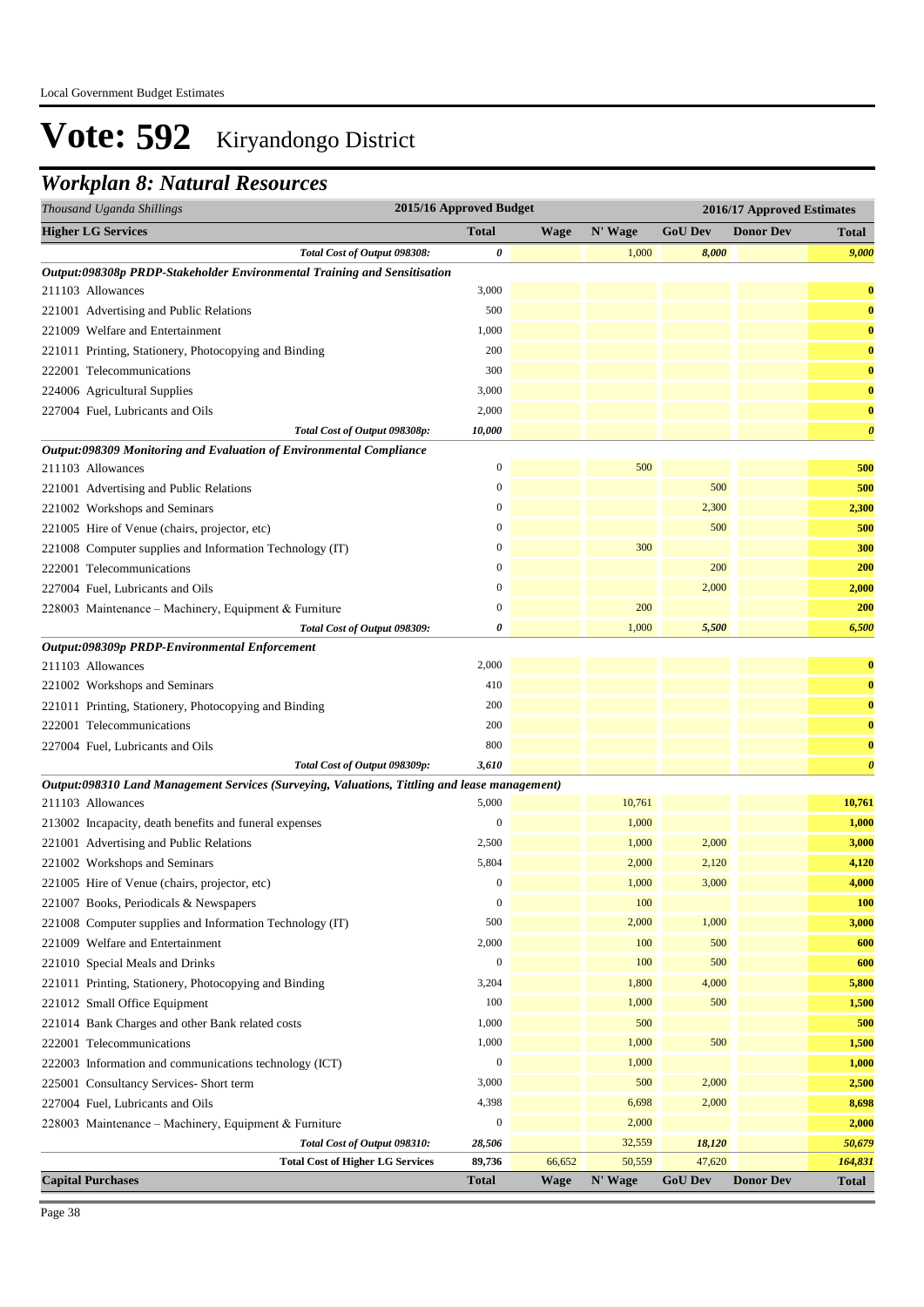## *Workplan 8: Natural Resources*

| Thousand Uganda Shillings              |                    | 2015/16 Approved Budget                                    |               |                |                |                                           | 2016/17 Approved Estimates |         |
|----------------------------------------|--------------------|------------------------------------------------------------|---------------|----------------|----------------|-------------------------------------------|----------------------------|---------|
| <b>Capital Purchases</b>               |                    |                                                            | <b>Total</b>  | <b>Wage</b>    | N' Wage        | <b>GoU Dev</b>                            | <b>Donor Dev</b>           | Total   |
| Output:098372 Administrative Capital   |                    |                                                            |               |                |                |                                           |                            |         |
| 311101 Land                            |                    |                                                            | $\mathbf{0}$  | $\mathbf{0}$   | $\overline{0}$ | 33,500                                    | $\overline{0}$             | 33,500  |
| <b>Total LCIII: Kiryandongo TC</b>     |                    |                                                            |               | LCIV: Kibanda  |                |                                           |                            | 33,500  |
| LCII: Northern Ward                    | LCI: Not Specified | <b>Survey Equipment</b> (Total station)                    |               |                |                | Source: Other Transfers from Central Gov  |                            | 33,500  |
| 312211 Office Equipment                |                    |                                                            | $\mathbf{0}$  | $\mathbf{0}$   | $\overline{0}$ | 1,000                                     | $\mathbf{0}$               | 1,000   |
| <b>Total LCIII: Kiryandongo TC</b>     |                    |                                                            | LCIV: Kibanda |                |                |                                           |                            | 1,000   |
| LCII: Northern Ward                    | LCI: Not Specified | 2 Camera for Physical Planning and Forest Officer.         |               |                |                | Source: Conditional Grant to District Nat |                            | 1,000   |
| 312213 ICT Equipment                   |                    |                                                            | $\Omega$      | $\mathbf{0}$   | $\overline{0}$ | 6,000                                     | $\mathbf{0}$               | 6,000   |
| <b>Total LCIII: Kiryandongo TC</b>     |                    |                                                            | LCIV: Kibanda |                |                |                                           |                            | 6,000   |
| LCII: Northern Ward                    | LCI: Not Specified | 2 Lap tops for Physical planning and Lands Officer         |               |                |                | Source: Other Transfers from Central Gov  |                            | 6,000   |
|                                        |                    | Total Cost of Output 098372:                               | 0             | $\overline{0}$ | $\overline{0}$ | 40,500                                    | $\boldsymbol{\theta}$      | 40,500  |
|                                        |                    | <b>Total Cost of Capital Purchases</b>                     | $\mathbf{0}$  | $\Omega$       | $\overline{0}$ | 40,500                                    | $\mathbf{0}$               | 40,500  |
|                                        |                    | <b>Total Cost of function Natural Resources Management</b> | 89,736        | 66,652         | 50,559         | 88,120                                    | $\bf{0}$                   | 205,331 |
| <b>Total Cost of Natural Resources</b> |                    |                                                            | 89,736        | 66,652         | 50,559         | 88,120                                    | $\mathbf{0}$               | 205,331 |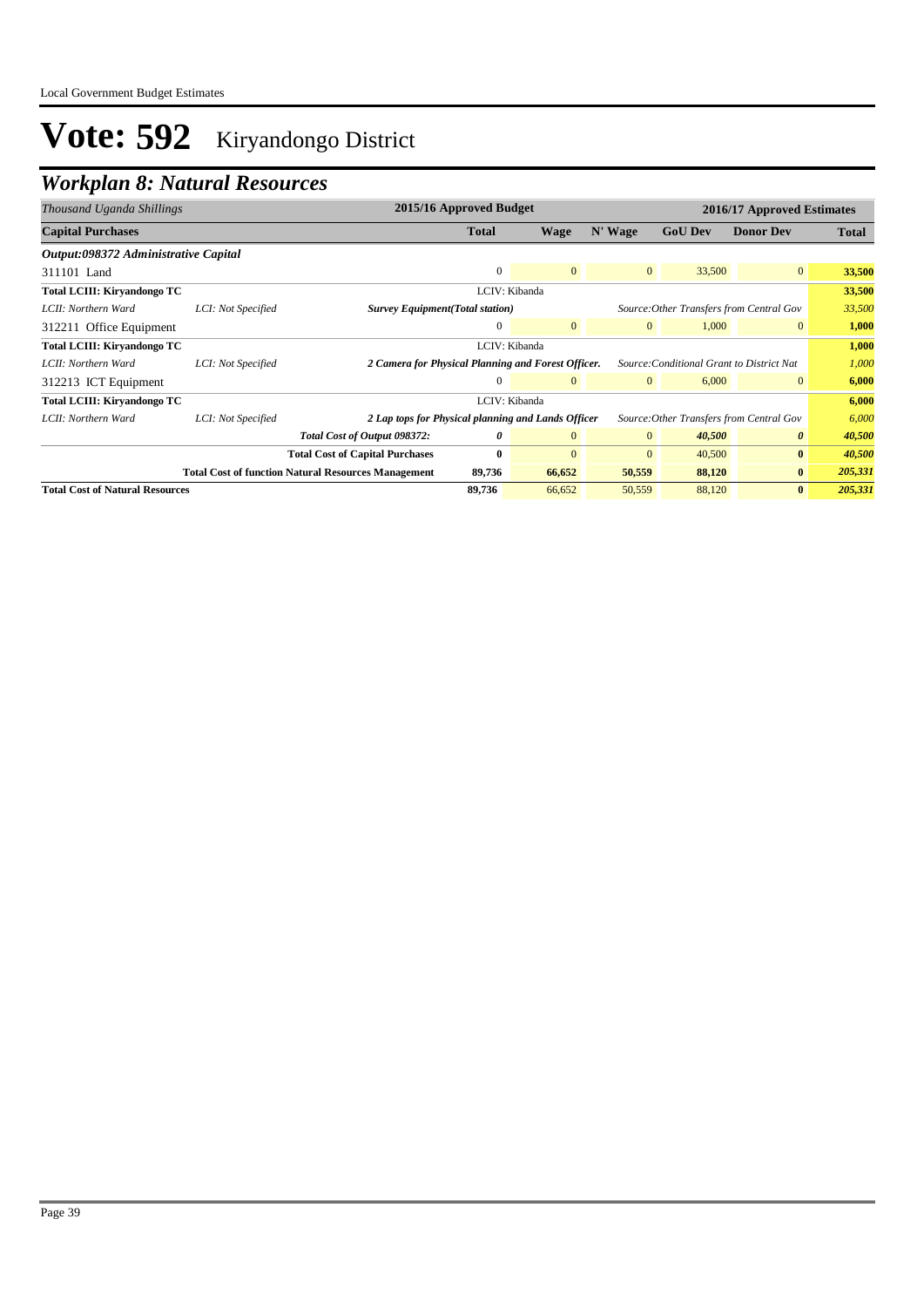### *Workplan 9: Community Based Services*

#### **(i) Overview of Workplan Revenue and Expenditures**

| <b>UShs Thousand</b>                                 |                           | 2015/16                 | 2016/17                   |
|------------------------------------------------------|---------------------------|-------------------------|---------------------------|
|                                                      | Approved<br><b>Budget</b> | Outturn by<br>end March | Approved<br><b>Budget</b> |
| A: Breakdown of Workplan Revenues:                   |                           |                         |                           |
| <b>Recurrent Revenues</b>                            | 158,114                   | 71,000                  | 117,869                   |
| District Unconditional Grant (Non-Wage)              | 13,328                    | 500                     | 14,559                    |
| District Unconditional Grant (Wage)                  | 74,490                    | 19,279                  | 25,704                    |
| <b>Locally Raised Revenues</b>                       | 2.000                     | $\theta$                | 12,000                    |
| Sector Conditional Grant (Non-Wage)                  | 68,296                    | 51,221                  | 65,606                    |
| <b>Development Revenues</b>                          | 470,114                   | 79,145                  | 1,876,026                 |
| District Discretionary Development Equalization Gran | 147,992                   | 74,047                  | 16,000                    |
| Other Transfers from Central Government              | 322,122                   | 5,098                   | 1,855,678                 |
| <b>Transitional Development Grant</b>                |                           | $\theta$                | 4,348                     |
| <b>Total Revenues</b>                                | 628,228                   | 150,145                 | 1,993,895                 |
| <b>B: Breakdown of Workplan Expenditures:</b>        |                           |                         |                           |
| Recurrent Expenditure                                | 158,114                   | 54.644                  | 117,869                   |
| Wage                                                 | 74.490                    | 16,279                  | 25,704                    |
| Non Wage                                             | 83,624                    | 38,366                  | 92,165                    |
| Development Expenditure                              | 470,114                   | 45,289                  | 1,876,026                 |
| Domestic Development                                 | 470.114                   | 45289                   | 1,876,026                 |
| Donor Development                                    |                           | $\overline{0}$          | $\Omega$                  |
| <b>Total Expenditure</b>                             | 628,228                   | 99.933                  | 1.993.895                 |

**(ii) Details of Workplan Revenues and Expenditures**

#### *Expenditure Details for Workplan 9: Community Based Services*

| <b>LG Function 1081 Community Mobilisation and Empowerment</b>    |                         |              |         |                |                            |                       |
|-------------------------------------------------------------------|-------------------------|--------------|---------|----------------|----------------------------|-----------------------|
| Thousand Uganda Shillings                                         | 2015/16 Approved Budget |              |         |                | 2016/17 Approved Estimates |                       |
| <b>Lower Local Services</b>                                       | <b>Total</b>            | <b>Wage</b>  | N' Wage | <b>GoU Dev</b> | <b>Donor Dev</b>           | <b>Total</b>          |
| Output:108151 Community Development Services for LLGs (LLS)       |                         |              |         |                |                            |                       |
| 263101 LG Conditional grants (Current)                            | 140,593                 |              |         |                |                            | $\bf{0}$              |
| Total Cost of Output 108151:                                      | 140,593                 |              |         |                |                            | $\boldsymbol{\theta}$ |
| <b>Total Cost of Lower Local Services</b>                         | 140,593                 |              |         |                |                            | $\boldsymbol{\theta}$ |
| <b>Higher LG Services</b>                                         | <b>Total</b>            | <b>Wage</b>  | N' Wage | <b>GoU Dev</b> | <b>Donor Dev</b>           | <b>Total</b>          |
| Output:108101 Operation of the Community Based Sevices Department |                         |              |         |                |                            |                       |
| 211101 General Staff Salaries                                     | 74,490                  | 25,704       |         |                |                            | 25,704                |
| 211103 Allowances                                                 | 5,200                   |              | 1,600   |                |                            | 1,600                 |
| 221001 Advertising and Public Relations                           | $\mathbf{0}$            |              | 1,200   |                |                            | 1,200                 |
| 221011 Printing, Stationery, Photocopying and Binding             | 769                     |              | 1,500   |                |                            | 1,500                 |
| 221012 Small Office Equipment                                     | 53                      |              | 500     |                |                            | 500                   |
| 227004 Fuel, Lubricants and Oils                                  | 3,800                   |              | 2,000   |                |                            | 2,000                 |
| 228001 Maintenance - Civil                                        | 1,200                   |              |         |                |                            | $\bf{0}$              |
| 228002 Maintenance - Vehicles                                     | $\Omega$                |              | 1,200   |                |                            | 1,200                 |
| Total Cost of Output 108101:                                      | 85,512                  | 25,704       | 8,000   |                |                            | 33,704                |
| Output:108102 Probation and Welfare Support                       |                         |              |         |                |                            |                       |
| 211103 Allowances                                                 | 3,000                   | $\mathbf{0}$ |         |                |                            | $\bf{0}$              |
| 221008 Computer supplies and Information Technology (IT)          | $\mathbf{0}$            |              | 1,200   |                |                            | 1,200                 |
| 221011 Printing, Stationery, Photocopying and Binding             | $\mathbf{0}$            |              | 240     |                |                            | 240                   |
| 221012 Small Office Equipment                                     | $\boldsymbol{0}$        |              | 800     |                |                            | 800                   |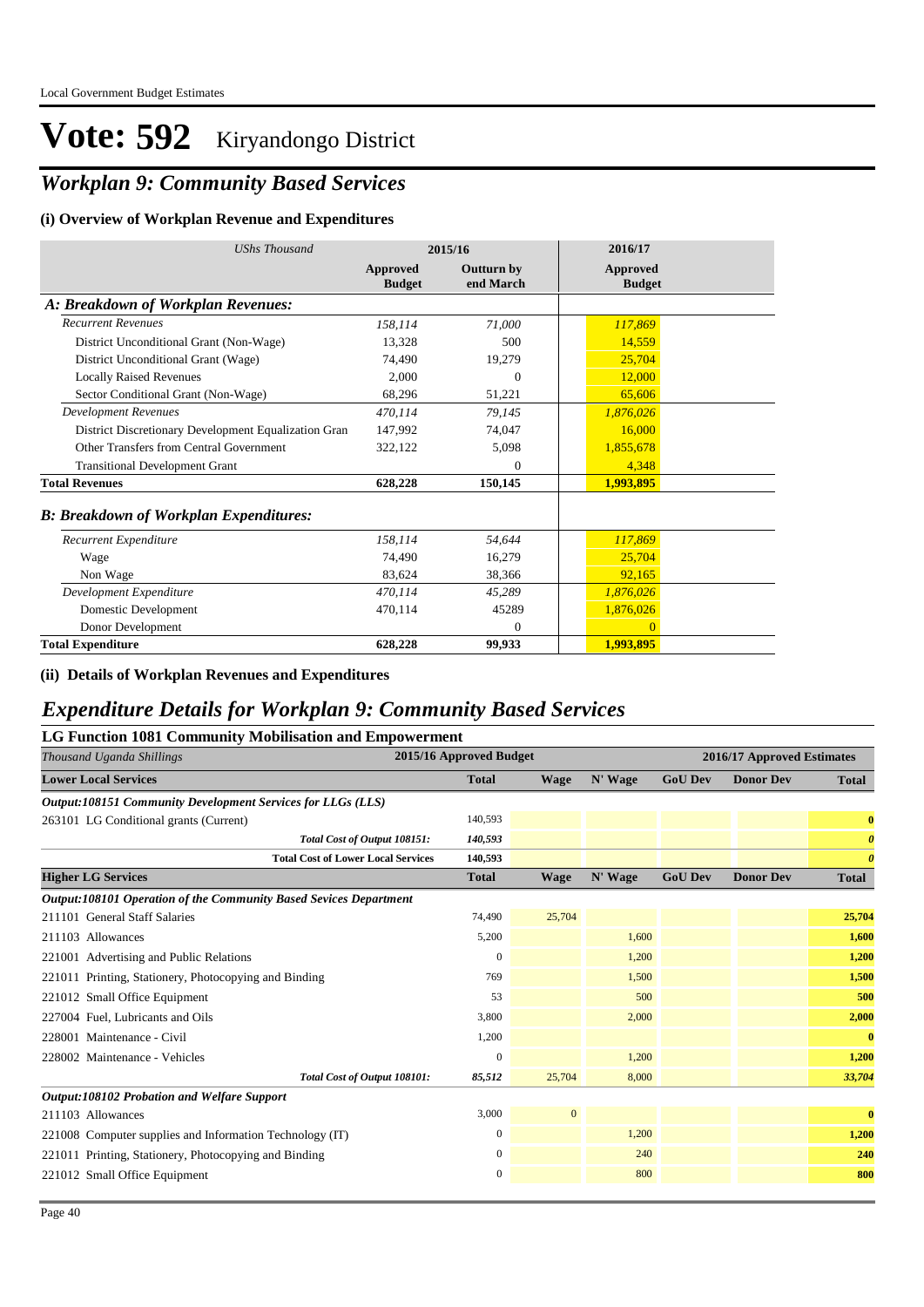### *Workplan 9: Community Based Services*

| Thousand Uganda Shillings                                                            | 2015/16 Approved Budget |              |         |                | 2016/17 Approved Estimates |              |
|--------------------------------------------------------------------------------------|-------------------------|--------------|---------|----------------|----------------------------|--------------|
| <b>Higher LG Services</b>                                                            | <b>Total</b>            | <b>Wage</b>  | N' Wage | <b>GoU Dev</b> | <b>Donor Dev</b>           | <b>Total</b> |
| 227001 Travel inland                                                                 | $\boldsymbol{0}$        |              | 2,312   |                |                            | 2,312        |
| 227004 Fuel, Lubricants and Oils                                                     | $\boldsymbol{0}$        |              | 2,380   |                |                            | 2,380        |
| 228002 Maintenance - Vehicles                                                        | $\mathbf{0}$            |              | 1,800   |                |                            | 1,800        |
| Total Cost of Output 108102:                                                         | 3,000                   | $\mathbf{0}$ | 8,732   |                |                            | 8,732        |
| <b>Output:108103 Social Rehabilitation Services</b>                                  |                         |              |         |                |                            |              |
| 211103 Allowances                                                                    | 1,200                   |              |         |                |                            | $\bf{0}$     |
| 221001 Advertising and Public Relations                                              | $\boldsymbol{0}$        |              | 200     |                |                            | 200          |
| 221002 Workshops and Seminars                                                        | 600                     |              | 1,200   |                |                            | 1,200        |
| 221009 Welfare and Entertainment                                                     | 500                     |              |         |                |                            | $\bf{0}$     |
| 221011 Printing, Stationery, Photocopying and Binding                                | 57                      |              | 200     |                |                            | 200          |
| 221015 Financial and related costs (e.g. shortages, pilferages, etc.)                | 28,000                  |              |         |                |                            | $\bf{0}$     |
| 227001 Travel inland                                                                 | 600                     |              | 1,811   |                |                            | 1,811        |
| 227004 Fuel, Lubricants and Oils                                                     | 1,000                   |              | 1,200   |                |                            | 1,200        |
| Total Cost of Output 108103:                                                         | 31,957                  |              | 4,611   |                |                            | 4,611        |
| <b>Output:108104 Community Development Services (HLG)</b>                            |                         |              |         |                |                            |              |
| 211103 Allowances                                                                    | 2,100                   |              |         |                |                            | $\bf{0}$     |
| 221002 Workshops and Seminars                                                        | $\boldsymbol{0}$        |              | 1,000   |                |                            | 1,000        |
| 221008 Computer supplies and Information Technology (IT)                             | $\boldsymbol{0}$        |              | 1,200   |                |                            | 1,200        |
| 221011 Printing, Stationery, Photocopying and Binding                                | 600                     |              | 1,800   |                |                            | 1,800        |
| 221012 Small Office Equipment                                                        | 153                     |              | 454     |                |                            | 454          |
| 221014 Bank Charges and other Bank related costs                                     | $\mathbf{0}$            |              | 1,200   |                |                            | 1,200        |
| 222003 Information and communications technology (ICT)                               | $\mathbf{0}$            |              | 240     |                |                            | 240          |
| 227001 Travel inland                                                                 | $\boldsymbol{0}$        |              | 1,328   |                |                            | 1,328        |
| 227004 Fuel, Lubricants and Oils                                                     | 6,251                   |              | 3,600   |                |                            | 3,600        |
| 228002 Maintenance - Vehicles                                                        | $\boldsymbol{0}$        |              | 1,000   |                |                            | 1,000        |
| Total Cost of Output 108104:                                                         | 9,104                   |              | 11,822  |                |                            | 11,822       |
| Output:108105 Adult Learning                                                         |                         |              |         |                |                            |              |
| 211103 Allowances                                                                    | 4,400                   |              |         |                |                            | $\bf{0}$     |
| 221001 Advertising and Public Relations                                              | 1,800                   |              | 2,000   |                |                            | 2,000        |
| 221002 Workshops and Seminars                                                        | 2,600                   |              | 8,000   |                |                            | 8,000        |
| 221008 Computer supplies and Information Technology (IT)                             | 421                     |              |         |                |                            | $\bf{0}$     |
| 221009 Welfare and Entertainment                                                     | 3,000                   |              |         |                |                            | $\bf{0}$     |
| 221011 Printing, Stationery, Photocopying and Binding                                | 1,200                   |              | 800     |                |                            | 800          |
| 221014 Bank Charges and other Bank related costs                                     | 360                     |              |         |                |                            | $\bf{0}$     |
| 222001 Telecommunications                                                            | $\mathbf{0}$            |              | 400     |                |                            | 400          |
| 223001 Property Expenses                                                             | $\mathbf{0}$            |              | 2,800   |                |                            | 2,800        |
| 227001 Travel inland                                                                 | 800                     |              |         |                |                            | $\bf{0}$     |
| 227004 Fuel, Lubricants and Oils                                                     | 2,200                   |              | 2,000   |                |                            | 2,000        |
| Total Cost of Output 108105:                                                         | 16,781                  |              | 16,000  |                |                            | 16,000       |
| <b>Output:108107 Gender Mainstreaming</b>                                            |                         |              |         |                |                            |              |
| 221001 Advertising and Public Relations                                              | $\boldsymbol{0}$        |              | 1,000   |                |                            | 1,000        |
| 221002 Workshops and Seminars                                                        | $\boldsymbol{0}$        |              | 1,500   |                |                            | 1,500        |
| 221009 Welfare and Entertainment                                                     | 3,800                   |              | 2,500   |                |                            | 2,500        |
| Total Cost of Output 108107:                                                         | 3,800                   |              | 5,000   |                |                            | 5,000        |
| Output:108108 Children and Youth Services<br>221001 Advertising and Public Relations | $\boldsymbol{0}$        |              |         | 1,000          |                            | 1,000        |
| 221002 Workshops and Seminars                                                        | $\boldsymbol{0}$        |              |         | 9,000          |                            | 9,000        |
| 221009 Welfare and Entertainment                                                     | 1,200                   |              |         |                |                            | $\bf{0}$     |
|                                                                                      |                         |              |         |                |                            |              |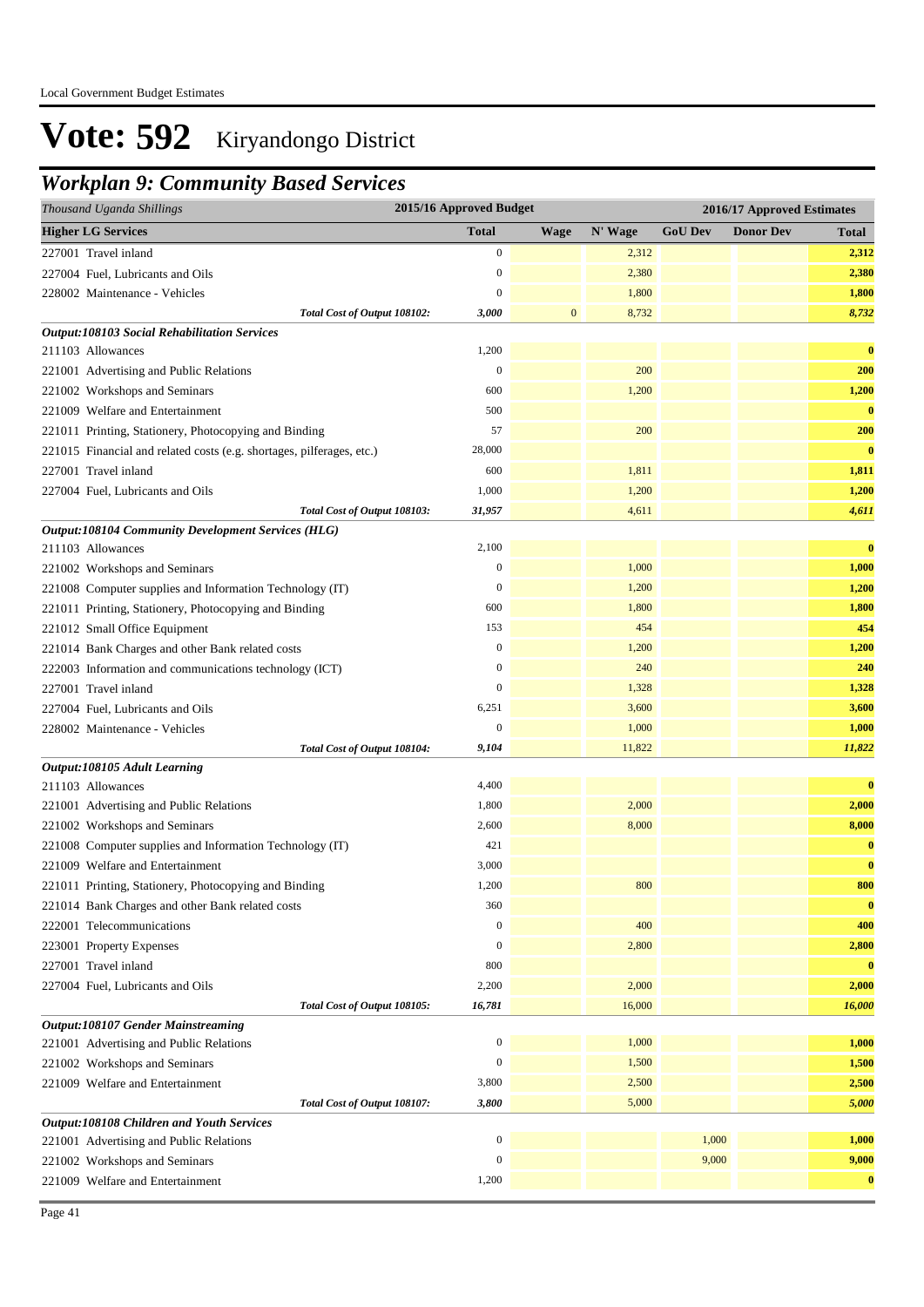### *Workplan 9: Community Based Services*

| <b>Higher LG Services</b><br><b>Total</b><br>N' Wage<br><b>GoU Dev</b><br><b>Wage</b><br><b>Donor Dev</b><br>Total<br>$\boldsymbol{0}$<br>220,413<br>221015 Financial and related costs (e.g. shortages, pilferages, etc.)<br>$\boldsymbol{0}$<br>2,507<br>227001 Travel inland<br>1,693<br>227004 Fuel, Lubricants and Oils<br>$\boldsymbol{0}$<br>2,000<br>$\mathbf{0}$<br>$\mathbf{0}$<br>1,000<br>228002 Maintenance - Vehicles<br>4,200<br>233,413<br>Total Cost of Output 108108:<br>1,200<br><b>Output:108109 Support to Youth Councils</b><br>$\boldsymbol{0}$<br>2,000<br>221001 Advertising and Public Relations<br>5,500<br>221002 Workshops and Seminars<br>$\boldsymbol{0}$<br>17,707<br>221009 Welfare and Entertainment<br>308,415<br>221015 Financial and related costs (e.g. shortages, pilferages, etc.)<br>60<br>$\boldsymbol{0}$<br>222001 Telecommunications<br>227001 Travel inland<br>$\mathbf{0}$<br>1,640<br>$\overline{0}$<br>600<br>227004 Fuel, Lubricants and Oils<br>9,800<br>Total Cost of Output 108109:<br>326,122<br>Output:108110 Support to Disabled and the Elderly<br>3,307<br>211102 Contract Staff Salaries (Incl. Casuals, Temporary)<br>$\boldsymbol{0}$<br>1,800<br>221001 Advertising and Public Relations<br>4,000<br>$\boldsymbol{0}$<br>221002 Workshops and Seminars<br>221009 Welfare and Entertainment<br>2,600<br>$\boldsymbol{0}$<br>12,000<br>$\boldsymbol{0}$<br>221015 Financial and related costs (e.g. shortages, pilferages, etc.)<br>$\mathbf{0}$<br>400<br>222001 Telecommunications<br>1,200<br>227004 Fuel, Lubricants and Oils<br>$\mathbf{0}$<br>Total Cost of Output 108110:<br>10,000<br>12,000<br>3,307<br>Output:108112 Work based inspections<br>2,000<br>211103 Allowances<br>800<br>$\mathbf{0}$<br>221001 Advertising and Public Relations<br>1,000<br>221009 Welfare and Entertainment<br>$\boldsymbol{0}$<br>1,200<br>227004 Fuel, Lubricants and Oils<br>$\mathbf{0}$<br>3,000<br>2,000<br>Total Cost of Output 108112:<br>Output:108113 Labour dispute settlement<br>1,853<br>211103 Allowances<br>1,400<br>200<br>222001 Telecommunications<br>$\boldsymbol{0}$<br>$\boldsymbol{0}$<br>1,400<br>227004 Fuel, Lubricants and Oils<br>3,000<br>Total Cost of Output 108113:<br>1,853<br><b>Output:108114 Representation on Women's Councils</b><br>$\boldsymbol{0}$<br>1,600<br>221001 Advertising and Public Relations<br>5,040<br>$\mathbf{0}$<br>221002 Workshops and Seminars<br>3,000<br>221009 Welfare and Entertainment<br>160<br>$\mathbf{0}$<br>221011 Printing, Stationery, Photocopying and Binding<br>$\mathbf{0}$<br>400<br>222001 Telecommunications<br>$\boldsymbol{0}$<br>800<br>227001 Travel inland<br>Total Cost of Output 108114:<br>3,000<br>8,000<br><b>Total Cost of Higher LG Services</b><br>487,636<br>25,704<br>92,165<br>245,413<br><b>Donor Dev</b><br><b>Capital Purchases</b><br><b>Total</b><br>N' Wage<br><b>GoU Dev</b><br><b>Wage</b><br><b>Total</b><br>Output:108175 Non Standard Service Delivery Capital<br>$\mathbf{0}$<br>$\bf{0}$<br>$\boldsymbol{0}$<br>800,000<br>$\mathbf{0}$<br>312103 Roads and Bridges<br>Total LCIII: Kiryandongo TC<br>LCIV: Kibanda<br>LCII: Northern Ward<br>LCI: Not Specified<br>Source: Other Transfers from Central Gov<br>Labour intensive public works | Thousand Uganda Shillings | 2015/16 Approved Budget |  | 2016/17 Approved Estimates |            |
|-------------------------------------------------------------------------------------------------------------------------------------------------------------------------------------------------------------------------------------------------------------------------------------------------------------------------------------------------------------------------------------------------------------------------------------------------------------------------------------------------------------------------------------------------------------------------------------------------------------------------------------------------------------------------------------------------------------------------------------------------------------------------------------------------------------------------------------------------------------------------------------------------------------------------------------------------------------------------------------------------------------------------------------------------------------------------------------------------------------------------------------------------------------------------------------------------------------------------------------------------------------------------------------------------------------------------------------------------------------------------------------------------------------------------------------------------------------------------------------------------------------------------------------------------------------------------------------------------------------------------------------------------------------------------------------------------------------------------------------------------------------------------------------------------------------------------------------------------------------------------------------------------------------------------------------------------------------------------------------------------------------------------------------------------------------------------------------------------------------------------------------------------------------------------------------------------------------------------------------------------------------------------------------------------------------------------------------------------------------------------------------------------------------------------------------------------------------------------------------------------------------------------------------------------------------------------------------------------------------------------------------------------------------------------------------------------------------------------------------------------------------------------------------------------------------------------------------------------------------------------------------------------------------------------------------------------------------------------------------------------------------------------------------------------------------------------------------------------------------------------------------------------------------------------------------------------------------------------------------------------------------------------------------------------------------|---------------------------|-------------------------|--|----------------------------|------------|
| 1,600<br>5,040<br>$\bf{0}$<br>400<br>8,000<br>363,282<br>800,000<br>800,000<br>800,000                                                                                                                                                                                                                                                                                                                                                                                                                                                                                                                                                                                                                                                                                                                                                                                                                                                                                                                                                                                                                                                                                                                                                                                                                                                                                                                                                                                                                                                                                                                                                                                                                                                                                                                                                                                                                                                                                                                                                                                                                                                                                                                                                                                                                                                                                                                                                                                                                                                                                                                                                                                                                                                                                                                                                                                                                                                                                                                                                                                                                                                                                                                                                                                                                      |                           |                         |  |                            |            |
|                                                                                                                                                                                                                                                                                                                                                                                                                                                                                                                                                                                                                                                                                                                                                                                                                                                                                                                                                                                                                                                                                                                                                                                                                                                                                                                                                                                                                                                                                                                                                                                                                                                                                                                                                                                                                                                                                                                                                                                                                                                                                                                                                                                                                                                                                                                                                                                                                                                                                                                                                                                                                                                                                                                                                                                                                                                                                                                                                                                                                                                                                                                                                                                                                                                                                                             |                           |                         |  |                            | 220,413    |
|                                                                                                                                                                                                                                                                                                                                                                                                                                                                                                                                                                                                                                                                                                                                                                                                                                                                                                                                                                                                                                                                                                                                                                                                                                                                                                                                                                                                                                                                                                                                                                                                                                                                                                                                                                                                                                                                                                                                                                                                                                                                                                                                                                                                                                                                                                                                                                                                                                                                                                                                                                                                                                                                                                                                                                                                                                                                                                                                                                                                                                                                                                                                                                                                                                                                                                             |                           |                         |  |                            | 2,507      |
|                                                                                                                                                                                                                                                                                                                                                                                                                                                                                                                                                                                                                                                                                                                                                                                                                                                                                                                                                                                                                                                                                                                                                                                                                                                                                                                                                                                                                                                                                                                                                                                                                                                                                                                                                                                                                                                                                                                                                                                                                                                                                                                                                                                                                                                                                                                                                                                                                                                                                                                                                                                                                                                                                                                                                                                                                                                                                                                                                                                                                                                                                                                                                                                                                                                                                                             |                           |                         |  |                            | 3,693      |
|                                                                                                                                                                                                                                                                                                                                                                                                                                                                                                                                                                                                                                                                                                                                                                                                                                                                                                                                                                                                                                                                                                                                                                                                                                                                                                                                                                                                                                                                                                                                                                                                                                                                                                                                                                                                                                                                                                                                                                                                                                                                                                                                                                                                                                                                                                                                                                                                                                                                                                                                                                                                                                                                                                                                                                                                                                                                                                                                                                                                                                                                                                                                                                                                                                                                                                             |                           |                         |  |                            | 1,000      |
|                                                                                                                                                                                                                                                                                                                                                                                                                                                                                                                                                                                                                                                                                                                                                                                                                                                                                                                                                                                                                                                                                                                                                                                                                                                                                                                                                                                                                                                                                                                                                                                                                                                                                                                                                                                                                                                                                                                                                                                                                                                                                                                                                                                                                                                                                                                                                                                                                                                                                                                                                                                                                                                                                                                                                                                                                                                                                                                                                                                                                                                                                                                                                                                                                                                                                                             |                           |                         |  |                            | 237,613    |
|                                                                                                                                                                                                                                                                                                                                                                                                                                                                                                                                                                                                                                                                                                                                                                                                                                                                                                                                                                                                                                                                                                                                                                                                                                                                                                                                                                                                                                                                                                                                                                                                                                                                                                                                                                                                                                                                                                                                                                                                                                                                                                                                                                                                                                                                                                                                                                                                                                                                                                                                                                                                                                                                                                                                                                                                                                                                                                                                                                                                                                                                                                                                                                                                                                                                                                             |                           |                         |  |                            |            |
|                                                                                                                                                                                                                                                                                                                                                                                                                                                                                                                                                                                                                                                                                                                                                                                                                                                                                                                                                                                                                                                                                                                                                                                                                                                                                                                                                                                                                                                                                                                                                                                                                                                                                                                                                                                                                                                                                                                                                                                                                                                                                                                                                                                                                                                                                                                                                                                                                                                                                                                                                                                                                                                                                                                                                                                                                                                                                                                                                                                                                                                                                                                                                                                                                                                                                                             |                           |                         |  |                            | 2,000      |
|                                                                                                                                                                                                                                                                                                                                                                                                                                                                                                                                                                                                                                                                                                                                                                                                                                                                                                                                                                                                                                                                                                                                                                                                                                                                                                                                                                                                                                                                                                                                                                                                                                                                                                                                                                                                                                                                                                                                                                                                                                                                                                                                                                                                                                                                                                                                                                                                                                                                                                                                                                                                                                                                                                                                                                                                                                                                                                                                                                                                                                                                                                                                                                                                                                                                                                             |                           |                         |  |                            | 5,500      |
|                                                                                                                                                                                                                                                                                                                                                                                                                                                                                                                                                                                                                                                                                                                                                                                                                                                                                                                                                                                                                                                                                                                                                                                                                                                                                                                                                                                                                                                                                                                                                                                                                                                                                                                                                                                                                                                                                                                                                                                                                                                                                                                                                                                                                                                                                                                                                                                                                                                                                                                                                                                                                                                                                                                                                                                                                                                                                                                                                                                                                                                                                                                                                                                                                                                                                                             |                           |                         |  |                            | $\bf{0}$   |
|                                                                                                                                                                                                                                                                                                                                                                                                                                                                                                                                                                                                                                                                                                                                                                                                                                                                                                                                                                                                                                                                                                                                                                                                                                                                                                                                                                                                                                                                                                                                                                                                                                                                                                                                                                                                                                                                                                                                                                                                                                                                                                                                                                                                                                                                                                                                                                                                                                                                                                                                                                                                                                                                                                                                                                                                                                                                                                                                                                                                                                                                                                                                                                                                                                                                                                             |                           |                         |  |                            | $\bf{0}$   |
|                                                                                                                                                                                                                                                                                                                                                                                                                                                                                                                                                                                                                                                                                                                                                                                                                                                                                                                                                                                                                                                                                                                                                                                                                                                                                                                                                                                                                                                                                                                                                                                                                                                                                                                                                                                                                                                                                                                                                                                                                                                                                                                                                                                                                                                                                                                                                                                                                                                                                                                                                                                                                                                                                                                                                                                                                                                                                                                                                                                                                                                                                                                                                                                                                                                                                                             |                           |                         |  |                            | 60         |
|                                                                                                                                                                                                                                                                                                                                                                                                                                                                                                                                                                                                                                                                                                                                                                                                                                                                                                                                                                                                                                                                                                                                                                                                                                                                                                                                                                                                                                                                                                                                                                                                                                                                                                                                                                                                                                                                                                                                                                                                                                                                                                                                                                                                                                                                                                                                                                                                                                                                                                                                                                                                                                                                                                                                                                                                                                                                                                                                                                                                                                                                                                                                                                                                                                                                                                             |                           |                         |  |                            | 1,640      |
|                                                                                                                                                                                                                                                                                                                                                                                                                                                                                                                                                                                                                                                                                                                                                                                                                                                                                                                                                                                                                                                                                                                                                                                                                                                                                                                                                                                                                                                                                                                                                                                                                                                                                                                                                                                                                                                                                                                                                                                                                                                                                                                                                                                                                                                                                                                                                                                                                                                                                                                                                                                                                                                                                                                                                                                                                                                                                                                                                                                                                                                                                                                                                                                                                                                                                                             |                           |                         |  |                            | 600        |
|                                                                                                                                                                                                                                                                                                                                                                                                                                                                                                                                                                                                                                                                                                                                                                                                                                                                                                                                                                                                                                                                                                                                                                                                                                                                                                                                                                                                                                                                                                                                                                                                                                                                                                                                                                                                                                                                                                                                                                                                                                                                                                                                                                                                                                                                                                                                                                                                                                                                                                                                                                                                                                                                                                                                                                                                                                                                                                                                                                                                                                                                                                                                                                                                                                                                                                             |                           |                         |  |                            | 9,800      |
|                                                                                                                                                                                                                                                                                                                                                                                                                                                                                                                                                                                                                                                                                                                                                                                                                                                                                                                                                                                                                                                                                                                                                                                                                                                                                                                                                                                                                                                                                                                                                                                                                                                                                                                                                                                                                                                                                                                                                                                                                                                                                                                                                                                                                                                                                                                                                                                                                                                                                                                                                                                                                                                                                                                                                                                                                                                                                                                                                                                                                                                                                                                                                                                                                                                                                                             |                           |                         |  |                            |            |
|                                                                                                                                                                                                                                                                                                                                                                                                                                                                                                                                                                                                                                                                                                                                                                                                                                                                                                                                                                                                                                                                                                                                                                                                                                                                                                                                                                                                                                                                                                                                                                                                                                                                                                                                                                                                                                                                                                                                                                                                                                                                                                                                                                                                                                                                                                                                                                                                                                                                                                                                                                                                                                                                                                                                                                                                                                                                                                                                                                                                                                                                                                                                                                                                                                                                                                             |                           |                         |  |                            | $\bf{0}$   |
|                                                                                                                                                                                                                                                                                                                                                                                                                                                                                                                                                                                                                                                                                                                                                                                                                                                                                                                                                                                                                                                                                                                                                                                                                                                                                                                                                                                                                                                                                                                                                                                                                                                                                                                                                                                                                                                                                                                                                                                                                                                                                                                                                                                                                                                                                                                                                                                                                                                                                                                                                                                                                                                                                                                                                                                                                                                                                                                                                                                                                                                                                                                                                                                                                                                                                                             |                           |                         |  |                            | 1,800      |
|                                                                                                                                                                                                                                                                                                                                                                                                                                                                                                                                                                                                                                                                                                                                                                                                                                                                                                                                                                                                                                                                                                                                                                                                                                                                                                                                                                                                                                                                                                                                                                                                                                                                                                                                                                                                                                                                                                                                                                                                                                                                                                                                                                                                                                                                                                                                                                                                                                                                                                                                                                                                                                                                                                                                                                                                                                                                                                                                                                                                                                                                                                                                                                                                                                                                                                             |                           |                         |  |                            | 4,000      |
|                                                                                                                                                                                                                                                                                                                                                                                                                                                                                                                                                                                                                                                                                                                                                                                                                                                                                                                                                                                                                                                                                                                                                                                                                                                                                                                                                                                                                                                                                                                                                                                                                                                                                                                                                                                                                                                                                                                                                                                                                                                                                                                                                                                                                                                                                                                                                                                                                                                                                                                                                                                                                                                                                                                                                                                                                                                                                                                                                                                                                                                                                                                                                                                                                                                                                                             |                           |                         |  |                            | 2,600      |
|                                                                                                                                                                                                                                                                                                                                                                                                                                                                                                                                                                                                                                                                                                                                                                                                                                                                                                                                                                                                                                                                                                                                                                                                                                                                                                                                                                                                                                                                                                                                                                                                                                                                                                                                                                                                                                                                                                                                                                                                                                                                                                                                                                                                                                                                                                                                                                                                                                                                                                                                                                                                                                                                                                                                                                                                                                                                                                                                                                                                                                                                                                                                                                                                                                                                                                             |                           |                         |  |                            | 12,000     |
|                                                                                                                                                                                                                                                                                                                                                                                                                                                                                                                                                                                                                                                                                                                                                                                                                                                                                                                                                                                                                                                                                                                                                                                                                                                                                                                                                                                                                                                                                                                                                                                                                                                                                                                                                                                                                                                                                                                                                                                                                                                                                                                                                                                                                                                                                                                                                                                                                                                                                                                                                                                                                                                                                                                                                                                                                                                                                                                                                                                                                                                                                                                                                                                                                                                                                                             |                           |                         |  |                            | 400        |
|                                                                                                                                                                                                                                                                                                                                                                                                                                                                                                                                                                                                                                                                                                                                                                                                                                                                                                                                                                                                                                                                                                                                                                                                                                                                                                                                                                                                                                                                                                                                                                                                                                                                                                                                                                                                                                                                                                                                                                                                                                                                                                                                                                                                                                                                                                                                                                                                                                                                                                                                                                                                                                                                                                                                                                                                                                                                                                                                                                                                                                                                                                                                                                                                                                                                                                             |                           |                         |  |                            | 1,200      |
|                                                                                                                                                                                                                                                                                                                                                                                                                                                                                                                                                                                                                                                                                                                                                                                                                                                                                                                                                                                                                                                                                                                                                                                                                                                                                                                                                                                                                                                                                                                                                                                                                                                                                                                                                                                                                                                                                                                                                                                                                                                                                                                                                                                                                                                                                                                                                                                                                                                                                                                                                                                                                                                                                                                                                                                                                                                                                                                                                                                                                                                                                                                                                                                                                                                                                                             |                           |                         |  |                            | 22,000     |
|                                                                                                                                                                                                                                                                                                                                                                                                                                                                                                                                                                                                                                                                                                                                                                                                                                                                                                                                                                                                                                                                                                                                                                                                                                                                                                                                                                                                                                                                                                                                                                                                                                                                                                                                                                                                                                                                                                                                                                                                                                                                                                                                                                                                                                                                                                                                                                                                                                                                                                                                                                                                                                                                                                                                                                                                                                                                                                                                                                                                                                                                                                                                                                                                                                                                                                             |                           |                         |  |                            |            |
|                                                                                                                                                                                                                                                                                                                                                                                                                                                                                                                                                                                                                                                                                                                                                                                                                                                                                                                                                                                                                                                                                                                                                                                                                                                                                                                                                                                                                                                                                                                                                                                                                                                                                                                                                                                                                                                                                                                                                                                                                                                                                                                                                                                                                                                                                                                                                                                                                                                                                                                                                                                                                                                                                                                                                                                                                                                                                                                                                                                                                                                                                                                                                                                                                                                                                                             |                           |                         |  |                            | $\bf{0}$   |
|                                                                                                                                                                                                                                                                                                                                                                                                                                                                                                                                                                                                                                                                                                                                                                                                                                                                                                                                                                                                                                                                                                                                                                                                                                                                                                                                                                                                                                                                                                                                                                                                                                                                                                                                                                                                                                                                                                                                                                                                                                                                                                                                                                                                                                                                                                                                                                                                                                                                                                                                                                                                                                                                                                                                                                                                                                                                                                                                                                                                                                                                                                                                                                                                                                                                                                             |                           |                         |  |                            | 800        |
|                                                                                                                                                                                                                                                                                                                                                                                                                                                                                                                                                                                                                                                                                                                                                                                                                                                                                                                                                                                                                                                                                                                                                                                                                                                                                                                                                                                                                                                                                                                                                                                                                                                                                                                                                                                                                                                                                                                                                                                                                                                                                                                                                                                                                                                                                                                                                                                                                                                                                                                                                                                                                                                                                                                                                                                                                                                                                                                                                                                                                                                                                                                                                                                                                                                                                                             |                           |                         |  |                            | 1,000      |
|                                                                                                                                                                                                                                                                                                                                                                                                                                                                                                                                                                                                                                                                                                                                                                                                                                                                                                                                                                                                                                                                                                                                                                                                                                                                                                                                                                                                                                                                                                                                                                                                                                                                                                                                                                                                                                                                                                                                                                                                                                                                                                                                                                                                                                                                                                                                                                                                                                                                                                                                                                                                                                                                                                                                                                                                                                                                                                                                                                                                                                                                                                                                                                                                                                                                                                             |                           |                         |  |                            | 1,200      |
|                                                                                                                                                                                                                                                                                                                                                                                                                                                                                                                                                                                                                                                                                                                                                                                                                                                                                                                                                                                                                                                                                                                                                                                                                                                                                                                                                                                                                                                                                                                                                                                                                                                                                                                                                                                                                                                                                                                                                                                                                                                                                                                                                                                                                                                                                                                                                                                                                                                                                                                                                                                                                                                                                                                                                                                                                                                                                                                                                                                                                                                                                                                                                                                                                                                                                                             |                           |                         |  |                            | 3,000      |
|                                                                                                                                                                                                                                                                                                                                                                                                                                                                                                                                                                                                                                                                                                                                                                                                                                                                                                                                                                                                                                                                                                                                                                                                                                                                                                                                                                                                                                                                                                                                                                                                                                                                                                                                                                                                                                                                                                                                                                                                                                                                                                                                                                                                                                                                                                                                                                                                                                                                                                                                                                                                                                                                                                                                                                                                                                                                                                                                                                                                                                                                                                                                                                                                                                                                                                             |                           |                         |  |                            |            |
|                                                                                                                                                                                                                                                                                                                                                                                                                                                                                                                                                                                                                                                                                                                                                                                                                                                                                                                                                                                                                                                                                                                                                                                                                                                                                                                                                                                                                                                                                                                                                                                                                                                                                                                                                                                                                                                                                                                                                                                                                                                                                                                                                                                                                                                                                                                                                                                                                                                                                                                                                                                                                                                                                                                                                                                                                                                                                                                                                                                                                                                                                                                                                                                                                                                                                                             |                           |                         |  |                            | 1,400      |
|                                                                                                                                                                                                                                                                                                                                                                                                                                                                                                                                                                                                                                                                                                                                                                                                                                                                                                                                                                                                                                                                                                                                                                                                                                                                                                                                                                                                                                                                                                                                                                                                                                                                                                                                                                                                                                                                                                                                                                                                                                                                                                                                                                                                                                                                                                                                                                                                                                                                                                                                                                                                                                                                                                                                                                                                                                                                                                                                                                                                                                                                                                                                                                                                                                                                                                             |                           |                         |  |                            | 200        |
|                                                                                                                                                                                                                                                                                                                                                                                                                                                                                                                                                                                                                                                                                                                                                                                                                                                                                                                                                                                                                                                                                                                                                                                                                                                                                                                                                                                                                                                                                                                                                                                                                                                                                                                                                                                                                                                                                                                                                                                                                                                                                                                                                                                                                                                                                                                                                                                                                                                                                                                                                                                                                                                                                                                                                                                                                                                                                                                                                                                                                                                                                                                                                                                                                                                                                                             |                           |                         |  |                            | 1,400      |
|                                                                                                                                                                                                                                                                                                                                                                                                                                                                                                                                                                                                                                                                                                                                                                                                                                                                                                                                                                                                                                                                                                                                                                                                                                                                                                                                                                                                                                                                                                                                                                                                                                                                                                                                                                                                                                                                                                                                                                                                                                                                                                                                                                                                                                                                                                                                                                                                                                                                                                                                                                                                                                                                                                                                                                                                                                                                                                                                                                                                                                                                                                                                                                                                                                                                                                             |                           |                         |  |                            | 3,000      |
|                                                                                                                                                                                                                                                                                                                                                                                                                                                                                                                                                                                                                                                                                                                                                                                                                                                                                                                                                                                                                                                                                                                                                                                                                                                                                                                                                                                                                                                                                                                                                                                                                                                                                                                                                                                                                                                                                                                                                                                                                                                                                                                                                                                                                                                                                                                                                                                                                                                                                                                                                                                                                                                                                                                                                                                                                                                                                                                                                                                                                                                                                                                                                                                                                                                                                                             |                           |                         |  |                            |            |
|                                                                                                                                                                                                                                                                                                                                                                                                                                                                                                                                                                                                                                                                                                                                                                                                                                                                                                                                                                                                                                                                                                                                                                                                                                                                                                                                                                                                                                                                                                                                                                                                                                                                                                                                                                                                                                                                                                                                                                                                                                                                                                                                                                                                                                                                                                                                                                                                                                                                                                                                                                                                                                                                                                                                                                                                                                                                                                                                                                                                                                                                                                                                                                                                                                                                                                             |                           |                         |  |                            |            |
|                                                                                                                                                                                                                                                                                                                                                                                                                                                                                                                                                                                                                                                                                                                                                                                                                                                                                                                                                                                                                                                                                                                                                                                                                                                                                                                                                                                                                                                                                                                                                                                                                                                                                                                                                                                                                                                                                                                                                                                                                                                                                                                                                                                                                                                                                                                                                                                                                                                                                                                                                                                                                                                                                                                                                                                                                                                                                                                                                                                                                                                                                                                                                                                                                                                                                                             |                           |                         |  |                            |            |
|                                                                                                                                                                                                                                                                                                                                                                                                                                                                                                                                                                                                                                                                                                                                                                                                                                                                                                                                                                                                                                                                                                                                                                                                                                                                                                                                                                                                                                                                                                                                                                                                                                                                                                                                                                                                                                                                                                                                                                                                                                                                                                                                                                                                                                                                                                                                                                                                                                                                                                                                                                                                                                                                                                                                                                                                                                                                                                                                                                                                                                                                                                                                                                                                                                                                                                             |                           |                         |  |                            |            |
|                                                                                                                                                                                                                                                                                                                                                                                                                                                                                                                                                                                                                                                                                                                                                                                                                                                                                                                                                                                                                                                                                                                                                                                                                                                                                                                                                                                                                                                                                                                                                                                                                                                                                                                                                                                                                                                                                                                                                                                                                                                                                                                                                                                                                                                                                                                                                                                                                                                                                                                                                                                                                                                                                                                                                                                                                                                                                                                                                                                                                                                                                                                                                                                                                                                                                                             |                           |                         |  |                            | <b>160</b> |
|                                                                                                                                                                                                                                                                                                                                                                                                                                                                                                                                                                                                                                                                                                                                                                                                                                                                                                                                                                                                                                                                                                                                                                                                                                                                                                                                                                                                                                                                                                                                                                                                                                                                                                                                                                                                                                                                                                                                                                                                                                                                                                                                                                                                                                                                                                                                                                                                                                                                                                                                                                                                                                                                                                                                                                                                                                                                                                                                                                                                                                                                                                                                                                                                                                                                                                             |                           |                         |  |                            |            |
|                                                                                                                                                                                                                                                                                                                                                                                                                                                                                                                                                                                                                                                                                                                                                                                                                                                                                                                                                                                                                                                                                                                                                                                                                                                                                                                                                                                                                                                                                                                                                                                                                                                                                                                                                                                                                                                                                                                                                                                                                                                                                                                                                                                                                                                                                                                                                                                                                                                                                                                                                                                                                                                                                                                                                                                                                                                                                                                                                                                                                                                                                                                                                                                                                                                                                                             |                           |                         |  |                            | 800        |
|                                                                                                                                                                                                                                                                                                                                                                                                                                                                                                                                                                                                                                                                                                                                                                                                                                                                                                                                                                                                                                                                                                                                                                                                                                                                                                                                                                                                                                                                                                                                                                                                                                                                                                                                                                                                                                                                                                                                                                                                                                                                                                                                                                                                                                                                                                                                                                                                                                                                                                                                                                                                                                                                                                                                                                                                                                                                                                                                                                                                                                                                                                                                                                                                                                                                                                             |                           |                         |  |                            |            |
|                                                                                                                                                                                                                                                                                                                                                                                                                                                                                                                                                                                                                                                                                                                                                                                                                                                                                                                                                                                                                                                                                                                                                                                                                                                                                                                                                                                                                                                                                                                                                                                                                                                                                                                                                                                                                                                                                                                                                                                                                                                                                                                                                                                                                                                                                                                                                                                                                                                                                                                                                                                                                                                                                                                                                                                                                                                                                                                                                                                                                                                                                                                                                                                                                                                                                                             |                           |                         |  |                            |            |
|                                                                                                                                                                                                                                                                                                                                                                                                                                                                                                                                                                                                                                                                                                                                                                                                                                                                                                                                                                                                                                                                                                                                                                                                                                                                                                                                                                                                                                                                                                                                                                                                                                                                                                                                                                                                                                                                                                                                                                                                                                                                                                                                                                                                                                                                                                                                                                                                                                                                                                                                                                                                                                                                                                                                                                                                                                                                                                                                                                                                                                                                                                                                                                                                                                                                                                             |                           |                         |  |                            |            |
|                                                                                                                                                                                                                                                                                                                                                                                                                                                                                                                                                                                                                                                                                                                                                                                                                                                                                                                                                                                                                                                                                                                                                                                                                                                                                                                                                                                                                                                                                                                                                                                                                                                                                                                                                                                                                                                                                                                                                                                                                                                                                                                                                                                                                                                                                                                                                                                                                                                                                                                                                                                                                                                                                                                                                                                                                                                                                                                                                                                                                                                                                                                                                                                                                                                                                                             |                           |                         |  |                            |            |
|                                                                                                                                                                                                                                                                                                                                                                                                                                                                                                                                                                                                                                                                                                                                                                                                                                                                                                                                                                                                                                                                                                                                                                                                                                                                                                                                                                                                                                                                                                                                                                                                                                                                                                                                                                                                                                                                                                                                                                                                                                                                                                                                                                                                                                                                                                                                                                                                                                                                                                                                                                                                                                                                                                                                                                                                                                                                                                                                                                                                                                                                                                                                                                                                                                                                                                             |                           |                         |  |                            |            |
|                                                                                                                                                                                                                                                                                                                                                                                                                                                                                                                                                                                                                                                                                                                                                                                                                                                                                                                                                                                                                                                                                                                                                                                                                                                                                                                                                                                                                                                                                                                                                                                                                                                                                                                                                                                                                                                                                                                                                                                                                                                                                                                                                                                                                                                                                                                                                                                                                                                                                                                                                                                                                                                                                                                                                                                                                                                                                                                                                                                                                                                                                                                                                                                                                                                                                                             |                           |                         |  |                            |            |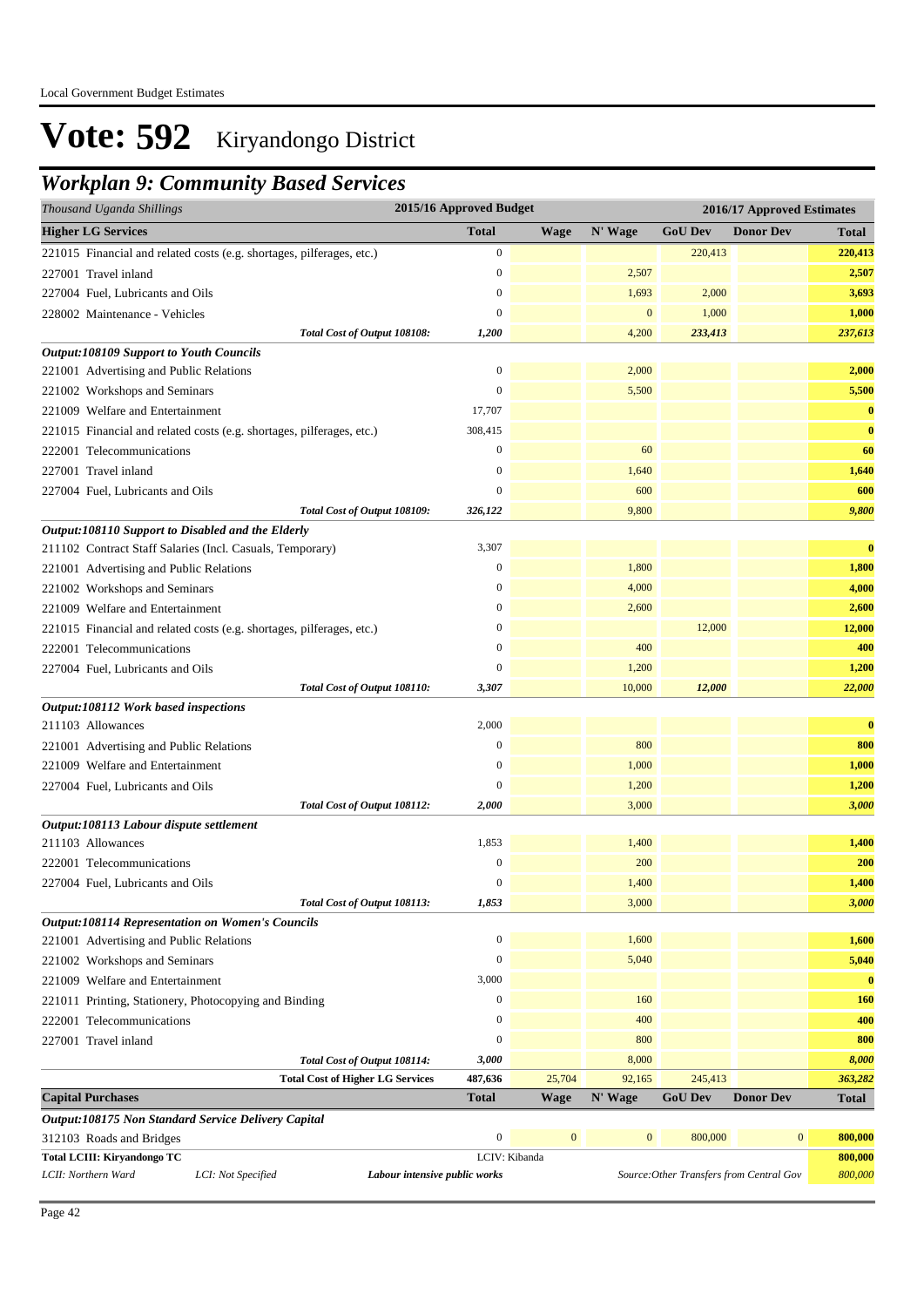## *Workplan 9: Community Based Services*

| Thousand Uganda Shillings                                                                                        |                    |                                        | 2015/16 Approved Budget                                                         |               | 2016/17 Approved Estimates |                |                  |              |
|------------------------------------------------------------------------------------------------------------------|--------------------|----------------------------------------|---------------------------------------------------------------------------------|---------------|----------------------------|----------------|------------------|--------------|
| <b>Capital Purchases</b>                                                                                         |                    |                                        | <b>Total</b>                                                                    | Wage          | N' Wage                    | <b>GoU Dev</b> | <b>Donor Dev</b> | <b>Total</b> |
| 314201 Materials and supplies                                                                                    |                    |                                        | $\mathbf{0}$                                                                    | $\Omega$      | $\overline{0}$             | 830.612        | $\overline{0}$   | 830,612      |
| <b>Total LCIII: Kirvandongo TC</b>                                                                               |                    |                                        |                                                                                 | LCIV: Kibanda |                            |                |                  | 830,612      |
| LCII: Northern Ward                                                                                              | LCI: Not Specified |                                        | <b>Support to IGAs under Nusaf3</b><br>Source: Other Transfers from Central Gov |               |                            |                | 830,612          |              |
|                                                                                                                  |                    | Total Cost of Output 108175:           | 0                                                                               | $\mathbf{0}$  | $\overline{0}$             | 1,630,612      | 0                | 1,630,612    |
|                                                                                                                  |                    | <b>Total Cost of Capital Purchases</b> | $\mathbf{0}$                                                                    | $\theta$      | $\overline{0}$             | 1.630.612      | $\bf{0}$         | 1,630,612    |
| <b>Total Cost of function Community Mobilisation and Empowerment</b><br>25,704<br>92,165<br>628,228<br>1,876,025 |                    | $\bf{0}$                               | 1,993,894                                                                       |               |                            |                |                  |              |
| <b>Total Cost of Community Based Services</b>                                                                    |                    |                                        | 628,228                                                                         | 25,704        | 92.165                     | 1,876,025      | $\bf{0}$         | 1,993,894    |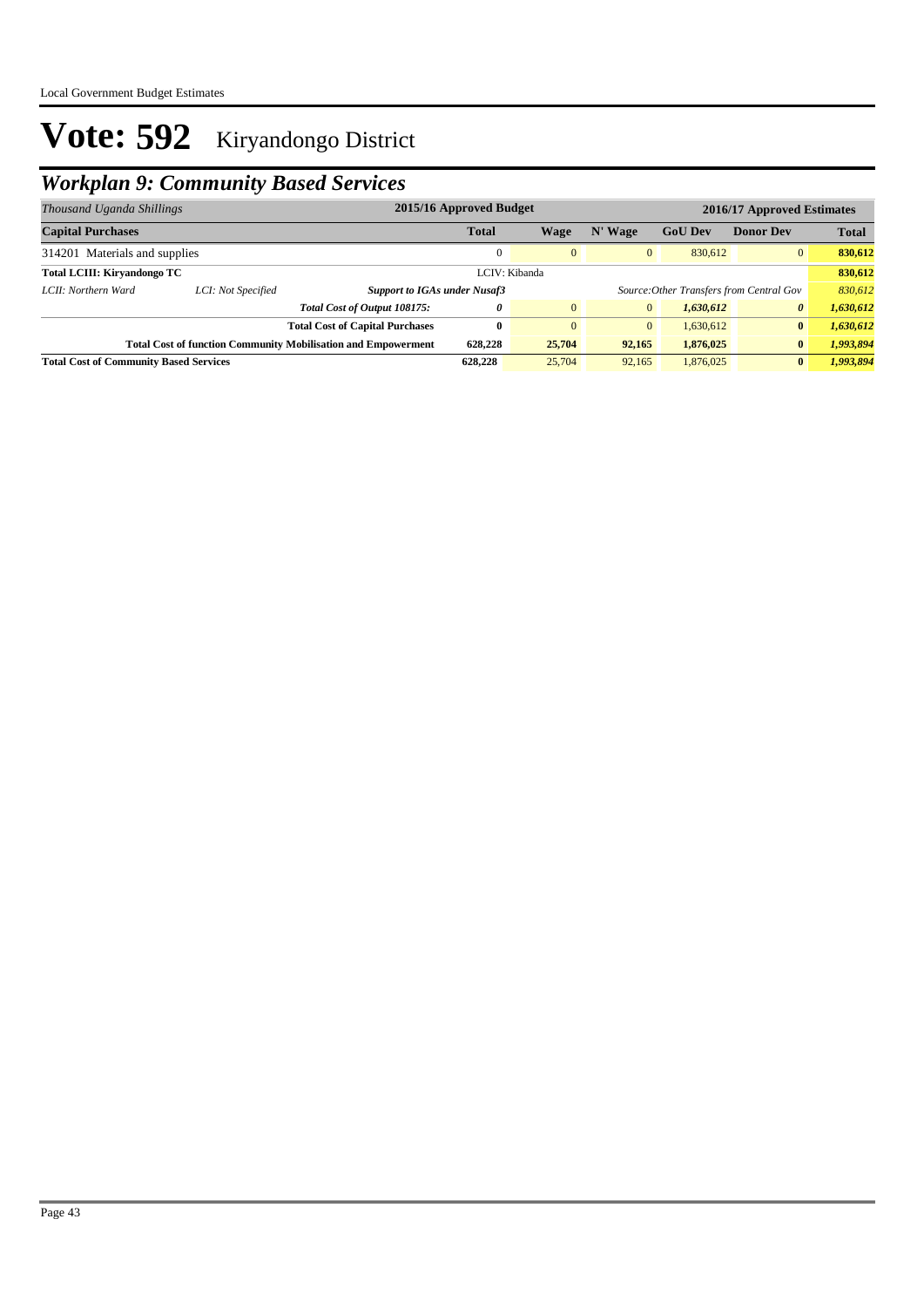## *Workplan 10: Planning*

#### **(i) Overview of Workplan Revenue and Expenditures**

| <b>UShs Thousand</b>                                 |                           | 2015/16                        | 2016/17                   |  |
|------------------------------------------------------|---------------------------|--------------------------------|---------------------------|--|
|                                                      | Approved<br><b>Budget</b> | <b>Outturn by</b><br>end March | Approved<br><b>Budget</b> |  |
| A: Breakdown of Workplan Revenues:                   |                           |                                |                           |  |
| <b>Recurrent Revenues</b>                            | 116,916                   | 78.461                         | 100,219                   |  |
| District Unconditional Grant (Non-Wage)              | 34.998                    | 26,341                         | 45,111                    |  |
| District Unconditional Grant (Wage)                  | 40.396                    | 36,330                         | 30,108                    |  |
| <b>Locally Raised Revenues</b>                       | 15,000                    | $\mathbf{0}$                   | 25,000                    |  |
| Support Services Conditional Grant (Non-Wage)        | 26,522                    | 15,790                         |                           |  |
| <b>Development Revenues</b>                          | 250.548                   | 215,221                        | 88.644                    |  |
| District Discretionary Development Equalization Gran | 212,548                   | 178,099                        | 49,872                    |  |
| Donor Funding                                        |                           | 37,122                         |                           |  |
| Other Transfers from Central Government              |                           | $\mathbf{0}$                   | 38,773                    |  |
| Unspent balances - Conditional Grants                | 38.000                    | $\mathbf{0}$                   |                           |  |
| <b>Total Revenues</b>                                | 367,464                   | 293,682                        | 188,863                   |  |
| <b>B: Breakdown of Workplan Expenditures:</b>        |                           |                                |                           |  |
| Recurrent Expenditure                                | 116,916                   | 78.461                         | 100,219                   |  |
| Wage                                                 | 40.396                    | 36,330                         | 30,108                    |  |
| Non Wage                                             | 76,520                    | 42.131                         | 70,111                    |  |
| Development Expenditure                              | 250.548                   | 204.064                        | 88,644                    |  |
| Domestic Development                                 | 250,548                   | 177682.936                     | 88,644                    |  |
| Donor Development                                    |                           | 26,381                         | $\overline{0}$            |  |
| <b>Total Expenditure</b>                             | 367,464                   | 282,525                        | 188,863                   |  |

#### **(ii) Details of Workplan Revenues and Expenditures**

#### *Expenditure Details for Workplan 10: Planning*

#### **LG Function 1383 Local Government Planning Services**

| Thousand Uganda Shillings                                             | 2015/16 Approved Budget |        |         |                | 2016/17 Approved Estimates |              |
|-----------------------------------------------------------------------|-------------------------|--------|---------|----------------|----------------------------|--------------|
| <b>Higher LG Services</b>                                             | <b>Total</b>            | Wage   | N' Wage | <b>GoU Dev</b> | <b>Donor Dev</b>           | <b>Total</b> |
| Output:138301 Management of the District Planning Office              |                         |        |         |                |                            |              |
| 211101 General Staff Salaries                                         | 40,396                  | 30,108 |         |                |                            | 30,108       |
| 211103 Allowances                                                     | 2,000                   |        | 5,000   |                |                            | 5,000        |
| 221002 Workshops and Seminars                                         | 0                       |        | 1,000   |                |                            | 1,000        |
| 221008 Computer supplies and Information Technology (IT)              | $\mathbf{0}$            |        | 1,000   |                |                            | 1,000        |
| 221009 Welfare and Entertainment                                      | 1.000                   |        | 1,000   |                |                            | 1,000        |
| 221011 Printing, Stationery, Photocopying and Binding                 | 2,795                   |        | 2,000   |                |                            | 2,000        |
| 221012 Small Office Equipment                                         | 500                     |        | 500     |                |                            | 500          |
| 221014 Bank Charges and other Bank related costs                      | 500                     |        |         |                |                            | $\bf{0}$     |
| 221015 Financial and related costs (e.g. shortages, pilferages, etc.) | 12,292                  |        |         |                |                            | $\mathbf{0}$ |
| 222001 Telecommunications                                             | 1,000                   |        | 1,200   |                |                            | 1,200        |
| 222003 Information and communications technology (ICT)                |                         |        |         |                |                            | $\bf{0}$     |
| 227004 Fuel, Lubricants and Oils                                      | 3,000                   |        |         |                |                            | $\bf{0}$     |
| 228002 Maintenance - Vehicles                                         | 4,883                   |        |         |                |                            | $\bf{0}$     |
| 228003 Maintenance – Machinery, Equipment & Furniture                 | $\mathbf{0}$            |        | 411     |                |                            | 411          |
| 228004 Maintenance – Other                                            |                         |        |         |                |                            | $\bf{0}$     |
| Total Cost of Output 138301:                                          | 68,368                  | 30,108 | 12,111  |                |                            | 42,219       |
| <b>Output:138302 District Planning</b>                                |                         |        |         |                |                            |              |
| 221009 Welfare and Entertainment                                      | 500                     |        |         |                |                            | $\bf{0}$     |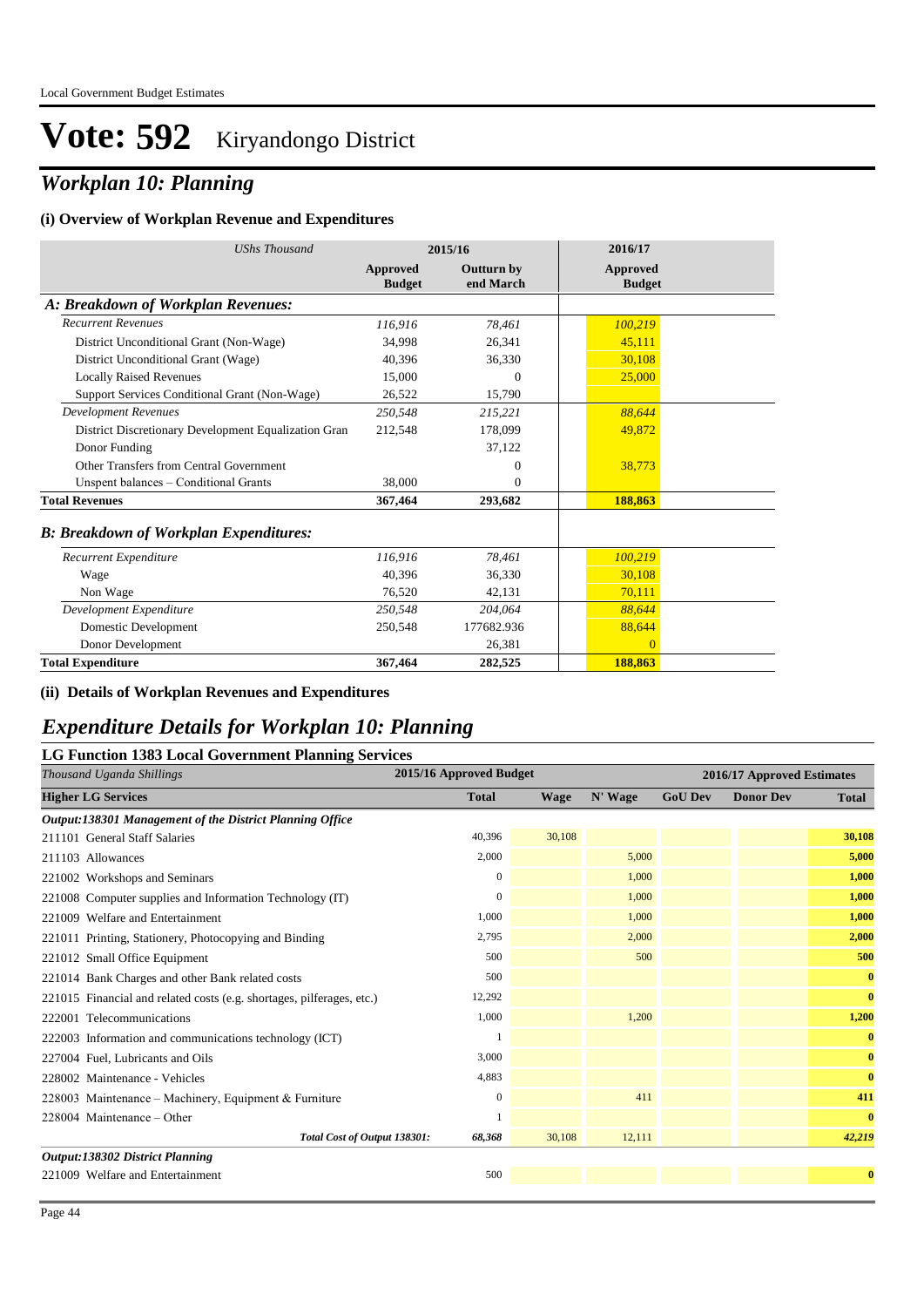### *Workplan 10: Planning*

| Thousand Uganda Shillings                                             | 2015/16 Approved Budget |             |         | 2016/17 Approved Estimates |                  |          |
|-----------------------------------------------------------------------|-------------------------|-------------|---------|----------------------------|------------------|----------|
| <b>Higher LG Services</b>                                             | <b>Total</b>            | <b>Wage</b> | N' Wage | <b>GoU Dev</b>             | <b>Donor Dev</b> | Total    |
| 221011 Printing, Stationery, Photocopying and Binding                 | 1,500                   |             |         |                            |                  | $\bf{0}$ |
| 221012 Small Office Equipment                                         | $\boldsymbol{0}$        |             | 400     |                            |                  | 400      |
| 227004 Fuel, Lubricants and Oils                                      | $\mathbf{0}$            |             | 9,600   |                            |                  | 9,600    |
| Total Cost of Output 138302:                                          | 2,000                   |             | 10,000  |                            |                  | 10,000   |
| Output:138303 Statistical data collection                             |                         |             |         |                            |                  |          |
| 211103 Allowances                                                     | 2,533                   |             | 4,000   |                            |                  | 4,000    |
| 221008 Computer supplies and Information Technology (IT)              | $\mathbf{0}$            |             | 1,500   |                            |                  | 1,500    |
| 221009 Welfare and Entertainment                                      | 500                     |             | 500     |                            |                  | 500      |
| 221011 Printing, Stationery, Photocopying and Binding                 | 500                     |             | 1,000   |                            |                  | 1,000    |
| 221012 Small Office Equipment                                         | $\boldsymbol{0}$        |             | 200     |                            |                  | 200      |
| 222001 Telecommunications                                             | $\mathbf{0}$            |             | 1,200   |                            |                  | 1,200    |
| 227004 Fuel, Lubricants and Oils                                      | 5,400                   |             | 6,600   |                            |                  | 6,600    |
| 228002 Maintenance - Vehicles                                         | $\mathbf{0}$            |             | 1,000   |                            |                  | 1,000    |
| Total Cost of Output 138303:                                          | 8,933                   |             | 16,000  |                            |                  | 16,000   |
| Output:138304 Demographic data collection                             |                         |             |         |                            |                  |          |
| 211103 Allowances                                                     | 2,300                   |             | 2,500   |                            |                  | 2,500    |
| 221002 Workshops and Seminars                                         | $\boldsymbol{0}$        |             | 3,000   |                            |                  | 3,000    |
| 221008 Computer supplies and Information Technology (IT)              | $\boldsymbol{0}$        |             | 1,400   |                            |                  | 1,400    |
| 221009 Welfare and Entertainment                                      | 500                     |             |         |                            |                  | $\bf{0}$ |
| 221011 Printing, Stationery, Photocopying and Binding                 | 500                     |             | 1,500   |                            |                  | 1,500    |
| 222001 Telecommunications                                             | $\mathbf{0}$            |             | 600     |                            |                  | 600      |
| 222003 Information and communications technology (ICT)                | $\boldsymbol{0}$        |             | 1,000   |                            |                  | 1,000    |
| 227004 Fuel, Lubricants and Oils                                      | 4,200                   |             | 5,000   |                            |                  | 5,000    |
| Total Cost of Output 138304:                                          | 7,500                   |             | 15,000  |                            |                  | 15,000   |
| Output:138305 Project Formulation                                     |                         |             |         |                            |                  |          |
| 211103 Allowances                                                     | 1,500                   |             | 2,000   |                            |                  | 2,000    |
| 221011 Printing, Stationery, Photocopying and Binding                 | 500                     |             |         | 936                        |                  | 936      |
| 221015 Financial and related costs (e.g. shortages, pilferages, etc.) | $\boldsymbol{0}$        |             |         | 5,000                      |                  | 5,000    |
| 227001 Travel inland                                                  | $\boldsymbol{0}$        |             |         | 13,000                     |                  | 13,000   |
| 227004 Fuel, Lubricants and Oils                                      | $\mathbf{0}$            |             |         | 6,000                      |                  | 6,000    |
| Total Cost of Output 138305:                                          | 2,000                   |             | 2,000   | 24,936                     |                  | 26,936   |
| Output:138306 Development Planning                                    |                         |             |         |                            |                  |          |
| 211103 Allowances                                                     | 5,000                   |             | 2,000   |                            |                  | 2,000    |
| 221011 Printing, Stationery, Photocopying and Binding                 | 3,000                   |             |         |                            |                  | $\bf{0}$ |
| 227004 Fuel, Lubricants and Oils                                      | 3,000                   |             |         |                            |                  | $\bf{0}$ |
| 228002 Maintenance - Vehicles                                         | $\boldsymbol{0}$        |             | 8,000   |                            |                  | 8,000    |
| Total Cost of Output 138306:                                          | 11,000                  |             | 10,000  |                            |                  | 10,000   |
| <b>Output:138307 Management Information Systems</b>                   |                         |             |         |                            |                  |          |
| 211103 Allowances                                                     | $\boldsymbol{0}$        |             | 1,000   |                            |                  | 1,000    |
| Total Cost of Output 138307:                                          | 0                       |             | 1,000   |                            |                  | 1,000    |
| Output:138308 Operational Planning                                    |                         |             |         |                            |                  |          |
| 211103 Allowances                                                     | 6,146                   |             |         |                            |                  | $\bf{0}$ |
| 221002 Workshops and Seminars                                         | $\boldsymbol{0}$        |             | 4,000   | 10,000                     |                  | 14,000   |
| 221011 Printing, Stationery, Photocopying and Binding                 | 500                     |             |         |                            |                  | $\bf{0}$ |
| 221012 Small Office Equipment                                         | 1,000                   |             |         |                            |                  | $\bf{0}$ |
| 221015 Financial and related costs (e.g. shortages, pilferages, etc.) | $\boldsymbol{0}$        |             |         | 38,773                     |                  | 38,773   |
| 227004 Fuel, Lubricants and Oils                                      | 3,497                   |             |         |                            |                  | $\bf{0}$ |
| Total Cost of Output 138308:                                          | 11,143                  |             | 4,000   | 48,773                     |                  | 52,773   |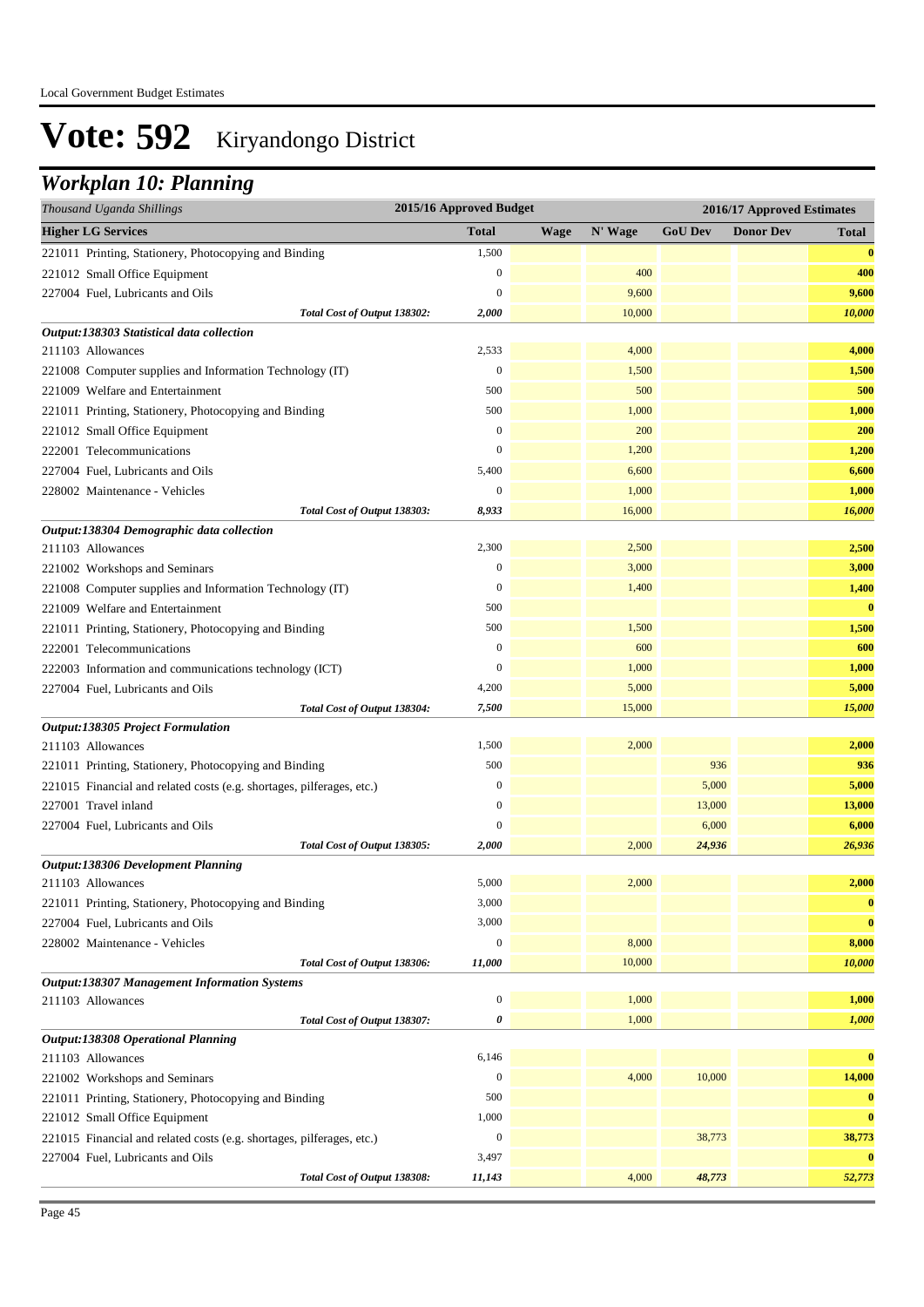## *Workplan 10: Planning*

| Thousand Uganda Shillings                                        | 2015/16 Approved Budget |             |         |                | 2016/17 Approved Estimates |                       |  |
|------------------------------------------------------------------|-------------------------|-------------|---------|----------------|----------------------------|-----------------------|--|
| <b>Higher LG Services</b>                                        | Total                   | Wage        | N' Wage | <b>GoU Dev</b> | <b>Donor Dev</b>           | <b>Total</b>          |  |
| Output:138309 Monitoring and Evaluation of Sector plans          |                         |             |         |                |                            |                       |  |
| 211103 Allowances                                                | 10,264                  |             |         |                |                            | $\bf{0}$              |  |
| 227001 Travel inland                                             | $\Omega$                |             |         | 8,936          |                            | 8,936                 |  |
| 227004 Fuel, Lubricants and Oils                                 | 8,000                   |             |         | 6,000          |                            | 6,000                 |  |
| Total Cost of Output 138309:                                     | 18,264                  |             |         | 14,936         |                            | 14,936                |  |
| <b>Total Cost of Higher LG Services</b>                          | 129,207                 | 30,108      | 70,111  | 88,644         |                            | 188,863               |  |
| <b>Capital Purchases</b>                                         | <b>Total</b>            | <b>Wage</b> | N' Wage | <b>GoU Dev</b> | <b>Donor Dev</b>           | <b>Total</b>          |  |
| <b>Output:138375 Non Standard Service Delivery Capital</b>       |                         |             |         |                |                            |                       |  |
| 314201 Materials and supplies                                    | 38,000                  |             |         |                |                            | $\bf{0}$              |  |
| Total Cost of Output 138375:                                     | 38,000                  |             |         |                |                            | $\boldsymbol{\theta}$ |  |
| Output:138378 Furniture and Fixtures (Non Service Delivery)      |                         |             |         |                |                            |                       |  |
| 314203 Finished goods                                            | 6,146                   |             |         |                |                            | $\bf{0}$              |  |
| Total Cost of Output 138378:                                     | 6,146                   |             |         |                |                            | $\boldsymbol{\theta}$ |  |
| <b>Total Cost of Capital Purchases</b>                           | 44,146                  |             |         |                |                            | $\boldsymbol{\theta}$ |  |
| <b>Total Cost of function Local Government Planning Services</b> | 173,353                 | 30,108      | 70,111  | 88,644         |                            | 188,863               |  |
| <b>Total Cost of Planning</b>                                    | 173,353                 | 30,108      | 70.111  | 88,644         |                            | 188,863               |  |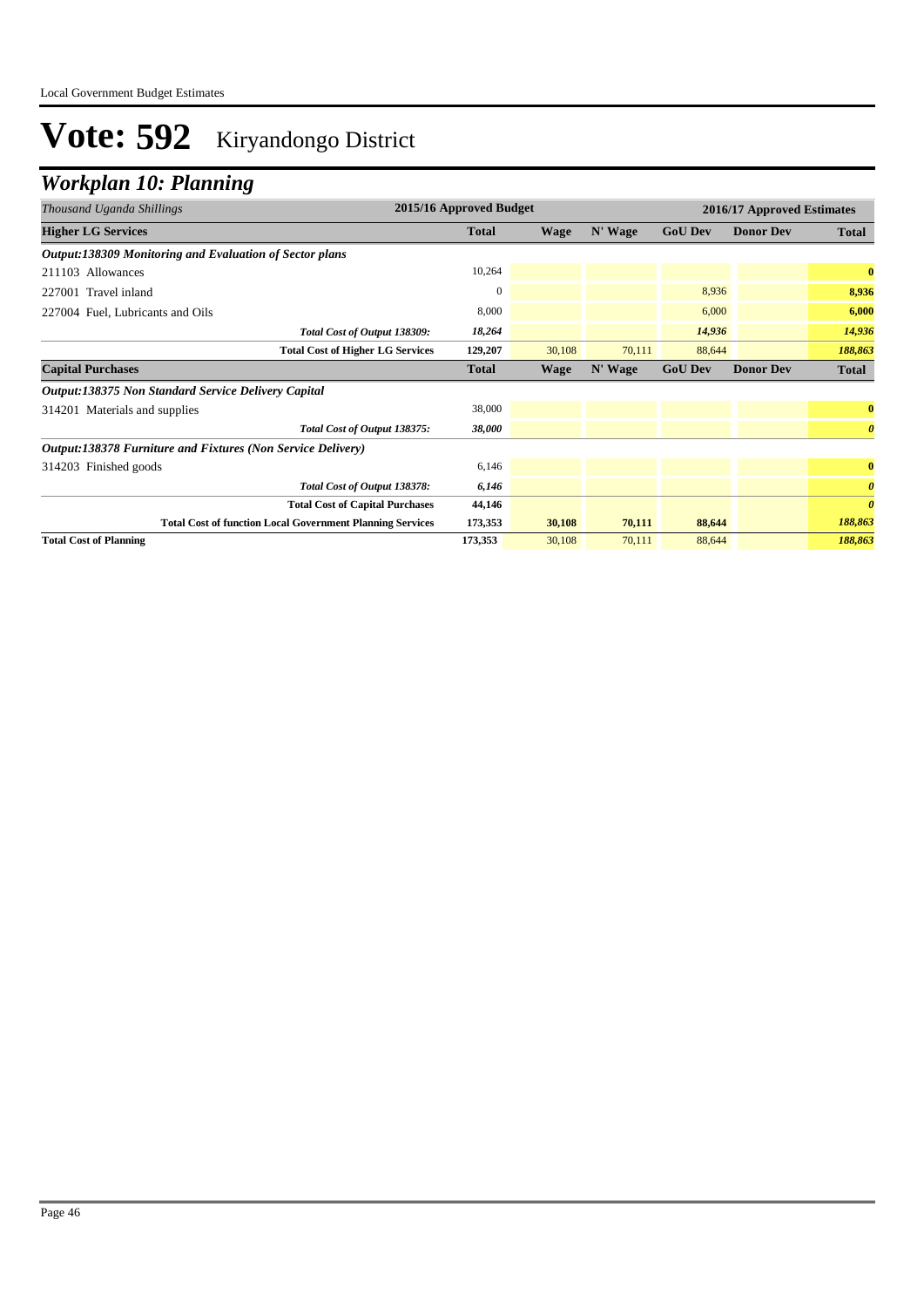## *Workplan 11: Internal Audit*

#### **(i) Overview of Workplan Revenue and Expenditures**

| <b>UShs Thousand</b>                                 |                           | 2015/16                        | 2016/17                   |
|------------------------------------------------------|---------------------------|--------------------------------|---------------------------|
|                                                      | Approved<br><b>Budget</b> | <b>Outturn by</b><br>end March | Approved<br><b>Budget</b> |
| A: Breakdown of Workplan Revenues:                   |                           |                                |                           |
| <b>Recurrent Revenues</b>                            | 47,264                    | 56,441                         | 61,703                    |
| District Unconditional Grant (Non-Wage)              | 16,614                    | 32,727                         | 20,341                    |
| District Unconditional Grant (Wage)                  | 25,612                    | 23,234                         | 30,980                    |
| <b>Locally Raised Revenues</b>                       | 2,845                     | $\Omega$                       | 10,382                    |
| Support Services Conditional Grant (Non-Wage)        | 2,193                     | 480                            |                           |
| <b>Development Revenues</b>                          |                           | 0                              | 10,000                    |
| District Discretionary Development Equalization Gran |                           | $\mathbf{0}$                   | 10,000                    |
| <b>Total Revenues</b>                                | 47,264                    | 56,441                         | 71,703                    |
| <b>B: Breakdown of Workplan Expenditures:</b>        |                           |                                |                           |
| Recurrent Expenditure                                | 47,263                    | 52,423                         | 61,703                    |
| Wage                                                 | 25,612                    | 23,234                         | 30,980                    |
| Non Wage                                             | 21,651                    | 29,189                         | 30,723                    |
| Development Expenditure                              | 0                         | 0                              | 10,000                    |
| Domestic Development                                 |                           | $\Omega$                       | 10,000                    |
| Donor Development                                    |                           | $\Omega$                       | $\mathbf{0}$              |
| <b>Total Expenditure</b>                             | 47,263                    | 52,423                         | 71,703                    |

#### **(ii) Details of Workplan Revenues and Expenditures**

#### *Expenditure Details for Workplan 11: Internal Audit*

| <b>LG Function 1482 Internal Audit Services</b>                       |                         |             |         |                            |                  |              |  |
|-----------------------------------------------------------------------|-------------------------|-------------|---------|----------------------------|------------------|--------------|--|
| Thousand Uganda Shillings                                             | 2015/16 Approved Budget |             |         | 2016/17 Approved Estimates |                  |              |  |
| <b>Higher LG Services</b>                                             | <b>Total</b>            | <b>Wage</b> | N' Wage | <b>GoU Dev</b>             | <b>Donor Dev</b> | <b>Total</b> |  |
| Output:148201 Management of Internal Audit Office                     |                         |             |         |                            |                  |              |  |
| 211101 General Staff Salaries                                         | 25,612                  | 30,980      |         |                            |                  | 30,980       |  |
| 211103 Allowances                                                     | 4.075                   |             | 5,500   |                            |                  | 5,500        |  |
| 213001 Medical expenses (To employees)                                | 400                     |             |         |                            |                  | $\bf{0}$     |  |
| 213002 Incapacity, death benefits and funeral expenses                | 400                     |             |         |                            |                  | $\bf{0}$     |  |
| 221002 Workshops and Seminars                                         | $\mathbf{0}$            |             |         | 3,500                      |                  | 3,500        |  |
| 221003 Staff Training                                                 | 1,200                   |             |         | 2,000                      |                  | 2,000        |  |
| 221008 Computer supplies and Information Technology (IT)              | $\mathbf{0}$            |             | 1,029   |                            |                  | 1,029        |  |
| 221009 Welfare and Entertainment                                      | 390                     |             | 50      |                            |                  | 50           |  |
| 221015 Financial and related costs (e.g. shortages, pilferages, etc.) | $\mathbf{0}$            |             | 9,863   |                            |                  | 9,863        |  |
| 221017 Subscriptions                                                  | $\overline{0}$          |             |         | 750                        |                  | 750          |  |
| 222001 Telecommunications                                             | 1,732                   |             |         |                            |                  | $\bf{0}$     |  |
| 222002 Postage and Courier                                            | $\boldsymbol{0}$        |             | 100     |                            |                  | 100          |  |
| 227004 Fuel, Lubricants and Oils                                      | 0                       |             | 3,681   | 1,000                      |                  | 4,681        |  |
| 228002 Maintenance - Vehicles                                         | 268                     |             | 200     | 2,750                      |                  | 2,950        |  |
| 273101 Medical expenses (To general Public)                           | 0                       |             | 300     |                            |                  | 300          |  |
| Total Cost of Output 148201:                                          | 34,077                  | 30,980      | 20,723  | 10,000                     |                  | 61,703       |  |
| Output:148202 Internal Audit                                          |                         |             |         |                            |                  |              |  |
| 211103 Allowances                                                     | $\boldsymbol{0}$        |             | 3,000   |                            |                  | 3,000        |  |
| 213002 Incapacity, death benefits and funeral expenses                | $\overline{0}$          |             | 200     |                            |                  | 200          |  |
| 221007 Books, Periodicals & Newspapers                                | 900                     |             | 933     |                            |                  | 933          |  |
| 221008 Computer supplies and Information Technology (IT)              | 1,500                   |             |         |                            |                  | $\bf{0}$     |  |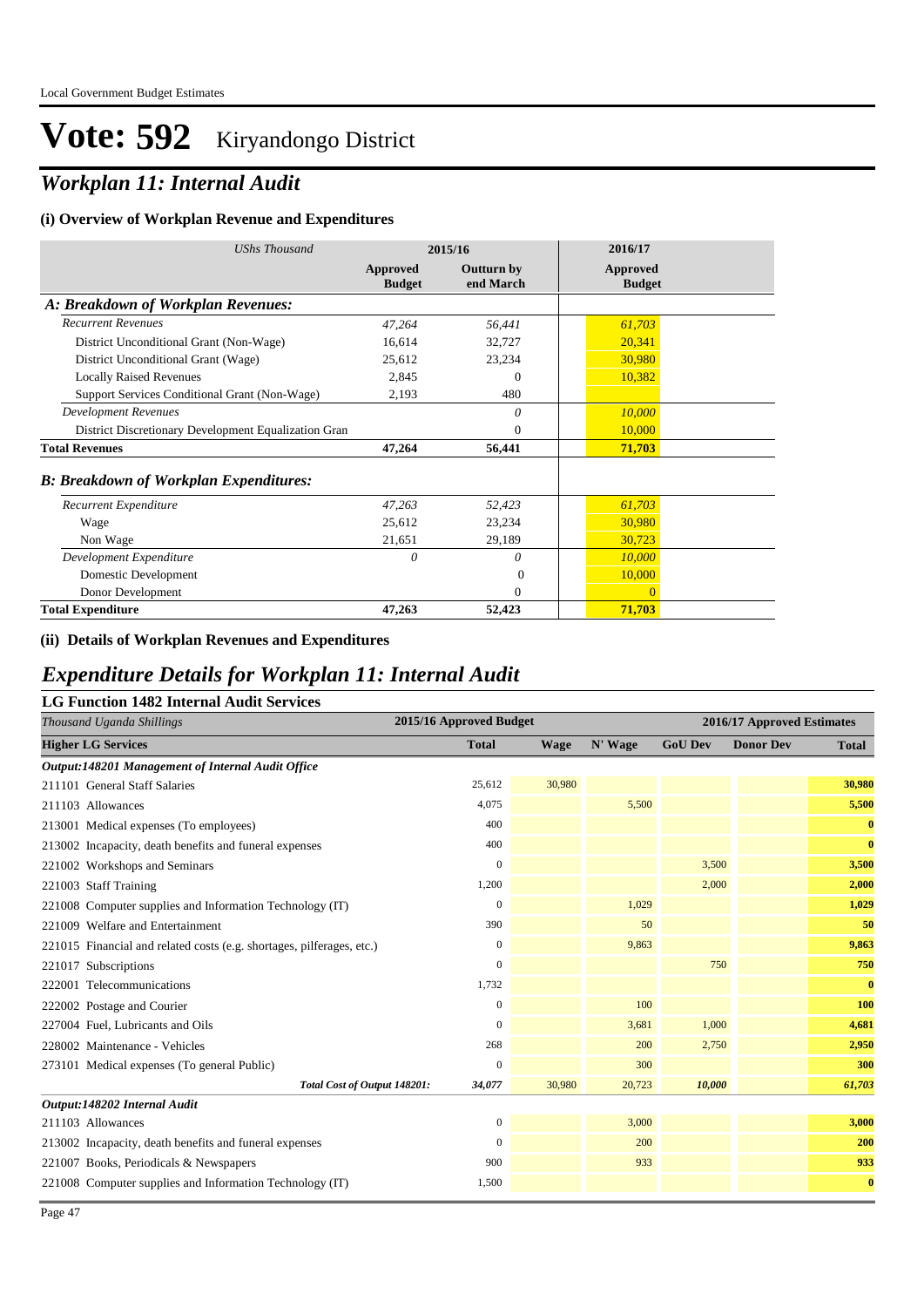## *Workplan 11: Internal Audit*

| Thousand Uganda Shillings                              |              | 2015/16 Approved Budget |              |                | 2016/17 Approved Estimates |              |  |
|--------------------------------------------------------|--------------|-------------------------|--------------|----------------|----------------------------|--------------|--|
| <b>Higher LG Services</b>                              | <b>Total</b> | Wage                    | N' Wage      | <b>GoU Dev</b> | <b>Donor Dev</b>           | <b>Total</b> |  |
| 221011 Printing, Stationery, Photocopying and Binding  | 500          |                         | $\mathbf{0}$ |                |                            | $\bf{0}$     |  |
| 221012 Small Office Equipment                          | 700          |                         |              |                |                            | $\bf{0}$     |  |
| 222001 Telecommunications                              |              |                         | 1.650        |                |                            | 1,650        |  |
| 227004 Fuel, Lubricants and Oils                       | 9,326        |                         | 4,017        |                |                            | 4,017        |  |
| 228002 Maintenance - Vehicles                          | 260          |                         |              |                |                            | $\mathbf{0}$ |  |
| 273102 Incapacity, death benefits and funeral expenses |              |                         | 200          |                |                            | <b>200</b>   |  |
| Total Cost of Output 148202:                           | 13,186       |                         | 10,000       |                |                            | 10,000       |  |
| <b>Total Cost of Higher LG Services</b>                | 47,263       | 30,980                  | 30,723       | 10,000         |                            | 71,703       |  |
| <b>Total Cost of function Internal Audit Services</b>  | 47,263       | 30,980                  | 30,723       | 10,000         |                            | 71,703       |  |
| <b>Total Cost of Internal Audit</b>                    | 47.263       | 30,980                  | 30,723       | 10,000         |                            | 71,703       |  |